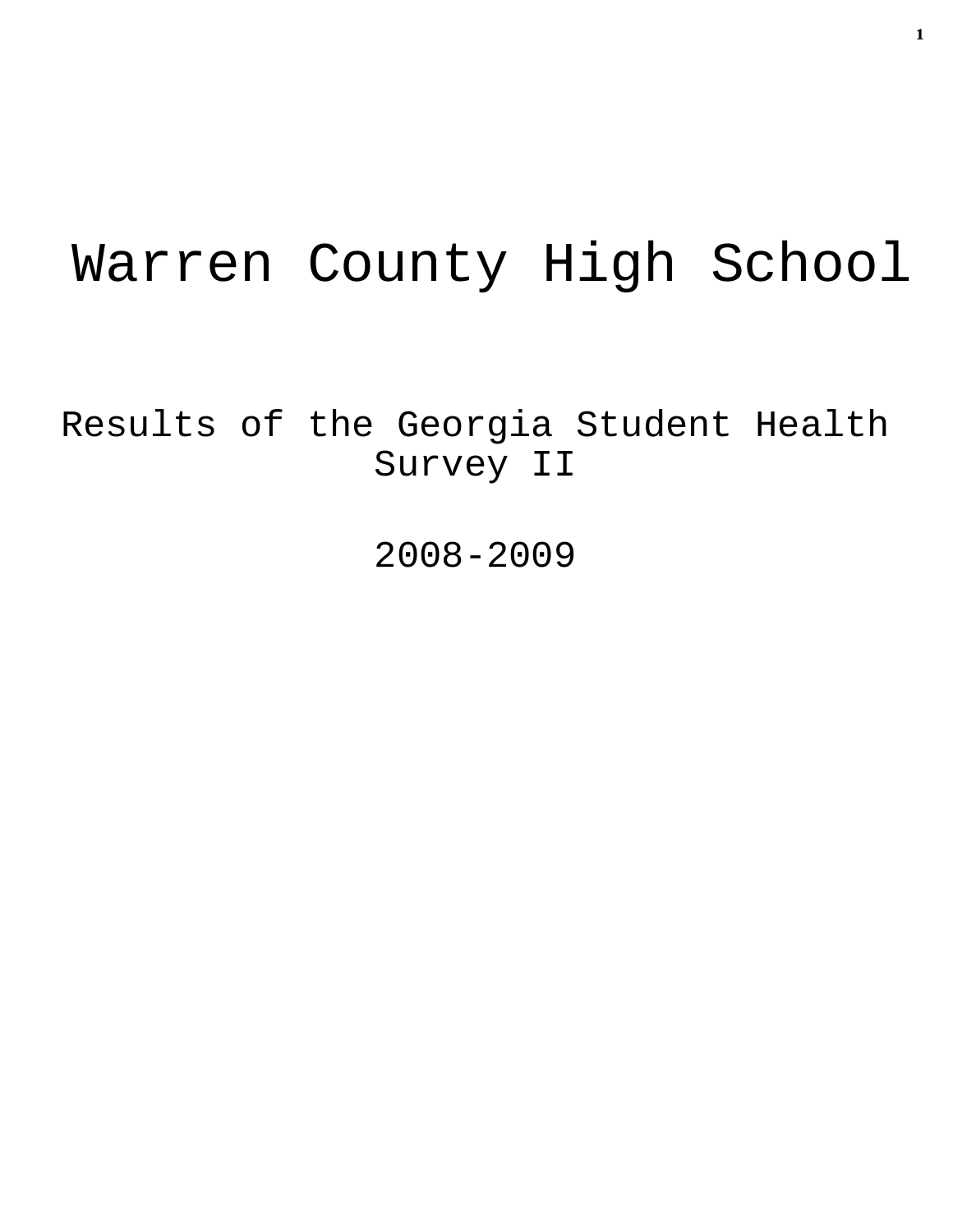# *Demographics* **2**

| Grade                    |    |  |  |  |
|--------------------------|----|--|--|--|
| <b>Grade   Frequency</b> |    |  |  |  |
| 10                       | 40 |  |  |  |
| 12                       | 36 |  |  |  |

| <b>Frequency</b> | <b>Table of Gender by Grade</b> |              |             |              |
|------------------|---------------------------------|--------------|-------------|--------------|
| <b>Col Pct</b>   |                                 | Grade(Grade) |             |              |
|                  | Gender(Gender)                  | 10           | 12          | <b>Total</b> |
|                  | <b>Female</b>                   | 23<br>57.50  | 30<br>83.33 | 53           |
|                  | <b>Male</b>                     | 17<br>42.50  | 6<br>16.67  | 23           |
|                  | <b>Total</b>                    | 40           | 36          | 76           |

| <b>Frequency</b><br>Col Pct |
|-----------------------------|
|-----------------------------|

| <b>Table of Ethnicity by Grade</b> |              |             |              |  |  |  |
|------------------------------------|--------------|-------------|--------------|--|--|--|
|                                    | Grade(Grade) |             |              |  |  |  |
| <b>Ethnicity</b> (Ethnicity)       | 10           | 12          | <b>Total</b> |  |  |  |
| <b>Black</b>                       | 39<br>97.50  | 32<br>88.89 | 71           |  |  |  |
| White                              | 2.50         | 3<br>8.33   |              |  |  |  |
| <b>Other</b>                       | 0.00         | 2.78        |              |  |  |  |
| <b>Total</b>                       | 40           | 36          | 76           |  |  |  |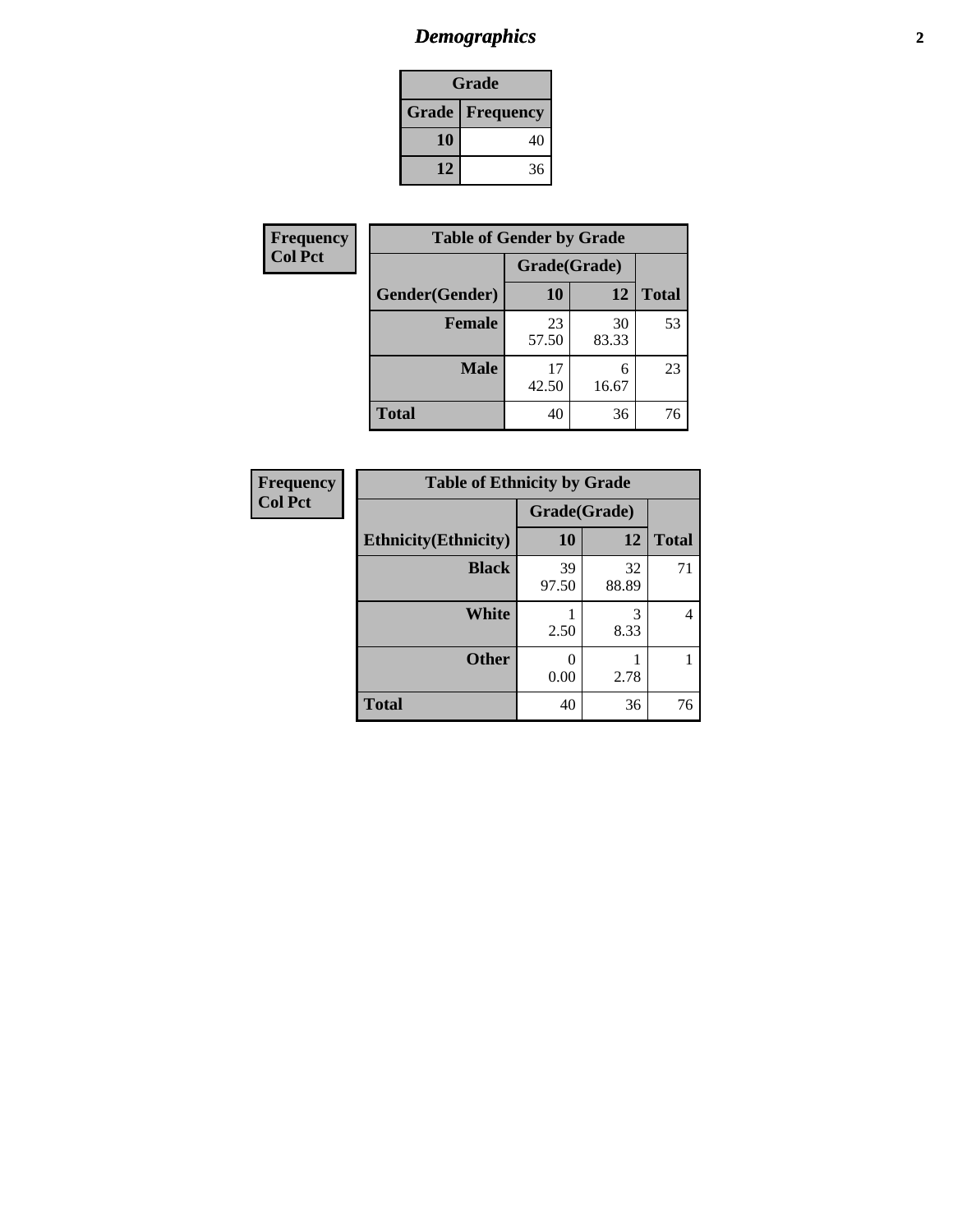### *Title IV, Part A, Schedule A* **3** *Goal 1: Ensure that all schools are drug-free Baseline Data: Year 2008-2009 Prevalence of Drug Use*

| <b>Frequency</b><br><b>Col Pct</b> | <b>Table of AlcoholAlt by Grade</b> |              |             |              |  |  |
|------------------------------------|-------------------------------------|--------------|-------------|--------------|--|--|
|                                    | AlcoholAlt(Alcohol                  | Grade(Grade) |             |              |  |  |
|                                    | use, past 30 days)                  | <b>10</b>    | 12          | <b>Total</b> |  |  |
|                                    | Yes                                 | 6<br>15.00   | 3<br>8.33   | 9            |  |  |
|                                    | N <sub>0</sub>                      | 34<br>85.00  | 33<br>91.67 | 67           |  |  |
|                                    | <b>Total</b>                        | 40           | 36          | 76           |  |  |

| Frequency<br><b>Col Pct</b> | <b>Table of TobaccoAny by Grade</b> |              |              |              |  |  |
|-----------------------------|-------------------------------------|--------------|--------------|--------------|--|--|
|                             | TobaccoAny(Tobacco                  | Grade(Grade) |              |              |  |  |
|                             | use, past 30 days)                  | 10           | 12           | <b>Total</b> |  |  |
|                             | <b>Yes</b>                          | 5<br>12.50   | 0.00         |              |  |  |
|                             | N <sub>0</sub>                      | 35<br>87.50  | 36<br>100.00 | 71           |  |  |
|                             | <b>Total</b>                        | 40           | 36           | 76           |  |  |

| Frequency      | <b>Table of MarijuanaAlt by Grade</b> |              |                        |              |  |
|----------------|---------------------------------------|--------------|------------------------|--------------|--|
| <b>Col Pct</b> | MarijuanaAlt(Marijuana                | Grade(Grade) |                        |              |  |
|                | use, past 30 days)                    | 10           | 12                     | <b>Total</b> |  |
|                | Yes                                   | 5<br>12.50   | $\overline{2}$<br>5.56 |              |  |
|                | N <sub>0</sub>                        | 35<br>87.50  | 34<br>94.44            | 69           |  |
|                | <b>Total</b>                          | 40           | 36                     | 76           |  |

| Frequency<br><b>Col Pct</b> | <b>Table of OtherDrugAny by Grade</b>  |              |             |              |  |
|-----------------------------|----------------------------------------|--------------|-------------|--------------|--|
|                             | <b>OtherDrugAny(Other</b><br>drug use, | Grade(Grade) |             |              |  |
|                             | past 30 days)                          | 10           | <b>12</b>   | <b>Total</b> |  |
|                             | Yes                                    | 0.00         | 2.78        |              |  |
|                             | N <sub>0</sub>                         | 40<br>100.00 | 35<br>97.22 | 75           |  |
|                             | <b>Total</b>                           | 40           | 36          | 76           |  |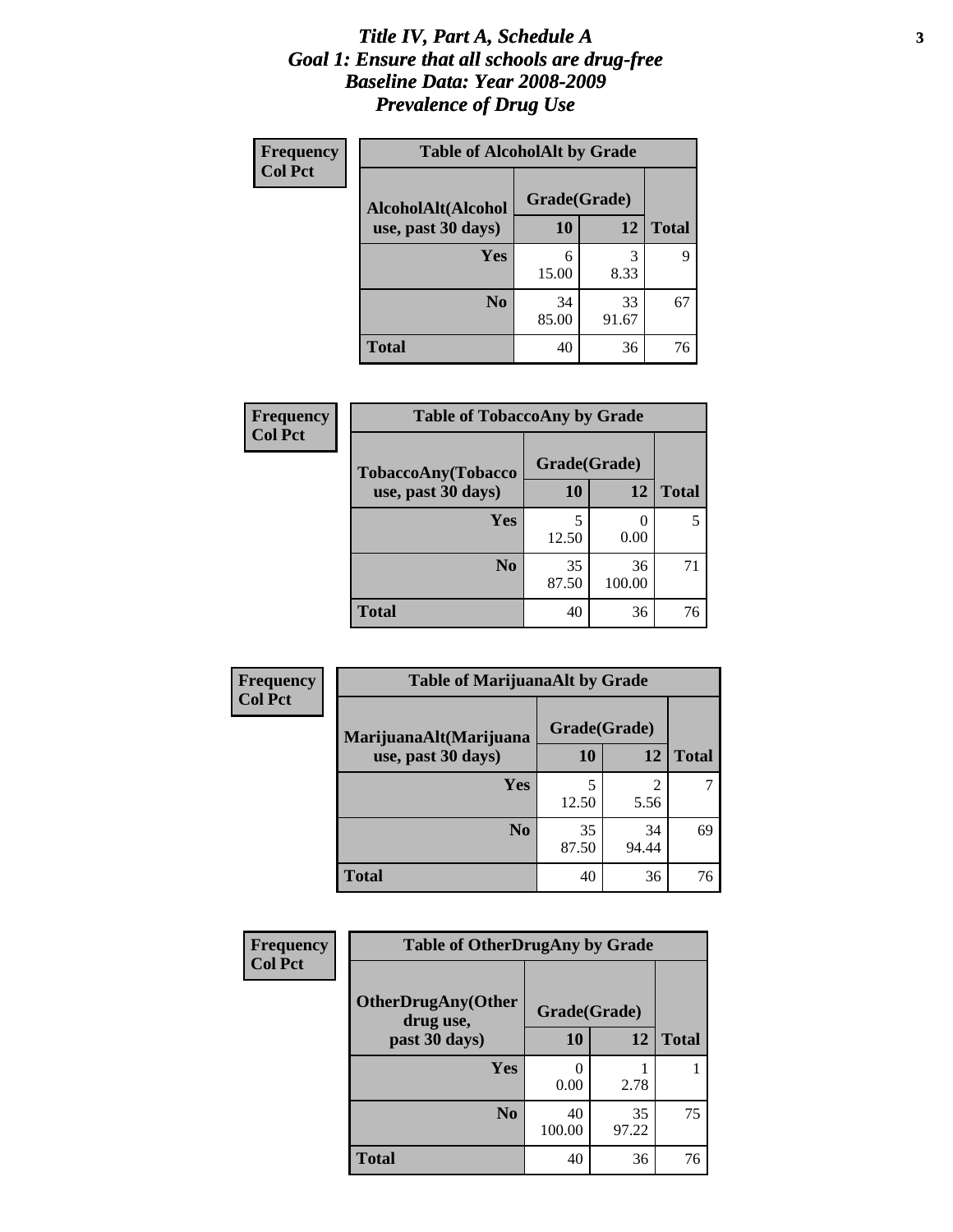### *Average Age of Onset of Use* **4** *Results for "Average Age of Onset of Use" questions exclude students who said they did not use that substance*

| <b>Variable</b>    | Label                                                              | <b>Mean</b> |
|--------------------|--------------------------------------------------------------------|-------------|
| Alcoholinit2       | I started using alcohol when I was                                 | 13.75       |
| Cigarettesinit2    | I started smoking tobacco when I was                               | 13.73       |
| Smokelessinit2     | I started chewing tobacco when I was                               |             |
| Marijuanainit2     | I started using marijuana when I was                               | 15.20       |
| Cocaineinit2       | I started using cocaine when I was                                 |             |
| Inhalantsinit2     | I started using inhalants when I was                               | 13.00       |
| Steroidsinit2      | I started using steroids when I was                                |             |
| Ecstasyinit2       | I started using ecstasy when I was                                 |             |
| Methinit2          | I started using methamphetamines when I was                        |             |
| Hallucinogensinit2 | I started using hallucinogens when I was                           |             |
| Prescriptioninit2  | I started using prescription drugs not prescribed to me when I was | 11.50       |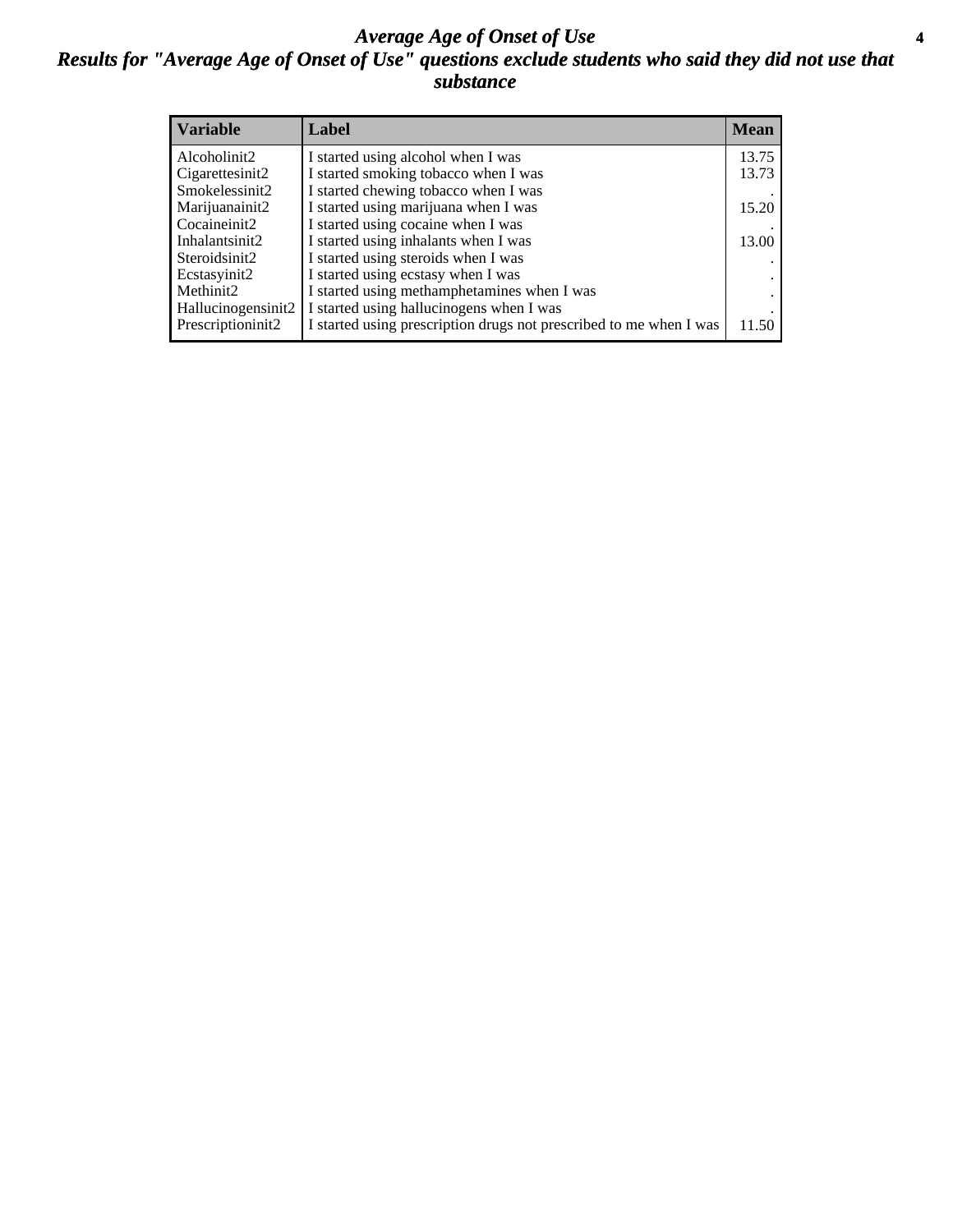# *Perception of Health Risk* **5**

| Frequency      | <b>Table of Alcoholharmdich by Grade</b> |              |             |              |  |
|----------------|------------------------------------------|--------------|-------------|--------------|--|
| <b>Col Pct</b> | Alcoholharmdich(I<br>think alcohol is    | Grade(Grade) |             |              |  |
|                | harmful)                                 | 10           | 12          | <b>Total</b> |  |
|                | <b>Yes</b>                               | 32<br>80.00  | 31<br>86.11 | 63           |  |
|                | N <sub>0</sub>                           | 8<br>20.00   | 13.89       | 13           |  |
|                | <b>Total</b>                             | 40           | 36          | 76           |  |

| Frequency      | <b>Table of Tobaccoharmdich by Grade</b> |              |             |              |
|----------------|------------------------------------------|--------------|-------------|--------------|
| <b>Col Pct</b> | Tobaccoharmdich(I<br>think tobacco is    | Grade(Grade) |             |              |
|                | harmful)                                 | 10           | 12          | <b>Total</b> |
|                | Yes                                      | 36<br>90.00  | 32<br>88.89 | 68           |
|                | N <sub>0</sub>                           | 4<br>10.00   | 4           | 8            |
|                | <b>Total</b>                             | 40           | 36          | 76           |

| Frequency      | <b>Table of Marijuanaharmdich by Grade</b> |              |             |              |  |  |
|----------------|--------------------------------------------|--------------|-------------|--------------|--|--|
| <b>Col Pct</b> | Marijuanaharmdich(I<br>think marijuana is  | Grade(Grade) |             |              |  |  |
|                | harmful)                                   | 10           | 12          | <b>Total</b> |  |  |
|                | Yes                                        | 31<br>77.50  | 31<br>86.11 | 62           |  |  |
|                | N <sub>0</sub>                             | Q<br>22.50   | 5<br>13.89  | 14           |  |  |
|                | <b>Total</b>                               | 40           | 36          | 76           |  |  |

| <b>Frequency</b> | <b>Table of Otherdrugharmdich by Grade</b>           |              |             |              |
|------------------|------------------------------------------------------|--------------|-------------|--------------|
| <b>Col Pct</b>   | <b>Otherdrugharmdich(I)</b><br>think other drugs are | Grade(Grade) |             |              |
|                  | harmful)                                             | <b>10</b>    | 12          | <b>Total</b> |
|                  | <b>Yes</b>                                           | 35<br>87.50  | 32<br>88.89 | 67           |
|                  | N <sub>0</sub>                                       | 12.50        | 4<br>11.11  | 9            |
|                  | <b>Total</b>                                         | 40           | 36          | 76           |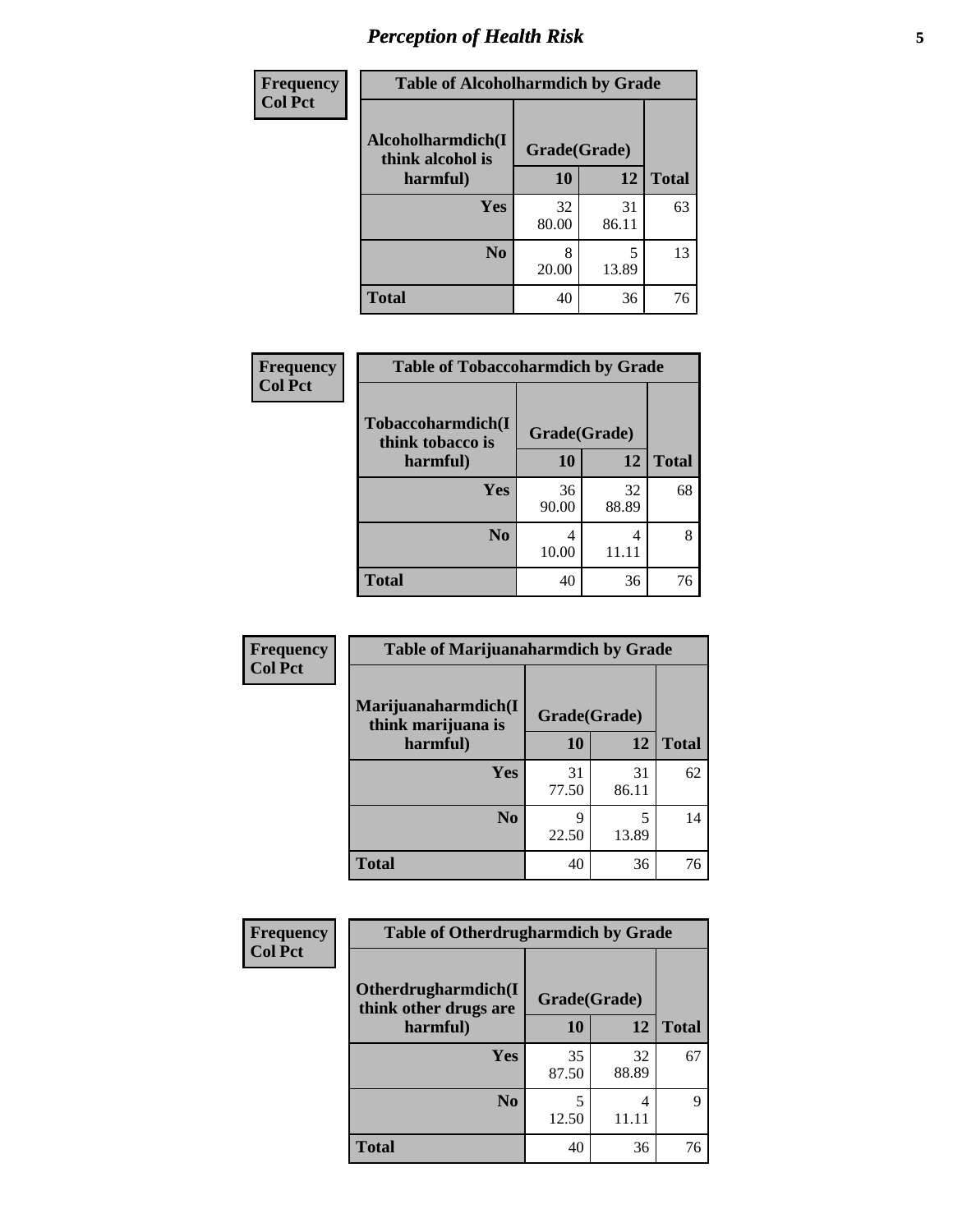# *Social Disapproval* **6**

| <b>Frequency</b> | <b>Table of Alcoholpeerdich by Grade</b>                    |              |             |              |  |
|------------------|-------------------------------------------------------------|--------------|-------------|--------------|--|
| <b>Col Pct</b>   | Alcoholpeerdich(My<br>friends would<br>disapprove if I used | Grade(Grade) |             |              |  |
|                  | alcohol)                                                    | 10           | 12          | <b>Total</b> |  |
|                  | <b>Yes</b>                                                  | 28<br>70.00  | 22<br>61.11 | 50           |  |
|                  | N <sub>0</sub>                                              | 12<br>30.00  | 14<br>38.89 | 26           |  |
|                  | <b>Total</b>                                                | 40           | 36          | 76           |  |

| <b>Frequency</b> |
|------------------|
| <b>Col Pct</b>   |

| <b>Table of Tobaccopeerdich by Grade</b>                    |              |             |              |  |  |
|-------------------------------------------------------------|--------------|-------------|--------------|--|--|
| Tobaccopeerdich(My<br>friends would<br>disapprove if I used | Grade(Grade) |             |              |  |  |
| tobacco)                                                    | 10           | 12          | <b>Total</b> |  |  |
| Yes                                                         | 33<br>82.50  | 24<br>66.67 | 57           |  |  |
| N <sub>0</sub>                                              | 17.50        | 12<br>33.33 | 19           |  |  |
| <b>Total</b>                                                | 40           | 36          | 76           |  |  |

| Frequency      | <b>Table of Marijuanapeerdich by Grade</b>                    |              |             |              |
|----------------|---------------------------------------------------------------|--------------|-------------|--------------|
| <b>Col Pct</b> | Marijuanapeerdich(My<br>friends would<br>disapprove if I used | Grade(Grade) |             |              |
|                | marijuana)                                                    | 10           | 12          | <b>Total</b> |
|                | <b>Yes</b>                                                    | 30<br>75.00  | 24<br>66.67 | 54           |
|                | N <sub>0</sub>                                                | 10<br>25.00  | 12<br>33.33 | 22           |
|                | <b>Total</b>                                                  | 40           | 36          | 76           |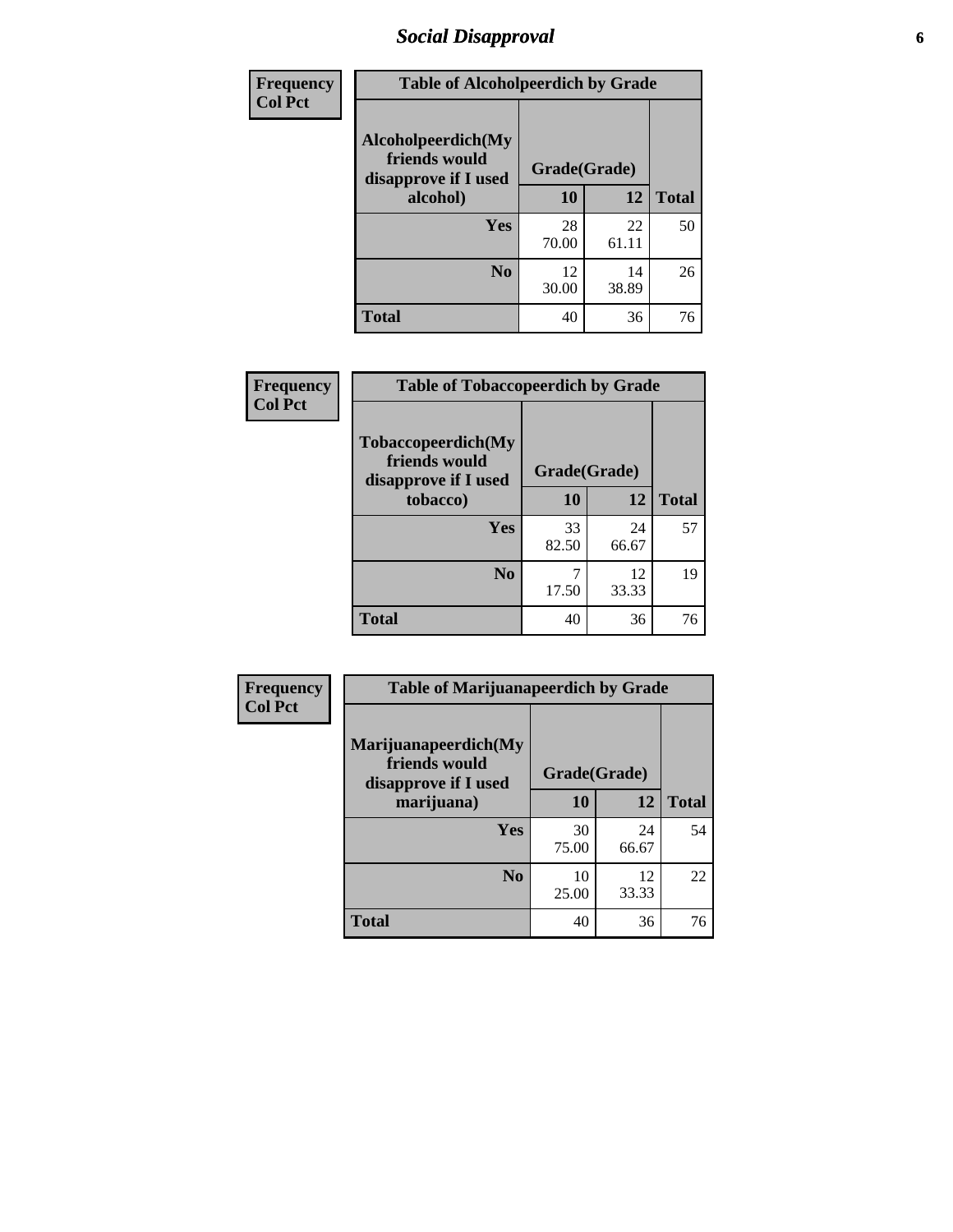# *Social Disapproval* **7**

| Frequency      | <b>Table of Otherdrugpeerdich by Grade</b>                    |              |             |              |
|----------------|---------------------------------------------------------------|--------------|-------------|--------------|
| <b>Col Pct</b> | Otherdrugpeerdich(My<br>friends would<br>disapprove if I used | Grade(Grade) |             |              |
|                | other drugs)                                                  | 10           | 12          | <b>Total</b> |
|                | <b>Yes</b>                                                    | 35<br>87.50  | 28<br>77.78 | 63           |
|                | N <sub>0</sub>                                                | 5<br>12.50   | 8<br>22.22  | 13           |
|                | <b>Total</b>                                                  | 40           | 36          | 76           |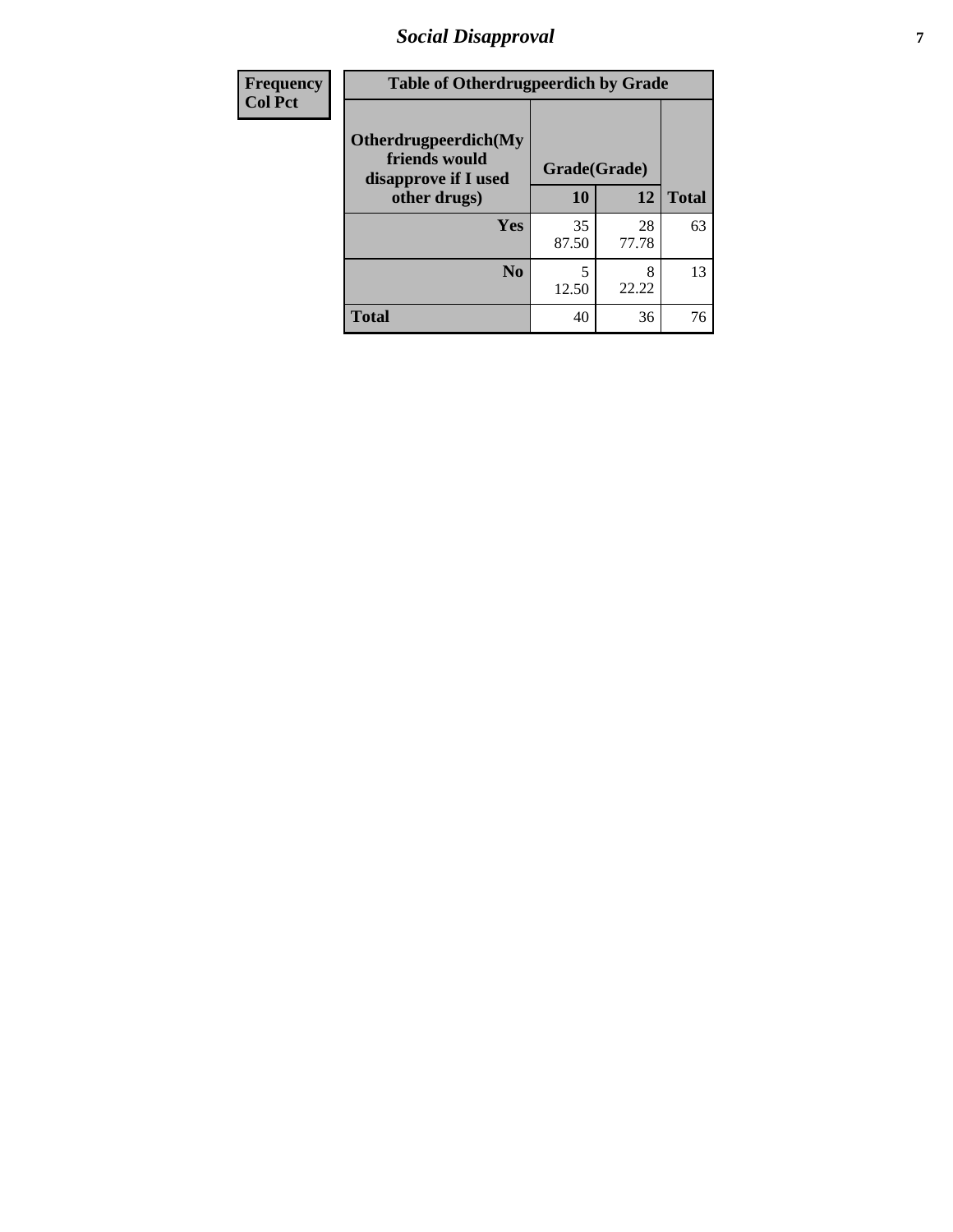### Title IV, Part A, Schedule A **8** *Goal 2: To help ensure that all schools are safe and disciplined Baseline Data: Year 2008-2009 Student Involvement in Gang Activity*

| Frequency      | <b>Table of Gangself by Grade</b>                                                                 |                    |                  |              |  |
|----------------|---------------------------------------------------------------------------------------------------|--------------------|------------------|--------------|--|
| <b>Col Pct</b> | Gangself(I<br>have<br>participated<br>in illegal<br>gang<br>activities in<br>the past 30<br>days) | Grade(Grade)<br>10 | 12               | <b>Total</b> |  |
|                | Yes                                                                                               | 5<br>12.50         | $\theta$<br>0.00 | 5            |  |
|                | N <sub>0</sub>                                                                                    | 35<br>87.50        | 36<br>100.00     | 71           |  |
|                | <b>Total</b>                                                                                      | 40                 | 36               | 76           |  |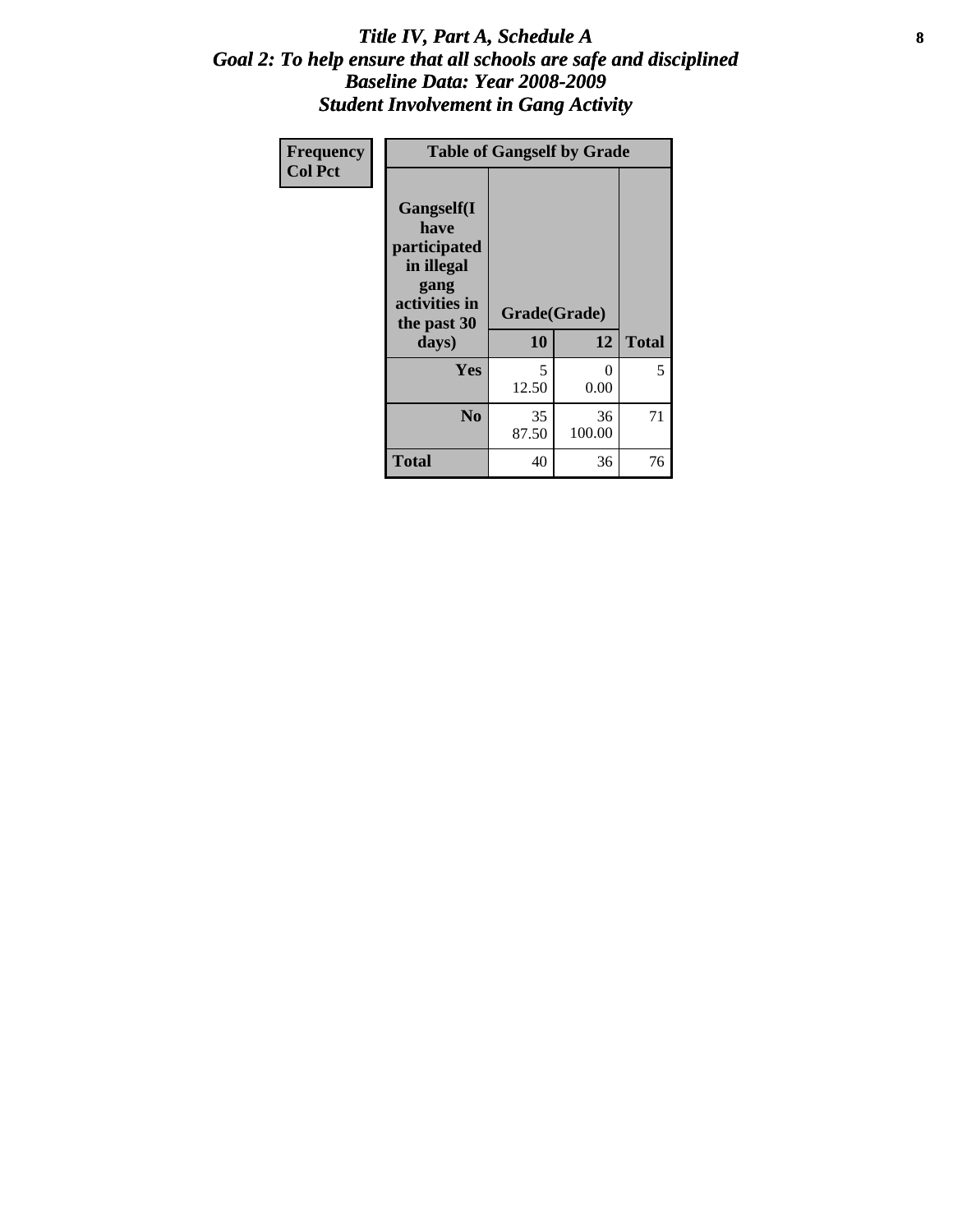# *Student Perception of School Safety* **9**

| <b>Frequency</b><br>Row Pct |
|-----------------------------|
|                             |

| <b>Table of Grade by Safeschool</b> |                          |                                                        |                                    |                                    |              |
|-------------------------------------|--------------------------|--------------------------------------------------------|------------------------------------|------------------------------------|--------------|
|                                     |                          | Safeschool (School is a place at which I feel<br>safe) |                                    |                                    |              |
| Grade(Grade)                        | <b>Strongly</b><br>Agree | Somewhat<br>Agree                                      | <b>Somewhat</b><br><b>Disagree</b> | <b>Strongly</b><br><b>Disagree</b> | <b>Total</b> |
| 10                                  | 8<br>20.00               | 21<br>52.50                                            | 6<br>15.00                         | 5<br>12.50                         | 40           |
| 12                                  | 30.56                    | 16<br>44.44                                            | 5<br>13.89                         | 4                                  | 36           |
| Total                               | 19                       | 37                                                     | 11                                 | 9                                  | 76           |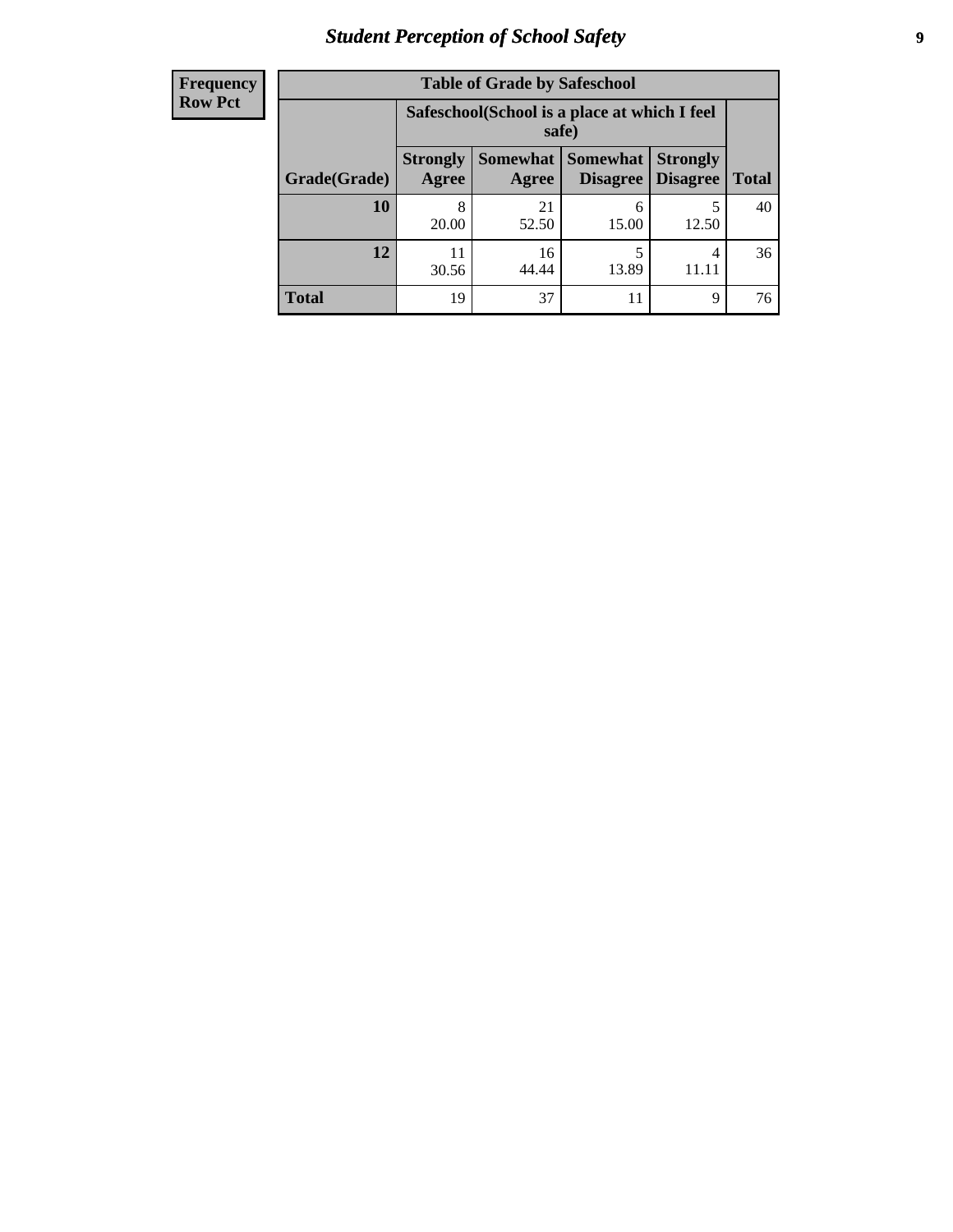### *Students Who Have Been Bullied* **10**

| Frequency      | <b>Table of Grade by Bullied</b> |             |                                                                                     |                   |              |
|----------------|----------------------------------|-------------|-------------------------------------------------------------------------------------|-------------------|--------------|
| <b>Row Pct</b> |                                  |             | <b>Bullied</b> (I have<br>been bullied by<br>other students in<br>the past 30 days) |                   |              |
|                | Grade(Grade)   Days              | 0           | 1 or<br>2<br>days                                                                   | 6 to<br>9<br>days | <b>Total</b> |
|                | 10                               | 35<br>87.50 | 3<br>7.50                                                                           | 2<br>5.00         | 40           |
|                | 12                               | 35<br>97.22 | 0<br>0.00                                                                           | 2.78              | 36           |
|                | <b>Total</b>                     | 70          | 3                                                                                   | 3                 | 76           |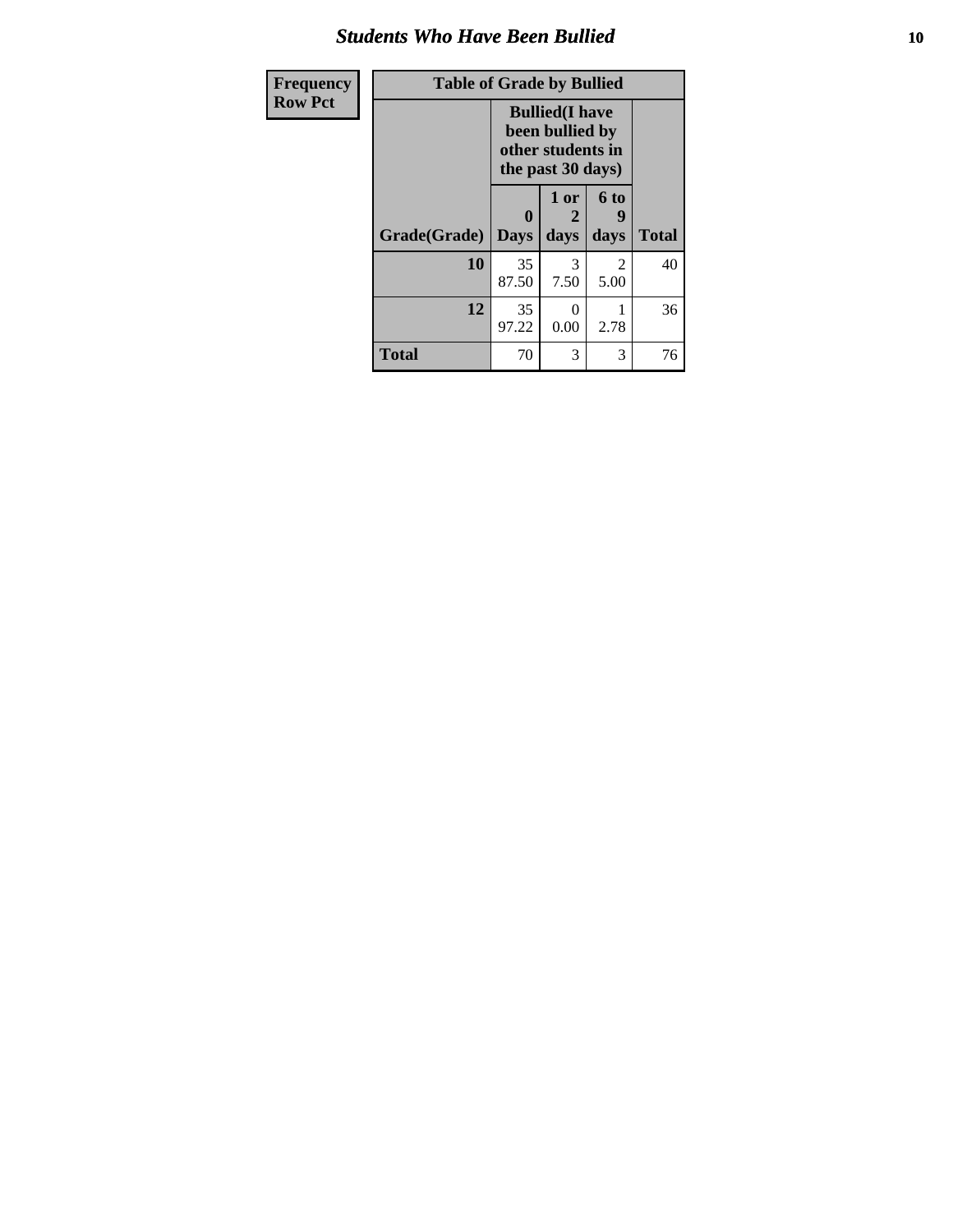### *School Climate* **11**

| Frequency      | <b>Table of SchoolClimate1 by Grade</b> |                    |                        |              |  |
|----------------|-----------------------------------------|--------------------|------------------------|--------------|--|
| <b>Col Pct</b> | SchoolClimate1(I<br>like school)        | Grade(Grade)<br>10 | 12                     | <b>Total</b> |  |
|                | <b>Strongly Agree</b>                   | 12<br>30.00        | 5<br>13.89             | 17           |  |
|                | <b>Somewhat Agree</b>                   | 22<br>55.00        | 28<br>77.78            | 50           |  |
|                | <b>Somewhat Disagree</b>                | 5<br>12.50         | 2.78                   | 6            |  |
|                | <b>Strongly Disagree</b>                | 2.50               | $\mathfrak{D}$<br>5.56 | 3            |  |
|                | <b>Total</b>                            | 40                 | 36                     | 76           |  |

| <b>Frequency</b> |
|------------------|
| <b>Col Pct</b>   |

| <b>Table of SchoolClimate2 by Grade</b>           |                    |             |              |  |  |
|---------------------------------------------------|--------------------|-------------|--------------|--|--|
| SchoolClimate2(I<br>feel successful at<br>school) | Grade(Grade)<br>10 | 12          | <b>Total</b> |  |  |
| <b>Strongly Agree</b>                             | 23<br>57.50        | 20<br>55.56 | 43           |  |  |
| <b>Somewhat Agree</b>                             | 16<br>40.00        | 15<br>41.67 | 31           |  |  |
| <b>Somewhat Disagree</b>                          | 0.00               | 2.78        | 1            |  |  |
| <b>Strongly Disagree</b>                          | 2.50               | 0.00        | 1            |  |  |
| <b>Total</b>                                      | 40                 | 36          | 76           |  |  |

| Frequency      | <b>Table of SchoolClimate3 by Grade</b>                      |                        |             |              |  |
|----------------|--------------------------------------------------------------|------------------------|-------------|--------------|--|
| <b>Col Pct</b> | <b>SchoolClimate3(My</b><br>school has high<br>standards for | Grade(Grade)           |             |              |  |
|                | achievement)                                                 | 10                     | 12          | <b>Total</b> |  |
|                | <b>Strongly Agree</b>                                        | 15<br>37.50            | 7<br>19.44  | 22           |  |
|                | <b>Somewhat Agree</b>                                        | 22<br>55.00            | 24<br>66.67 | 46           |  |
|                | <b>Somewhat Disagree</b>                                     | 2.50                   | 3<br>8.33   | 4            |  |
|                | <b>Strongly Disagree</b>                                     | $\mathfrak{D}$<br>5.00 | 2<br>5.56   | 4            |  |
|                | Total                                                        | 40                     | 36          | 76           |  |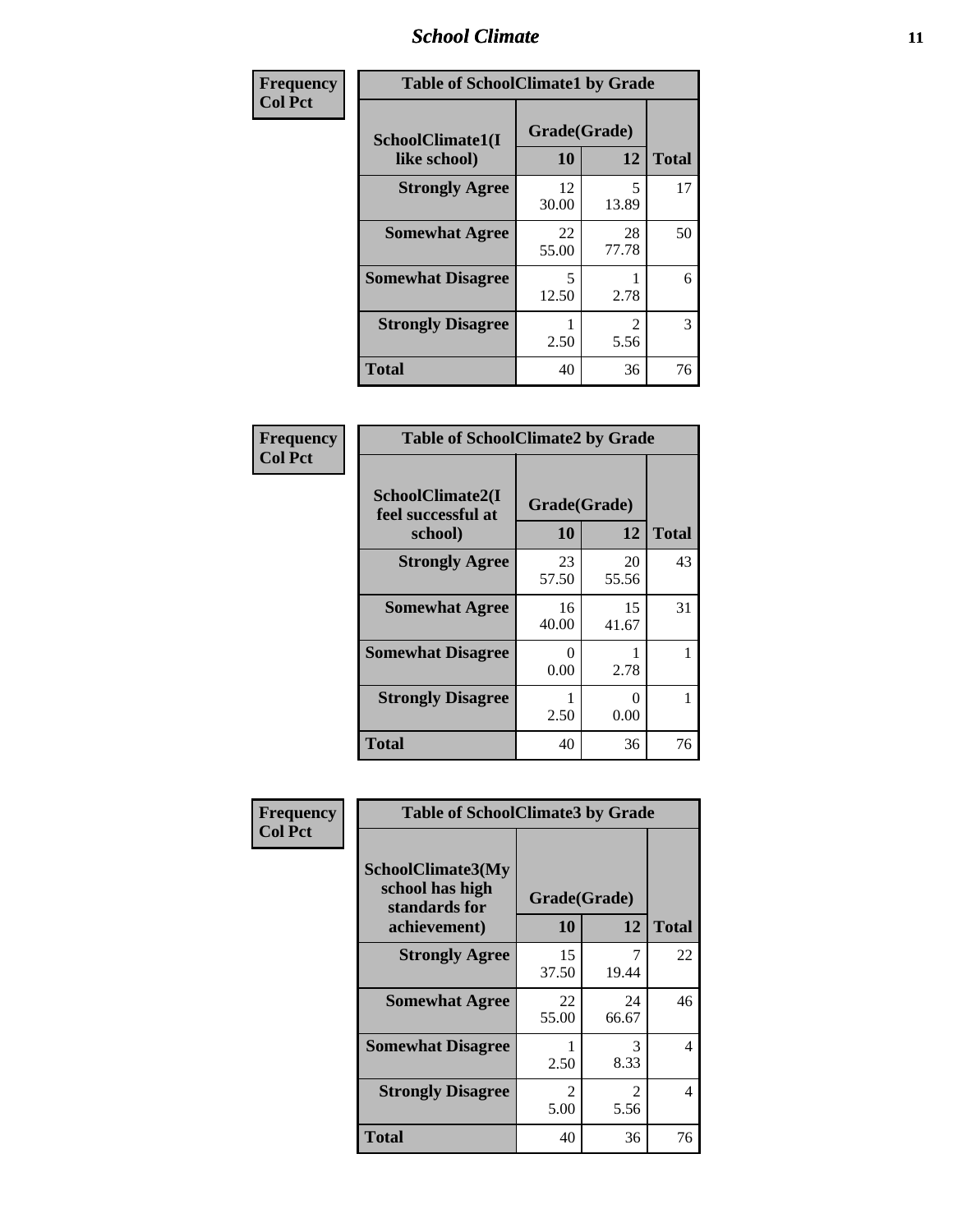### *School Climate* **12**

| Frequency      | <b>Table of SchoolClimate4 by Grade</b>                       |                                     |             |              |
|----------------|---------------------------------------------------------------|-------------------------------------|-------------|--------------|
| <b>Col Pct</b> | SchoolClimate4(My<br>school sets clear<br>rules for behavior) | Grade(Grade)<br>10                  | 12          | <b>Total</b> |
|                | <b>Strongly Agree</b>                                         | 20<br>50.00                         | 12<br>33.33 | 32           |
|                | <b>Somewhat Agree</b>                                         | 16<br>40.00                         | 16<br>44.44 | 32           |
|                | <b>Somewhat Disagree</b>                                      | $\mathfrak{D}$<br>5.00              | 5<br>13.89  | 7            |
|                | <b>Strongly Disagree</b>                                      | $\mathcal{D}_{\mathcal{L}}$<br>5.00 | 3<br>8.33   | 5            |
|                | <b>Total</b>                                                  | 40                                  | 36          | 76           |

| <b>Table of SchoolClimate5 by Grade</b>                              |                        |              |               |  |  |
|----------------------------------------------------------------------|------------------------|--------------|---------------|--|--|
| SchoolClimate5(I<br>know what to do in<br>an emergency at<br>school) | Grade(Grade)<br>10     | <b>Total</b> |               |  |  |
| <b>Strongly Agree</b>                                                | 25<br>62.50            | 22<br>61.11  | 47            |  |  |
| <b>Somewhat Agree</b>                                                | 11<br>27.50            | 13<br>36.11  | 24            |  |  |
| <b>Somewhat Disagree</b>                                             | $\mathfrak{D}$<br>5.00 | 0<br>0.00    | $\mathcal{L}$ |  |  |
| <b>Strongly Disagree</b>                                             | 2<br>5.00              | 2.78         | 3             |  |  |
| <b>Total</b>                                                         | 40                     | 36           | 76            |  |  |

| Frequency      | <b>Table of SchoolClimate6 by Grade</b>                  |                    |             |              |
|----------------|----------------------------------------------------------|--------------------|-------------|--------------|
| <b>Col Pct</b> | <b>SchoolClimate6(Teachers</b><br>treat me with respect) | Grade(Grade)<br>10 | 12          | <b>Total</b> |
|                | <b>Strongly Agree</b>                                    | 13<br>32.50        | 19<br>52.78 | 32           |
|                | <b>Somewhat Agree</b>                                    | 17<br>42.50        | 12<br>33.33 | 29           |
|                | <b>Somewhat Disagree</b>                                 | 5<br>12.50         | 4<br>11.11  | 9            |
|                | <b>Strongly Disagree</b>                                 | 5<br>12.50         | 2.78        | 6            |
|                | <b>Total</b>                                             | 40                 | 36          | 76           |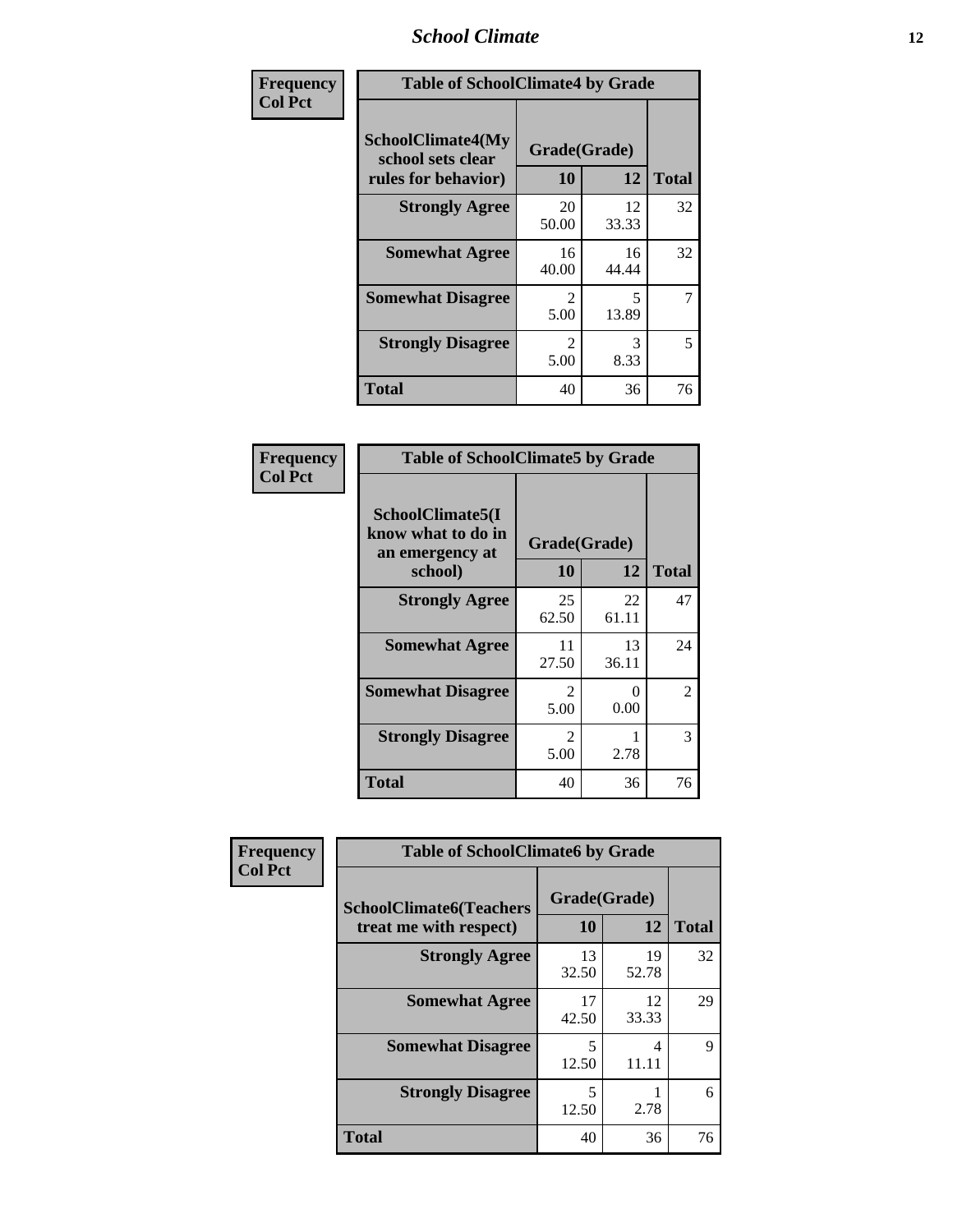### *School Climate* **13**

| Frequency      | <b>Table of SchoolClimate7 by Grade</b>                                       |                           |                        |              |
|----------------|-------------------------------------------------------------------------------|---------------------------|------------------------|--------------|
| <b>Col Pct</b> | <b>SchoolClimate7(Behaviors</b><br>in my class allow the<br>teacher to teach) | Grade(Grade)<br><b>10</b> | 12                     | <b>Total</b> |
|                | <b>Strongly Agree</b>                                                         | 13<br>32.50               | 15<br>41.67            | 28           |
|                | <b>Somewhat Agree</b>                                                         | 24<br>60.00               | 16<br>44.44            | 40           |
|                | <b>Somewhat Disagree</b>                                                      | 3<br>7.50                 | $\overline{2}$<br>5.56 | 5            |
|                | <b>Strongly Disagree</b>                                                      | $\Omega$<br>0.00          | 3<br>8.33              | 3            |
|                | <b>Total</b>                                                                  | 40                        | 36                     | 76           |

| Frequency      | <b>Table of SchoolClimate8 by Grade</b>                                 |                        |             |              |
|----------------|-------------------------------------------------------------------------|------------------------|-------------|--------------|
| <b>Col Pct</b> | <b>SchoolClimate8(Students</b><br>are frequently<br>recognized for good | Grade(Grade)           |             |              |
|                | behavior)                                                               | 10                     | 12          | <b>Total</b> |
|                | <b>Strongly Agree</b>                                                   | 21<br>52.50            | 15<br>41.67 | 36           |
|                | <b>Somewhat Agree</b>                                                   | 12<br>30.00            | 14<br>38.89 | 26           |
|                | <b>Somewhat Disagree</b>                                                | 5<br>12.50             | 4<br>11.11  | 9            |
|                | <b>Strongly Disagree</b>                                                | $\mathfrak{D}$<br>5.00 | 3<br>8.33   | 5            |
|                | <b>Total</b>                                                            | 40                     | 36          | 76           |

| Frequency      | <b>Table of SchoolClimate9 by Grade</b>                                           |                    |             |              |
|----------------|-----------------------------------------------------------------------------------|--------------------|-------------|--------------|
| <b>Col Pct</b> | SchoolClimate9(School<br>counselor would be<br>helpful if I needed<br>assistance) | Grade(Grade)<br>10 | 12          | <b>Total</b> |
|                | <b>Strongly Agree</b>                                                             | 18<br>45.00        | 11<br>30.56 | 29           |
|                | <b>Somewhat Agree</b>                                                             | 12<br>30.00        | 19<br>52.78 | 31           |
|                | <b>Somewhat Disagree</b>                                                          | 5<br>12.50         | 5<br>13.89  | 10           |
|                | <b>Strongly Disagree</b>                                                          | 5<br>12.50         | 2.78        | 6            |
|                | Total                                                                             | 40                 | 36          | 76           |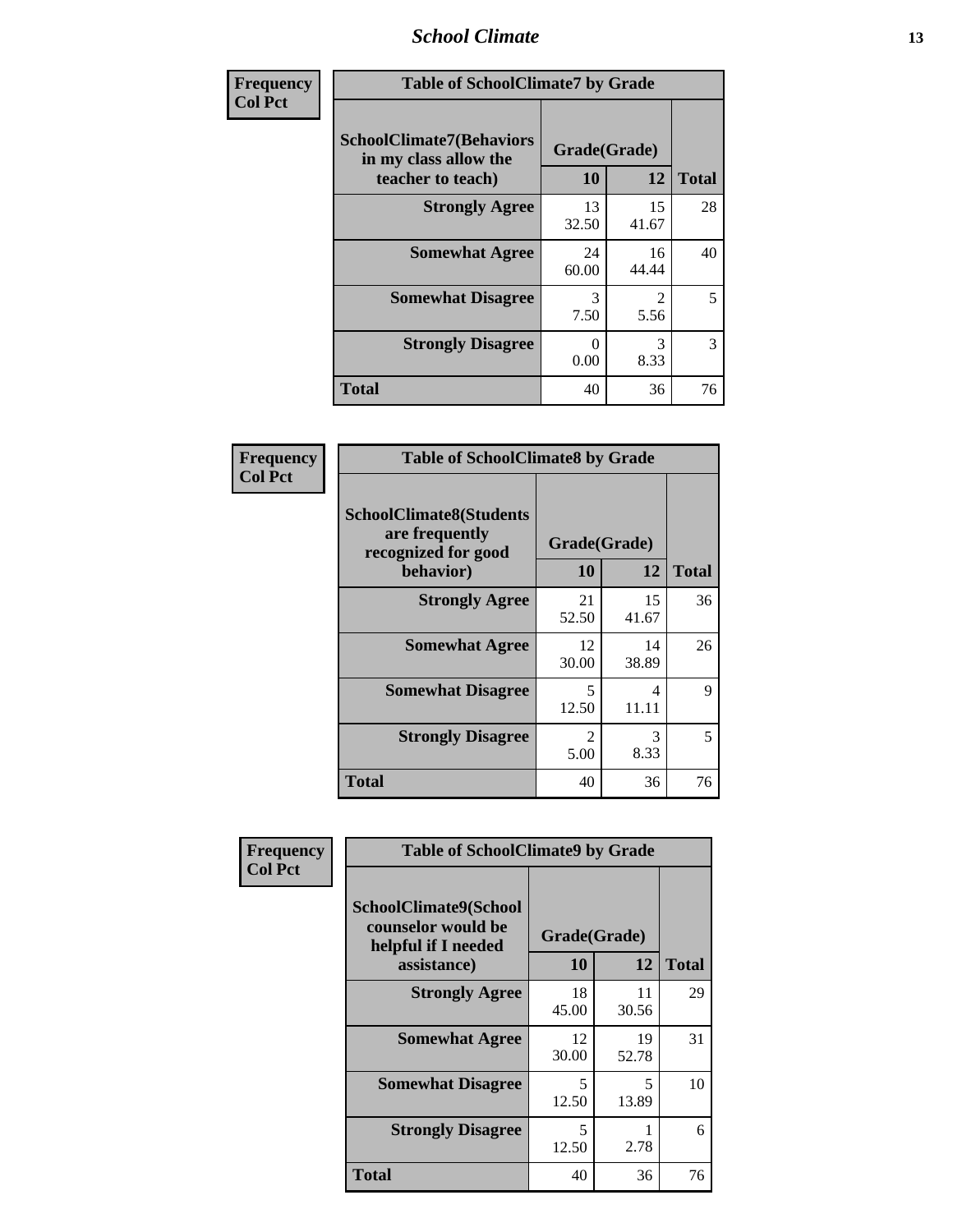### *Reasons for Dropping Out* **14**

| Frequency      | <b>Table of Dropoutreason by Grade</b>                                   |                        |             |                |
|----------------|--------------------------------------------------------------------------|------------------------|-------------|----------------|
| <b>Col Pct</b> | Dropoutreason(If<br>I dropped out the<br>reason would<br>most likely be) | Grade(Grade)<br>10     | 12          | <b>Total</b>   |
|                | <b>Won't Drop out</b>                                                    | 24<br>60.00            | 22<br>61.11 | 46             |
|                | <b>Bored</b>                                                             | 4<br>10.00             | 19.44       | 11             |
|                | <b>Family Reasons</b>                                                    | $\mathfrak{D}$<br>5.00 | 0<br>0.00   | $\overline{2}$ |
|                | <b>Other</b>                                                             | 10<br>25.00            | 7<br>19.44  | 17             |
|                | <b>Total</b>                                                             | 40                     | 36          | 76             |

| Frequency<br><b>Col Pct</b> | <b>Table of Dropout by Grade</b>                                       |                    |             |              |
|-----------------------------|------------------------------------------------------------------------|--------------------|-------------|--------------|
|                             | Dropout(I<br>have<br>thought<br>about<br>dropping<br>out of<br>school) | Grade(Grade)<br>10 | 12          | <b>Total</b> |
|                             | Yes                                                                    | 15<br>37.50        | 10<br>27.78 | 25           |
|                             | N <sub>0</sub>                                                         | 25<br>62.50        | 26<br>72.22 | 51           |
|                             | <b>Total</b>                                                           | 40                 | 36          | 76           |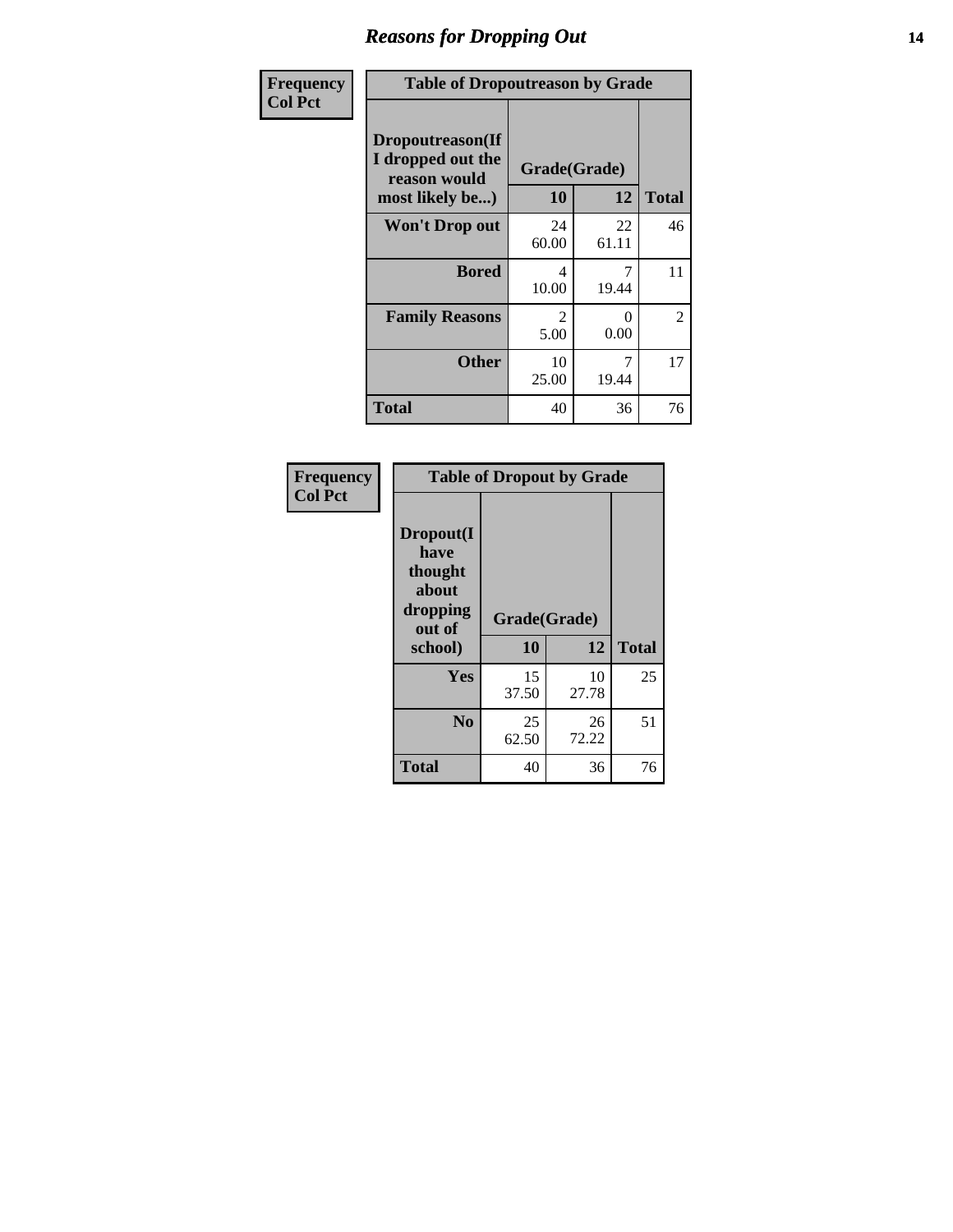*School Safety* **15**

| Frequency      |                                                                                                   | <b>Table of Gangself by Grade</b> |              |              |
|----------------|---------------------------------------------------------------------------------------------------|-----------------------------------|--------------|--------------|
| <b>Col Pct</b> | Gangself(I<br>have<br>participated<br>in illegal<br>gang<br>activities in<br>the past 30<br>days) | Grade(Grade)<br>10<br>12          |              | <b>Total</b> |
|                |                                                                                                   |                                   |              |              |
|                | Yes                                                                                               | 5<br>12.50                        | 0<br>0.00    | 5            |
|                | N <sub>o</sub>                                                                                    | 35<br>87.50                       | 36<br>100.00 | 71           |
|                | Total                                                                                             | 40                                | 36           | 76           |

| Frequency<br><b>Col Pct</b> | <b>Table of Gangpeers by Grade</b>                                                                                     |                    |             |              |
|-----------------------------|------------------------------------------------------------------------------------------------------------------------|--------------------|-------------|--------------|
|                             | Gangpeers(I<br>have friends<br>who have<br>participated<br>in illegal<br>gang<br>activities in<br>the past 30<br>days) | Grade(Grade)<br>10 | 12          | <b>Total</b> |
|                             | <b>Yes</b>                                                                                                             | 13<br>32.50        | 5<br>13.89  | 18           |
|                             | N <sub>0</sub>                                                                                                         | 27<br>67.50        | 31<br>86.11 | 58           |
|                             | <b>Total</b>                                                                                                           | 40                 | 36          | 76           |

| Frequency      | <b>Table of Pickedon by Grade</b>                                   |              |           |              |
|----------------|---------------------------------------------------------------------|--------------|-----------|--------------|
| <b>Col Pct</b> | <b>Pickedon</b> (I have<br>been picked on or<br>teased at school in | Grade(Grade) |           |              |
|                | the past 30 days)                                                   | 10           | 12        | <b>Total</b> |
|                | <b>Strongly Agree</b>                                               | 6<br>15.00   | 2.78      |              |
|                | <b>Somewhat Agree</b>                                               | 11<br>27.50  | 2<br>5.56 | 13           |
|                | <b>Somewhat Disagree</b>                                            | 5<br>12.50   | 2<br>5.56 |              |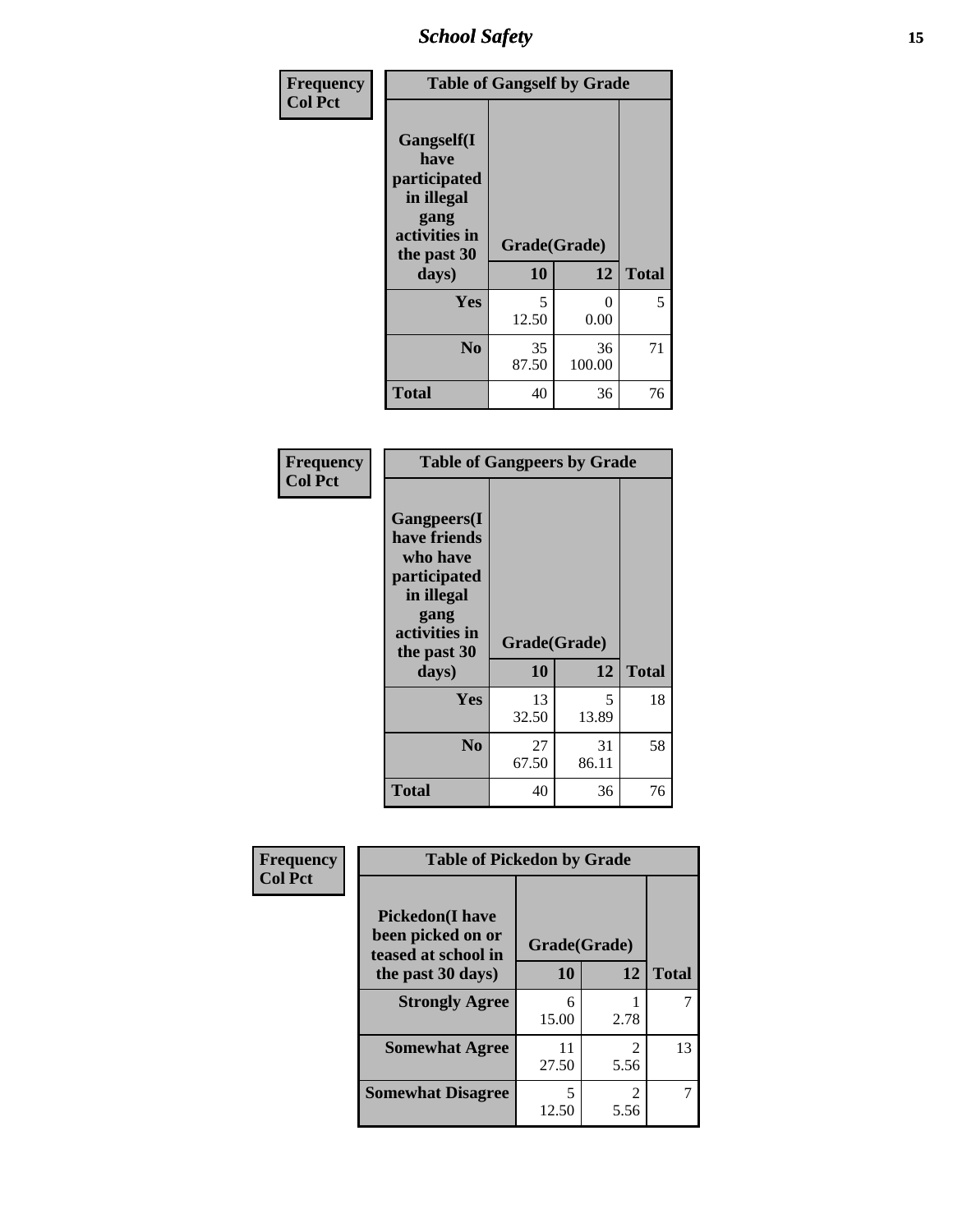# *School Safety* **16**

| <b>Frequency</b> | <b>Table of Pickedon by Grade</b>                                                        |                    |             |              |
|------------------|------------------------------------------------------------------------------------------|--------------------|-------------|--------------|
| <b>Col Pct</b>   | <b>Pickedon</b> (I have<br>been picked on or<br>teased at school in<br>the past 30 days) | Grade(Grade)<br>10 | 12          | <b>Total</b> |
|                  | <b>Strongly Disagree</b>                                                                 | 18<br>45.00        | 31<br>86.11 | 49           |
|                  | Total                                                                                    | 40                 | 36          | 76           |

| Frequency      | <b>Table of Safeschool by Grade</b>                      |                    |             |              |  |  |
|----------------|----------------------------------------------------------|--------------------|-------------|--------------|--|--|
| <b>Col Pct</b> | Safeschool(School<br>is a place at which I<br>feel safe) | Grade(Grade)<br>10 | 12          | <b>Total</b> |  |  |
|                | <b>Strongly Agree</b>                                    | 8<br>20.00         | 11<br>30.56 | 19           |  |  |
|                | <b>Somewhat Agree</b>                                    | 21<br>52.50        | 16<br>44.44 | 37           |  |  |
|                | <b>Somewhat Disagree</b>                                 | 6<br>15.00         | 5<br>13.89  | 11           |  |  |
|                | <b>Strongly Disagree</b>                                 | 5<br>12.50         | 4<br>11.11  | 9            |  |  |
|                | <b>Total</b>                                             | 40                 | 36          | 76           |  |  |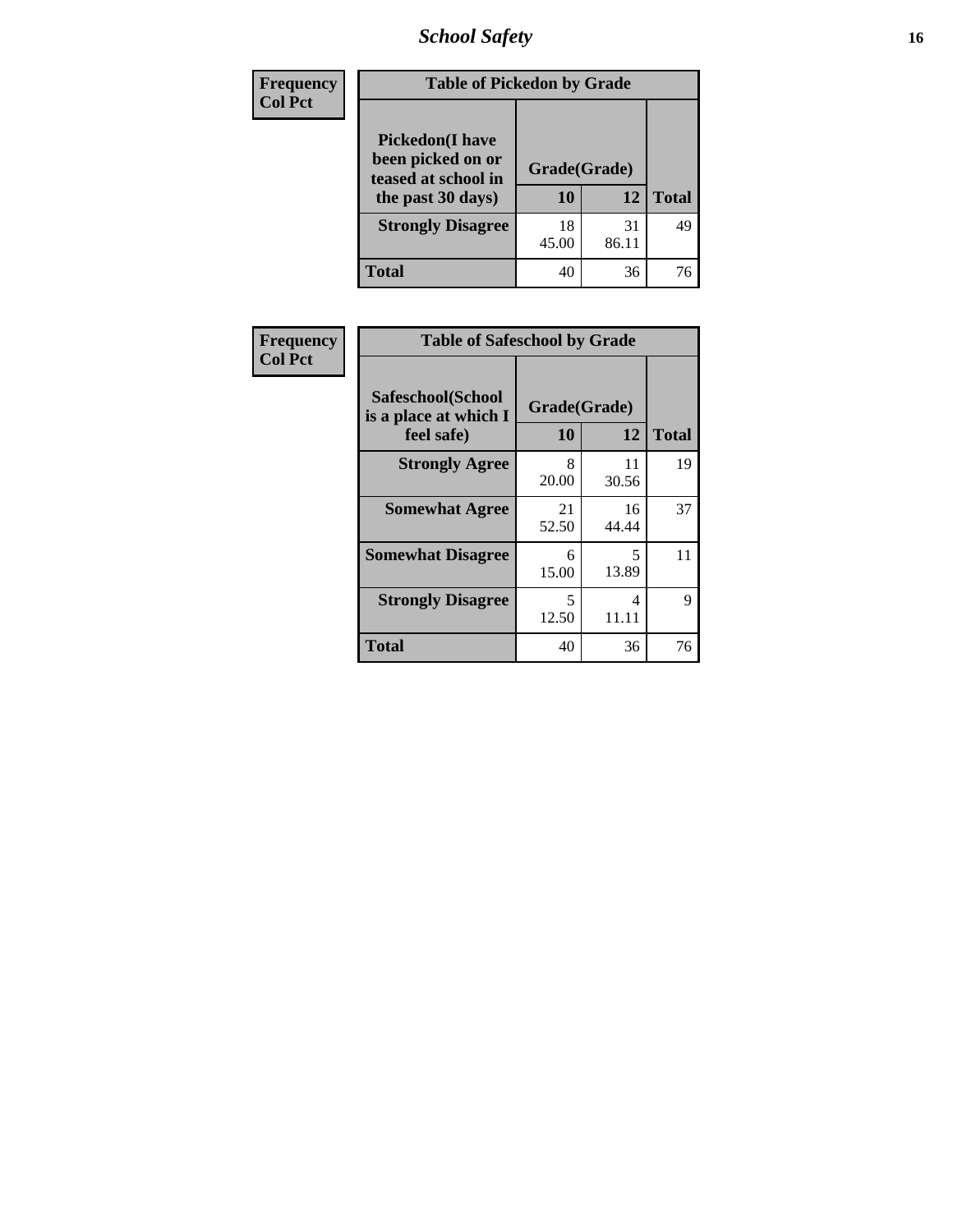*School Safety* **17**

| Frequency      | <b>Table of Grade by Bullied</b> |                  |                                                                                     |                              |              |  |  |  |
|----------------|----------------------------------|------------------|-------------------------------------------------------------------------------------|------------------------------|--------------|--|--|--|
| <b>Row Pct</b> |                                  |                  | <b>Bullied</b> (I have<br>been bullied by<br>other students in<br>the past 30 days) |                              |              |  |  |  |
|                | Grade(Grade)                     | 0<br><b>Days</b> | 1 or<br>2<br>days                                                                   | 6 <sub>to</sub><br>9<br>days | <b>Total</b> |  |  |  |
|                | 10                               | 35<br>87.50      | 3<br>7.50                                                                           | 2<br>5.00                    | 40           |  |  |  |
|                | 12                               | 35<br>97.22      | $\theta$<br>0.00                                                                    | 2.78                         | 36           |  |  |  |
|                | <b>Total</b>                     | 70               | 3                                                                                   | 3                            | 76           |  |  |  |

| Frequency      | <b>Table of Grade by Bulliedothers</b> |                                                                   |              |                   |              |  |
|----------------|----------------------------------------|-------------------------------------------------------------------|--------------|-------------------|--------------|--|
| <b>Row Pct</b> |                                        | <b>Bulliedothers</b> (I<br>bullied others in<br>the past 30 days) |              |                   |              |  |
|                | Grade(Grade)                           | 0<br><b>Days</b>                                                  | 1 or<br>days | All<br>30<br>days | <b>Total</b> |  |
|                | 10                                     | 39<br>97.50                                                       | 0<br>0.00    | 2.50              | 40           |  |
|                | 12                                     | 35<br>97.22                                                       | 2.78         | 0<br>0.00         | 36           |  |
|                | <b>Total</b>                           | 74                                                                |              | 1                 | 76           |  |

| Frequency      |              | <b>Table of Grade by Weaponschool</b>                                              |              |
|----------------|--------------|------------------------------------------------------------------------------------|--------------|
| <b>Row Pct</b> |              | <b>Weaponschool</b> (I<br>brought a<br>weapon to<br>school in the<br>past 30 days) |              |
|                | Grade(Grade) | 0 Days                                                                             | <b>Total</b> |
|                | 10           | 40<br>100.00                                                                       | 40           |
|                | 12           | 36<br>100.00                                                                       | 36           |
|                | <b>Total</b> | 76                                                                                 | 76           |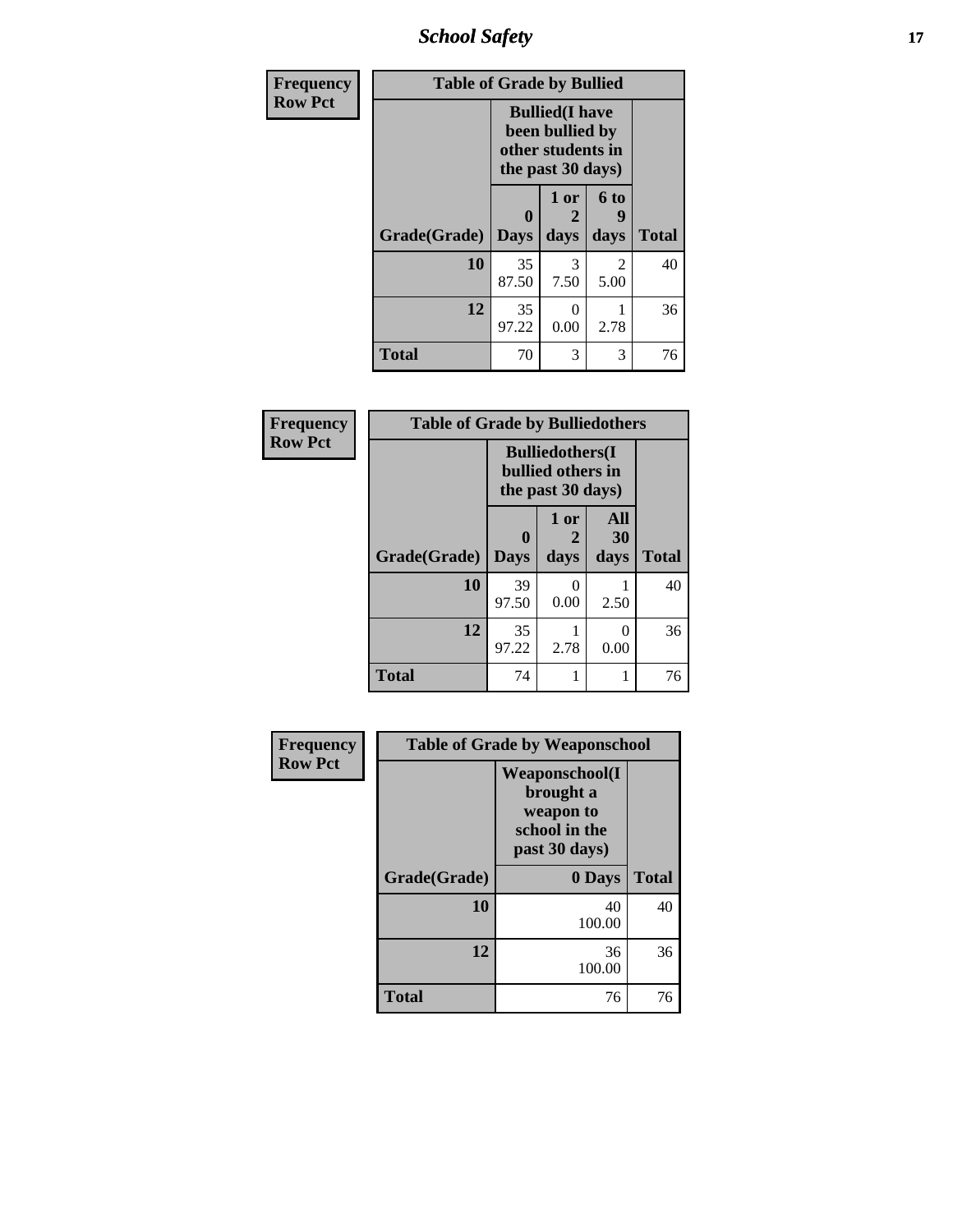*School Safety* **18**

| <b>Frequency</b> | <b>Table of Grade by Absentunsafe</b> |                                                                                           |                  |              |  |
|------------------|---------------------------------------|-------------------------------------------------------------------------------------------|------------------|--------------|--|
| <b>Row Pct</b>   |                                       | Absentunsafe(I)<br>have missed<br>school because I<br>felt unsafe in the<br>past 30 days) |                  |              |  |
|                  | Grade(Grade)                          | 0 Days                                                                                    | $3$ to 5<br>days | <b>Total</b> |  |
|                  | 10                                    | 40<br>100.00                                                                              | 0<br>0.00        | 40           |  |
|                  | 12                                    | 35<br>97.22                                                                               | 2.78             | 36           |  |
|                  | <b>Total</b>                          | 75                                                                                        | 1                | 76           |  |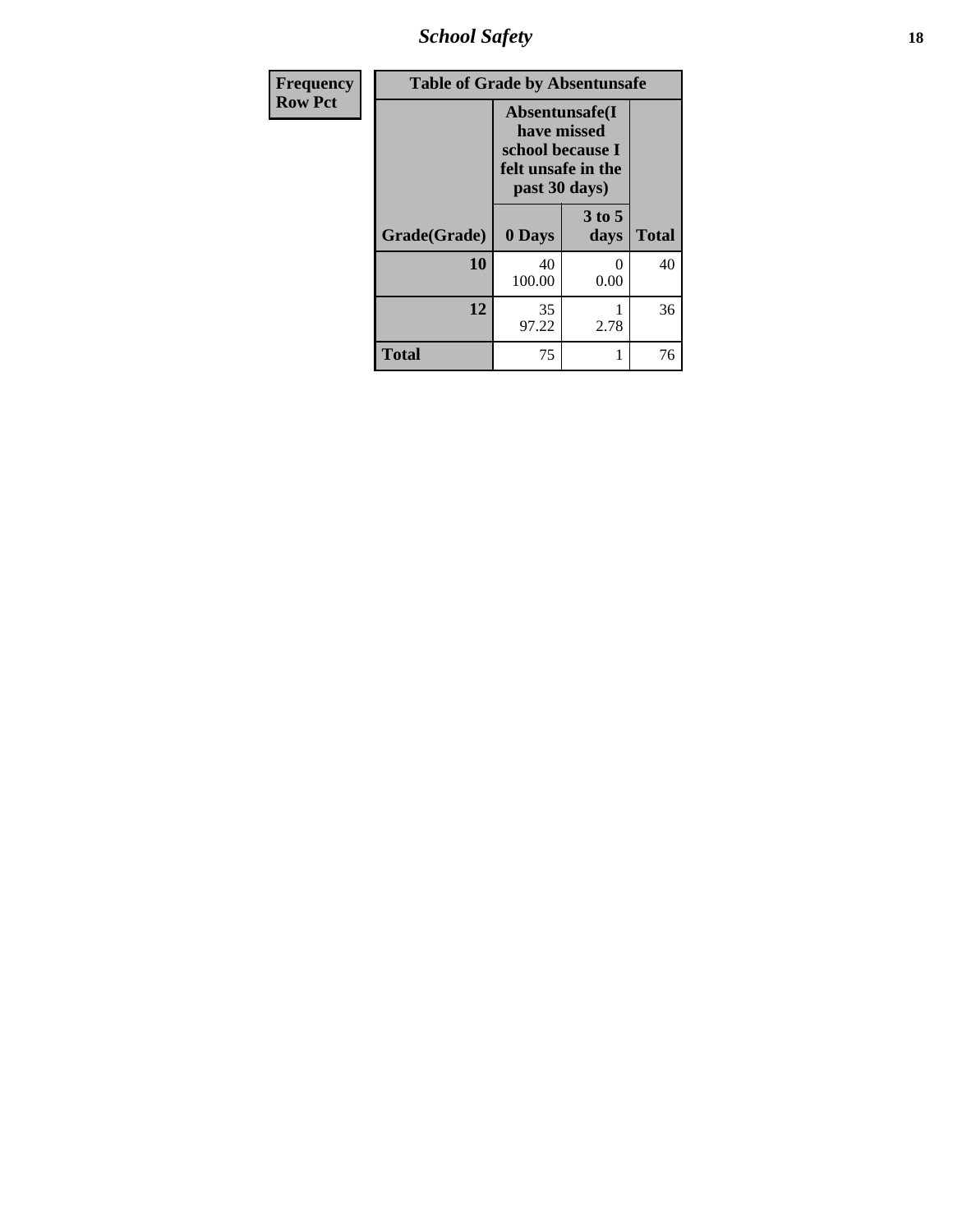# *Drug Use During Last 30 Days* **19**

#### **Frequency Row Pct**

| <b>Table of Grade by Alcohol</b> |                                 |                                    |                  |               |                  |               |                     |              |
|----------------------------------|---------------------------------|------------------------------------|------------------|---------------|------------------|---------------|---------------------|--------------|
|                                  |                                 | Alcohol(Alcohol use, past 30 days) |                  |               |                  |               |                     |              |
| Grade(Grade)                     | <b>Did</b><br>not<br><b>use</b> | $1 - 2$<br>days                    | $3 - 5$<br>days  | $6-9$<br>days | $10-19$<br>days  | 20-29<br>days | <b>Every</b><br>day | <b>Total</b> |
| 10                               | 34<br>85.00                     | 2.50                               | 3<br>7.50        | 0<br>0.00     | 2.50             | 0.00          | 2.50                | 40           |
| 12                               | 33<br>91.67                     | $\Omega$<br>0.00                   | $\Omega$<br>0.00 | 2.78          | $\theta$<br>0.00 | 2.78          | 2.78                | 36           |
| <b>Total</b>                     | 67                              |                                    | 3                | 1             |                  |               | 2                   | 76           |

| <b>Frequency</b> | <b>Table of Grade by Cigarettes</b> |                                                   |                |               |                  |              |              |
|------------------|-------------------------------------|---------------------------------------------------|----------------|---------------|------------------|--------------|--------------|
| <b>Row Pct</b>   |                                     | Cigarettes (Smoking tobacco use,<br>past 30 days) |                |               |                  |              |              |
|                  | Grade(Grade)                        | Did<br>not<br><b>use</b>                          | $1-2$<br>days  | $6-9$<br>days | $10-19$<br>days  | Every<br>day | <b>Total</b> |
|                  | 10                                  | 35<br>87.50                                       | 2<br>5.00      | 2.50          | 2.50             | 2.50         | 40           |
|                  | 12                                  | 36<br>100.00                                      | 0<br>0.00      | 0<br>0.00     | $\Omega$<br>0.00 | 0<br>0.00    | 36           |
|                  | <b>Total</b>                        | 71                                                | $\overline{2}$ | 1             |                  |              | 76           |

| Frequency      | <b>Table of Grade by Smokeless</b> |                                                           |              |  |  |
|----------------|------------------------------------|-----------------------------------------------------------|--------------|--|--|
| <b>Row Pct</b> |                                    | <b>Smokeless(Chewing</b><br>tobacco use,<br>past 30 days) |              |  |  |
|                | Grade(Grade)                       | Did not use                                               | <b>Total</b> |  |  |
|                | 10                                 | 40<br>100.00                                              | 40           |  |  |
|                | 12                                 | 36<br>100.00                                              | 36           |  |  |
|                | <b>Total</b>                       | 76                                                        | 76           |  |  |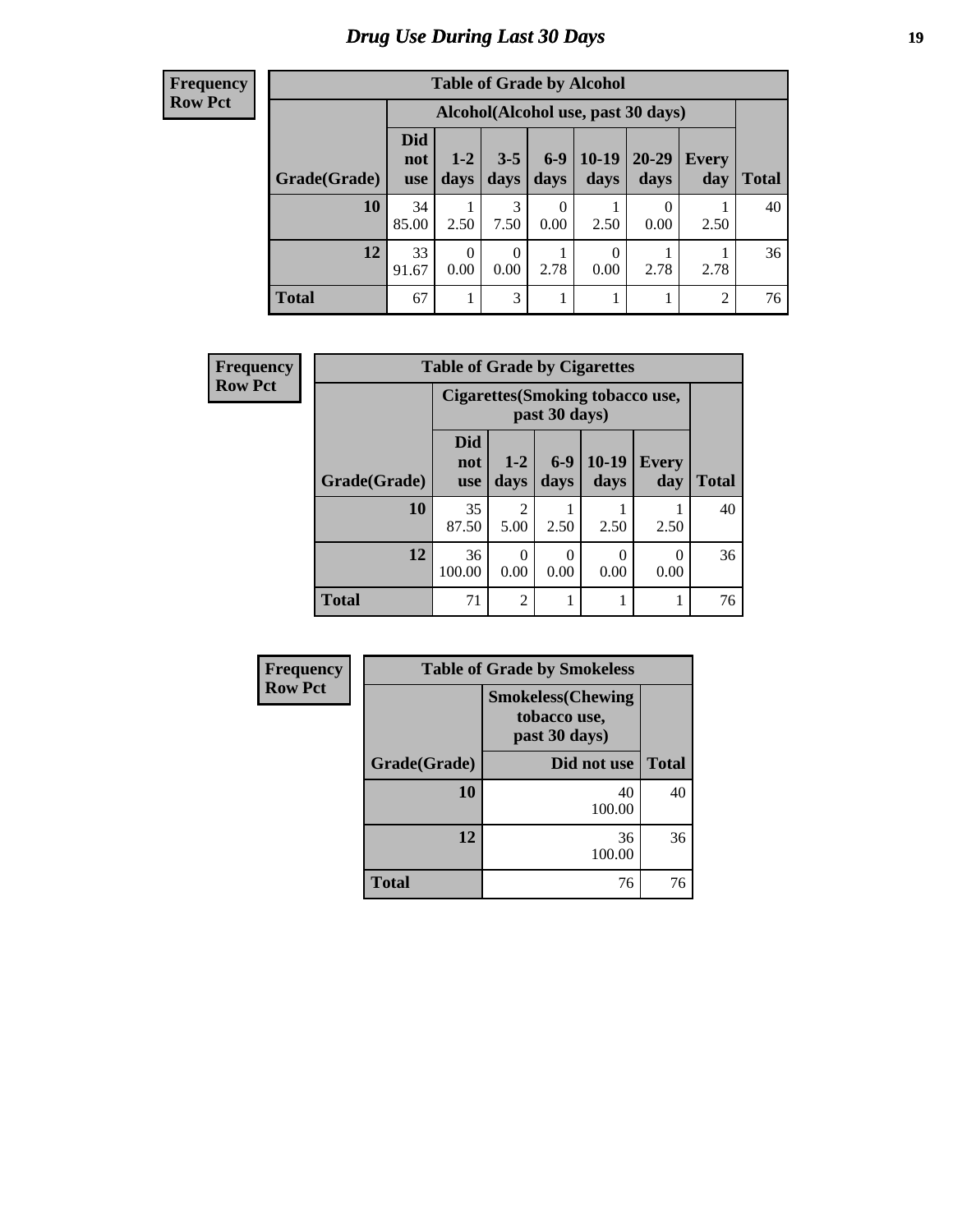# *Drug Use During Last 30 Days* 20

#### **Frequency Row Pct**

# **Table of Grade by Marijuana**

| ıcy | Table of Grade by Marijuana |                                 |                        |                 |                     |              |  |
|-----|-----------------------------|---------------------------------|------------------------|-----------------|---------------------|--------------|--|
| t   |                             | Marijuana (Marijuana use,       |                        |                 |                     |              |  |
|     | Grade(Grade)                | <b>Did</b><br>not<br><b>use</b> | $1 - 2$<br>days        | $3 - 5$<br>days | <b>Every</b><br>day | <b>Total</b> |  |
|     | 10                          | 35<br>87.50                     | 2<br>5.00              | 2<br>5.00       | 2.50                | 40           |  |
|     | 12                          | 34<br>94.44                     | $\overline{2}$<br>5.56 | 0.00            | 0<br>0.00           | 36           |  |
|     | <b>Total</b>                | 69                              | 4                      | 2               | 1                   | 76           |  |

| Frequency      | <b>Table of Grade by Cocaine</b> |                                                  |              |  |  |  |
|----------------|----------------------------------|--------------------------------------------------|--------------|--|--|--|
| <b>Row Pct</b> |                                  | <b>Cocaine</b> (Cocaine<br>use,<br>past 30 days) |              |  |  |  |
|                | Grade(Grade)                     | Did not use                                      | <b>Total</b> |  |  |  |
|                | 10                               | 40<br>100.00                                     | 40           |  |  |  |
|                | 12                               | 36<br>100.00                                     | 36           |  |  |  |
|                | <b>Total</b>                     | 76                                               | 76           |  |  |  |

| Frequency      | <b>Table of Grade by Inhalants</b> |              |              |  |  |
|----------------|------------------------------------|--------------|--------------|--|--|
| <b>Row Pct</b> |                                    |              |              |  |  |
|                | Grade(Grade)                       | Did not use  | <b>Total</b> |  |  |
|                | 10                                 | 40<br>100.00 | 40           |  |  |
|                | 12                                 | 36<br>100.00 | 36           |  |  |
|                | <b>Total</b>                       | 76           | 76           |  |  |

| Frequency      | <b>Table of Grade by Steroids</b>                 |              |              |  |  |
|----------------|---------------------------------------------------|--------------|--------------|--|--|
| <b>Row Pct</b> | <b>Steroids</b> (Steroid<br>use,<br>past 30 days) |              |              |  |  |
|                | Grade(Grade)                                      | Did not use  | <b>Total</b> |  |  |
|                | 10                                                | 40<br>100.00 | 40           |  |  |
|                | 12                                                | 36<br>100.00 | 36           |  |  |
|                | <b>Total</b>                                      | 76           | 76           |  |  |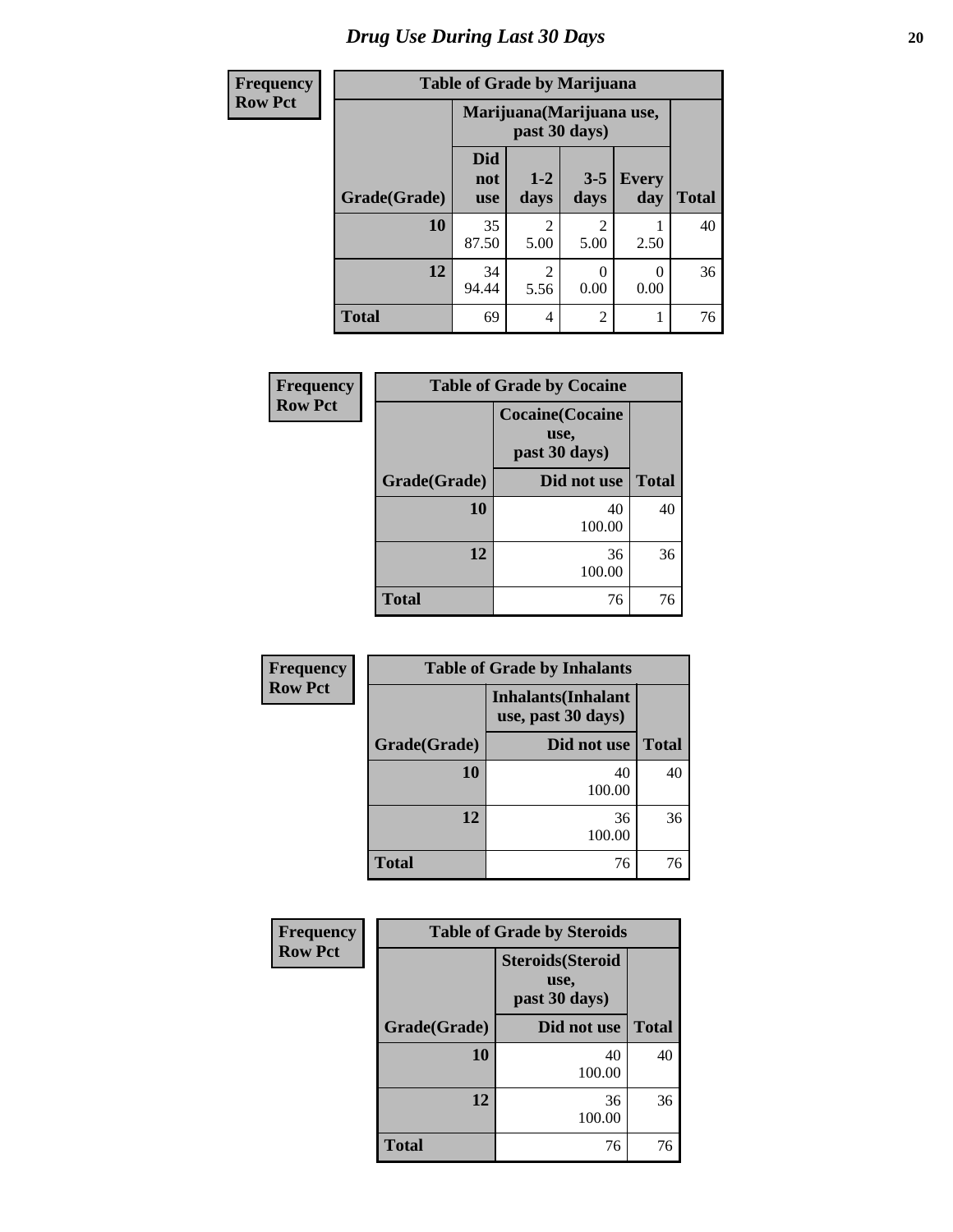# *Drug Use During Last 30 Days* **21**

| <b>Frequency</b> | <b>Table of Grade by Ecstasy</b> |                                                  |              |  |  |
|------------------|----------------------------------|--------------------------------------------------|--------------|--|--|
| <b>Row Pct</b>   |                                  | <b>Ecstasy</b> (Ecstasy<br>use,<br>past 30 days) |              |  |  |
|                  | Grade(Grade)                     | Did not use                                      | <b>Total</b> |  |  |
|                  | 10                               | 40<br>100.00                                     | 40           |  |  |
|                  | 12                               | 36<br>100.00                                     | 36           |  |  |
|                  | <b>Total</b>                     | 76                                               | 76           |  |  |

| <b>Frequency</b> | <b>Table of Grade by Meth</b><br><b>Meth</b> (Methamphetamine<br>use, past 30 days) |              |              |  |  |
|------------------|-------------------------------------------------------------------------------------|--------------|--------------|--|--|
| <b>Row Pct</b>   |                                                                                     |              |              |  |  |
|                  | Grade(Grade)                                                                        | Did not use  | <b>Total</b> |  |  |
|                  | 10                                                                                  | 40<br>100.00 | 40           |  |  |
|                  | 12                                                                                  | 36<br>100.00 | 36           |  |  |
|                  | <b>Total</b>                                                                        | 76           | 76           |  |  |

| Frequency                                                           |              | <b>Table of Grade by Hallucinogens</b> |              |  |  |
|---------------------------------------------------------------------|--------------|----------------------------------------|--------------|--|--|
| <b>Row Pct</b><br>Hallucinogens (Hallucinogen<br>use, past 30 days) |              |                                        |              |  |  |
|                                                                     | Grade(Grade) | Did not use                            | <b>Total</b> |  |  |
|                                                                     | 10           | 40<br>100.00                           | 40           |  |  |
|                                                                     | 12           | 36<br>100.00                           | 36           |  |  |
|                                                                     | <b>Total</b> | 76                                     | 76           |  |  |

| <b>Frequency</b> | <b>Table of Grade by Prescription</b> |                                                                                   |          |              |
|------------------|---------------------------------------|-----------------------------------------------------------------------------------|----------|--------------|
| <b>Row Pct</b>   |                                       | <b>Prescription</b> (Prescription<br>drugs not prescribed to<br>me, past 30 days) |          |              |
|                  | Grade(Grade)                          | Did not use                                                                       | 6-9 days | <b>Total</b> |
|                  | 10                                    | 40<br>100.00                                                                      | 0.00     | 40           |
|                  | 12                                    | 35<br>97.22                                                                       | 2.78     | 36           |
|                  | <b>Total</b>                          | 75                                                                                |          | 76           |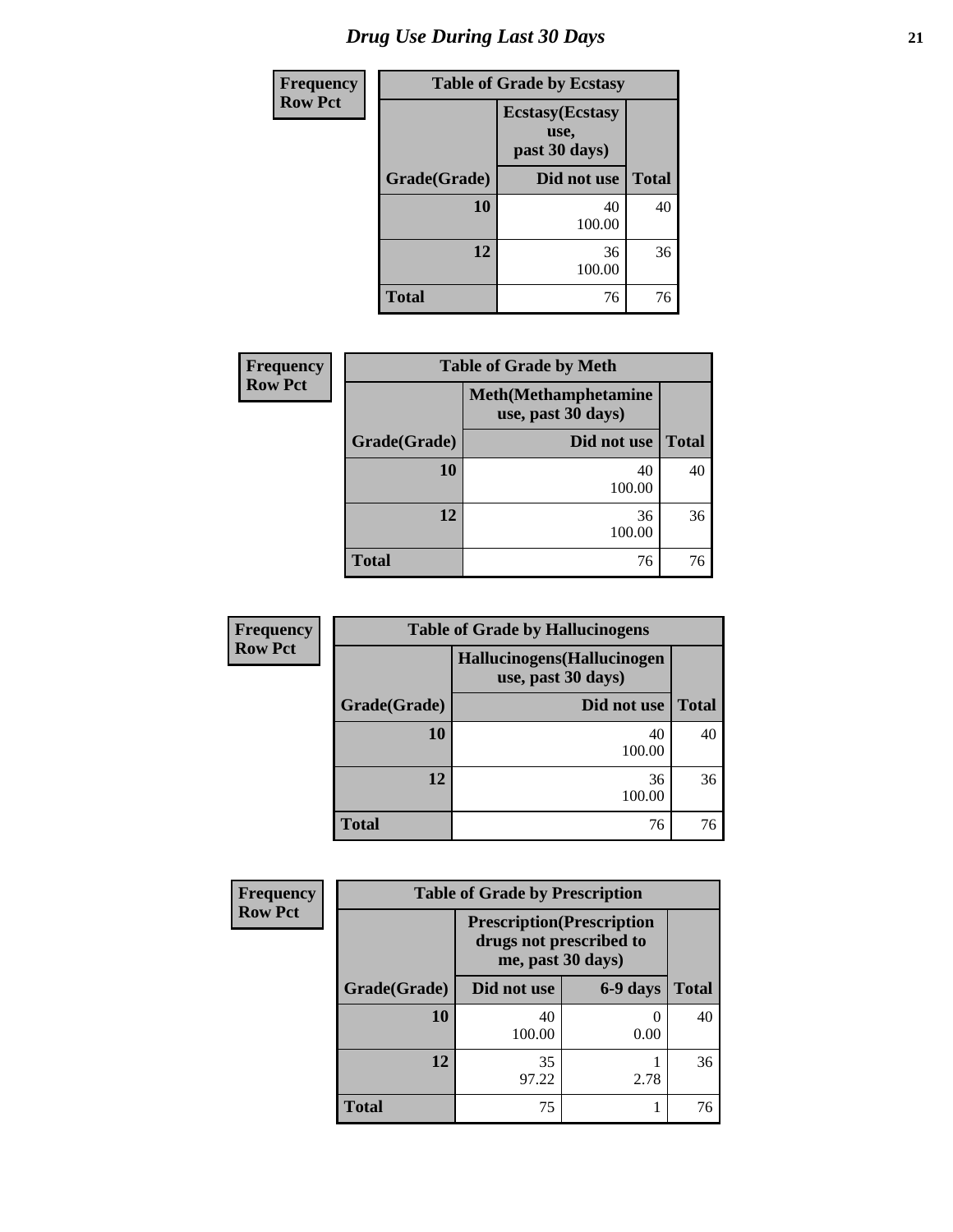| Frequency      | <b>Table of Alcoholease by Grade</b>              |                    |             |              |  |
|----------------|---------------------------------------------------|--------------------|-------------|--------------|--|
| <b>Col Pct</b> | <b>Alcoholease</b> (It is<br>easy to get alcohol) | Grade(Grade)<br>10 | 12          | <b>Total</b> |  |
|                | <b>Strongly Agree</b>                             | 11<br>27.50        | 14<br>38.89 | 25           |  |
|                | <b>Somewhat Agree</b>                             | 12<br>30.00        | 19.44       | 19           |  |
|                | <b>Somewhat Disagree</b>                          | 6<br>15.00         | 6<br>16.67  | 12           |  |
|                | <b>Strongly Disagree</b>                          | 11<br>27.50        | 9<br>25.00  | 20           |  |
|                | <b>Total</b>                                      | 40                 | 36          | 76           |  |

| Frequency      | <b>Table of Cigarettesease by Grade</b>                 |                           |                                     |              |
|----------------|---------------------------------------------------------|---------------------------|-------------------------------------|--------------|
| <b>Col Pct</b> | Cigarettesease(It is<br>easy to get smoking<br>tobacco) | Grade(Grade)<br><b>10</b> | 12                                  | <b>Total</b> |
|                | <b>Strongly Agree</b>                                   | 11<br>27.50               | 12<br>33.33                         | 23           |
|                | <b>Somewhat Agree</b>                                   | 12<br>30.00               | Q<br>25.00                          | 21           |
|                | <b>Somewhat Disagree</b>                                | 4<br>10.00                | $\mathcal{D}_{\mathcal{L}}$<br>5.56 | 6            |
|                | <b>Strongly Disagree</b>                                | 13<br>32.50               | 13<br>36.11                         | 26           |
|                | <b>Total</b>                                            | 40                        | 36                                  | 76           |

| Frequency      | <b>Table of Smokelessease by Grade</b>             |              |             |              |  |
|----------------|----------------------------------------------------|--------------|-------------|--------------|--|
| <b>Col Pct</b> | <b>Smokelessease</b> (It is<br>easy to get chewing | Grade(Grade) |             |              |  |
|                | tobacco)                                           | 10           | 12          | <b>Total</b> |  |
|                | <b>Strongly Agree</b>                              | 17.50        | 10<br>27.78 | 17           |  |
|                | <b>Somewhat Agree</b>                              | 8<br>20.00   | 19.44       | 15           |  |
|                | <b>Somewhat Disagree</b>                           | 17.50        | 5<br>13.89  | 12           |  |
|                | <b>Strongly Disagree</b>                           | 18<br>45.00  | 14<br>38.89 | 32           |  |
|                | <b>Total</b>                                       | 40           | 36          | 76           |  |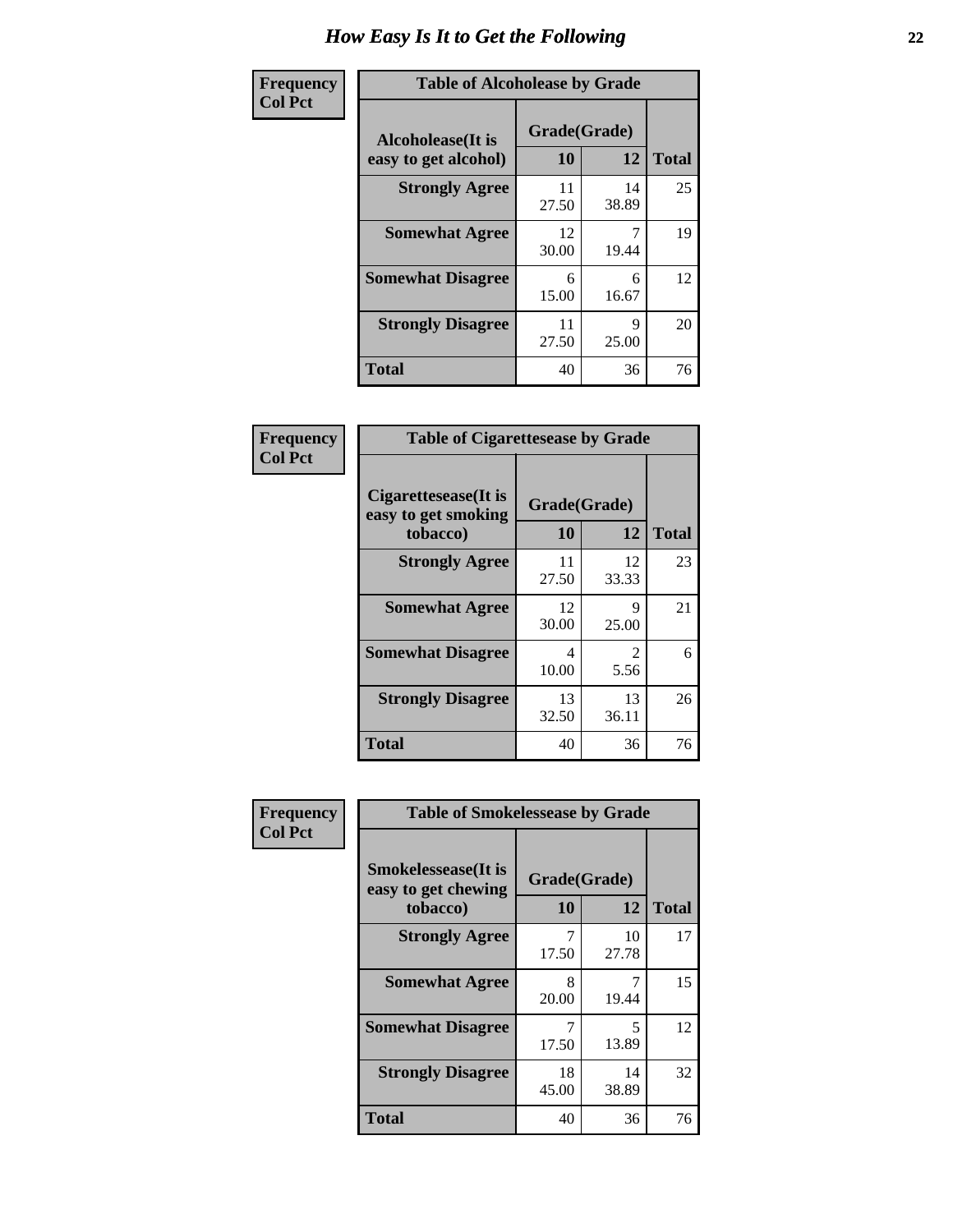| Frequency      | <b>Table of Marijuanaease by Grade</b>           |                    |             |              |
|----------------|--------------------------------------------------|--------------------|-------------|--------------|
| <b>Col Pct</b> | Marijuanaease(It is<br>easy to get<br>marijuana) | Grade(Grade)<br>10 | 12          | <b>Total</b> |
|                | <b>Strongly Agree</b>                            | 12<br>30.00        | 12<br>33.33 | 24           |
|                | <b>Somewhat Agree</b>                            | 8<br>20.00         | 8<br>22.22  | 16           |
|                | <b>Somewhat Disagree</b>                         | 5<br>12.50         | 3<br>8.33   | 8            |
|                | <b>Strongly Disagree</b>                         | 15<br>37.50        | 13<br>36.11 | 28           |
|                | <b>Total</b>                                     | 40                 | 36          | 76           |

| <b>Table of Cocaineease by Grade</b>              |                          |             |                   |  |  |
|---------------------------------------------------|--------------------------|-------------|-------------------|--|--|
| <b>Cocaineease</b> (It is<br>easy to get cocaine) | Grade(Grade)<br>12<br>10 |             |                   |  |  |
| <b>Strongly Agree</b>                             | 5<br>12.50               | 3<br>8.33   | <b>Total</b><br>8 |  |  |
| <b>Somewhat Agree</b>                             | 17.50                    | 9<br>25.00  | 16                |  |  |
| <b>Somewhat Disagree</b>                          | 6<br>15.00               | 3<br>8.33   | 9                 |  |  |
| <b>Strongly Disagree</b>                          | 22<br>55.00              | 21<br>58.33 | 43                |  |  |
| <b>Total</b>                                      | 40                       | 36          | 76                |  |  |

| Frequency      | <b>Table of Inhalantsease by Grade</b>                   |                        |                        |              |
|----------------|----------------------------------------------------------|------------------------|------------------------|--------------|
| <b>Col Pct</b> | <b>Inhalantsease</b> (It is<br>easy to get<br>inhalants) | Grade(Grade)<br>10     | 12                     | <b>Total</b> |
|                | <b>Strongly Agree</b>                                    | 9<br>22.50             | 8<br>22.22             | 17           |
|                | <b>Somewhat Agree</b>                                    | 8<br>20.00             | 9<br>25.00             | 17           |
|                | <b>Somewhat Disagree</b>                                 | $\mathfrak{D}$<br>5.00 | $\mathfrak{D}$<br>5.56 | 4            |
|                | <b>Strongly Disagree</b>                                 | 21<br>52.50            | 17<br>47.22            | 38           |
|                | <b>Total</b>                                             | 40                     | 36                     | 76           |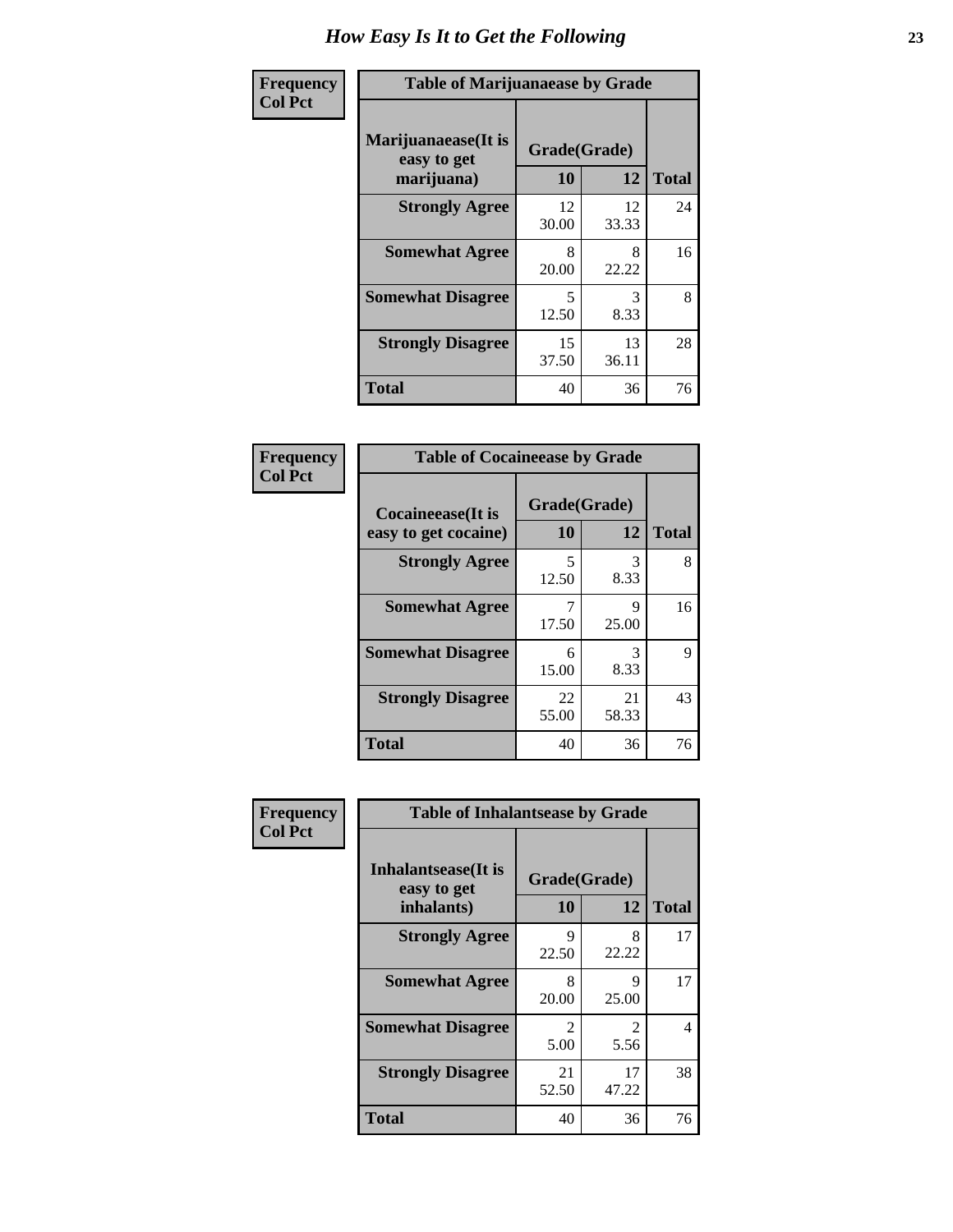| Frequency      | <b>Table of Steroidsease by Grade</b>               |                    |             |              |  |  |  |
|----------------|-----------------------------------------------------|--------------------|-------------|--------------|--|--|--|
| <b>Col Pct</b> | <b>Steroidsease</b> (It is<br>easy to get steroids) | Grade(Grade)<br>10 | 12          | <b>Total</b> |  |  |  |
|                | <b>Strongly Agree</b>                               | 17.50              | 4<br>11.11  | 11           |  |  |  |
|                | <b>Somewhat Agree</b>                               | 5<br>12.50         | 19.44       | 12           |  |  |  |
|                | <b>Somewhat Disagree</b>                            | 4<br>10.00         | 5<br>13.89  | 9            |  |  |  |
|                | <b>Strongly Disagree</b>                            | 24<br>60.00        | 20<br>55.56 | 44           |  |  |  |
|                | <b>Total</b>                                        | 40                 | 36          | 76           |  |  |  |

| Frequency      | <b>Table of Ecstasyease by Grade</b>              |                    |             |              |
|----------------|---------------------------------------------------|--------------------|-------------|--------------|
| <b>Col Pct</b> | <b>Ecstasyease</b> (It is<br>easy to get ecstasy) | Grade(Grade)<br>10 | 12          | <b>Total</b> |
|                | <b>Strongly Agree</b>                             | 6<br>15.00         | 6<br>16.67  | 12           |
|                | <b>Somewhat Agree</b>                             | 4<br>10.00         | 6<br>16.67  | 10           |
|                | <b>Somewhat Disagree</b>                          | 7<br>17.50         | 6<br>16.67  | 13           |
|                | <b>Strongly Disagree</b>                          | 23<br>57.50        | 18<br>50.00 | 41           |
|                | <b>Total</b>                                      | 40                 | 36          | 76           |

| <b>Frequency</b> | <b>Table of Methease by Grade</b>                          |                                     |             |              |
|------------------|------------------------------------------------------------|-------------------------------------|-------------|--------------|
| <b>Col Pct</b>   | <b>Methease</b> (It is easy<br>to get<br>methamphetamines) | Grade(Grade)<br>10                  | 12          | <b>Total</b> |
|                  | <b>Strongly Agree</b>                                      | 5<br>12.50                          | 3<br>8.33   | 8            |
|                  | <b>Somewhat Agree</b>                                      | $\mathcal{D}_{\mathcal{L}}$<br>5.00 | 6<br>16.67  | 8            |
|                  | <b>Somewhat Disagree</b>                                   | 6<br>15.00                          | 6<br>16.67  | 12           |
|                  | <b>Strongly Disagree</b>                                   | 27<br>67.50                         | 21<br>58.33 | 48           |
|                  | <b>Total</b>                                               | 40                                  | 36          | 76           |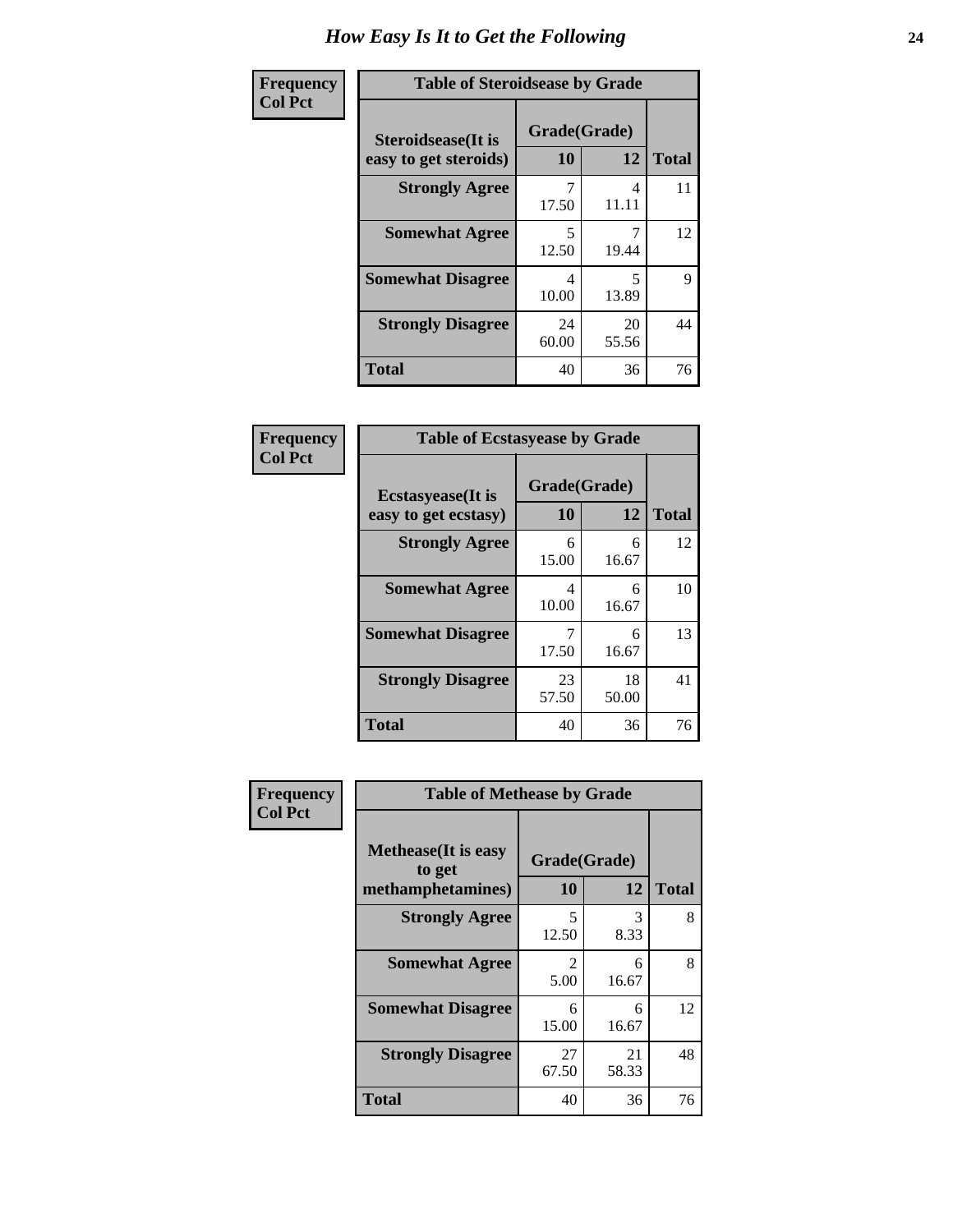| <b>Frequency</b> | <b>Table of Hallucinogensease by Grade</b>               |                                   |                       |              |  |  |
|------------------|----------------------------------------------------------|-----------------------------------|-----------------------|--------------|--|--|
| <b>Col Pct</b>   | Hallucinogensease(It<br>is easy to get<br>hallucinogens) | Grade(Grade)<br>10                | 12                    | <b>Total</b> |  |  |
|                  | <b>Strongly Agree</b>                                    | $\overline{\phantom{0}}$<br>12.50 | $\mathcal{L}$<br>5.56 | 7            |  |  |
|                  | <b>Somewhat Agree</b>                                    | 4<br>10.00                        | 5<br>13.89            | 9            |  |  |
|                  | <b>Somewhat Disagree</b>                                 | 5<br>12.50                        | 7<br>19.44            | 12           |  |  |
|                  | <b>Strongly Disagree</b>                                 | 26<br>65.00                       | 22<br>61.11           | 48           |  |  |
|                  | <b>Total</b>                                             | 40                                | 36                    | 76           |  |  |

| Frequency<br>  Col Pct |
|------------------------|
|                        |

| <b>Table of Prescriptionease by Grade</b>                                                |              |             |              |  |  |
|------------------------------------------------------------------------------------------|--------------|-------------|--------------|--|--|
| <b>Prescriptionease</b> (It<br>is easy to get<br>prescription drugs<br>not prescribed to | Grade(Grade) |             |              |  |  |
| me)                                                                                      | 10           | 12          | <b>Total</b> |  |  |
| <b>Strongly Agree</b>                                                                    | 12<br>30.00  | 11<br>30.56 | 23           |  |  |
| <b>Somewhat Agree</b>                                                                    | 6<br>15.00   | 6<br>16.67  | 12           |  |  |
| <b>Somewhat Disagree</b>                                                                 | 3<br>7.50    | 6<br>16.67  | 9            |  |  |
| <b>Strongly Disagree</b>                                                                 | 19<br>47.50  | 13<br>36.11 | 32           |  |  |
| <b>Total</b>                                                                             | 40           | 36          | 76           |  |  |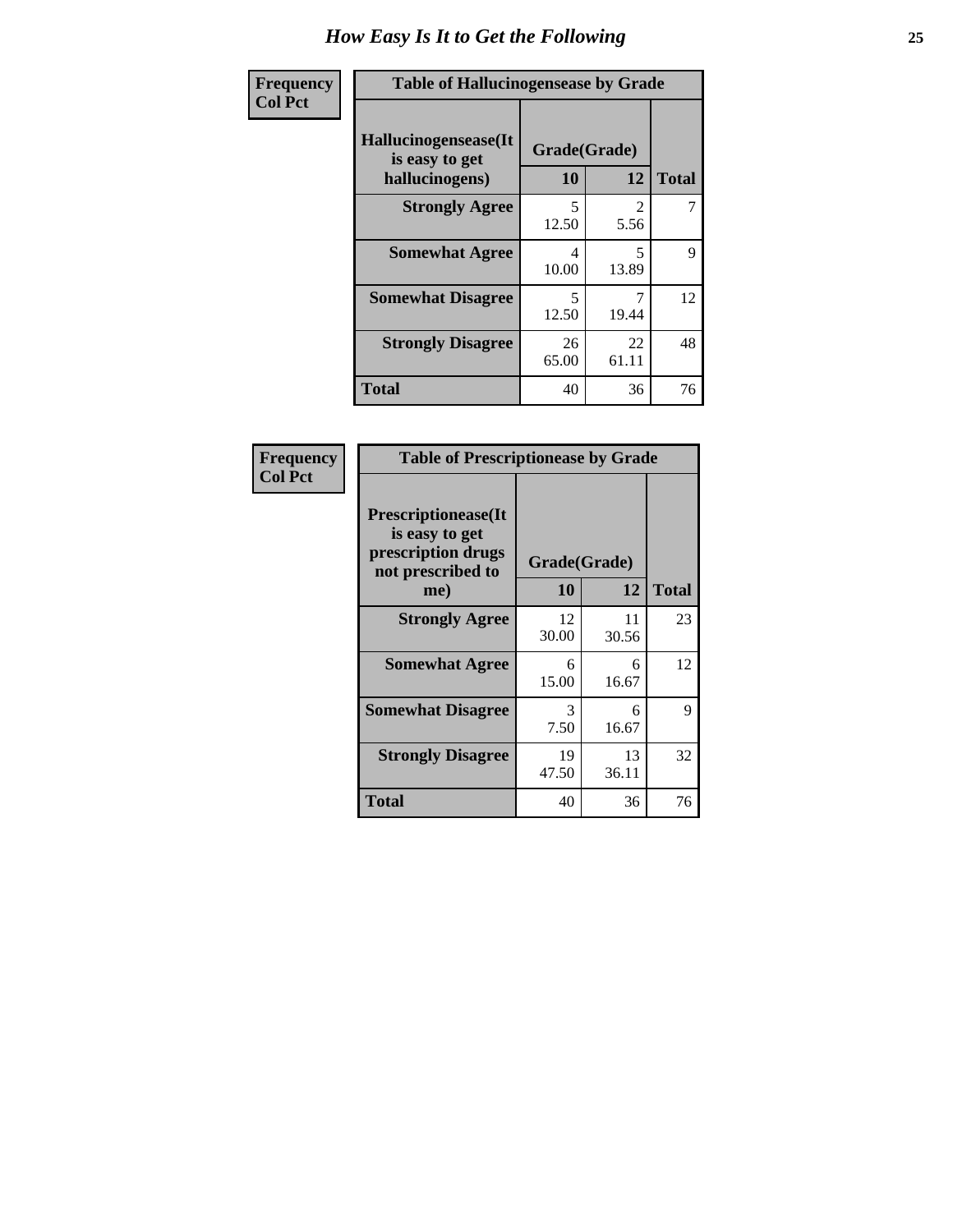### *Age at Onset of Use* **26** *Results for "Age at Onset of Use" questions exclude students who said they did not use that substance*

| <b>Frequency</b> | <b>Table of Grade by Alcoholinit</b> |                          |                                                  |                  |                          |           |                  |                  |                       |              |
|------------------|--------------------------------------|--------------------------|--------------------------------------------------|------------------|--------------------------|-----------|------------------|------------------|-----------------------|--------------|
| <b>Row Pct</b>   |                                      |                          | Alcoholinit (I started using alcohol when I was) |                  |                          |           |                  |                  |                       |              |
|                  | Grade(Grade)                         | 8 or<br>younger          | 9                                                | <b>10</b>        | 12                       | 15        | 16               | 17               | <b>18 or</b><br>older | <b>Total</b> |
|                  | <b>10</b>                            | 10.00                    | 10.00                                            | 10.00            | 2<br>20.00               | 0<br>0.00 | 4<br>40.00       | $\Omega$<br>0.00 | 10.00                 | 10           |
|                  | 12                                   | $\boldsymbol{0}$<br>0.00 | 16.67                                            | $\Omega$<br>0.00 | 16.67                    | 16.67     | $\Omega$<br>0.00 | 3<br>50.00       | $\Omega$<br>0.00      | 6            |
|                  | <b>Total</b>                         |                          | 2                                                |                  | 3                        |           | $\overline{4}$   | 3                |                       | 16           |
|                  |                                      |                          |                                                  |                  | Frequency Missing $= 60$ |           |                  |                  |                       |              |

| Frequency      | <b>Table of Grade by Cigarettesinit</b>                  |                  |                  |                         |                  |                          |                  |                |                |              |
|----------------|----------------------------------------------------------|------------------|------------------|-------------------------|------------------|--------------------------|------------------|----------------|----------------|--------------|
| <b>Row Pct</b> | Cigarettesinit (I started smoking tobacco when I<br>was) |                  |                  |                         |                  |                          |                  |                |                |              |
|                | Grade(Grade)                                             | 9                | 10               | 12                      | 13               | 14                       | 15               | 16             | 17             | <b>Total</b> |
|                | 10                                                       | 14.29            | $\theta$<br>0.00 | $\overline{2}$<br>28.57 | 14.29            | $\Omega$<br>0.00         | 14.29            | 28.57          | 0.00           |              |
|                | 12                                                       | $\Omega$<br>0.00 | 25.00            | $\Omega$<br>0.00        | $\Omega$<br>0.00 | 25.00                    | $\Omega$<br>0.00 | O<br>0.00      | 50.00          | 4            |
|                | <b>Total</b>                                             |                  |                  | $\overline{2}$          |                  |                          |                  | $\overline{2}$ | $\mathfrak{D}$ | 11           |
|                |                                                          |                  |                  |                         |                  | Frequency Missing $= 65$ |                  |                |                |              |

### *For Grade \* Smokelessinit all data are missing since all the levels of variable Smokelessinit are missing.*

| <b>Frequency</b> | <b>Table of Grade by Marijuanainit</b> |                                                            |                          |                  |                         |              |  |  |
|------------------|----------------------------------------|------------------------------------------------------------|--------------------------|------------------|-------------------------|--------------|--|--|
| <b>Row Pct</b>   |                                        | Marijuanainit (I started<br>using marijuana when I<br>was) |                          |                  |                         |              |  |  |
|                  | Grade(Grade)                           | 12                                                         | 14                       | 16               | <b>18 or</b><br>older   | <b>Total</b> |  |  |
|                  | 10                                     | $\mathfrak{D}$<br>28.57                                    | 14.29                    | 4<br>57.14       | $\Omega$<br>0.00        |              |  |  |
|                  | 12                                     | 0<br>0.00                                                  | 33.33                    | $\Omega$<br>0.00 | $\mathfrak{D}$<br>66.67 | 3            |  |  |
|                  | <b>Total</b>                           | 2                                                          | 2                        | 4                | 2                       | 10           |  |  |
|                  |                                        |                                                            | Frequency Missing $= 66$ |                  |                         |              |  |  |

*For Grade \* Cocaineinit all data are missing since all the levels of variable Cocaineinit are missing.*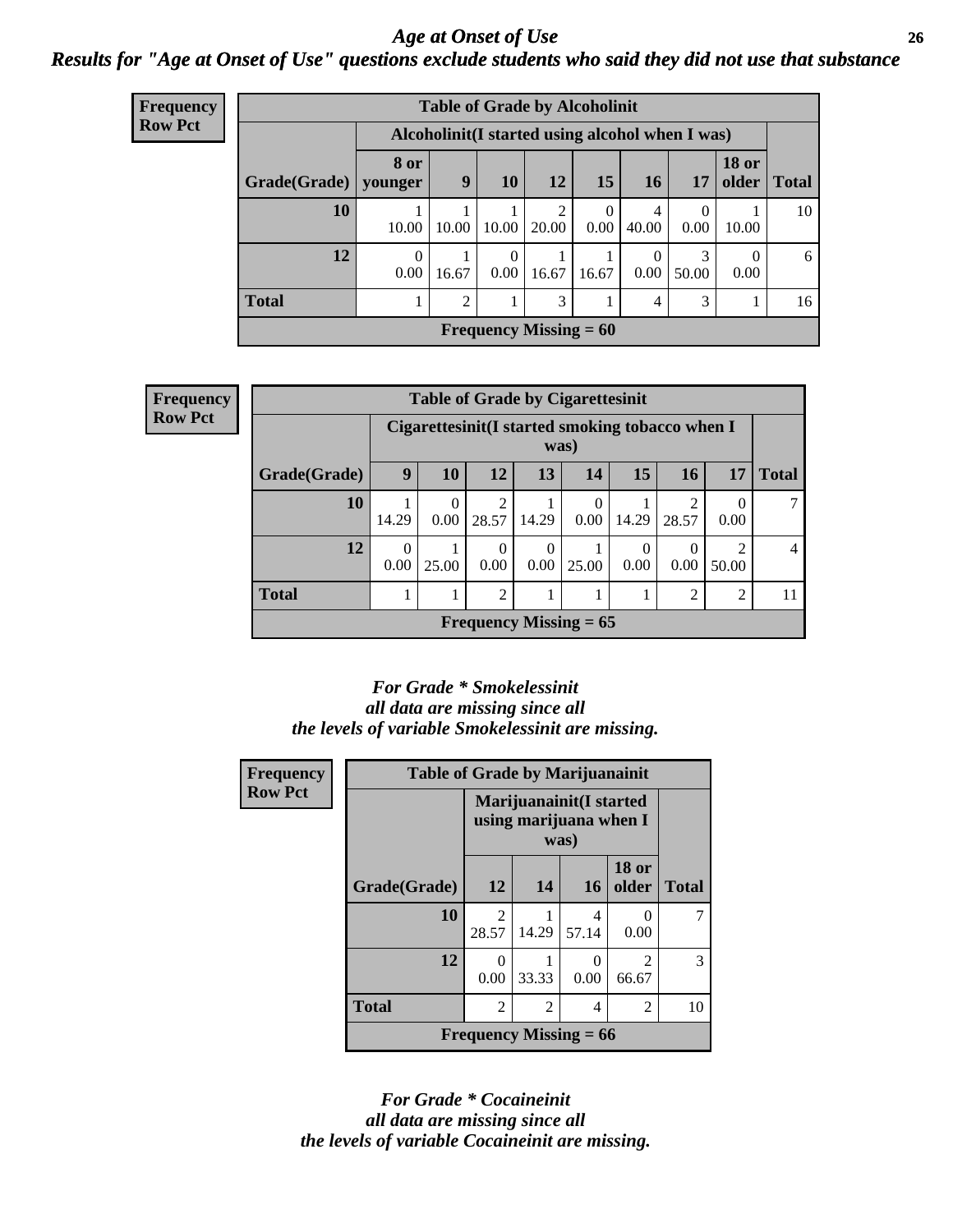### *Age at Onset of Use* **27**

*Results for "Age at Onset of Use" questions exclude students who said they did not use that substance*

| Frequency      |              | <b>Table of Grade by Inhalantsinit</b>                              |              |
|----------------|--------------|---------------------------------------------------------------------|--------------|
| <b>Row Pct</b> |              | Inhalantsinit(I<br>started using<br><i>inhalants</i><br>when I was) |              |
|                | Grade(Grade) | 13                                                                  | <b>Total</b> |
|                | 10           |                                                                     | 0            |
|                | 12           | 100.00                                                              |              |
|                | <b>Total</b> |                                                                     |              |
|                |              | <b>Frequency Missing <math>= 75</math></b>                          |              |

*For Grade \* Steroidsinit all data are missing since all the levels of variable Steroidsinit are missing.*

*For Grade \* Ecstasyinit all data are missing since all the levels of variable Ecstasyinit are missing.*

*For Grade \* Methinit all data are missing since all the levels of variable Methinit are missing.*

*For Grade \* Hallucinogensinit all data are missing since all the levels of variable Hallucinogensinit are missing.*

| Frequency      | <b>Table of Grade by Prescriptioninit</b> |                                                                                                         |                           |              |  |  |  |  |
|----------------|-------------------------------------------|---------------------------------------------------------------------------------------------------------|---------------------------|--------------|--|--|--|--|
| <b>Row Pct</b> |                                           | <b>Prescriptioninit(I</b><br>started using<br>prescription drugs<br>not prescribed to<br>me when I was) |                           |              |  |  |  |  |
|                | Grade(Grade)                              | 8 or<br>younger                                                                                         | 15                        | <b>Total</b> |  |  |  |  |
|                | 10                                        | 100.00                                                                                                  | $\mathbf{\Omega}$<br>0.00 |              |  |  |  |  |
|                | 12                                        | 0<br>0.00                                                                                               | 100.00                    |              |  |  |  |  |
|                | <b>Total</b>                              |                                                                                                         |                           | 2            |  |  |  |  |
|                |                                           | <b>Frequency Missing <math>= 74</math></b>                                                              |                           |              |  |  |  |  |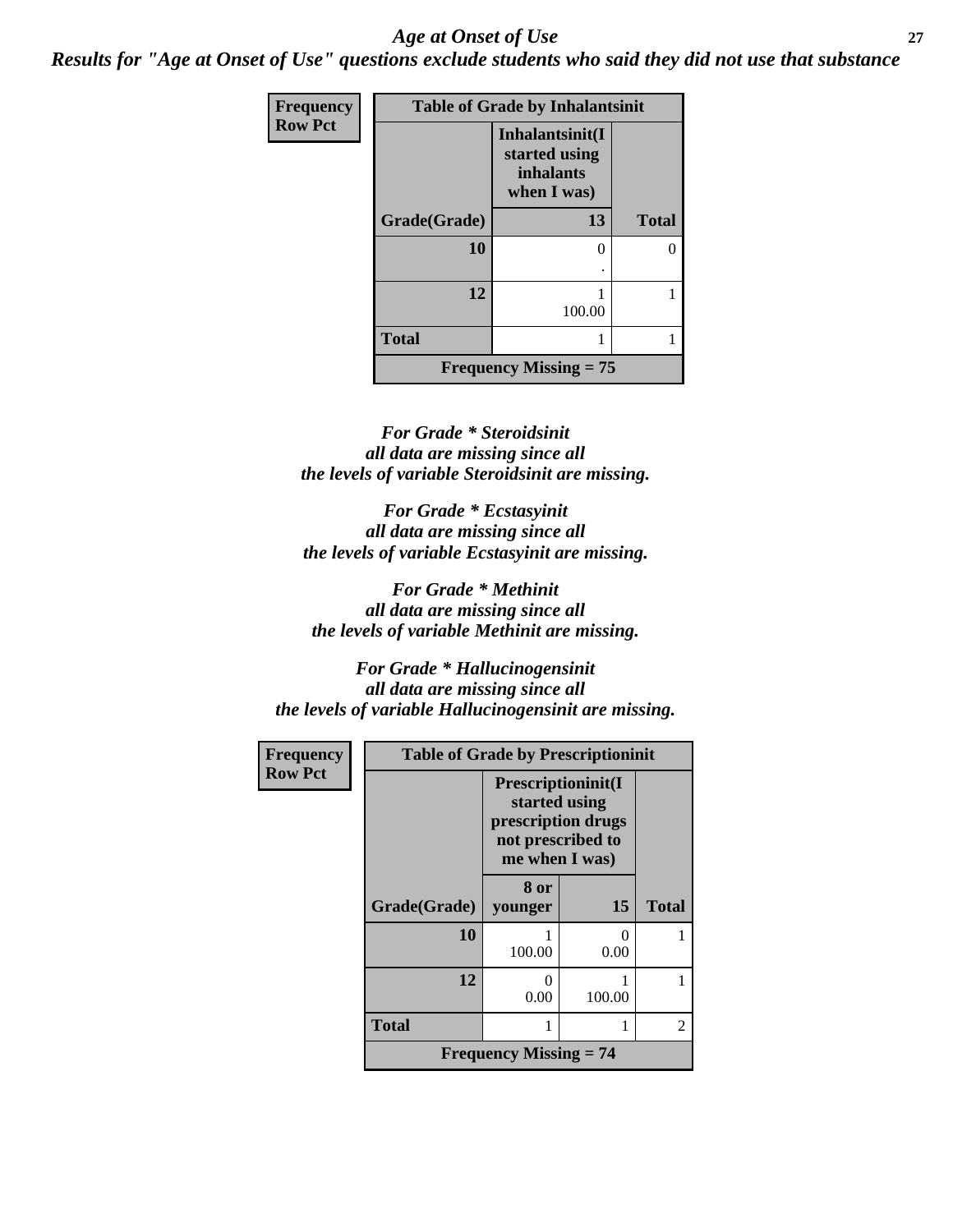| Frequency      | <b>Table of Alcoholharm by Grade</b>          |                        |                        |              |  |  |
|----------------|-----------------------------------------------|------------------------|------------------------|--------------|--|--|
| <b>Col Pct</b> | Alcoholharm(I<br>think alcohol is<br>harmful) | Grade(Grade)<br>10     | 12                     | <b>Total</b> |  |  |
|                | <b>Strongly Agree</b>                         | 21<br>52.50            | 26<br>72.22            | 47           |  |  |
|                | <b>Somewhat Agree</b>                         | 11<br>27.50            | 5<br>13.89             | 16           |  |  |
|                | <b>Somewhat Disagree</b>                      | 6<br>15.00             | 3<br>8.33              | 9            |  |  |
|                | <b>Strongly Disagree</b>                      | $\mathfrak{D}$<br>5.00 | $\mathfrak{D}$<br>5.56 | 4            |  |  |
|                | <b>Total</b>                                  | 40                     | 36                     | 76           |  |  |

| <b>Table of Cigarettesharm by Grade</b>                  |                    |                               |              |  |  |
|----------------------------------------------------------|--------------------|-------------------------------|--------------|--|--|
| Cigarettesharm(I<br>think smoking<br>tobacco is harmful) | Grade(Grade)<br>10 | 12                            | <b>Total</b> |  |  |
| <b>Strongly Agree</b>                                    | 29<br>72.50        | 27<br>75.00                   | 56           |  |  |
| <b>Somewhat Agree</b>                                    | 6<br>15.00         | 5<br>13.89                    | 11           |  |  |
| <b>Somewhat Disagree</b>                                 | 2.50               | $\mathfrak{D}$<br>5.56        | 3            |  |  |
| <b>Strongly Disagree</b>                                 | 4<br>10.00         | $\mathcal{D}_{\cdot}$<br>5.56 | 6            |  |  |
| <b>Total</b>                                             | 40                 | 36                            | 76           |  |  |

| Frequency      | <b>Table of Smokelessharm by Grade</b>                  |                           |                        |              |  |
|----------------|---------------------------------------------------------|---------------------------|------------------------|--------------|--|
| <b>Col Pct</b> | Smokelessharm(I<br>think chewing<br>tobacco is harmful) | Grade(Grade)<br><b>10</b> | 12                     | <b>Total</b> |  |
|                | <b>Strongly Agree</b>                                   | 32<br>80.00               | 27<br>75.00            | 59           |  |
|                | <b>Somewhat Agree</b>                                   | 2.50                      | 4<br>11.11             | 5            |  |
|                | <b>Somewhat Disagree</b>                                | 2<br>5.00                 | $\mathfrak{D}$<br>5.56 | 4            |  |
|                | <b>Strongly Disagree</b>                                | 5<br>12.50                | 3<br>8.33              | 8            |  |
|                | <b>Total</b>                                            | 40                        | 36                     | 76           |  |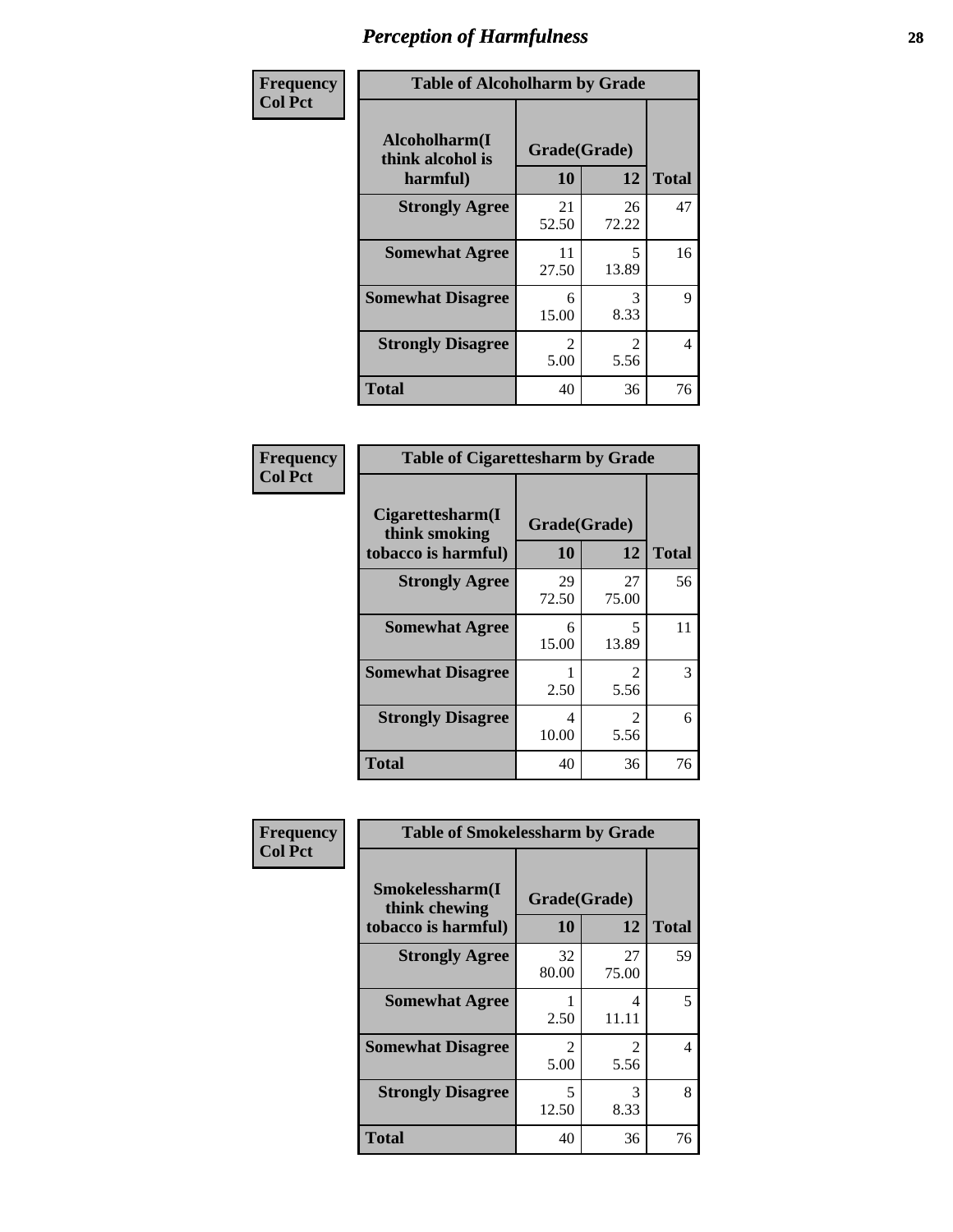| Frequency      | <b>Table of Marijuanaharm by Grade</b>            |                        |                                   |                |
|----------------|---------------------------------------------------|------------------------|-----------------------------------|----------------|
| <b>Col Pct</b> | Marijuanaharm(I<br>think marijuana is<br>harmful) | Grade(Grade)<br>10     | 12                                | <b>Total</b>   |
|                | <b>Strongly Agree</b>                             | 29<br>72.50            | 25<br>69.44                       | 54             |
|                | <b>Somewhat Agree</b>                             | $\mathfrak{D}$<br>5.00 | 6<br>16.67                        | 8              |
|                | <b>Somewhat Disagree</b>                          | 2<br>5.00              | $\mathbf{\Omega}$<br>0.00         | $\overline{2}$ |
|                | <b>Strongly Disagree</b>                          | 7<br>17.50             | $\overline{\phantom{0}}$<br>13.89 | 12             |
|                | <b>Total</b>                                      | 40                     | 36                                | 76             |

| <b>Table of Cocaineharm by Grade</b> |              |             |              |  |  |  |
|--------------------------------------|--------------|-------------|--------------|--|--|--|
| Cocaineharm(I<br>think cocaine is    | Grade(Grade) |             |              |  |  |  |
| harmful)                             | 10           | 12          | <b>Total</b> |  |  |  |
| <b>Strongly Agree</b>                | 34<br>85.00  | 31<br>86.11 | 65           |  |  |  |
| <b>Somewhat Agree</b>                | 2.50         | 2.78        | 2            |  |  |  |
| <b>Strongly Disagree</b>             | 5<br>12.50   | 4<br>11.11  | 9            |  |  |  |
| <b>Total</b>                         | 40           | 36          | 76           |  |  |  |

| Frequency      | <b>Table of Inhalantsharm by Grade</b>              |                    |             |               |  |
|----------------|-----------------------------------------------------|--------------------|-------------|---------------|--|
| <b>Col Pct</b> | Inhalantsharm(I)<br>think inhalants are<br>harmful) | Grade(Grade)<br>10 | 12          | <b>Total</b>  |  |
|                | <b>Strongly Agree</b>                               | 34<br>85.00        | 30<br>83.33 | 64            |  |
|                | <b>Somewhat Agree</b>                               | 2.50               | 2.78        | $\mathcal{L}$ |  |
|                | <b>Somewhat Disagree</b>                            | 0.00               | 2.78        |               |  |
|                | <b>Strongly Disagree</b>                            | 5<br>12.50         | 4<br>11.11  | 9             |  |
|                | <b>Total</b>                                        | 40                 | 36          | 76            |  |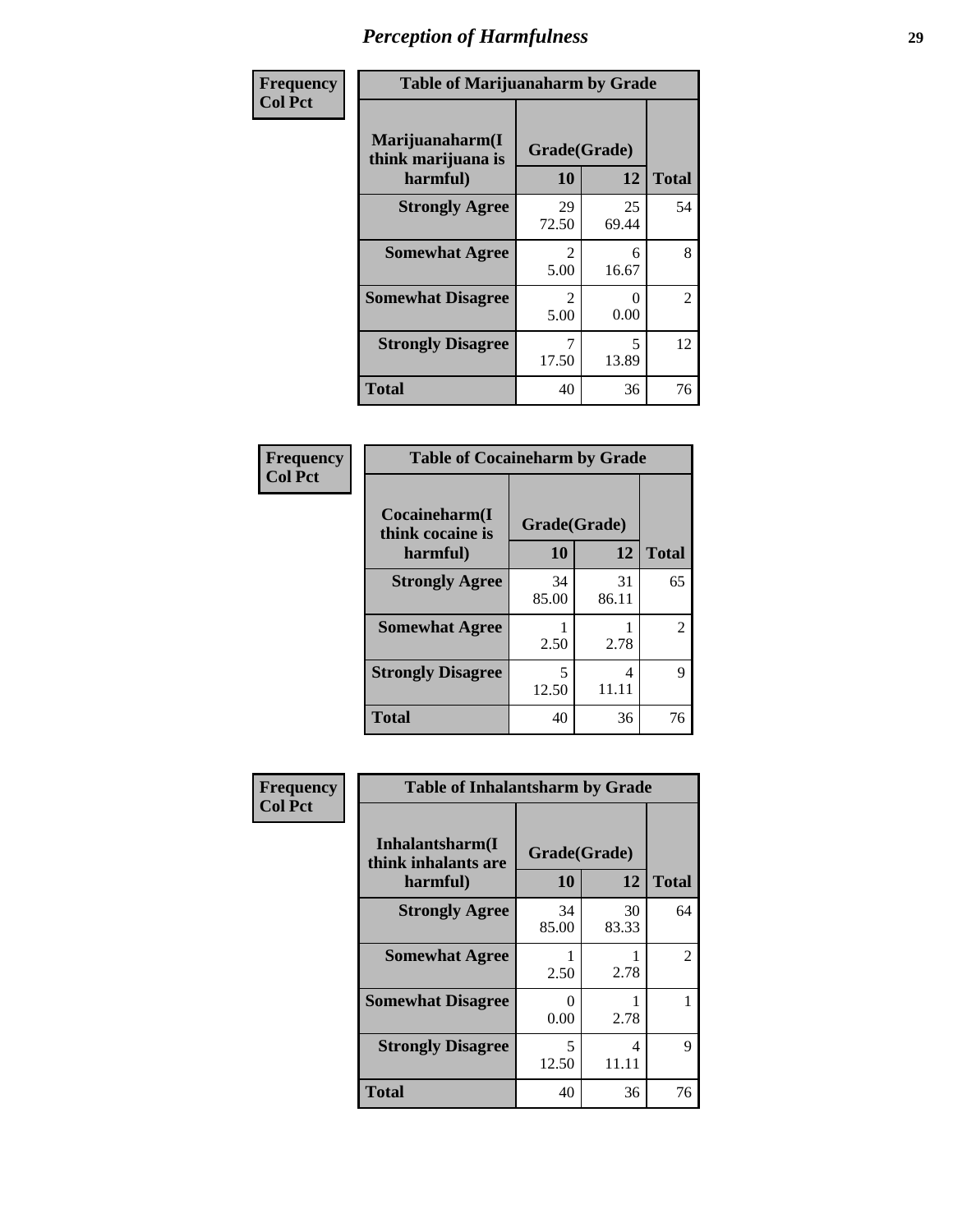| Frequency      | <b>Table of Steroidsharm by Grade</b>            |                                   |             |              |
|----------------|--------------------------------------------------|-----------------------------------|-------------|--------------|
| <b>Col Pct</b> | Steroidsharm(I<br>think steroids are<br>harmful) | Grade(Grade)<br>10                | 12          | <b>Total</b> |
|                | <b>Strongly Agree</b>                            | 32<br>80.00                       | 31<br>86.11 | 63           |
|                | <b>Somewhat Agree</b>                            | $\mathcal{L}$<br>5.00             | 2.78        | 3            |
|                | <b>Somewhat Disagree</b>                         | 2.50                              | 0<br>0.00   |              |
|                | <b>Strongly Disagree</b>                         | $\overline{\mathcal{L}}$<br>12.50 | 4<br>11.11  | 9            |
|                | <b>Total</b>                                     | 40                                | 36          | 76           |

| <b>Table of Ecstasyharm by Grade</b> |              |             |                |  |  |
|--------------------------------------|--------------|-------------|----------------|--|--|
| Ecstasyharm(I<br>think ecstasy is    | Grade(Grade) |             |                |  |  |
| harmful)                             | 10           | 12          | <b>Total</b>   |  |  |
| <b>Strongly Agree</b>                | 34<br>85.00  | 31<br>86.11 | 65             |  |  |
| <b>Somewhat Agree</b>                | 2.50         | 2.78        | $\overline{c}$ |  |  |
| <b>Strongly Disagree</b>             | 5<br>12.50   | 4<br>11.11  | 9              |  |  |
| <b>Total</b>                         | 40           | 36          | 76             |  |  |

| Frequency      | <b>Table of Methharm by Grade</b>                            |                    |                           |              |
|----------------|--------------------------------------------------------------|--------------------|---------------------------|--------------|
| <b>Col Pct</b> | <b>Methharm</b> (I think<br>methamphetamines<br>are harmful) | Grade(Grade)<br>10 | 12                        | <b>Total</b> |
|                | <b>Strongly Agree</b>                                        | 34<br>85.00        | 31<br>86.11               | 65           |
|                | <b>Somewhat Agree</b>                                        | 0<br>0.00          | 2.78                      |              |
|                | <b>Somewhat Disagree</b>                                     | 2.50               | $\mathbf{\Omega}$<br>0.00 |              |
|                | <b>Strongly Disagree</b>                                     | 5<br>12.50         | 4<br>11.11                | 9            |
|                | <b>Total</b>                                                 | 40                 | 36                        | 76           |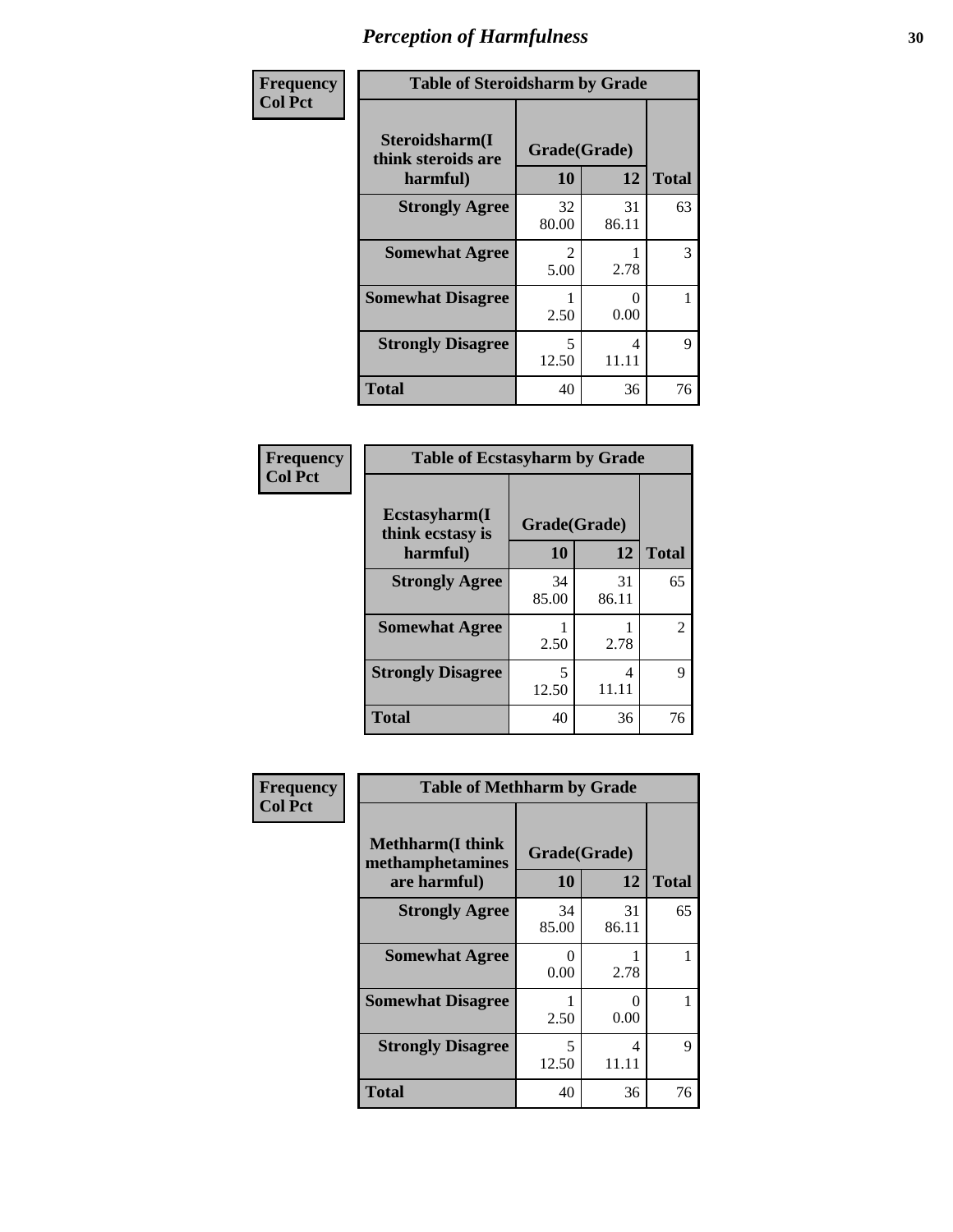| Frequency      | <b>Table of Hallucinogensharm by Grade</b>                 |                    |             |              |
|----------------|------------------------------------------------------------|--------------------|-------------|--------------|
| <b>Col Pct</b> | Hallucinogensharm(I<br>think hallucinogens<br>are harmful) | Grade(Grade)<br>10 | 12          | <b>Total</b> |
|                | <b>Strongly Agree</b>                                      | 34<br>85.00        | 31<br>86.11 | 65           |
|                | <b>Somewhat Agree</b>                                      | 0<br>0.00          | 2.78        | 1            |
|                | <b>Somewhat Disagree</b>                                   | 2.50               | 0<br>0.00   | 1            |
|                | <b>Strongly Disagree</b>                                   | 5<br>12.50         | 4<br>11.11  | 9            |
|                | <b>Total</b>                                               | 40                 | 36          | 76           |

| <b>Table of Prescriptionharm by Grade</b>                                         |                        |                               |              |  |
|-----------------------------------------------------------------------------------|------------------------|-------------------------------|--------------|--|
| <b>Prescriptionharm(I)</b><br>think prescription<br>drugs not<br>prescribed to me | Grade(Grade)           |                               |              |  |
| are harmful)                                                                      | 10                     | 12                            | <b>Total</b> |  |
| <b>Strongly Agree</b>                                                             | 33<br>82.50            | 25<br>69.44                   | 58           |  |
| <b>Somewhat Agree</b>                                                             | $\mathbf{0}$<br>0.00   | 5<br>13.89                    | 5            |  |
| <b>Somewhat Disagree</b>                                                          | $\mathfrak{D}$<br>5.00 | $\mathcal{D}_{\cdot}$<br>5.56 | 4            |  |
| <b>Strongly Disagree</b>                                                          | 5<br>12.50             | 4<br>11.11                    | 9            |  |
| <b>Total</b>                                                                      | 40                     | 36                            | 76           |  |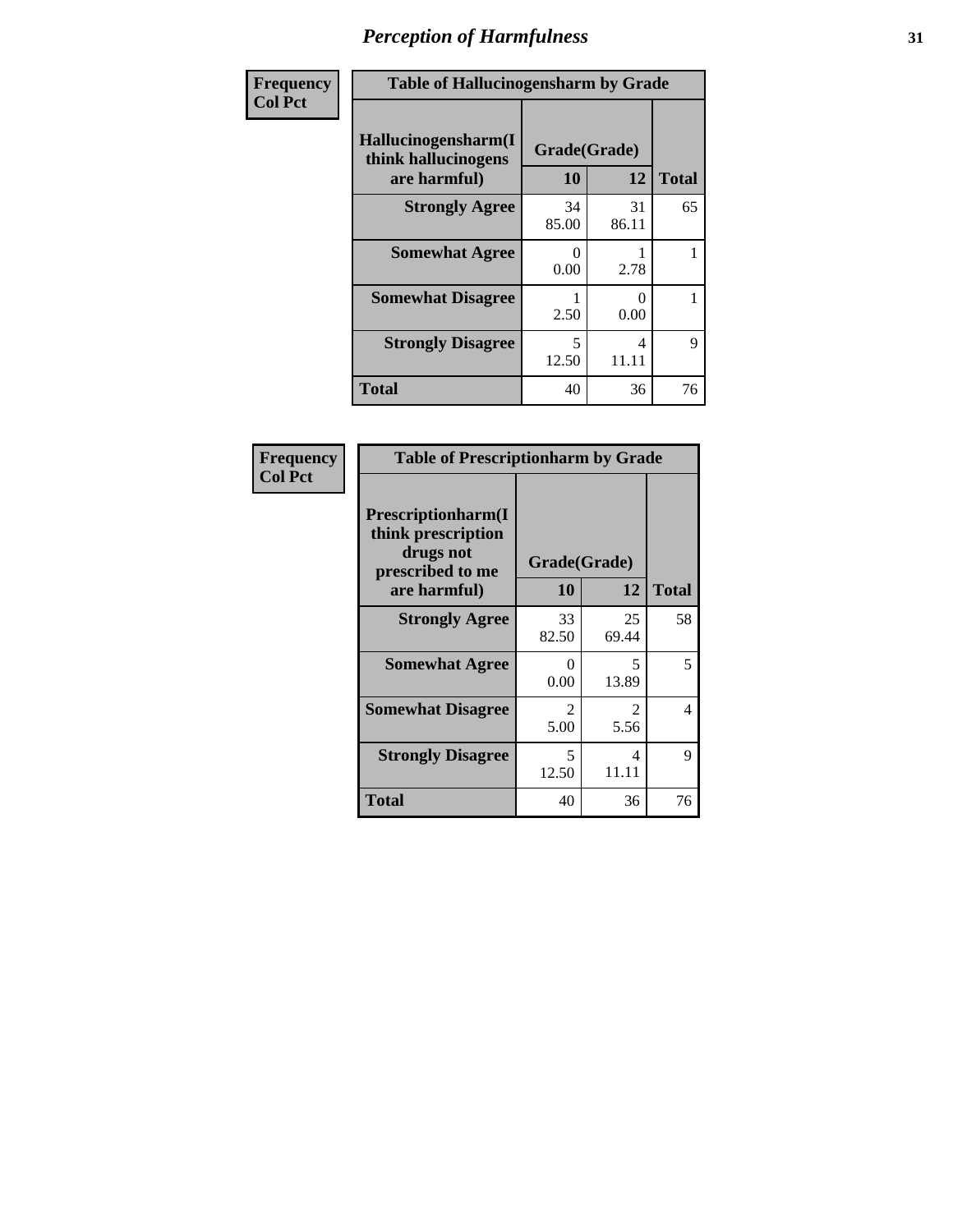# *Disapproval by Adults* **32**

| Frequency      | <b>Table of Alcoholadult by Grade</b>                                 |                    |             |              |
|----------------|-----------------------------------------------------------------------|--------------------|-------------|--------------|
| <b>Col Pct</b> | <b>Alcoholadult</b> (Adults<br>would disapprove if<br>I used alcohol) | Grade(Grade)<br>10 | 12          | <b>Total</b> |
|                | <b>Strongly Agree</b>                                                 | 21<br>52.50        | 23<br>63.89 | 44           |
|                | <b>Somewhat Agree</b>                                                 | 10<br>25.00        | 5<br>13.89  | 15           |
|                | <b>Somewhat Disagree</b>                                              | 3<br>7.50          | 4<br>11.11  | 7            |
|                | <b>Strongly Disagree</b>                                              | 6<br>15.00         | 4<br>11.11  | 10           |
|                | <b>Total</b>                                                          | 40                 | 36          | 76           |

| <b>Table of Tobaccoadult by Grade</b>                                 |                    |             |              |  |  |
|-----------------------------------------------------------------------|--------------------|-------------|--------------|--|--|
| <b>Tobaccoadult</b> (Adults<br>would disapprove if<br>I used tobacco) | Grade(Grade)<br>10 | 12          | <b>Total</b> |  |  |
| <b>Strongly Agree</b>                                                 | 28<br>70.00        | 23<br>63.89 | 51           |  |  |
| <b>Somewhat Agree</b>                                                 | 6<br>15.00         | 3<br>8.33   | 9            |  |  |
| <b>Somewhat Disagree</b>                                              | 2.50               | 5<br>13.89  | 6            |  |  |
| <b>Strongly Disagree</b>                                              | 5<br>12.50         | 5<br>13.89  | 10           |  |  |
| <b>Total</b>                                                          | 40                 | 36          | 76           |  |  |

| Frequency      | <b>Table of Marijuanaadult by Grade</b>                           |                        |                        |              |
|----------------|-------------------------------------------------------------------|------------------------|------------------------|--------------|
| <b>Col Pct</b> | Marijuanaadult(Adults<br>would disapprove if I<br>used marijuana) | Grade(Grade)<br>10     | 12                     | <b>Total</b> |
|                | <b>Strongly Agree</b>                                             | 30<br>75.00            | 25<br>69.44            | 55           |
|                | <b>Somewhat Agree</b>                                             | 3<br>7.50              | $\overline{2}$<br>5.56 | 5            |
|                | <b>Somewhat Disagree</b>                                          | $\mathfrak{D}$<br>5.00 | $\mathfrak{D}$<br>5.56 | 4            |
|                | <b>Strongly Disagree</b>                                          | 5<br>12.50             | 7<br>19.44             | 12           |
|                | <b>Total</b>                                                      | 40                     | 36                     | 76           |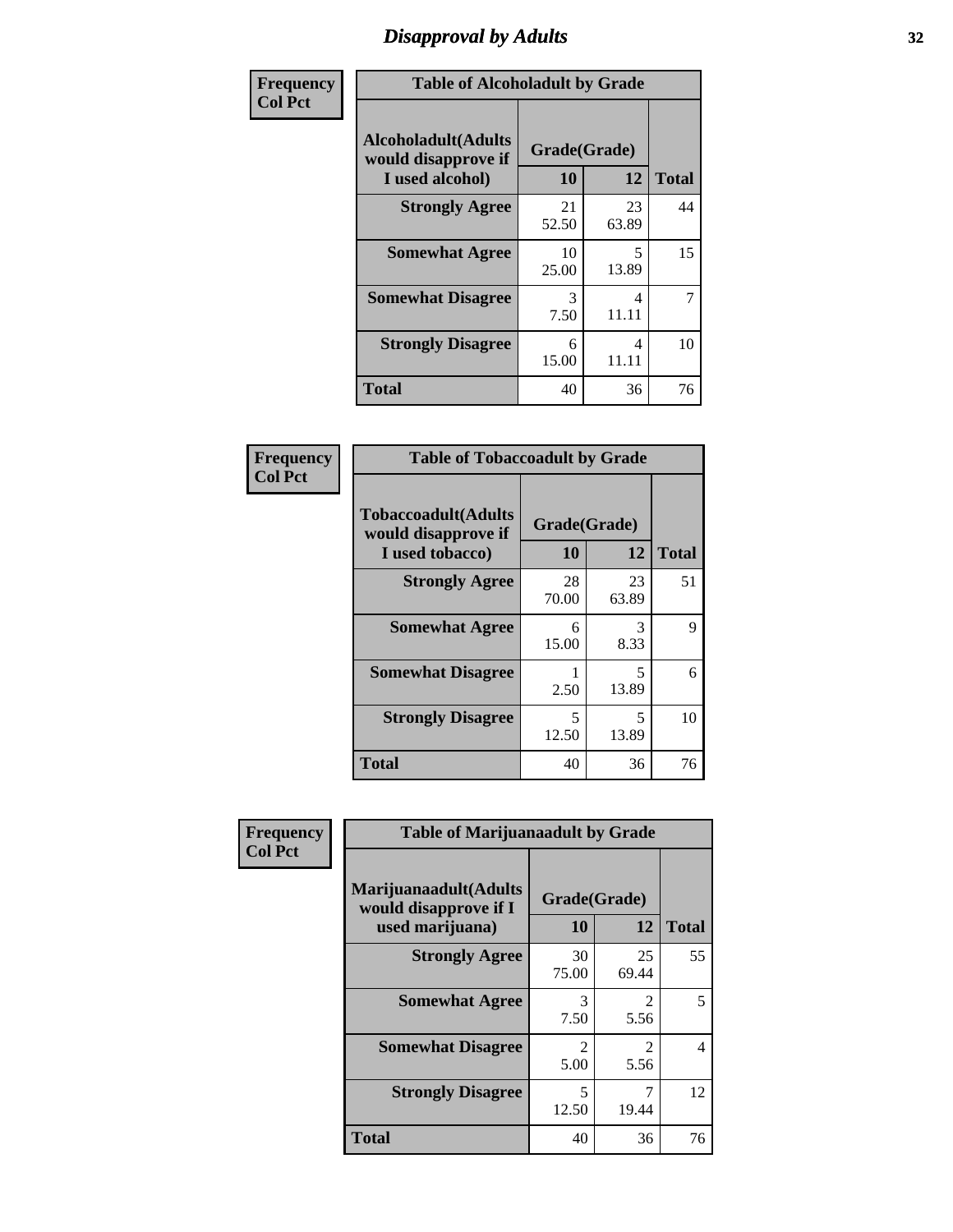# *Disapproval by Adults* **33**

| Frequency      | <b>Table of Otherdrugadult by Grade</b>                                     |                    |                        |              |
|----------------|-----------------------------------------------------------------------------|--------------------|------------------------|--------------|
| <b>Col Pct</b> | <b>Otherdrugadult</b> (Adults<br>would disapprove if I<br>used other drugs) | Grade(Grade)<br>10 | 12                     | <b>Total</b> |
|                | <b>Strongly Agree</b>                                                       | 34<br>85.00        | 28<br>77.78            | 62           |
|                | <b>Somewhat Agree</b>                                                       | 2.50               | $\mathfrak{D}$<br>5.56 | 3            |
|                | <b>Strongly Disagree</b>                                                    | 5<br>12.50         | 6<br>16.67             | 11           |
|                | <b>Total</b>                                                                | 40                 | 36                     | 76           |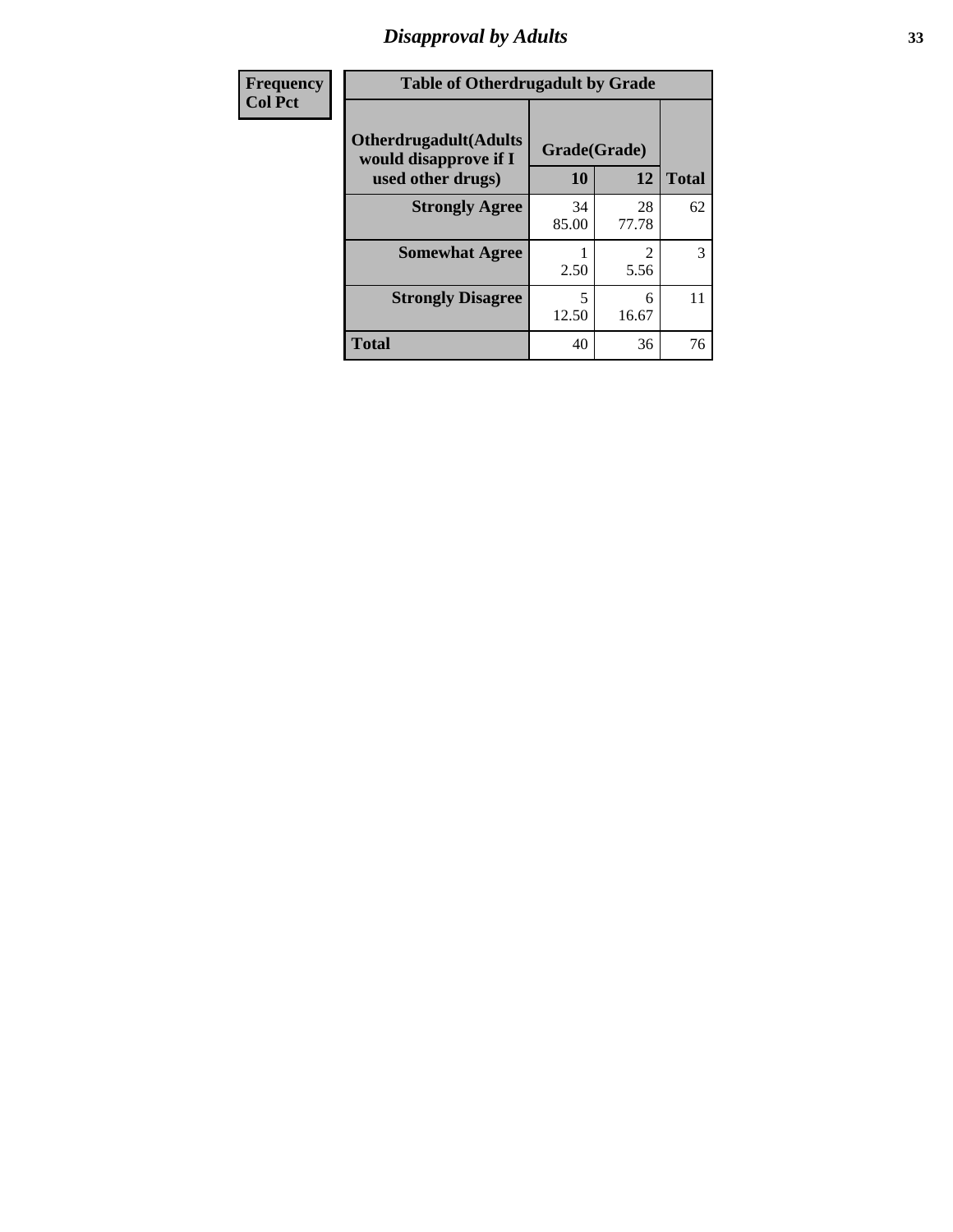# *Disapproval by Peers* **34**

| Frequency      | <b>Table of Alcoholpeer by Grade</b>                    |              |             |              |
|----------------|---------------------------------------------------------|--------------|-------------|--------------|
| <b>Col Pct</b> | Alcoholpeer(My<br>friends would<br>disapprove if I used | Grade(Grade) |             |              |
|                | alcohol)                                                | 10           | 12          | <b>Total</b> |
|                | <b>Strongly Agree</b>                                   | 16<br>40.00  | 14<br>38.89 | 30           |
|                | <b>Somewhat Agree</b>                                   | 12<br>30.00  | 8<br>22.22  | 20           |
|                | <b>Somewhat Disagree</b>                                | 7<br>17.50   | 5<br>13.89  | 12           |
|                | <b>Strongly Disagree</b>                                | 5<br>12.50   | 9<br>25.00  | 14           |
|                | Total                                                   | 40           | 36          | 76           |

| Frequency      | <b>Table of Tobaccopeer by Grade</b>                    |                        |                                   |              |
|----------------|---------------------------------------------------------|------------------------|-----------------------------------|--------------|
| <b>Col Pct</b> | Tobaccopeer(My<br>friends would<br>disapprove if I used | Grade(Grade)           |                                   |              |
|                | tobacco)                                                | 10                     | 12                                | <b>Total</b> |
|                | <b>Strongly Agree</b>                                   | 25<br>62.50            | 20<br>55.56                       | 45           |
|                | <b>Somewhat Agree</b>                                   | 8<br>20.00             | 4<br>11.11                        | 12           |
|                | <b>Somewhat Disagree</b>                                | $\mathfrak{D}$<br>5.00 | $\overline{\mathcal{L}}$<br>13.89 | 7            |
|                | <b>Strongly Disagree</b>                                | 5<br>12.50             | 19.44                             | 12           |
|                | Total                                                   | 40                     | 36                                | 76           |

| Frequency      | <b>Table of Marijuanapeer by Grade</b>                    |                                     |             |              |
|----------------|-----------------------------------------------------------|-------------------------------------|-------------|--------------|
| <b>Col Pct</b> | Marijuanapeer(My<br>friends would<br>disapprove if I used | Grade(Grade)                        |             |              |
|                | marijuana)                                                | 10                                  | 12          | <b>Total</b> |
|                | <b>Strongly Agree</b>                                     | 24<br>60.00                         | 19<br>52.78 | 43           |
|                | <b>Somewhat Agree</b>                                     | 6<br>15.00                          | 5<br>13.89  | 11           |
|                | <b>Somewhat Disagree</b>                                  | $\mathcal{D}_{\mathcal{L}}$<br>5.00 | 5<br>13.89  |              |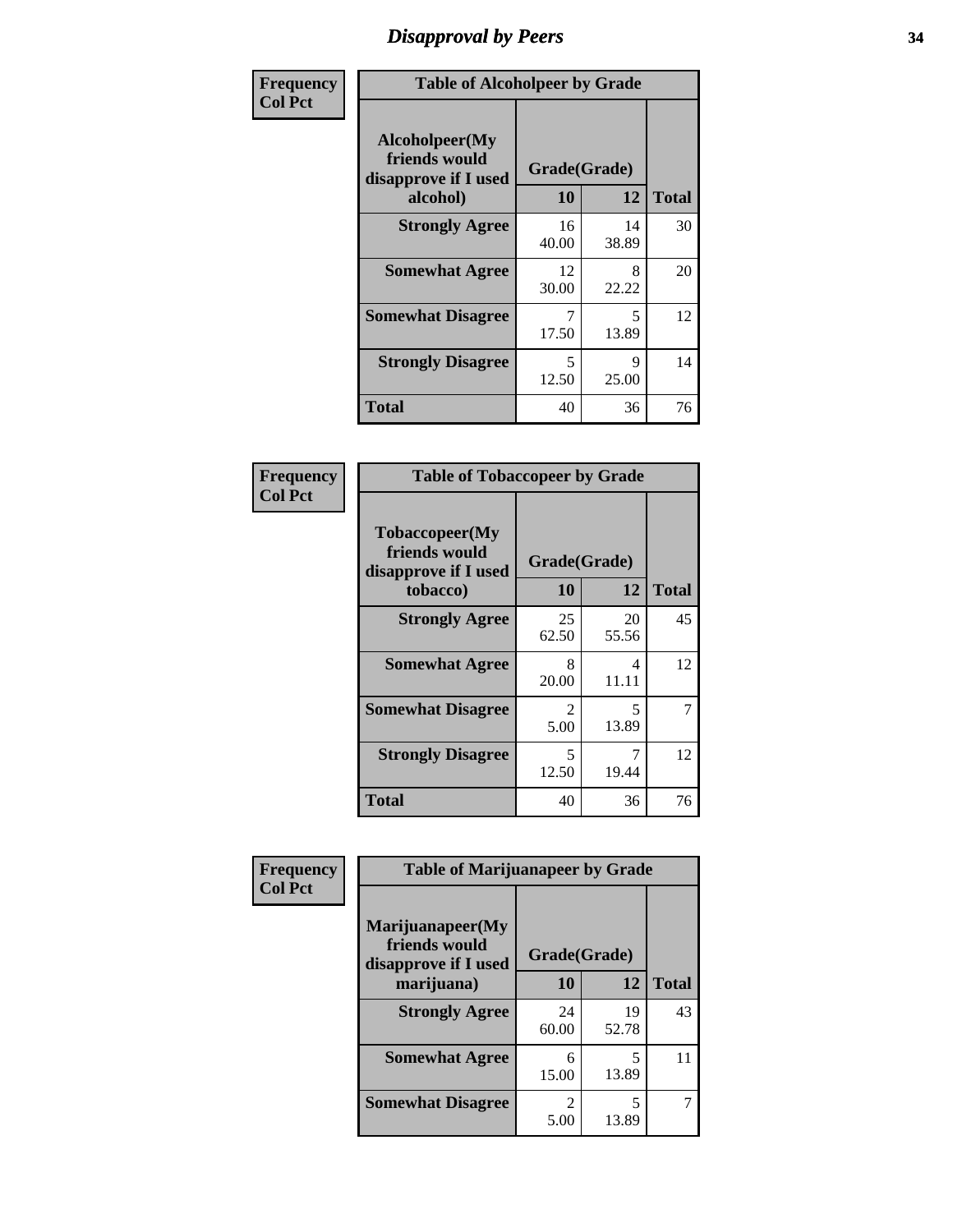# *Disapproval by Peers* **35**

| Frequency<br><b>Col Pct</b> | <b>Table of Marijuanapeer by Grade</b>                                  |                    |       |              |
|-----------------------------|-------------------------------------------------------------------------|--------------------|-------|--------------|
|                             | Marijuanapeer(My<br>friends would<br>disapprove if I used<br>marijuana) | Grade(Grade)<br>10 | 12    | <b>Total</b> |
|                             | <b>Strongly Disagree</b>                                                | 8<br>20.00         | 19.44 | 15           |
|                             | Total                                                                   | 40                 | 36    | 76           |

| Frequency      | <b>Table of Otherdrugpeer by Grade</b>                                    |                    |             |              |
|----------------|---------------------------------------------------------------------------|--------------------|-------------|--------------|
| <b>Col Pct</b> | Otherdrugpeer(My<br>friends would<br>disapprove if I used<br>other drugs) | Grade(Grade)<br>10 | 12          | <b>Total</b> |
|                | <b>Strongly Agree</b>                                                     | 29<br>72.50        | 24<br>66.67 | 53           |
|                | <b>Somewhat Agree</b>                                                     | 6<br>15.00         | 4<br>11.11  | 10           |
|                | <b>Somewhat Disagree</b>                                                  | 2.50               | 2<br>5.56   | 3            |
|                | <b>Strongly Disagree</b>                                                  | 4<br>10.00         | 6<br>16.67  | 10           |
|                | Total                                                                     | 40                 | 36          | 76           |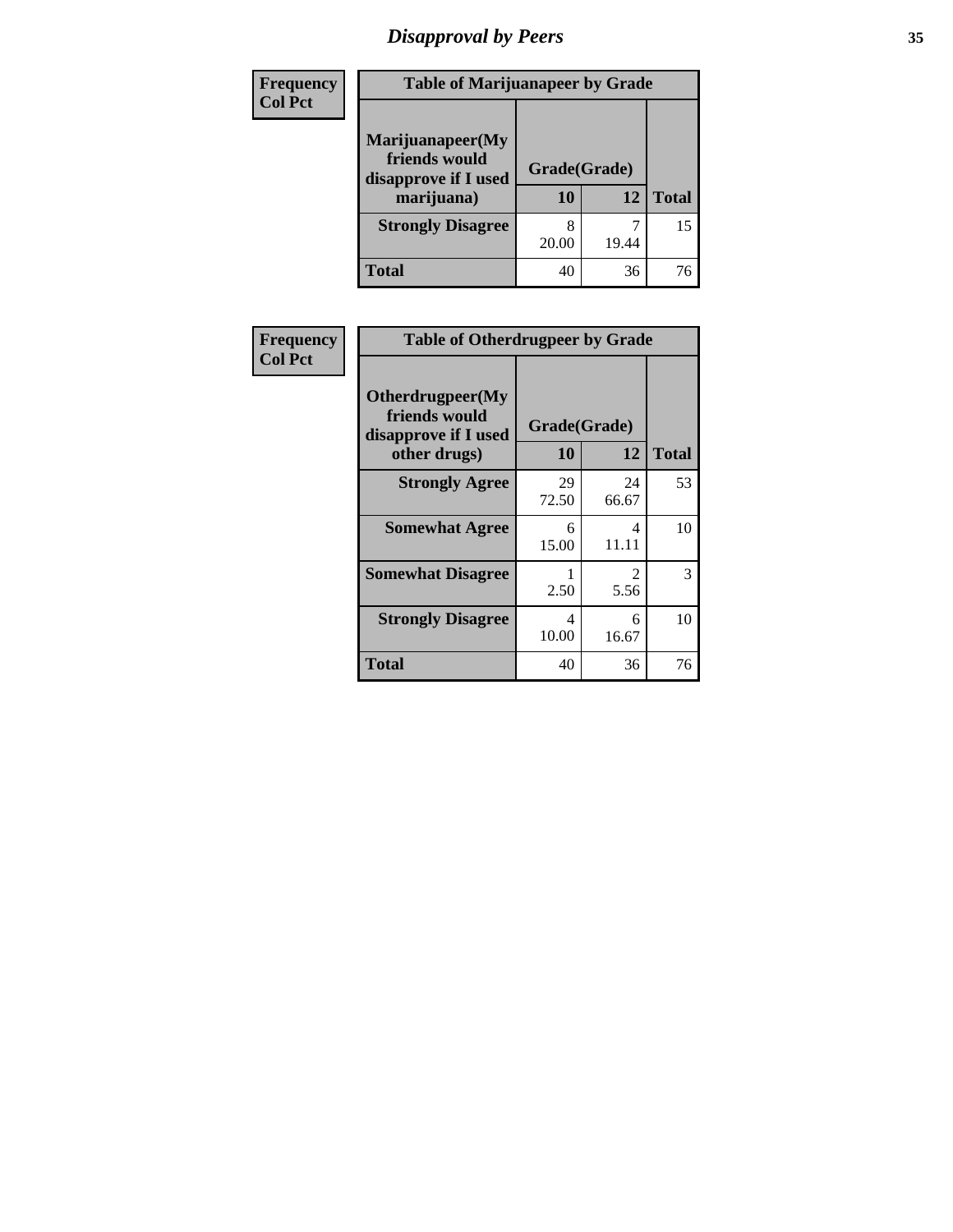#### *Where do My Friends Use - Percentage of Students who selected the following responses.Students could select more than 1 response so the percentage for each substance will not add up to 100%.* **36**

| <b>Frequency</b><br><b>Col Pct</b> | <b>Table of Alcohollocation1 by Grade</b><br>Grade(Grade)<br><b>Alcohollocation1(Places</b> |             |             |              |  |
|------------------------------------|---------------------------------------------------------------------------------------------|-------------|-------------|--------------|--|
|                                    |                                                                                             |             |             |              |  |
|                                    | <b>Friends Use Alcohol)</b>                                                                 | 10          | 12          | <b>Total</b> |  |
|                                    |                                                                                             | 19<br>47.50 | 13<br>36.11 | 32           |  |
|                                    | Do Not Use                                                                                  | 21<br>52.50 | 23<br>63.89 | 44           |  |
|                                    | <b>Total</b>                                                                                | 40          | 36          | 76           |  |

| <b>Frequency</b> | <b>Table of Alcohollocation2 by Grade</b>                     |                           |             |              |
|------------------|---------------------------------------------------------------|---------------------------|-------------|--------------|
| <b>Col Pct</b>   | <b>Alcohollocation2(Places</b><br><b>Friends Use Alcohol)</b> | Grade(Grade)<br><b>10</b> | 12          | <b>Total</b> |
|                  |                                                               | 34<br>85.00               | 28<br>77.78 | 62           |
|                  | Home                                                          | 6<br>15.00                | 8<br>22.22  | 14           |
|                  | <b>Total</b>                                                  | 40                        | 36          | 76           |

| Frequency<br><b>Col Pct</b> | <b>Table of Alcohollocation 3 by Grade</b> |                    |             |              |
|-----------------------------|--------------------------------------------|--------------------|-------------|--------------|
|                             | <b>Alcohollocation3(Places</b>             | Grade(Grade)<br>10 |             |              |
|                             | <b>Friends Use Alcohol)</b>                |                    | 12          | <b>Total</b> |
|                             |                                            | 40<br>100.00       | 35<br>97.22 | 75           |
|                             | <b>School</b>                              | 0.00               | 2.78        |              |
|                             | <b>Total</b>                               | 40                 | 36          | 76           |

| Frequency      | <b>Table of Alcohollocation4 by Grade</b> |              |                        |                |  |
|----------------|-------------------------------------------|--------------|------------------------|----------------|--|
| <b>Col Pct</b> | <b>Alcohollocation4(Places</b>            | Grade(Grade) |                        |                |  |
|                | <b>Friends Use Alcohol)</b>               | 10           | 12                     | <b>Total</b>   |  |
|                |                                           | 40<br>100.00 | 34<br>94.44            | 74             |  |
|                | Car                                       | 0.00         | $\mathfrak{D}$<br>5.56 | $\overline{2}$ |  |
|                | <b>Total</b>                              | 40           | 36                     | 76             |  |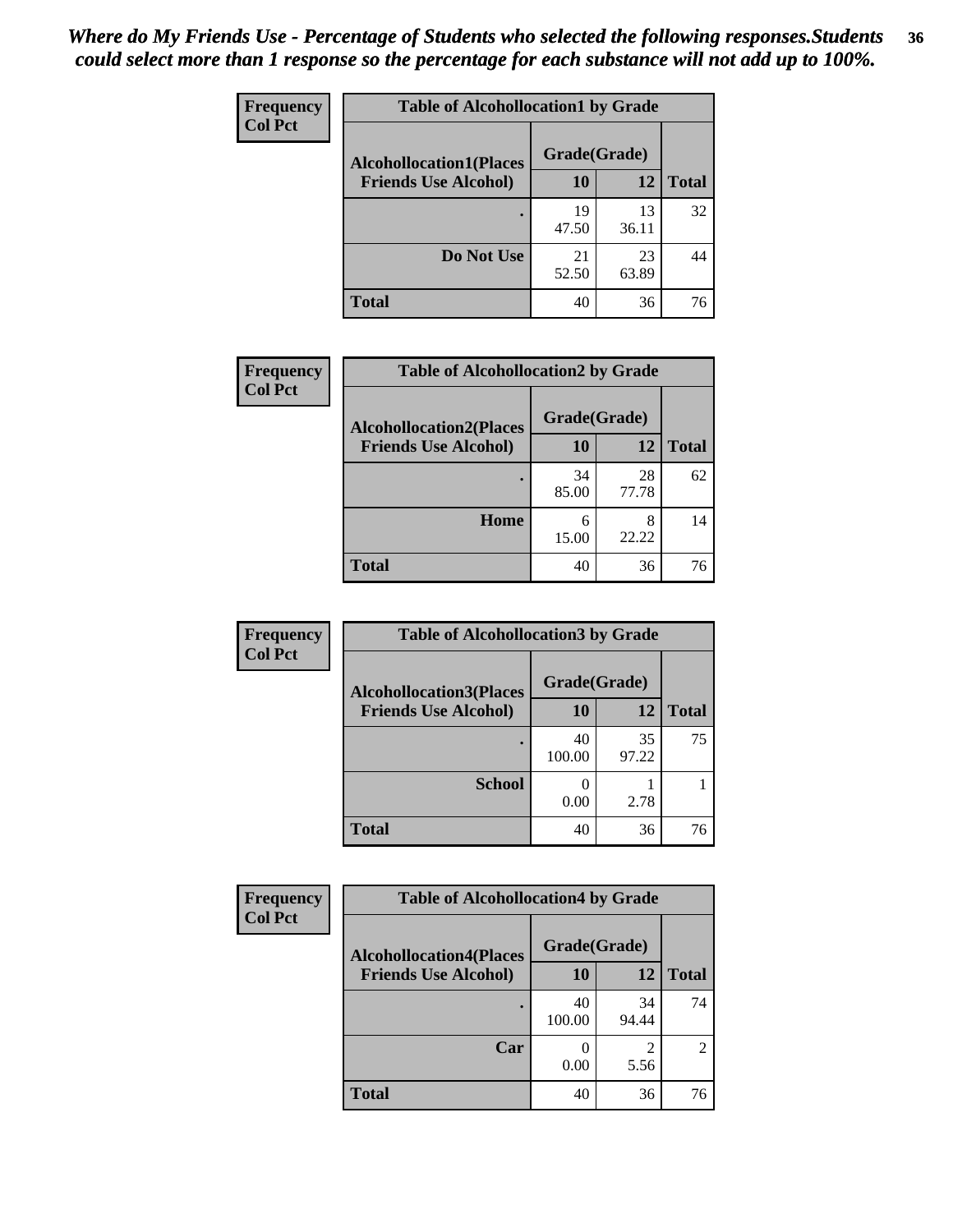| Frequency<br><b>Col Pct</b> | <b>Table of Alcohollocation5 by Grade</b>      |             |             |              |  |
|-----------------------------|------------------------------------------------|-------------|-------------|--------------|--|
|                             | Grade(Grade)<br><b>Alcohollocation5(Places</b> |             |             |              |  |
|                             | <b>Friends Use Alcohol)</b>                    | 10          | 12          | <b>Total</b> |  |
|                             |                                                | 32<br>80.00 | 29<br>80.56 | 61           |  |
|                             | <b>Friend's House</b>                          | 8<br>20.00  | 19.44       | 15           |  |
|                             | <b>Total</b>                                   | 40          | 36          | 76           |  |

| <b>Frequency</b> | <b>Table of Alcohollocation6 by Grade</b> |              |             |              |
|------------------|-------------------------------------------|--------------|-------------|--------------|
| <b>Col Pct</b>   | <b>Alcohollocation6(Places</b>            | Grade(Grade) |             |              |
|                  | <b>Friends Use Alcohol)</b>               | 10           | 12          | <b>Total</b> |
|                  |                                           | 30<br>75.00  | 28<br>77.78 | 58           |
|                  | <b>Other</b>                              | 10<br>25.00  | 8<br>22.22  | 18           |
|                  | <b>Total</b>                              | 40           | 36          | 76           |

| Frequency      | <b>Table of Tobaccolocation1 by Grade</b> |              |             |              |
|----------------|-------------------------------------------|--------------|-------------|--------------|
| <b>Col Pct</b> | <b>Tobaccolocation1(Places</b>            | Grade(Grade) |             |              |
|                | <b>Friends Use Tobacco)</b>               | 10           | 12          | <b>Total</b> |
|                |                                           | 13<br>32.50  | 19.44       | 20           |
|                | Do Not Use                                | 27<br>67.50  | 29<br>80.56 | 56           |
|                | <b>Total</b>                              | 40           | 36          | 76           |

| <b>Frequency</b> | <b>Table of Tobaccolocation2 by Grade</b> |              |             |              |  |
|------------------|-------------------------------------------|--------------|-------------|--------------|--|
| <b>Col Pct</b>   | <b>Tobaccolocation2(Places</b>            | Grade(Grade) |             |              |  |
|                  | <b>Friends Use Tobacco)</b>               | 10           | 12          | <b>Total</b> |  |
|                  |                                           | 34<br>85.00  | 30<br>83.33 | 64           |  |
|                  | Home                                      | 6<br>15.00   | 6<br>16.67  | 12           |  |
|                  | <b>Total</b>                              | 40           | 36          | 76           |  |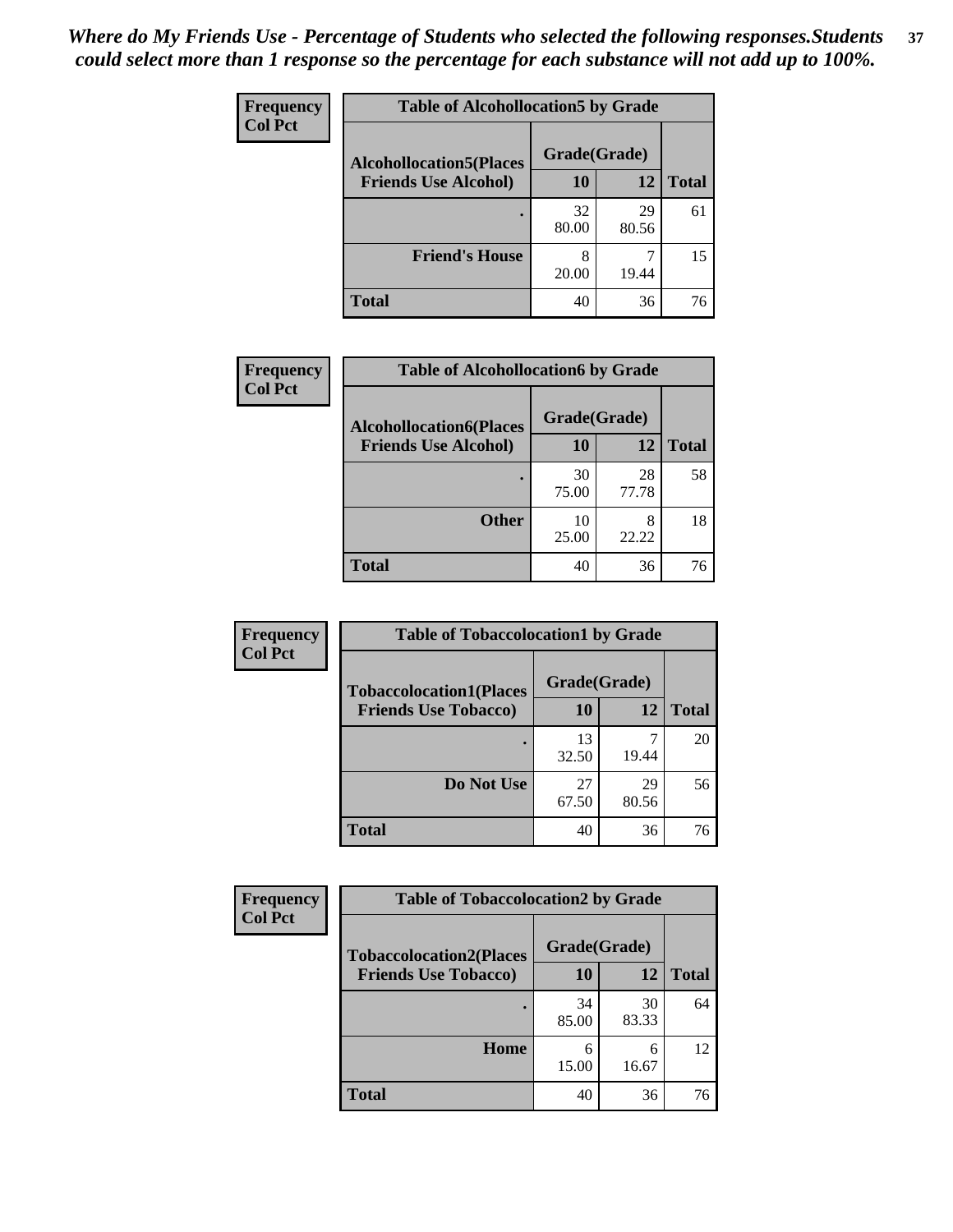| Frequency      |                                | <b>Table of Tobaccolocation 3 by Grade</b> |             |              |  |
|----------------|--------------------------------|--------------------------------------------|-------------|--------------|--|
| <b>Col Pct</b> | <b>Tobaccolocation3(Places</b> | Grade(Grade)                               |             |              |  |
|                | <b>Friends Use Tobacco)</b>    | 10                                         | 12          | <b>Total</b> |  |
|                |                                | 37<br>92.50                                | 35<br>97.22 | 72           |  |
|                | <b>School</b>                  | 3<br>7.50                                  | 2.78        |              |  |
|                | <b>Total</b>                   | 40                                         | 36          | 76           |  |

| Frequency      | <b>Table of Tobaccolocation4 by Grade</b>                     |                           |                        |              |
|----------------|---------------------------------------------------------------|---------------------------|------------------------|--------------|
| <b>Col Pct</b> | <b>Tobaccolocation4(Places</b><br><b>Friends Use Tobacco)</b> | Grade(Grade)<br><b>10</b> | 12                     | <b>Total</b> |
|                |                                                               |                           |                        |              |
|                |                                                               | 37<br>92.50               | 34<br>94.44            | 71           |
|                | Car                                                           | 3<br>7.50                 | $\mathfrak{D}$<br>5.56 |              |
|                | <b>Total</b>                                                  | 40                        | 36                     | 76           |

| Frequency      | <b>Table of Tobaccolocation5 by Grade</b> |              |             |              |
|----------------|-------------------------------------------|--------------|-------------|--------------|
| <b>Col Pct</b> | <b>Tobaccolocation5(Places</b>            | Grade(Grade) |             |              |
|                | <b>Friends Use Tobacco)</b>               | 10           | <b>12</b>   | <b>Total</b> |
|                |                                           | 33<br>82.50  | 33<br>91.67 | 66           |
|                | <b>Friend's House</b>                     | 17.50        | 3<br>8.33   | 10           |
|                | <b>Total</b>                              | 40           | 36          | 76           |

| Frequency      | <b>Table of Tobaccolocation6 by Grade</b> |              |             |              |  |
|----------------|-------------------------------------------|--------------|-------------|--------------|--|
| <b>Col Pct</b> | <b>Tobaccolocation6(Places</b>            | Grade(Grade) |             |              |  |
|                | <b>Friends Use Tobacco)</b>               | 10           | 12          | <b>Total</b> |  |
|                |                                           | 35<br>87.50  | 30<br>83.33 | 65           |  |
|                | <b>Other</b>                              | 12.50        | 6<br>16.67  |              |  |
|                | <b>Total</b>                              | 40           | 36          | 76           |  |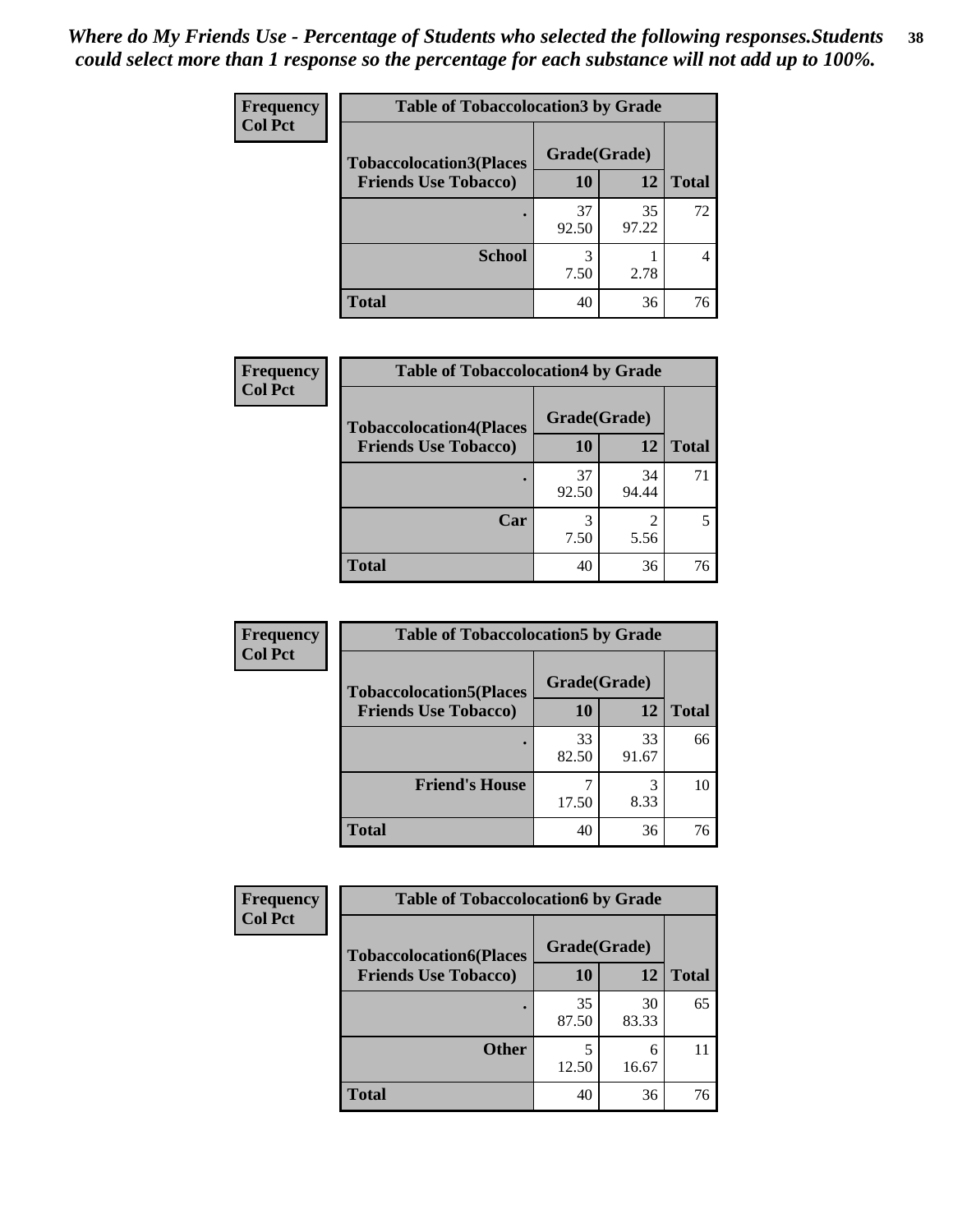| <b>Frequency</b> | <b>Table of Marijuanalocation1 by Grade</b> |              |             |              |
|------------------|---------------------------------------------|--------------|-------------|--------------|
| <b>Col Pct</b>   | <b>Marijuanalocation1(Places</b>            | Grade(Grade) |             |              |
|                  | <b>Friends Use Marijuana</b> )              | <b>10</b>    | 12          | <b>Total</b> |
|                  |                                             | 16<br>40.00  | 10<br>27.78 | 26           |
|                  | Do Not Use                                  | 24<br>60.00  | 26<br>72.22 | 50           |
|                  | <b>Total</b>                                | 40           | 36          | 76           |

| <b>Frequency</b> | <b>Table of Marijuanalocation2 by Grade</b>                        |                    |             |              |
|------------------|--------------------------------------------------------------------|--------------------|-------------|--------------|
| <b>Col Pct</b>   | <b>Marijuanalocation2(Places</b><br><b>Friends Use Marijuana</b> ) | Grade(Grade)<br>10 | 12          | <b>Total</b> |
|                  |                                                                    | 33<br>82.50        | 32<br>88.89 | 65           |
|                  | Home                                                               | 17.50              | 4<br>11 11  |              |
|                  | <b>Total</b>                                                       | 40                 | 36          | 76           |

| Frequency<br><b>Col Pct</b> | <b>Table of Marijuanalocation3 by Grade</b> |              |             |                |
|-----------------------------|---------------------------------------------|--------------|-------------|----------------|
|                             | <b>Marijuanalocation3(Places</b>            | Grade(Grade) |             |                |
|                             | <b>Friends Use Marijuana</b> )              | 10           | 12          | Total          |
|                             |                                             | 39<br>97.50  | 35<br>97.22 | 74             |
|                             | <b>School</b>                               | 2.50         | 2.78        | $\mathfrak{D}$ |
|                             | <b>Total</b>                                | 40           | 36          | 76             |

| <b>Frequency</b> | <b>Table of Marijuanalocation4 by Grade</b> |              |             |              |  |
|------------------|---------------------------------------------|--------------|-------------|--------------|--|
| <b>Col Pct</b>   | <b>Marijuanalocation4(Places</b>            | Grade(Grade) |             |              |  |
|                  | <b>Friends Use Marijuana</b> )              | 10           | 12          | <b>Total</b> |  |
|                  |                                             | 37<br>92.50  | 32<br>88.89 | 69           |  |
|                  | Car                                         | 3<br>7.50    | 4           |              |  |
|                  | <b>Total</b>                                | 40           | 36          | 76           |  |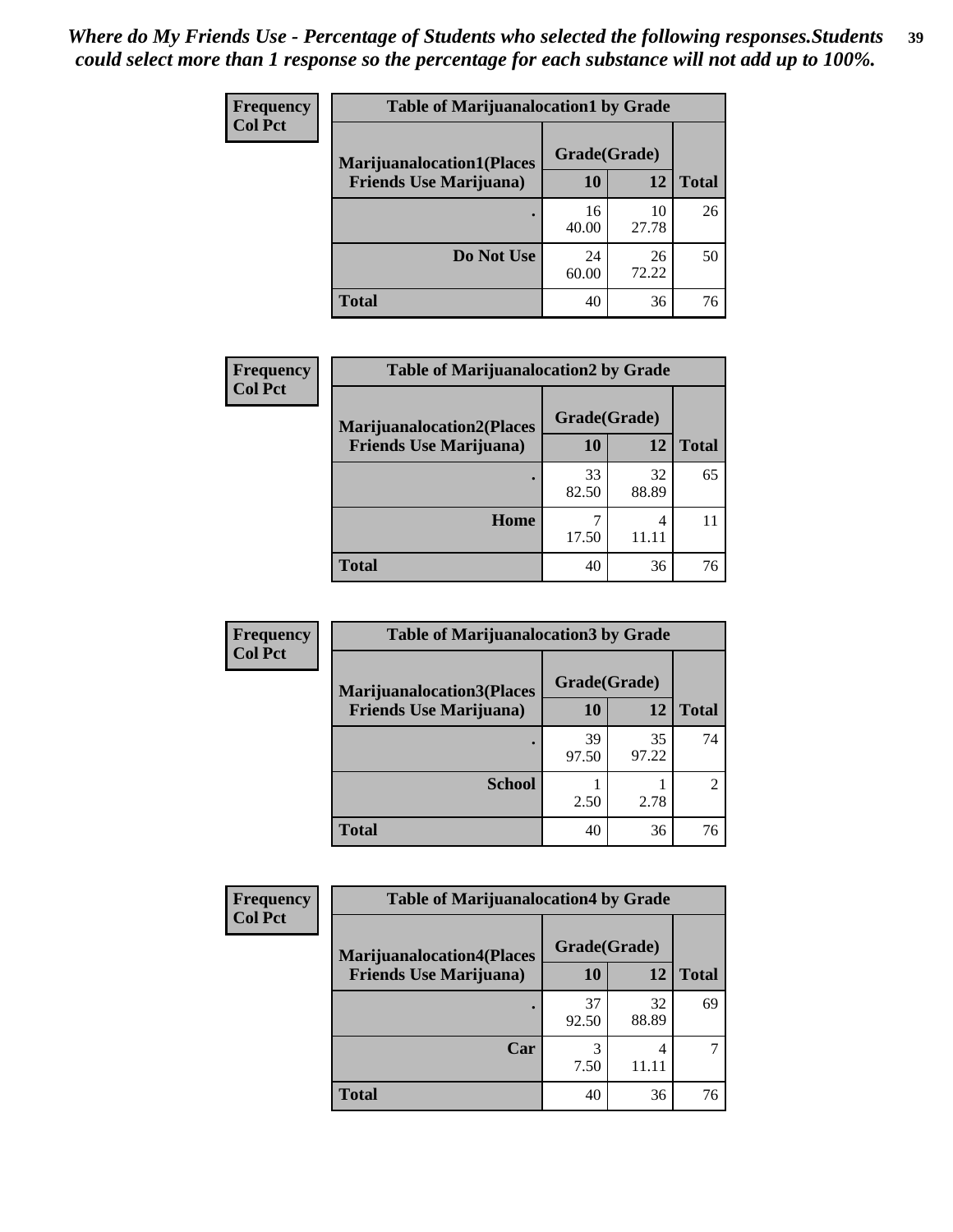| <b>Frequency</b> | <b>Table of Marijuanalocation5 by Grade</b> |              |             |              |
|------------------|---------------------------------------------|--------------|-------------|--------------|
| <b>Col Pct</b>   | <b>Marijuanalocation5(Places</b>            | Grade(Grade) |             |              |
|                  | <b>Friends Use Marijuana</b> )              | 10           | 12          | <b>Total</b> |
|                  |                                             | 32<br>80.00  | 30<br>83.33 | 62           |
|                  | <b>Friend's House</b>                       | 8<br>20.00   | 6<br>16.67  | 14           |
|                  | <b>Total</b>                                | 40           | 36          | 76           |

| <b>Frequency</b> | <b>Table of Marijuanalocation6 by Grade</b> |              |             |              |
|------------------|---------------------------------------------|--------------|-------------|--------------|
| <b>Col Pct</b>   | <b>Marijuanalocation6(Places</b>            | Grade(Grade) |             |              |
|                  | <b>Friends Use Marijuana</b> )              | <b>10</b>    | 12          | <b>Total</b> |
|                  |                                             | 34<br>85.00  | 30<br>83.33 | 64           |
|                  |                                             |              |             |              |
|                  | <b>Other</b>                                | 6            | 6           | 12           |
|                  |                                             | 15.00        | 16.67       |              |
|                  | <b>Total</b>                                | 40           | 36          | 76           |

| <b>Frequency</b> | <b>Table of Otherdruglocation1 by Grade</b>                          |              |             |              |
|------------------|----------------------------------------------------------------------|--------------|-------------|--------------|
| <b>Col Pct</b>   | <b>Otherdruglocation1(Places</b><br><b>Friends Use Other Illegal</b> | Grade(Grade) |             |              |
|                  | Drugs)                                                               | <b>10</b>    | 12          | <b>Total</b> |
|                  |                                                                      | 8<br>20.00   | 4<br>11.11  | 12           |
|                  | Do Not Use                                                           | 32<br>80.00  | 32<br>88.89 | 64           |
|                  | <b>Total</b>                                                         | 40           | 36          | 76           |

| <b>Frequency</b> | <b>Table of Otherdruglocation2 by Grade</b>                          |                        |                        |              |
|------------------|----------------------------------------------------------------------|------------------------|------------------------|--------------|
| <b>Col Pct</b>   | <b>Otherdruglocation2(Places</b><br><b>Friends Use Other Illegal</b> | Grade(Grade)           |                        |              |
|                  | Drugs)                                                               | <b>10</b>              | 12                     | <b>Total</b> |
|                  |                                                                      | 38<br>95.00            | 34<br>94.44            | 72           |
|                  | <b>Home</b>                                                          | $\mathfrak{D}$<br>5.00 | $\mathfrak{D}$<br>5.56 | 4            |
|                  | <b>Total</b>                                                         | 40                     | 36                     | 76           |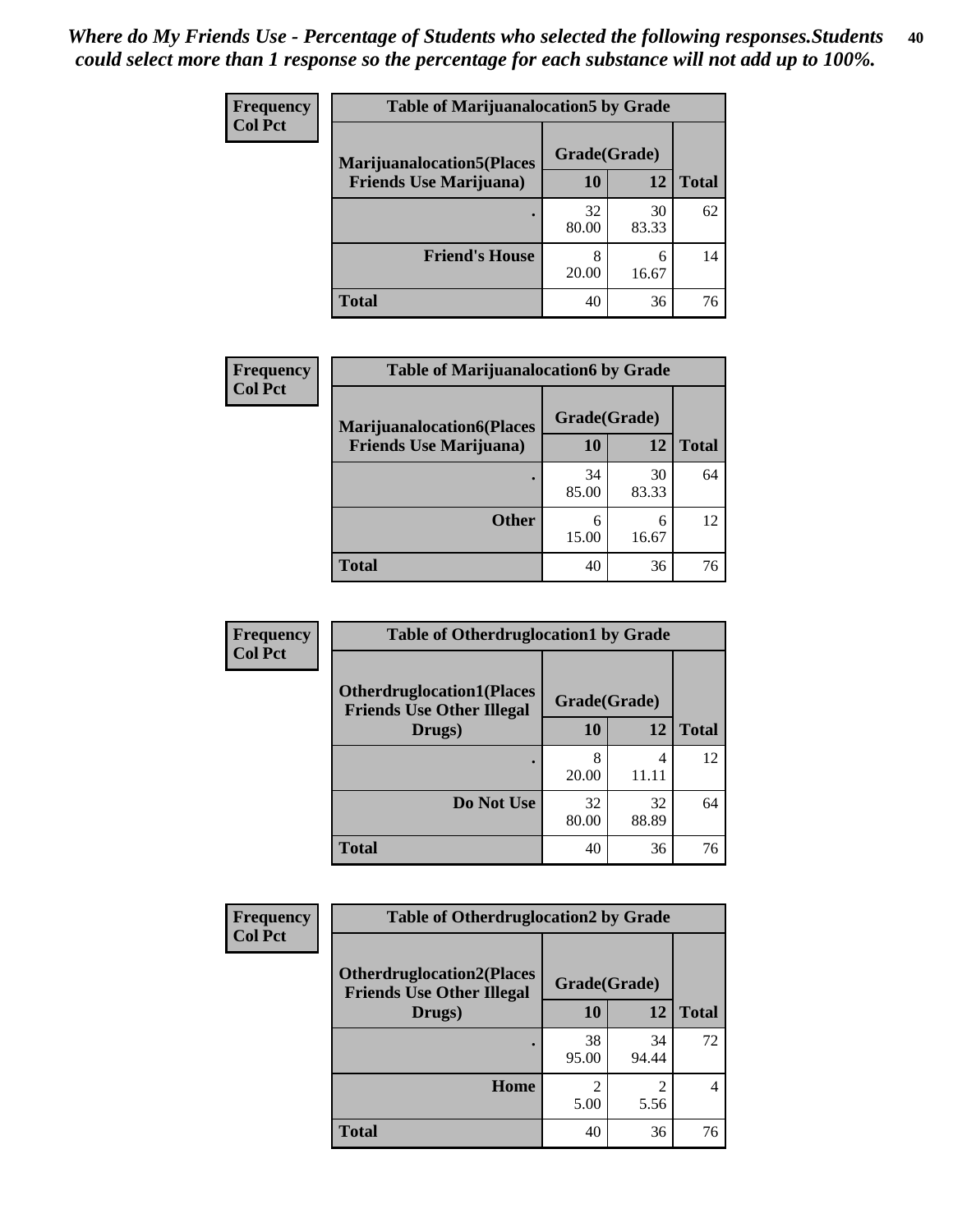| <b>Frequency</b> | <b>Table of Otherdruglocation 3 by Grade</b>                         |              |              |              |  |
|------------------|----------------------------------------------------------------------|--------------|--------------|--------------|--|
| <b>Col Pct</b>   | <b>Otherdruglocation3(Places</b><br><b>Friends Use Other Illegal</b> | Grade(Grade) |              |              |  |
|                  | Drugs)                                                               | <b>10</b>    | 12           | <b>Total</b> |  |
|                  |                                                                      | 40<br>100.00 | 36<br>100.00 | 76           |  |
|                  | Total                                                                | 40           | 36           | 76           |  |

| Frequency      |                                                                      | <b>Table of Otherdruglocation4 by Grade</b> |             |                |  |
|----------------|----------------------------------------------------------------------|---------------------------------------------|-------------|----------------|--|
| <b>Col Pct</b> | <b>Otherdruglocation4(Places</b><br><b>Friends Use Other Illegal</b> | Grade(Grade)                                |             |                |  |
|                | Drugs)                                                               | <b>10</b>                                   | 12          | <b>Total</b>   |  |
|                |                                                                      | 40<br>100.00                                | 34<br>94.44 | 74             |  |
|                | Car                                                                  | 0.00                                        | 5.56        | $\mathfrak{D}$ |  |
|                | <b>Total</b>                                                         | 40                                          | 36          | 76             |  |

| Frequency      | <b>Table of Otherdruglocation5 by Grade</b>                          |              |             |              |
|----------------|----------------------------------------------------------------------|--------------|-------------|--------------|
| <b>Col Pct</b> | <b>Otherdruglocation5(Places</b><br><b>Friends Use Other Illegal</b> | Grade(Grade) |             |              |
|                | Drugs)                                                               | 10           | 12          | <b>Total</b> |
|                |                                                                      | 37<br>92.50  | 33<br>91.67 | 70           |
|                | <b>Friend's House</b>                                                | 3<br>7.50    | 3<br>8.33   | 6            |
|                | <b>Total</b>                                                         | 40           | 36          | 76           |

| <b>Frequency</b> | <b>Table of Otherdruglocation6 by Grade</b>                          |              |             |              |
|------------------|----------------------------------------------------------------------|--------------|-------------|--------------|
| <b>Col Pct</b>   | <b>Otherdruglocation6(Places</b><br><b>Friends Use Other Illegal</b> | Grade(Grade) |             |              |
|                  | Drugs)                                                               | 10           | 12          | <b>Total</b> |
|                  |                                                                      | 36<br>90.00  | 34<br>94.44 | 70           |
|                  | <b>Other</b>                                                         | 4<br>10.00   | 5.56        | 6            |
|                  | <b>Total</b>                                                         | 40           | 36          | 76           |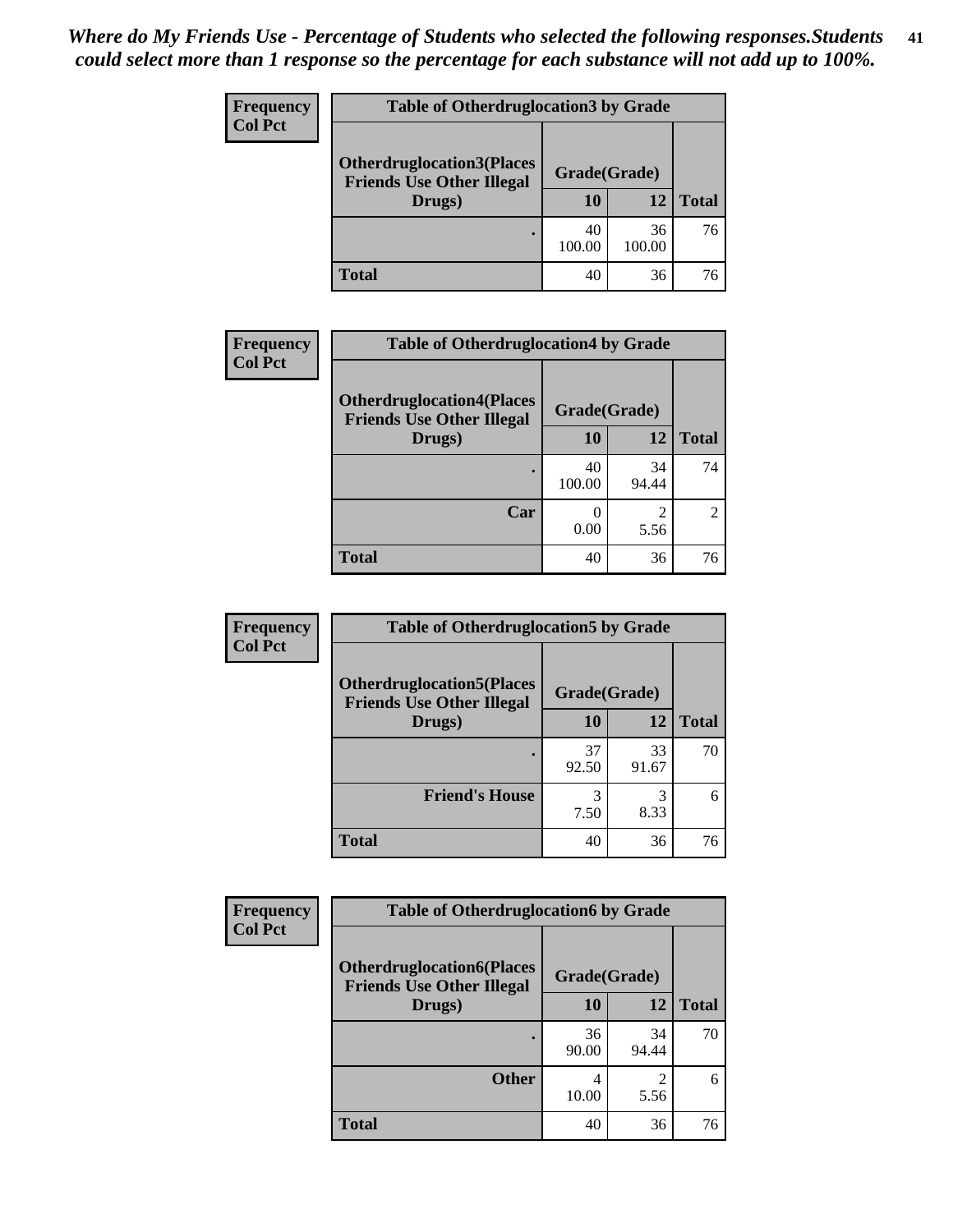| Frequency      | <b>Table of Alcoholtime1 by Grade</b>           |              |             |              |
|----------------|-------------------------------------------------|--------------|-------------|--------------|
| <b>Col Pct</b> | <b>Alcoholtime1(Times</b><br><b>Friends Use</b> | Grade(Grade) |             |              |
|                | Alcohol)                                        | <b>10</b>    | 12          | <b>Total</b> |
|                |                                                 | 20<br>50.00  | 14<br>38.89 | 34           |
|                | Do Not Use                                      | 20<br>50.00  | 22<br>61.11 | 42           |
|                | <b>Total</b>                                    | 40           | 36          | 76           |

| <b>Frequency</b> | <b>Table of Alcoholtime2 by Grade</b>           |                        |             |              |
|------------------|-------------------------------------------------|------------------------|-------------|--------------|
| <b>Col Pct</b>   | <b>Alcoholtime2(Times</b><br><b>Friends Use</b> | Grade(Grade)           |             |              |
|                  | Alcohol)                                        | 10                     | 12          | <b>Total</b> |
|                  |                                                 | 38<br>95.00            | 35<br>97.22 | 73           |
|                  | <b>On Way to School</b>                         | $\mathfrak{D}$<br>5.00 | 2.78        | 3            |
|                  | <b>Total</b>                                    | 40                     | 36          | 76           |

| Frequency<br><b>Col Pct</b> | <b>Table of Alcoholtime3 by Grade</b>           |              |             |                |
|-----------------------------|-------------------------------------------------|--------------|-------------|----------------|
|                             | <b>Alcoholtime3(Times</b><br><b>Friends Use</b> | Grade(Grade) |             |                |
|                             | Alcohol)                                        | 10           | <b>12</b>   | <b>Total</b>   |
|                             |                                                 | 40<br>100.00 | 34<br>94.44 | 74             |
|                             | <b>During School</b>                            | 0<br>0.00    | 2<br>5.56   | $\overline{2}$ |
|                             | <b>Total</b>                                    | 40           | 36          | 76             |

| <b>Frequency</b><br><b>Col Pct</b> | <b>Table of Alcoholtime4 by Grade</b> |              |             |              |  |
|------------------------------------|---------------------------------------|--------------|-------------|--------------|--|
|                                    | <b>Alcoholtime4(Times</b>             | Grade(Grade) |             |              |  |
|                                    | <b>Friends Use Alcohol)</b>           | 10           | 12          | <b>Total</b> |  |
|                                    |                                       | 38<br>95.00  | 35<br>97.22 | 73           |  |
|                                    | <b>On Way Home From School</b>        | 5.00         | 2.78        | 3            |  |
|                                    | <b>Total</b>                          | 40           | 36          | 76           |  |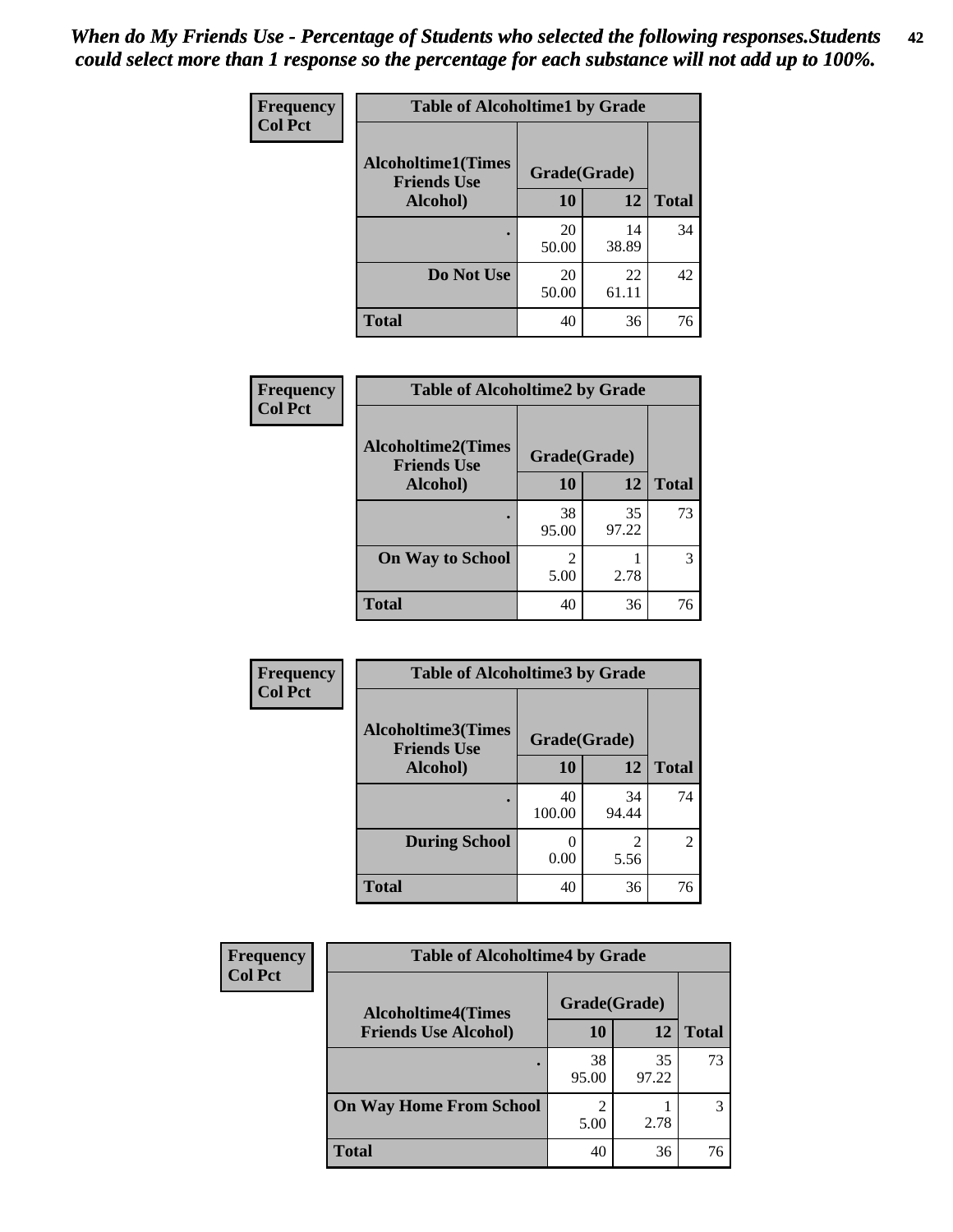*When do My Friends Use - Percentage of Students who selected the following responses.Students could select more than 1 response so the percentage for each substance will not add up to 100%.* **43**

| Frequency      | <b>Table of Alcoholtime5 by Grade</b>           |              |             |              |
|----------------|-------------------------------------------------|--------------|-------------|--------------|
| <b>Col Pct</b> | <b>Alcoholtime5(Times</b><br><b>Friends Use</b> | Grade(Grade) |             |              |
|                | Alcohol)                                        | 10           | <b>12</b>   | <b>Total</b> |
|                |                                                 | 33<br>82.50  | 33<br>91.67 | 66           |
|                | <b>Weeknights</b>                               | 17.50        | 3<br>8.33   | 10           |
|                | <b>Total</b>                                    | 40           | 36          | 76           |

| <b>Frequency</b> | <b>Table of Alcoholtime6 by Grade</b>           |              |             |              |
|------------------|-------------------------------------------------|--------------|-------------|--------------|
| <b>Col Pct</b>   | <b>Alcoholtime6(Times</b><br><b>Friends Use</b> | Grade(Grade) |             |              |
|                  | Alcohol)                                        | 10           | 12          | <b>Total</b> |
|                  |                                                 | 23<br>57.50  | 21<br>58.33 | 44           |
|                  | Weekends                                        | 17<br>42.50  | 15<br>41.67 | 32           |
|                  | <b>Total</b>                                    | 40           | 36          | 76           |

| Frequency      | <b>Table of Tobaccotime1 by Grade</b>           |              |             |              |  |
|----------------|-------------------------------------------------|--------------|-------------|--------------|--|
| <b>Col Pct</b> | <b>Tobaccotime1(Times</b><br><b>Friends Use</b> | Grade(Grade) |             |              |  |
|                | <b>Tobacco</b> )                                | 10           | 12          | <b>Total</b> |  |
|                | ٠                                               | 13<br>32.50  | 8<br>22.22  | 21           |  |
|                | Do Not Use                                      | 27<br>67.50  | 28<br>77.78 | 55           |  |
|                | <b>Total</b>                                    | 40           | 36          | 76           |  |

| <b>Frequency</b> | <b>Table of Tobaccotime2 by Grade</b>                           |             |             |                |
|------------------|-----------------------------------------------------------------|-------------|-------------|----------------|
| <b>Col Pct</b>   | <b>Tobaccotime2(Times</b><br>Grade(Grade)<br><b>Friends Use</b> |             |             |                |
|                  | <b>Tobacco</b> )                                                | 10          | <b>12</b>   | <b>Total</b>   |
|                  | ٠                                                               | 39<br>97.50 | 35<br>97.22 | 74             |
|                  | <b>On Way to School</b>                                         | 2.50        | 2.78        | $\overline{2}$ |
|                  | <b>Total</b>                                                    | 40          | 36          | 76             |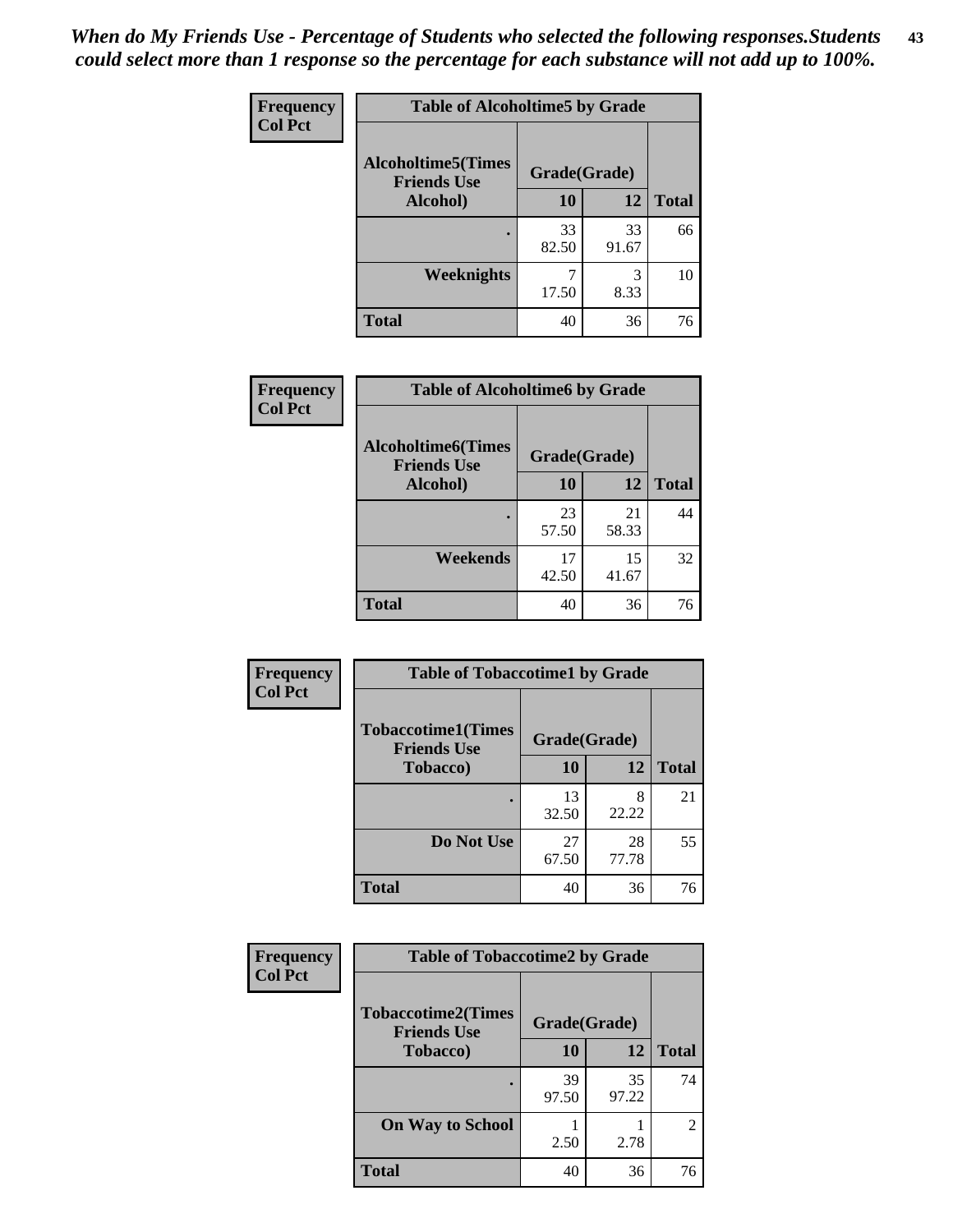| Frequency      | <b>Table of Tobaccotime3 by Grade</b>           |                        |             |              |
|----------------|-------------------------------------------------|------------------------|-------------|--------------|
| <b>Col Pct</b> | <b>Tobaccotime3(Times</b><br><b>Friends Use</b> | Grade(Grade)           |             |              |
|                | <b>Tobacco</b> )                                | 10                     | 12          | <b>Total</b> |
|                | ٠                                               | 38<br>95.00            | 35<br>97.22 | 73           |
|                | <b>During School</b>                            | $\mathfrak{D}$<br>5.00 | 2.78        | 3            |
|                | <b>Total</b>                                    | 40                     | 36          | 76           |

| Frequency      | <b>Table of Tobaccotime4 by Grade</b> |              |             |              |
|----------------|---------------------------------------|--------------|-------------|--------------|
| <b>Col Pct</b> | <b>Tobaccotime4(Times</b>             | Grade(Grade) |             |              |
|                | <b>Friends Use Tobacco)</b>           | 10           | 12          | <b>Total</b> |
|                |                                       | 38<br>95.00  | 35<br>97.22 | 73           |
|                | <b>On Way Home From School</b>        | 2<br>5.00    | 2.78        |              |
|                | <b>Total</b>                          | 40           | 36          | 76           |

| <b>Frequency</b> | <b>Table of Tobaccotime5 by Grade</b>            |              |             |              |
|------------------|--------------------------------------------------|--------------|-------------|--------------|
| <b>Col Pct</b>   | <b>Tobaccotime5</b> (Times<br><b>Friends Use</b> | Grade(Grade) |             |              |
|                  | <b>Tobacco</b> )                                 | 10           | 12          | <b>Total</b> |
|                  |                                                  | 33<br>82.50  | 33<br>91.67 | 66           |
|                  | Weeknights                                       | 17.50        | 3<br>8.33   | 10           |
|                  | <b>Total</b>                                     | 40           | 36          | 76           |

| Frequency<br><b>Col Pct</b> | <b>Table of Tobaccotime6 by Grade</b>           |              |             |              |
|-----------------------------|-------------------------------------------------|--------------|-------------|--------------|
|                             | <b>Tobaccotime6(Times</b><br><b>Friends Use</b> | Grade(Grade) |             |              |
|                             | <b>Tobacco</b> )                                | 10           | 12          | <b>Total</b> |
|                             | ٠                                               | 30<br>75.00  | 28<br>77.78 | 58           |
|                             | Weekends                                        | 10<br>25.00  | 8<br>22.22  | 18           |
|                             | <b>Total</b>                                    | 40           | 36          | 76           |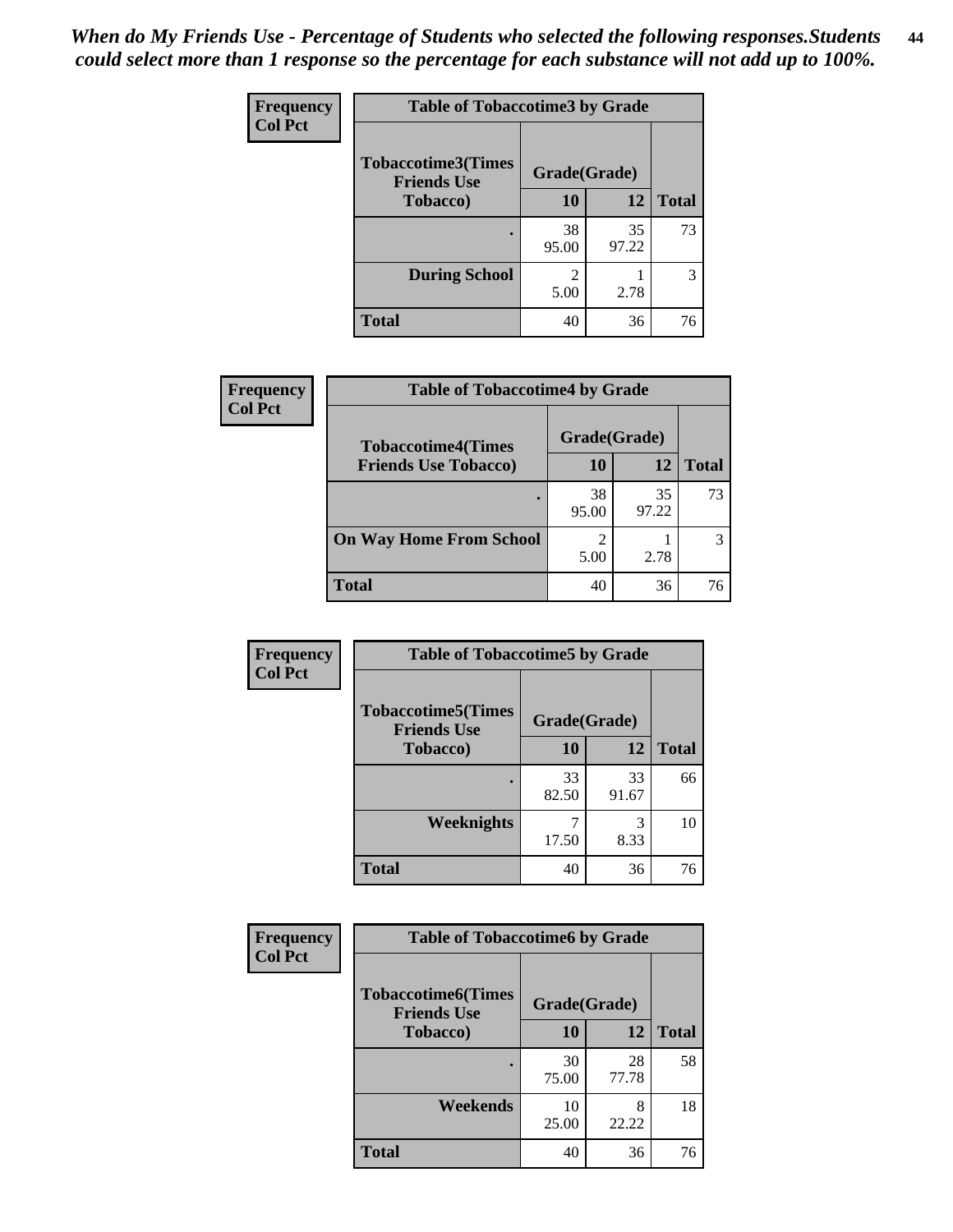| <b>Frequency</b><br><b>Col Pct</b> | <b>Table of Marijuanatime1 by Grade</b>           |              |             |              |
|------------------------------------|---------------------------------------------------|--------------|-------------|--------------|
|                                    | <b>Marijuanatime1(Times</b><br><b>Friends Use</b> | Grade(Grade) |             |              |
|                                    | Marijuana)                                        | 10           | 12          | <b>Total</b> |
|                                    |                                                   | 15<br>37.50  | 11<br>30.56 | 26           |
|                                    | Do Not Use                                        | 25<br>62.50  | 25<br>69.44 | 50           |
|                                    | <b>Total</b>                                      | 40           | 36          | 76           |

| Frequency      | <b>Table of Marijuanatime2 by Grade</b>           |              |             |              |
|----------------|---------------------------------------------------|--------------|-------------|--------------|
| <b>Col Pct</b> | <b>Marijuanatime2(Times</b><br><b>Friends Use</b> | Grade(Grade) |             |              |
|                | Marijuana)                                        | 10           | 12          | <b>Total</b> |
|                |                                                   | 38<br>95.00  | 34<br>94.44 | 72           |
|                | <b>On Way to School</b>                           | 2<br>5.00    | 5.56        | 4            |
|                | <b>Total</b>                                      | 40           | 36          | 76           |

| Frequency      | <b>Table of Marijuanatime3 by Grade</b>    |                        |                        |              |  |
|----------------|--------------------------------------------|------------------------|------------------------|--------------|--|
| <b>Col Pct</b> | Marijuanatime3(Times<br><b>Friends Use</b> | Grade(Grade)           |                        |              |  |
|                | Marijuana)                                 | 10                     | 12                     | <b>Total</b> |  |
|                |                                            | 38<br>95.00            | 34<br>94.44            | 72           |  |
|                | <b>During School</b>                       | $\mathfrak{D}$<br>5.00 | $\overline{c}$<br>5.56 |              |  |
|                | <b>Total</b>                               | 40                     | 36                     | 76           |  |

| <b>Frequency</b><br><b>Col Pct</b> | <b>Table of Marijuanatime4 by Grade</b> |              |             |                             |
|------------------------------------|-----------------------------------------|--------------|-------------|-----------------------------|
|                                    | <b>Marijuanatime4(Times</b>             | Grade(Grade) |             |                             |
|                                    | <b>Friends Use Marijuana</b> )          | 10           | 12          | <b>Total</b>                |
|                                    |                                         | 39<br>97.50  | 35<br>97.22 | 74                          |
|                                    | <b>On Way Home From School</b>          | 2.50         | 2.78        | $\mathcal{D}_{\mathcal{L}}$ |
|                                    | Total                                   | 40           | 36          | 76                          |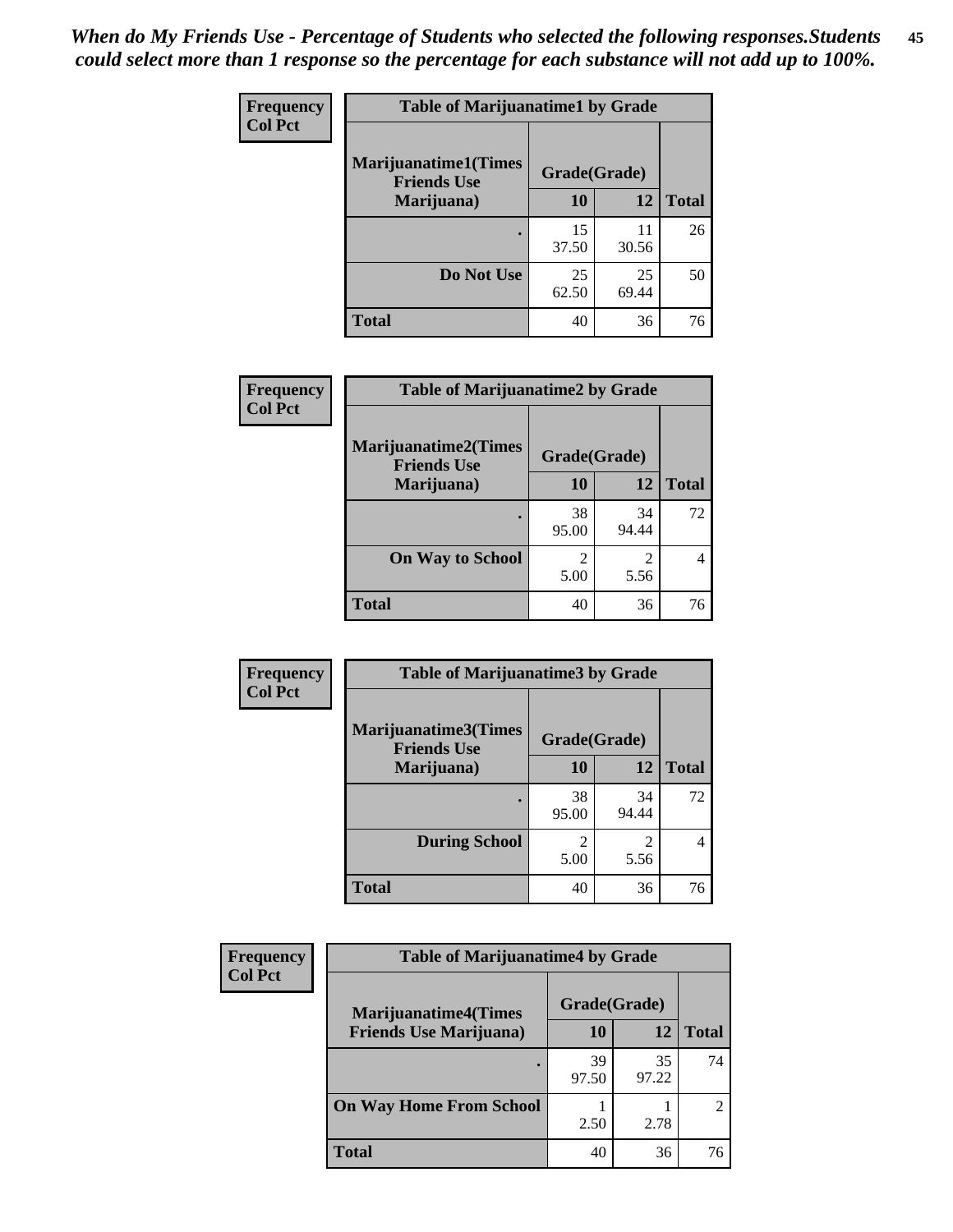| Frequency      | <b>Table of Marijuanatime5 by Grade</b>            |              |             |              |
|----------------|----------------------------------------------------|--------------|-------------|--------------|
| <b>Col Pct</b> | <b>Marijuanatime5</b> (Times<br><b>Friends Use</b> | Grade(Grade) |             |              |
|                | Marijuana)                                         | 10           | 12          | <b>Total</b> |
|                |                                                    | 30<br>75.00  | 33<br>91.67 | 63           |
|                | Weeknights                                         | 10<br>25.00  | 3<br>8.33   | 13           |
|                | <b>Total</b>                                       | 40           | 36          | 76           |

| Frequency      | <b>Table of Marijuanatime6 by Grade</b>            |              |             |              |
|----------------|----------------------------------------------------|--------------|-------------|--------------|
| <b>Col Pct</b> | <b>Marijuanatime6</b> (Times<br><b>Friends Use</b> | Grade(Grade) |             |              |
|                | Marijuana)                                         | 10           | 12          | <b>Total</b> |
|                |                                                    | 27<br>67.50  | 24<br>66.67 | 51           |
|                | Weekends                                           | 13<br>32.50  | 12<br>33.33 | 25           |
|                | <b>Total</b>                                       | 40           | 36          | 76           |

| <b>Frequency</b> | <b>Table of Otherdrugtime1 by Grade</b>                  |              |             |              |
|------------------|----------------------------------------------------------|--------------|-------------|--------------|
| <b>Col Pct</b>   | <b>Otherdrugtime1</b> (Times<br><b>Friends Use Other</b> | Grade(Grade) |             |              |
|                  | <b>Illegal Drugs</b> )                                   | 10           | 12          | <b>Total</b> |
|                  |                                                          | 17.50        | 3<br>8.33   | 10           |
|                  | Do Not Use                                               | 33<br>82.50  | 33<br>91.67 | 66           |
|                  | <b>Total</b>                                             | 40           | 36          | 76           |

| <b>Frequency</b><br><b>Col Pct</b> | <b>Table of Otherdrugtime2 by Grade</b>                 |              |             |                |
|------------------------------------|---------------------------------------------------------|--------------|-------------|----------------|
|                                    | <b>Otherdrugtime2(Times</b><br><b>Friends Use Other</b> | Grade(Grade) |             |                |
|                                    | <b>Illegal Drugs</b> )                                  | 10           | 12          | <b>Total</b>   |
|                                    |                                                         | 40<br>100.00 | 34<br>94.44 | 74             |
|                                    | <b>On Way to School</b>                                 | 0.00         | 2<br>5.56   | $\overline{c}$ |
|                                    | <b>Total</b>                                            | 40           | 36          | 76             |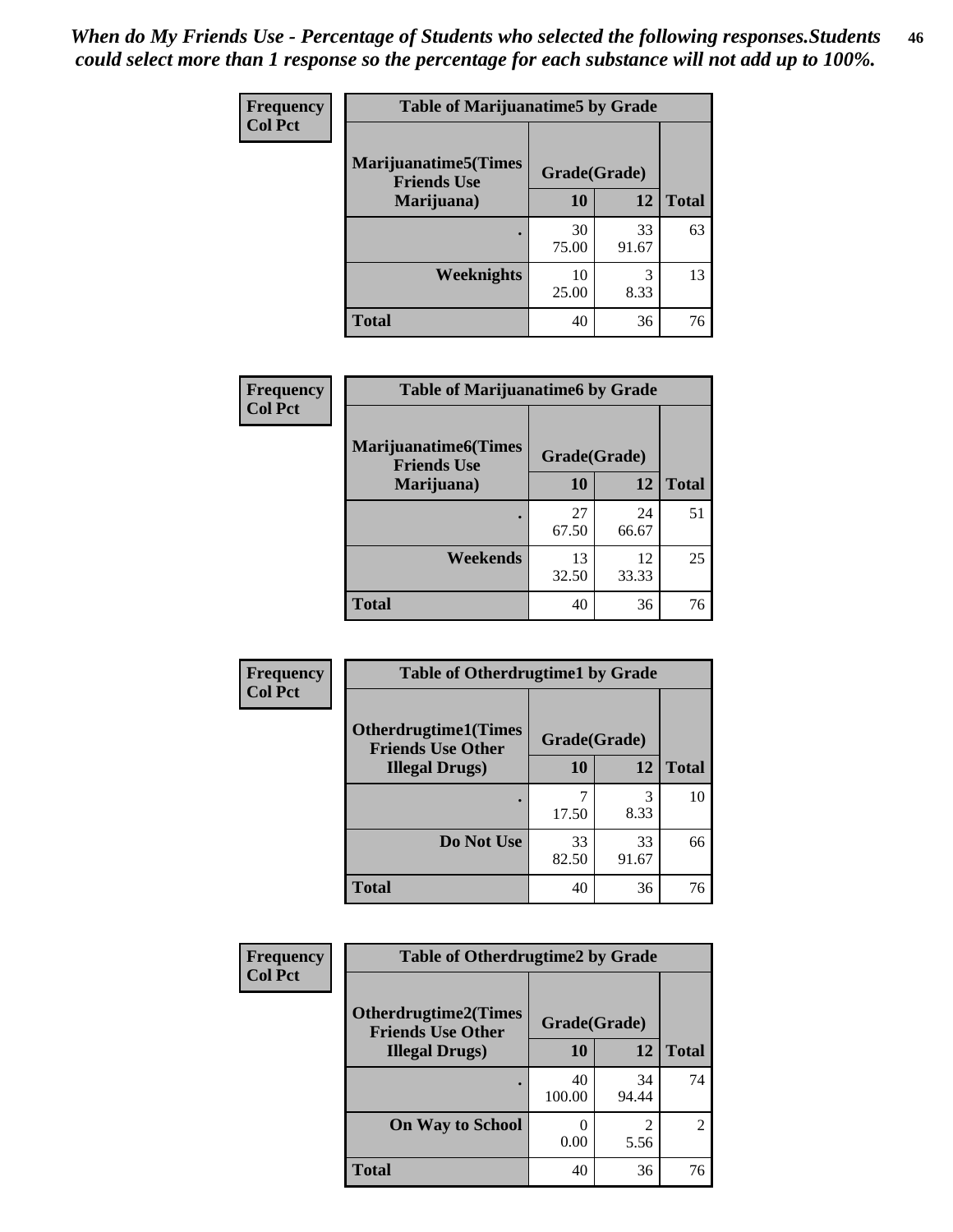| <b>Frequency</b> | <b>Table of Otherdrugtime3 by Grade</b>          |              |             |              |
|------------------|--------------------------------------------------|--------------|-------------|--------------|
| <b>Col Pct</b>   | Otherdrugtime3(Times<br><b>Friends Use Other</b> | Grade(Grade) |             |              |
|                  | <b>Illegal Drugs</b> )                           | 10           | 12          | <b>Total</b> |
|                  |                                                  | 40<br>100.00 | 35<br>97.22 | 75           |
|                  | <b>During School</b>                             | 0.00         | 2.78        |              |
|                  | Total                                            | 40           | 36          | 76           |

| Frequency      | <b>Table of Otherdrugtime4 by Grade</b>                         |              |             |              |
|----------------|-----------------------------------------------------------------|--------------|-------------|--------------|
| <b>Col Pct</b> | <b>Otherdrugtime4(Times</b><br><b>Friends Use Other Illegal</b> | Grade(Grade) |             |              |
|                | Drugs)                                                          | 10           | 12          | <b>Total</b> |
|                | $\bullet$                                                       | 40<br>100.00 | 35<br>97.22 | 75           |
|                | <b>On Way Home From School</b>                                  | 0.00         | 2.78        |              |
|                | <b>Total</b>                                                    | 40           | 36          | 76           |

| <b>Frequency</b> | <b>Table of Otherdrugtime5 by Grade</b>                 |              |             |              |
|------------------|---------------------------------------------------------|--------------|-------------|--------------|
| <b>Col Pct</b>   | <b>Otherdrugtime5(Times</b><br><b>Friends Use Other</b> | Grade(Grade) |             |              |
|                  | <b>Illegal Drugs</b> )                                  | 10           | 12          | <b>Total</b> |
|                  |                                                         | 34<br>85.00  | 35<br>97.22 | 69           |
|                  | Weeknights                                              | 6<br>15.00   | 2.78        | 7            |
|                  | Total                                                   | 40           | 36          | 76           |

| Frequency | <b>Table of Otherdrugtime6 by Grade</b>                 |              |             |              |
|-----------|---------------------------------------------------------|--------------|-------------|--------------|
| Col Pct   | <b>Otherdrugtime6(Times</b><br><b>Friends Use Other</b> | Grade(Grade) |             |              |
|           | <b>Illegal Drugs</b> )                                  | 10           | 12          | <b>Total</b> |
|           |                                                         | 35<br>87.50  | 33<br>91.67 | 68           |
|           | Weekends                                                | 5<br>12.50   | 3<br>8.33   | 8            |
|           | <b>Total</b>                                            | 40           | 36          | 76           |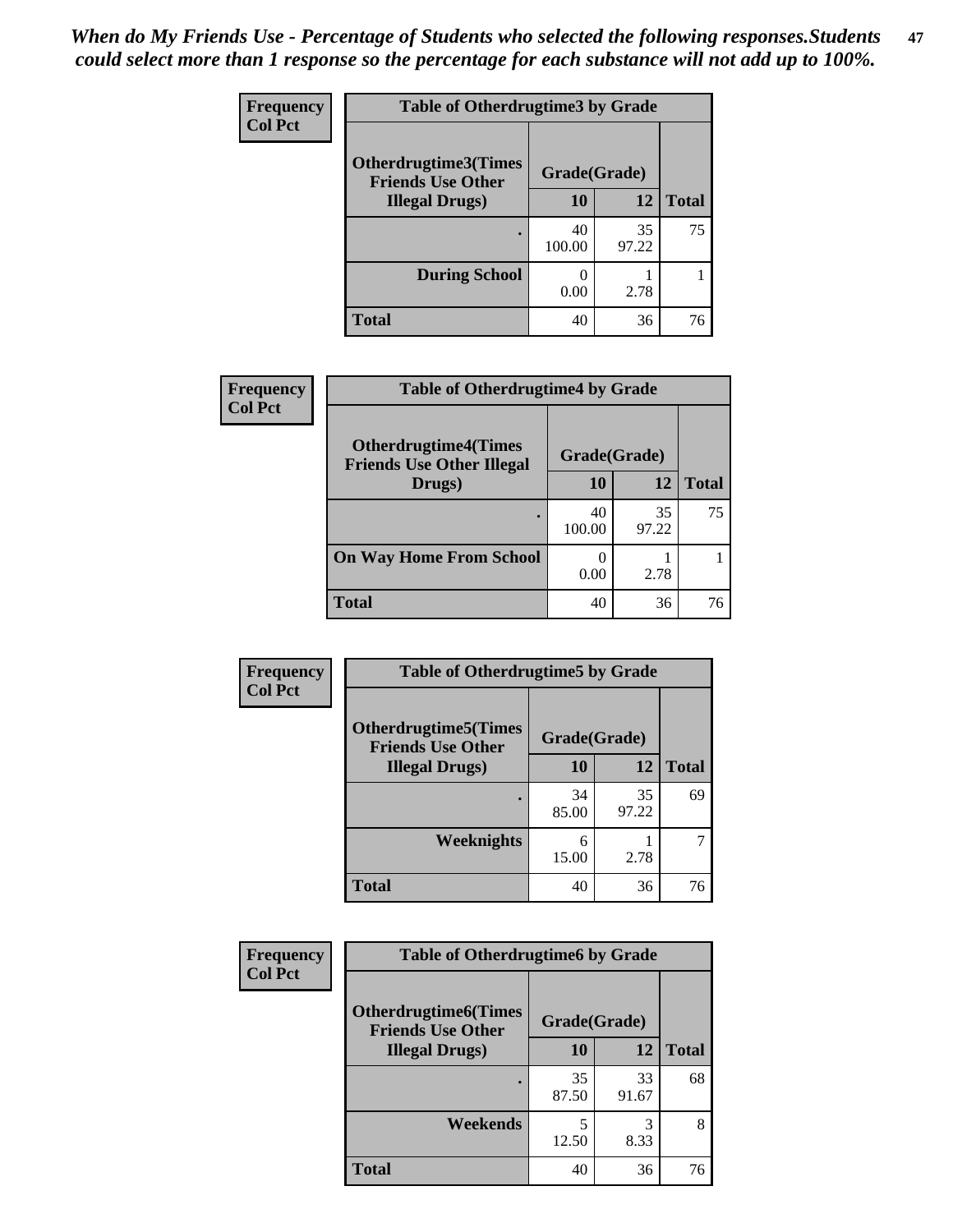| Frequency      | <b>Table of Educationalcohol by Grade</b>                                                                  |              |             |              |
|----------------|------------------------------------------------------------------------------------------------------------|--------------|-------------|--------------|
| <b>Col Pct</b> | Educationalcohol(I<br>have been taught<br>about alcohol,<br>tobacco,<br>and other drugs<br>within the last | Grade(Grade) |             |              |
|                | year at school)                                                                                            | 10           | 12          | <b>Total</b> |
|                | <b>Yes</b>                                                                                                 | 33<br>82.50  | 17<br>47.22 | 50           |
|                | N <sub>0</sub>                                                                                             | 7<br>17.50   | 19<br>52.78 | 26           |
|                | <b>Total</b>                                                                                               | 40           | 36          | 76           |

| Frequency      | <b>Table of Eversmoked by Grade</b> |              |             |              |  |
|----------------|-------------------------------------|--------------|-------------|--------------|--|
| <b>Col Pct</b> | Eversmoked(I<br>have smoked         | Grade(Grade) |             |              |  |
|                | a cigarette)                        | 10           | 12          | <b>Total</b> |  |
|                | <b>Yes</b>                          | 13<br>32.50  | 8<br>22.22  | 21           |  |
|                | N <sub>0</sub>                      | 27<br>67.50  | 28<br>77.78 | 55           |  |
|                | <b>Total</b>                        | 40           | 36          | 76           |  |

| Frequency<br><b>Col Pct</b> | <b>Table of Drovedrinking by Grade</b>                                                                              |                                  |                        |              |
|-----------------------------|---------------------------------------------------------------------------------------------------------------------|----------------------------------|------------------------|--------------|
|                             | Drovedrinking(In<br>the past 30 days I<br>have driven a car<br>or other vehicle<br>while I was<br>drinking alcohol) | Grade(Grade)<br>10               | 12                     | <b>Total</b> |
|                             | <b>Yes</b>                                                                                                          | $\overline{\mathcal{L}}$<br>5.00 | $\mathfrak{D}$<br>5.56 | 4            |
|                             | N <sub>0</sub>                                                                                                      | 38<br>95.00                      | 34<br>94.44            | 72           |
|                             | <b>Total</b>                                                                                                        | 40                               | 36                     | 76           |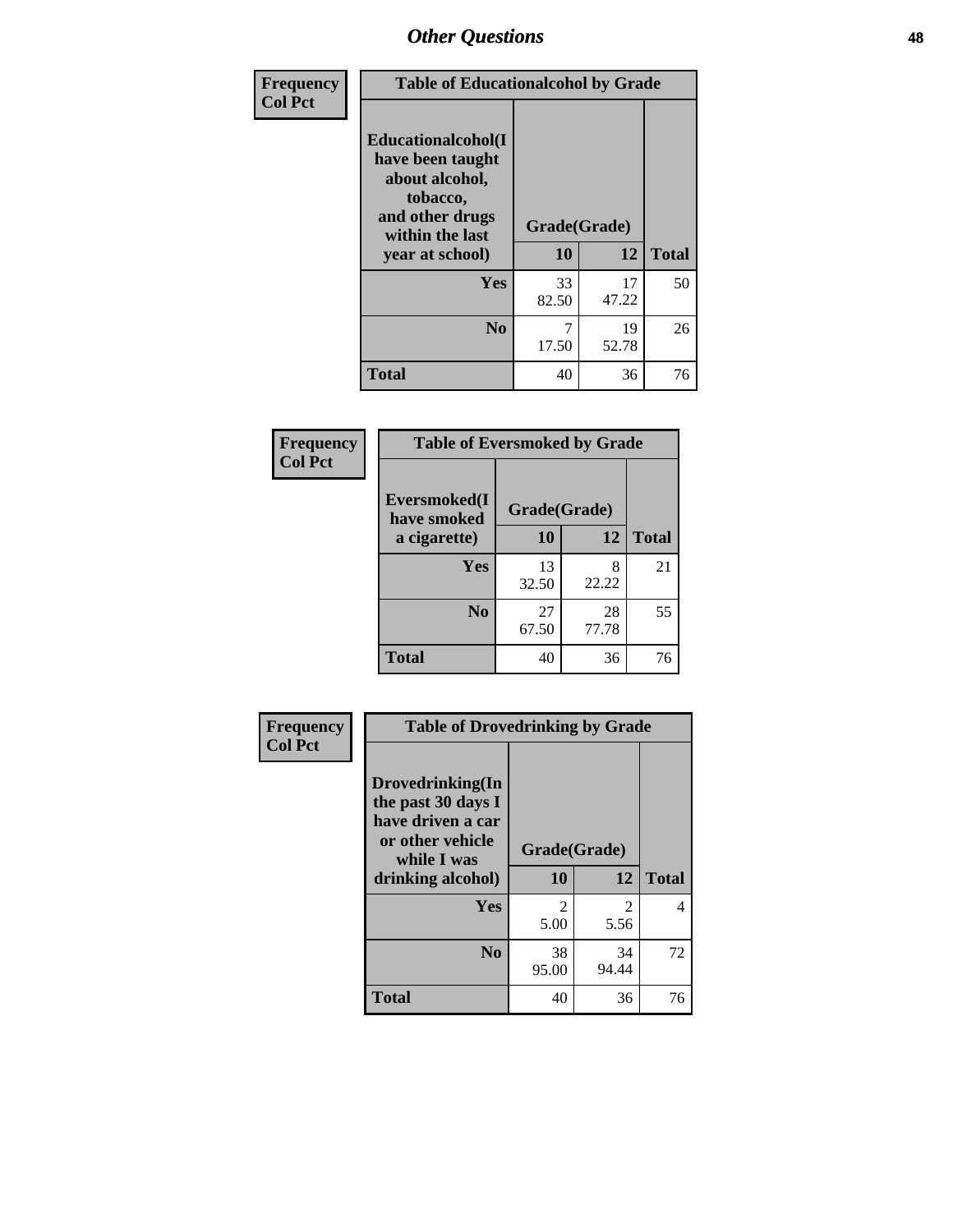| <b>Frequency</b> | <b>Table of Rodedrinking by Grade</b>                                                                                  |                    |             |              |
|------------------|------------------------------------------------------------------------------------------------------------------------|--------------------|-------------|--------------|
| <b>Col Pct</b>   | Rodedrinking(In<br>the past 30 days<br>I have ridden in<br>a car with a<br>driver who had<br>been drinking<br>alcohol) | Grade(Grade)<br>10 | 12          | <b>Total</b> |
|                  | <b>Yes</b>                                                                                                             | 8<br>20.00         | 4<br>11.11  | 12           |
|                  | N <sub>0</sub>                                                                                                         | 32<br>80.00        | 32<br>88.89 | 64           |
|                  | <b>Total</b>                                                                                                           | 40                 | 36          | 76           |

### **Frequency Col Pct**

| <b>Table of Drugsschool by Grade</b>                                                                                      |              |       |              |  |  |  |
|---------------------------------------------------------------------------------------------------------------------------|--------------|-------|--------------|--|--|--|
| <b>Drugsschool</b> (During<br>the past 12 months,<br>I have been offered,<br>sold,<br>or given illegal<br>drugs on school | Grade(Grade) |       |              |  |  |  |
|                                                                                                                           |              |       |              |  |  |  |
| property)                                                                                                                 | 10           | 12    | <b>Total</b> |  |  |  |
| Yes                                                                                                                       | 0            | 4     | 4            |  |  |  |
|                                                                                                                           | 0.00         | 11.11 |              |  |  |  |
| N <sub>0</sub>                                                                                                            | 40           | 32    | 72           |  |  |  |
|                                                                                                                           | 100.00       | 88.89 |              |  |  |  |

| Frequency      | <b>Table of Helpbullied by Grade</b>                 |                           |             |              |
|----------------|------------------------------------------------------|---------------------------|-------------|--------------|
| <b>Col Pct</b> | $Helpb$ ullied $(I$<br>would help<br>someone who was | Grade(Grade)<br><b>10</b> | 12          | <b>Total</b> |
|                | being bullied)                                       |                           |             |              |
|                | <b>Strongly Agree</b>                                | 16<br>40.00               | 20<br>55.56 | 36           |
|                | <b>Somewhat Agree</b>                                | 17<br>42.50               | 11<br>30.56 | 28           |
|                | <b>Somewhat Disagree</b>                             | 0<br>0.00                 | 3<br>8.33   | 3            |
|                | <b>Strongly Disagree</b>                             | 7<br>17.50                | 2<br>5.56   | 9            |
|                | <b>Total</b>                                         | 40                        | 36          | 76           |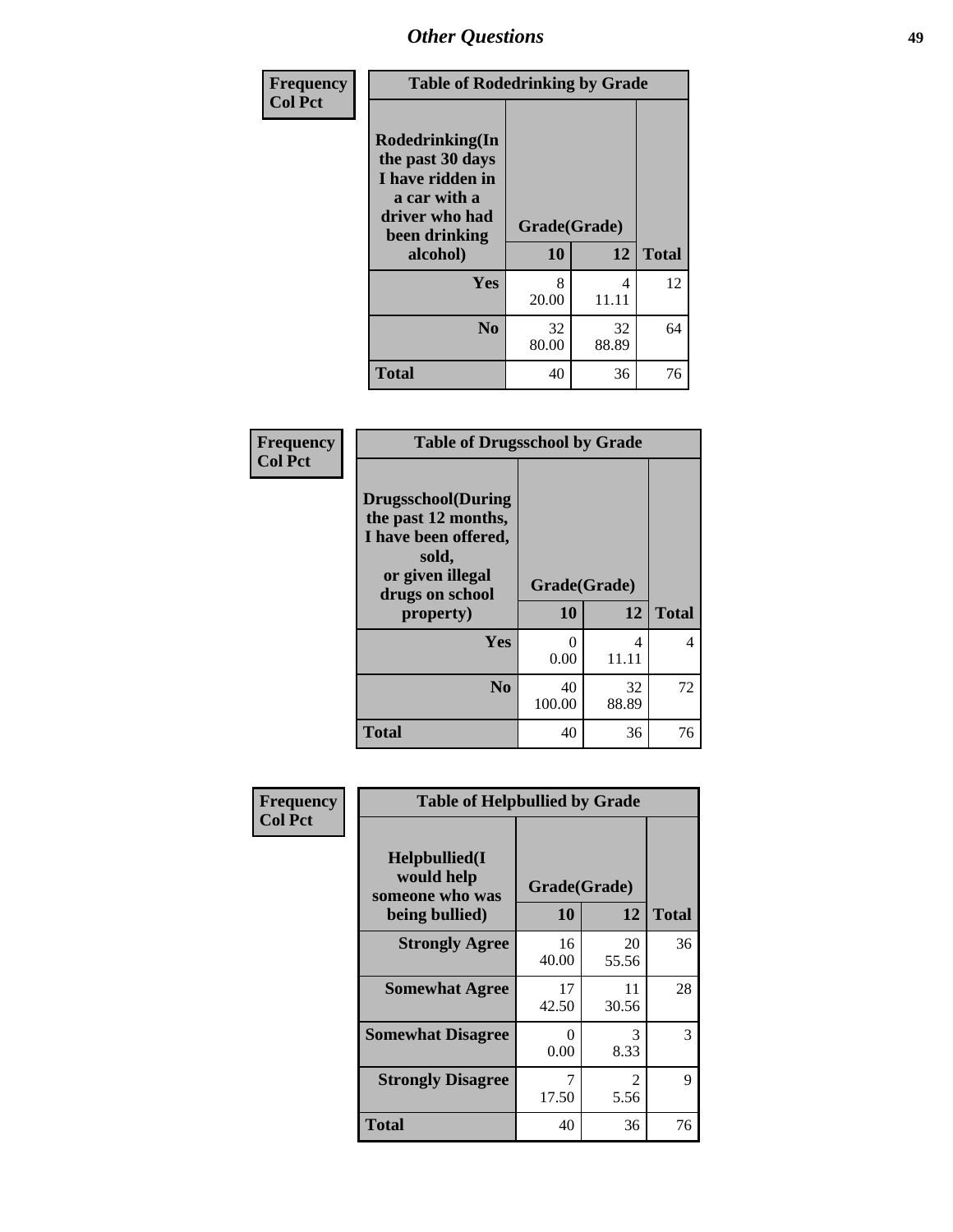| Frequency      | <b>Table of Grade by Bingedrinking</b> |                             |                                                                                                       |                              |                        |                   |              |
|----------------|----------------------------------------|-----------------------------|-------------------------------------------------------------------------------------------------------|------------------------------|------------------------|-------------------|--------------|
| <b>Row Pct</b> |                                        |                             | <b>Bingedrinking(I have drunk</b><br>five or more drinks of alcohol<br>at one sitting during the last | 30 days)                     |                        |                   |              |
|                | Grade(Grade)                           | $\mathbf{0}$<br><b>Days</b> | 1 or<br>2<br>days                                                                                     | 3 <sub>to</sub><br>5<br>days | 10<br>to<br>19<br>days | All<br>30<br>days | <b>Total</b> |
|                | 10                                     | 36<br>90.00                 | 2.50                                                                                                  | 2.50                         | $\overline{2}$<br>5.00 | $\theta$<br>0.00  | 40           |
|                | 12                                     | 34<br>94.44                 | 2.78                                                                                                  | 0<br>0.00                    | 0<br>0.00              | 2.78              | 36           |
|                | <b>Total</b>                           | 70                          | $\overline{2}$                                                                                        |                              | $\overline{2}$         |                   | 76           |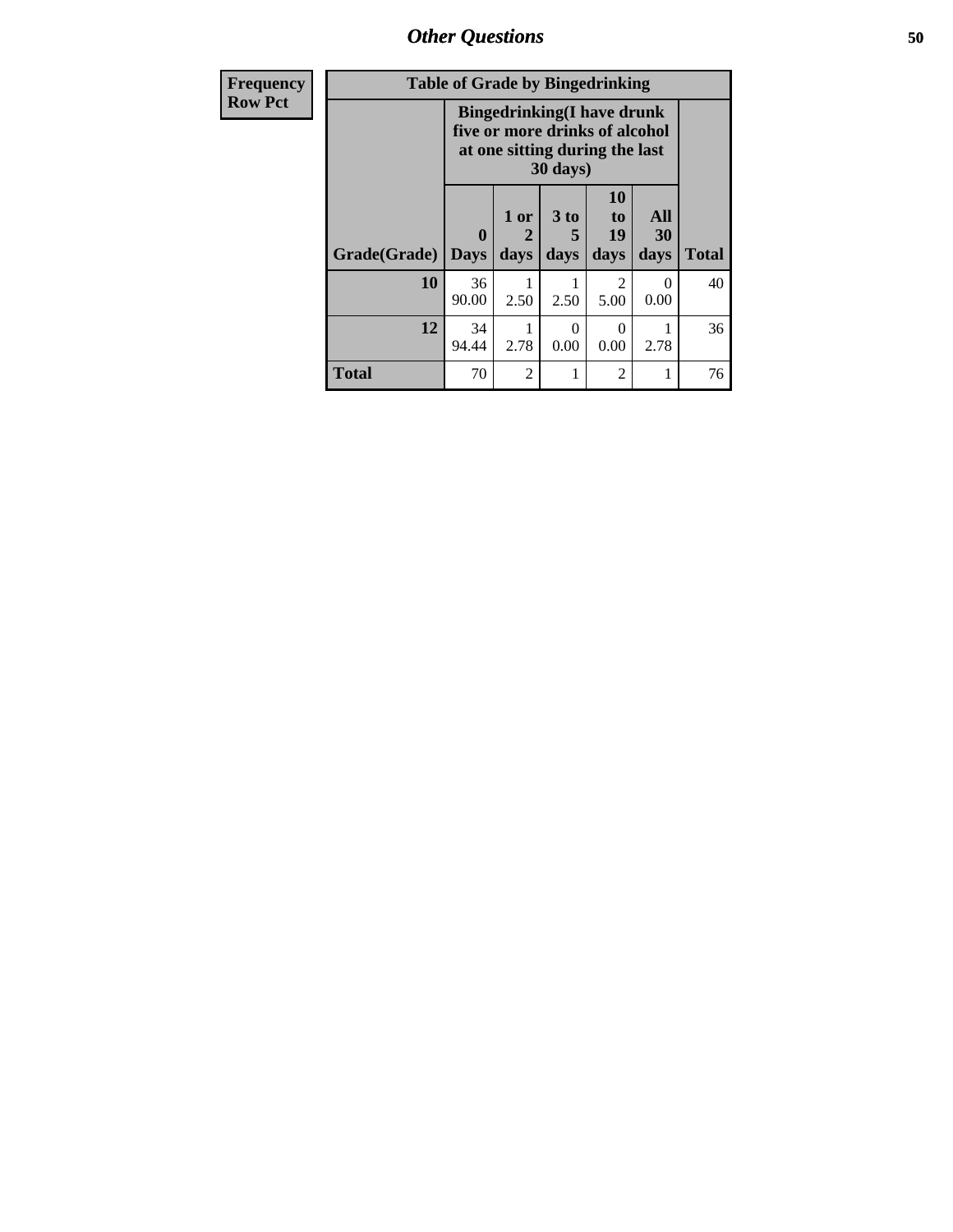## *Nutrition* **51**

| <b>Frequency</b> |
|------------------|
| - Row Pct        |

| <b>Table of Grade by Dairy</b> |                                                                                                                            |                                                                 |      |            |    |  |  |
|--------------------------------|----------------------------------------------------------------------------------------------------------------------------|-----------------------------------------------------------------|------|------------|----|--|--|
|                                |                                                                                                                            | Dairy (I eat at least 3 servings of dairy<br>products each day) |      |            |    |  |  |
| Grade(Grade)                   | Somewhat   Somewhat<br><b>Strongly</b><br><b>Strongly</b><br><b>Disagree</b><br><b>Total</b><br>Disagree<br>Agree<br>Agree |                                                                 |      |            |    |  |  |
| 10                             | 8<br>20.00                                                                                                                 | 21<br>52.50                                                     | 7.50 | 8<br>20.00 | 40 |  |  |
| 12                             | 6<br>16.67                                                                                                                 | 19<br>52.78                                                     | 4    | 19.44      | 36 |  |  |
| <b>Total</b>                   | 14                                                                                                                         | 40                                                              | ℸ    | 15         | 76 |  |  |

| <b>Frequency</b> |  |
|------------------|--|
| <b>Row Pct</b>   |  |

| $\mathbf{y}$ | <b>Table of Grade by Fruitveg</b> |                                                                          |                     |                                        |                 |              |  |
|--------------|-----------------------------------|--------------------------------------------------------------------------|---------------------|----------------------------------------|-----------------|--------------|--|
|              |                                   | Fruitveg(I eat at least 5 servings of fruits<br>and vegetables each day) |                     |                                        |                 |              |  |
|              | Grade(Grade)                      | <b>Strongly</b><br>Agree                                                 | Somewhat  <br>Agree | <b>Somewhat</b><br>Disagree   Disagree | <b>Strongly</b> | <b>Total</b> |  |
|              | 10                                | 6<br>15.00                                                               | 16<br>40.00         | 10<br>25.00                            | 8<br>20.00      | 40           |  |
|              | 12                                | 13.89                                                                    | 12<br>33.33         | 11<br>30.56                            | 8<br>22.22      | 36           |  |
|              | <b>Total</b>                      | 11                                                                       | 28                  | 21                                     | 16              | 76           |  |

| <b>Frequency</b> |              | <b>Table of Grade by Cafeteriahealthy</b> |             |                                                                       |                                    |              |  |  |
|------------------|--------------|-------------------------------------------|-------------|-----------------------------------------------------------------------|------------------------------------|--------------|--|--|
| <b>Row Pct</b>   |              |                                           |             | Cafeteriahealthy (School meals in my<br>school cafeteria are healthy) |                                    |              |  |  |
|                  | Grade(Grade) | <b>Strongly</b><br>Agree                  | Agree       | Somewhat   Somewhat<br><b>Disagree</b>                                | <b>Strongly</b><br><b>Disagree</b> | <b>Total</b> |  |  |
|                  | 10           | 3<br>7.50                                 | 12<br>30.00 | 22.50                                                                 | 16<br>40.00                        | 40           |  |  |
|                  | 12           | $\overline{2}$<br>5.56                    | 12<br>33.33 | 10<br>27.78                                                           | 12<br>33.33                        | 36           |  |  |
|                  | <b>Total</b> | 5                                         | 24          | 19                                                                    | 28                                 | 76           |  |  |

| <b>Frequency</b> |
|------------------|
| <b>Row Pct</b>   |

| <b>Table of Grade by Cafeterianutrition</b>                                               |                          |                   |                             |                                    |              |  |
|-------------------------------------------------------------------------------------------|--------------------------|-------------------|-----------------------------|------------------------------------|--------------|--|
| <b>Cafeterianutrition</b> (Facts about nutrition<br>are available in my school cafeteria) |                          |                   |                             |                                    |              |  |
| Grade(Grade)                                                                              | <b>Strongly</b><br>Agree | Somewhat<br>Agree | <b>Somewhat</b><br>Disagree | <b>Strongly</b><br><b>Disagree</b> | <b>Total</b> |  |
| 10                                                                                        | 13<br>32.50              | 16<br>40.00       | 12.50                       | 6<br>15.00                         | 40           |  |
| 12                                                                                        | 11<br>30.56              | 13<br>36.11       | 19.44                       | 13.89                              | 36           |  |
| <b>Total</b>                                                                              | 24                       | 29                | 12                          |                                    | 76           |  |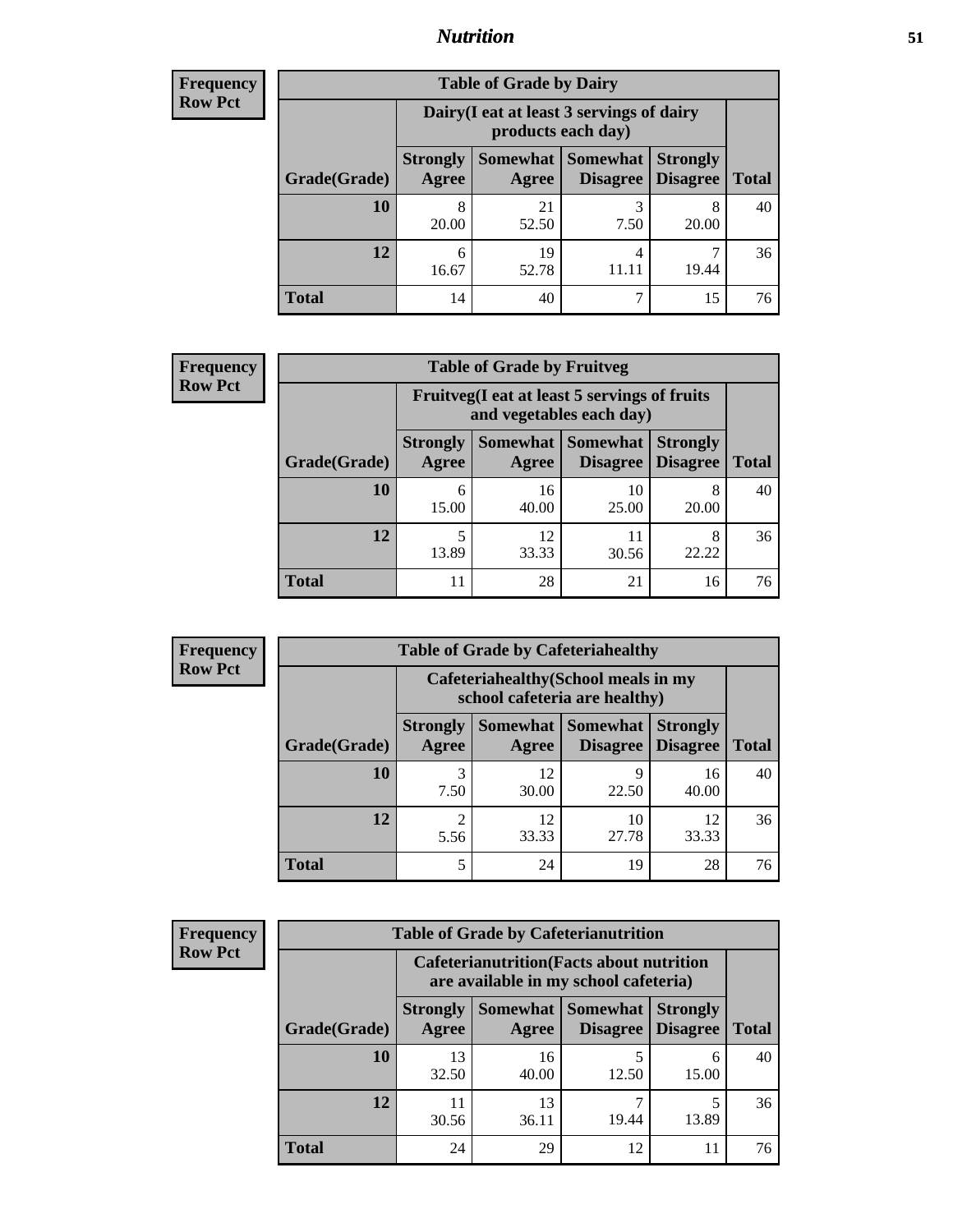## *Nutrition* **52**

| Frequency |
|-----------|
| Row Pct   |

| <b>Table of Grade by Schoollunch</b> |                                                                                                                               |                                                                 |           |            |    |  |  |
|--------------------------------------|-------------------------------------------------------------------------------------------------------------------------------|-----------------------------------------------------------------|-----------|------------|----|--|--|
|                                      |                                                                                                                               | Schoollunch(I eat school lunch three or<br>more times per week) |           |            |    |  |  |
| Grade(Grade)                         | Somewhat  <br>Somewhat<br><b>Strongly</b><br><b>Strongly</b><br><b>Disagree</b><br>Agree<br>Disagree<br><b>Total</b><br>Agree |                                                                 |           |            |    |  |  |
| 10                                   | 16<br>40.00                                                                                                                   | 15<br>37.50                                                     | 3<br>7.50 | 6<br>15.00 | 40 |  |  |
| 12                                   | 13<br>36.11                                                                                                                   | 12<br>33.33                                                     | 3<br>8.33 | 8<br>22.22 | 36 |  |  |
| <b>Total</b>                         | 29                                                                                                                            | 27                                                              | 6         | 14         | 76 |  |  |

| <b>Frequency</b> |  |
|------------------|--|
| <b>Row Pct</b>   |  |

| $\mathbf{y}$ | <b>Table of Grade by Foodchoices</b> |                                 |                                                                     |            |                                        |              |  |
|--------------|--------------------------------------|---------------------------------|---------------------------------------------------------------------|------------|----------------------------------------|--------------|--|
|              |                                      |                                 | Foodchoices (I make healthy food choices in<br>my school cafeteria) |            |                                        |              |  |
|              | Grade(Grade)                         | <b>Strongly</b><br><b>Agree</b> | Somewhat  <br>Agree                                                 | Somewhat   | <b>Strongly</b><br>Disagree   Disagree | <b>Total</b> |  |
|              | 10                                   | 4<br>10.00                      | 22<br>55.00                                                         | 20.00      | 6<br>15.00                             | 40           |  |
|              | 12                                   | 13.89                           | 18<br>50.00                                                         | 6<br>16.67 | 19.44                                  | 36           |  |
|              | <b>Total</b>                         | 9                               | 40                                                                  | 14         | 13                                     | 76           |  |

| <b>Frequency</b> | <b>Table of Grade by Wholewheat</b> |                          |             |                                                                                                             |                                    |              |  |
|------------------|-------------------------------------|--------------------------|-------------|-------------------------------------------------------------------------------------------------------------|------------------------------------|--------------|--|
| <b>Row Pct</b>   |                                     |                          |             | Wholewheat (There are whole wheat and<br>multigrain breads and cereals available in<br>my school cafeteria) |                                    |              |  |
|                  | Grade(Grade)                        | <b>Strongly</b><br>Agree | Agree       | Somewhat Somewhat<br>Disagree                                                                               | <b>Strongly</b><br><b>Disagree</b> | <b>Total</b> |  |
|                  | 10                                  | 8<br>20.00               | 23<br>57.50 | 10.00                                                                                                       | 12.50                              | 40           |  |
|                  | 12                                  | 8<br>22.22               | 15<br>41.67 | 19.44                                                                                                       | 6<br>16.67                         | 36           |  |
|                  | <b>Total</b>                        | 16                       | 38          | 11                                                                                                          | 11                                 | 76           |  |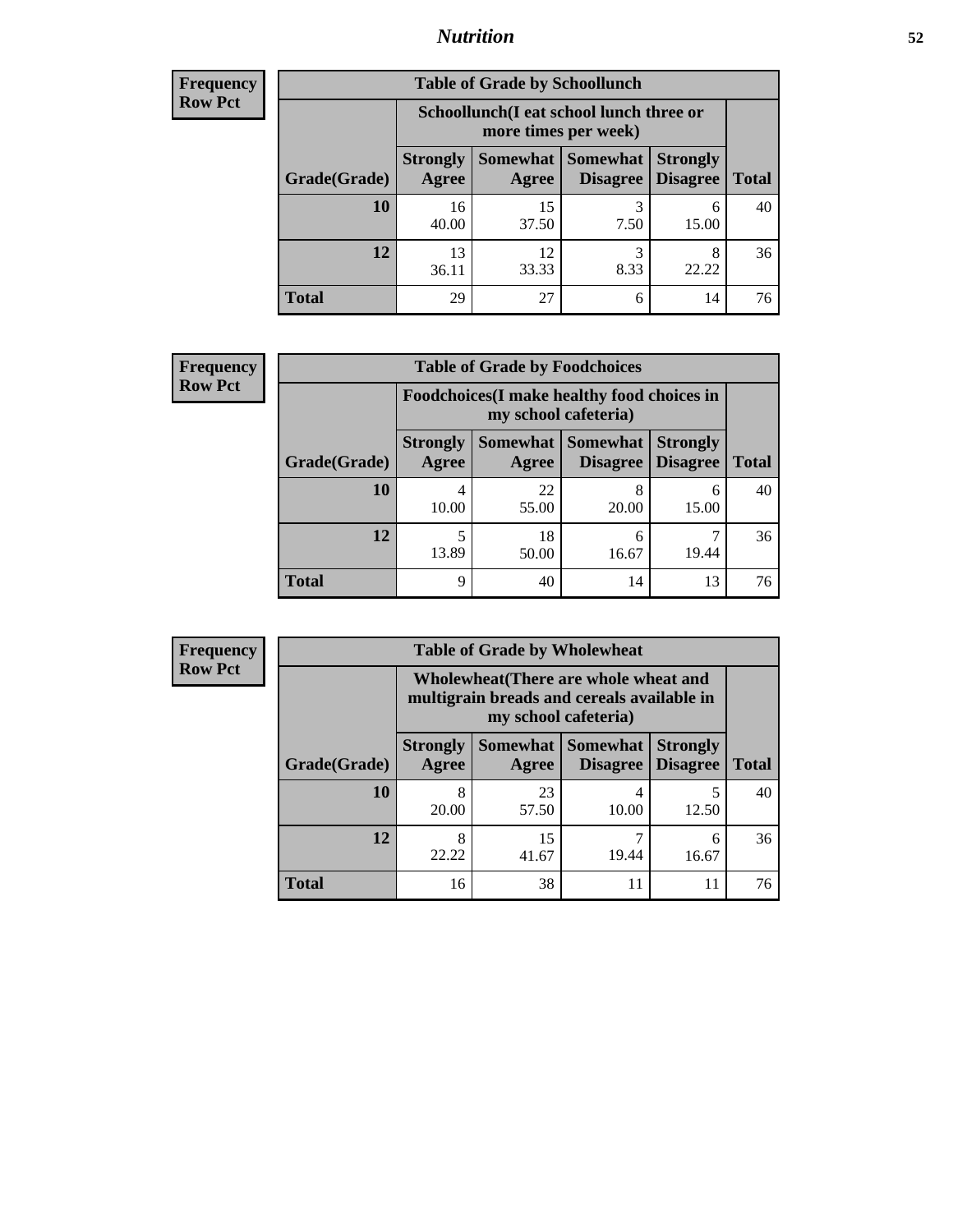## *Nutrition* **53**

**Frequency Row Pct**

| <b>Table of Grade by Healthyvending</b> |                                                                                                                                               |                          |                                    |                                    |              |  |
|-----------------------------------------|-----------------------------------------------------------------------------------------------------------------------------------------------|--------------------------|------------------------------------|------------------------------------|--------------|--|
|                                         | Healthyvending (If only healthy snacks and<br>beverages were available in the vending<br>machines during the school day,<br>I would buy them) |                          |                                    |                                    |              |  |
| Grade(Grade)                            | <b>Strongly</b><br>Agree                                                                                                                      | <b>Somewhat</b><br>Agree | <b>Somewhat</b><br><b>Disagree</b> | <b>Strongly</b><br><b>Disagree</b> | <b>Total</b> |  |
| 10                                      | 11<br>27.50                                                                                                                                   | 13<br>32.50              | 10<br>25.00                        | 6<br>15.00                         | 40           |  |
| 12                                      | 6<br>16.67                                                                                                                                    | 8<br>22.22               | 8<br>22.22                         | 14<br>38.89                        | 36           |  |
| <b>Total</b>                            | 17                                                                                                                                            | 21                       | 18                                 | 20                                 | 76           |  |

**Frequency Row Pct**

| <b>Table of Grade by Schoolbreakfast</b> |                                                                                                                                        |             |                               |                                    |              |  |
|------------------------------------------|----------------------------------------------------------------------------------------------------------------------------------------|-------------|-------------------------------|------------------------------------|--------------|--|
|                                          | Schoolbreakfast(If breakfast were<br>available at school,<br>but outside the cafeteria,<br>I would eat breakfast at school more often) |             |                               |                                    |              |  |
| Grade(Grade)                             | <b>Strongly</b><br>Agree                                                                                                               | Agree       | Somewhat Somewhat<br>Disagree | <b>Strongly</b><br><b>Disagree</b> | <b>Total</b> |  |
| 10                                       | 18<br>45.00                                                                                                                            | 11<br>27.50 | 5<br>12.50                    | 6<br>15.00                         | 40           |  |
| 12                                       | 11<br>30.56                                                                                                                            | 12<br>33.33 | 4                             | 9<br>25.00                         | 36           |  |
| <b>Total</b>                             | 29                                                                                                                                     | 23          | 9                             | 15                                 | 76           |  |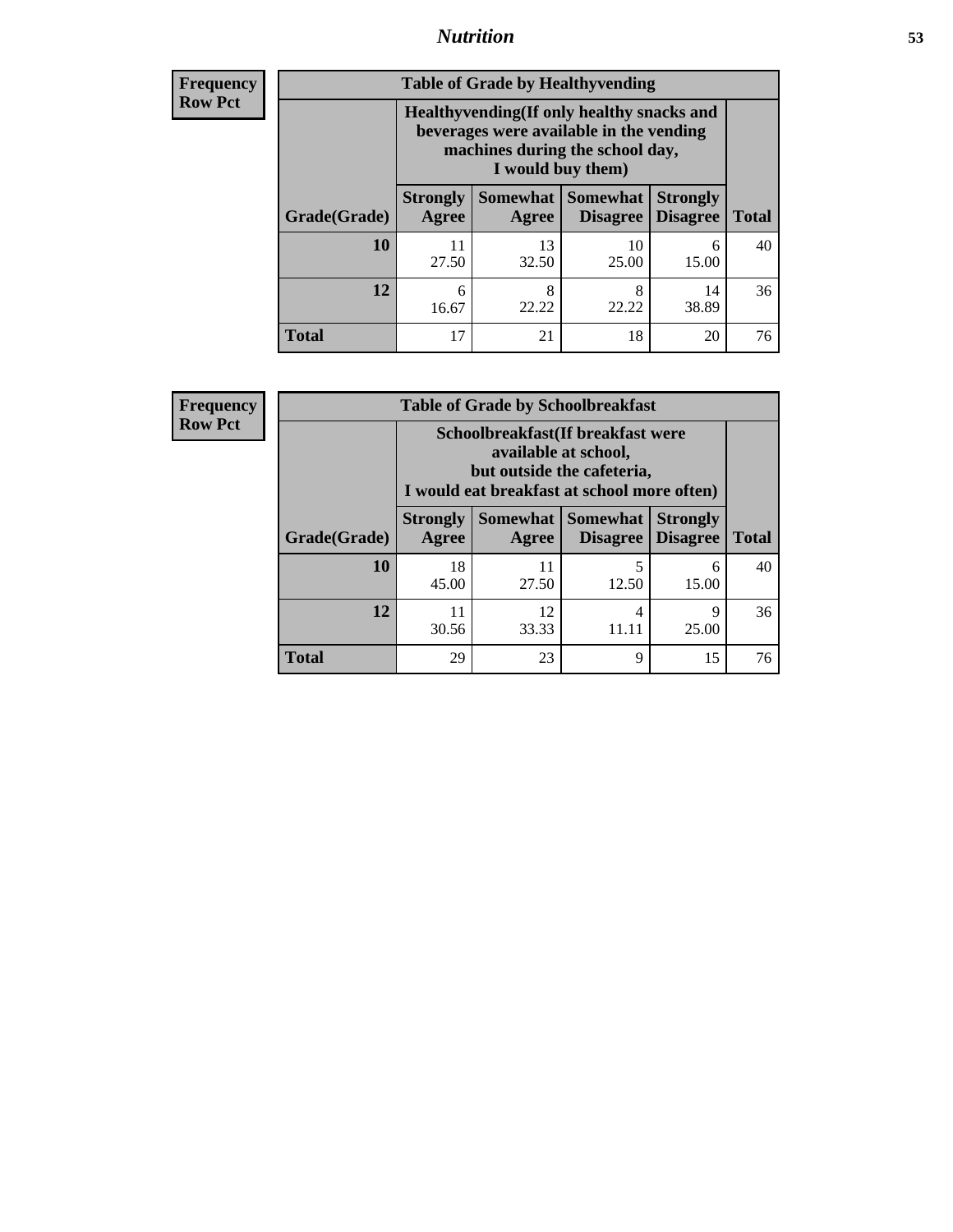| Frequency<br><b>Col Pct</b> | <b>Table of Educationaids by Grade</b>                                                                    |                    |             |              |  |
|-----------------------------|-----------------------------------------------------------------------------------------------------------|--------------------|-------------|--------------|--|
|                             | <b>Educationaids</b> (I<br>have been<br>taught about<br><b>HIV/AIDS</b> at<br>school in the<br>past year) | Grade(Grade)<br>10 | 12          | <b>Total</b> |  |
|                             | Yes                                                                                                       | 33<br>82.50        | 19<br>52.78 | 52           |  |
|                             | N <sub>0</sub>                                                                                            | 17.50              | 17<br>47.22 | 24           |  |
|                             | <b>Total</b>                                                                                              | 40                 | 36          | 76           |  |

| Frequency      | <b>Table of Educationcharacter by Grade</b>                 |              |             |              |  |
|----------------|-------------------------------------------------------------|--------------|-------------|--------------|--|
| <b>Col Pct</b> | Educationcharacter(I<br>have been taught<br>about character | Grade(Grade) |             |              |  |
|                | education in the past<br>year at school)                    | 10           | 12          | <b>Total</b> |  |
|                | Yes                                                         | 28<br>70.00  | 23<br>63.89 | 51           |  |
|                | N <sub>0</sub>                                              | 12<br>30.00  | 13<br>36.11 | 25           |  |
|                | <b>Total</b>                                                | 40           | 36          | 76           |  |

| <b>Frequency</b><br><b>Col Pct</b> | <b>Table of Gradcoach1 by Grade</b>              |              |             |              |  |
|------------------------------------|--------------------------------------------------|--------------|-------------|--------------|--|
|                                    | Gradcoach1(I<br>know who my<br><b>Graduation</b> | Grade(Grade) |             |              |  |
|                                    | Coach is)                                        | 10           | 12          | <b>Total</b> |  |
|                                    | Yes                                              | 28<br>70.00  | 32<br>88.89 | 60           |  |
|                                    | N <sub>0</sub>                                   | 12<br>30.00  | 4<br>11.11  | 16           |  |
|                                    | <b>Total</b>                                     | 40           | 36          | 76           |  |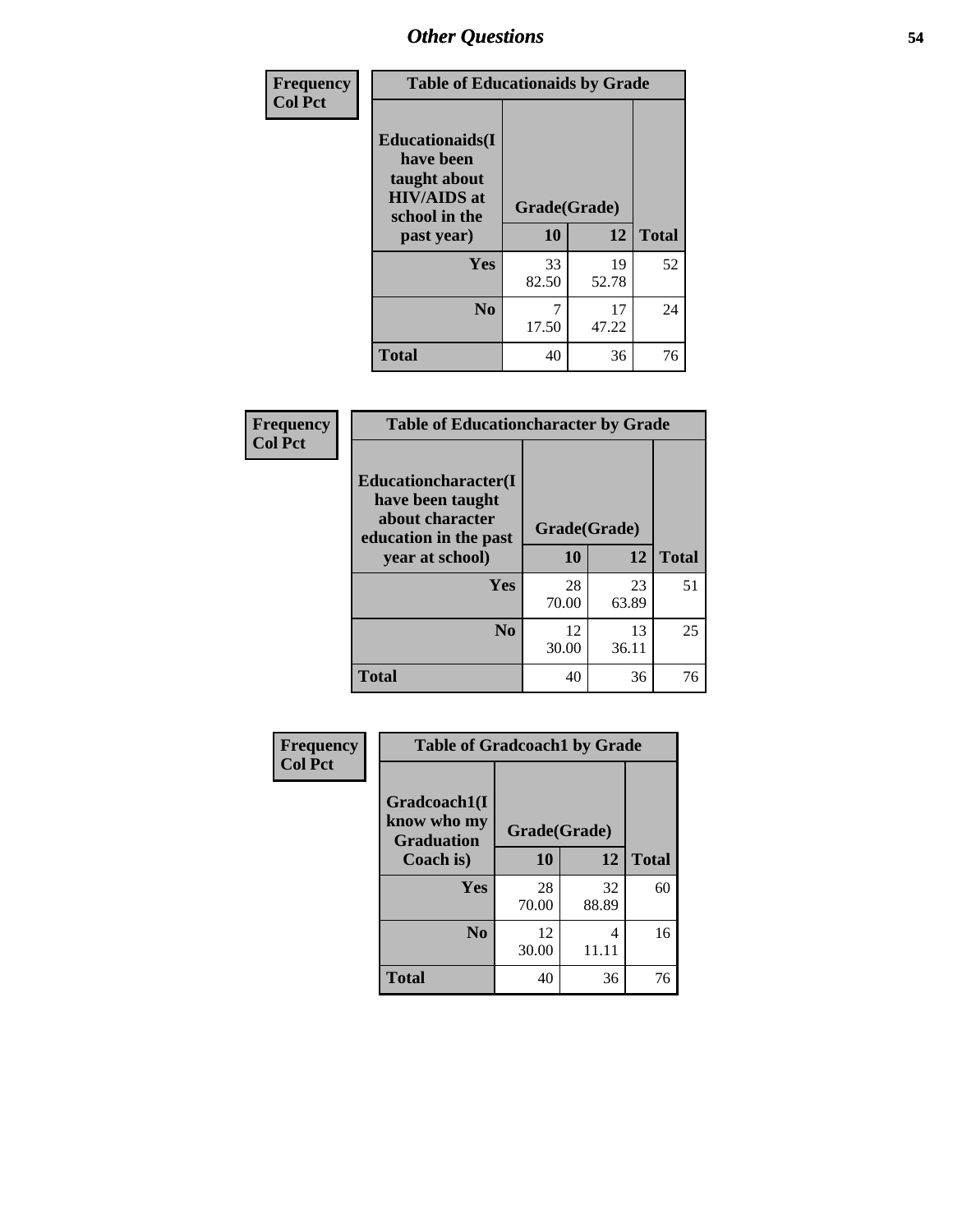| Frequency      | <b>Table of Gradcoach2 by Grade</b> |              |             |              |
|----------------|-------------------------------------|--------------|-------------|--------------|
| <b>Col Pct</b> | Gradcoach2(I<br>have                |              |             |              |
|                | contacted my<br><b>Graduation</b>   | Grade(Grade) |             |              |
|                | Coach)                              | 10           | 12          | <b>Total</b> |
|                | Yes                                 | 5<br>12.50   | 16<br>44.44 | 21           |
|                | N <sub>0</sub>                      | 35<br>87.50  | 20<br>55.56 | 55           |
|                | <b>Total</b>                        | 40           | 36          | 76           |

| Frequency<br><b>Col Pct</b> |                                                                             | <b>Table of Gradcoach3 by Grade</b> |             |              |  |  |
|-----------------------------|-----------------------------------------------------------------------------|-------------------------------------|-------------|--------------|--|--|
|                             | Gradcoach3(I<br>have received<br>assistance<br>from my<br><b>Graduation</b> | Grade(Grade)                        |             |              |  |  |
|                             | Coach)                                                                      | 10                                  | 12          | <b>Total</b> |  |  |
|                             | Yes                                                                         | 2<br>5.00                           | 17<br>47.22 | 19           |  |  |
|                             | N <sub>0</sub>                                                              | 16<br>40.00                         | 9<br>25.00  | 25           |  |  |
|                             | Don't know                                                                  | 22<br>55.00                         | 10<br>27.78 | 32           |  |  |
|                             | <b>Total</b>                                                                | 40                                  | 36          | 76           |  |  |

| Frequency      | <b>Table of Selfharm by Grade</b>                                                                                                                                                      |                           |              |              |
|----------------|----------------------------------------------------------------------------------------------------------------------------------------------------------------------------------------|---------------------------|--------------|--------------|
| <b>Col Pct</b> | <b>Selfharm</b> (During<br>the past 12<br>months,<br>I harmed myself<br>on purpose<br><b>Suicideconsider</b><br>During the past<br>12 months,<br>I seriously<br>considered<br>suicide) | Grade(Grade)<br><b>10</b> | 12           | <b>Total</b> |
|                | Yes                                                                                                                                                                                    | 4<br>10.00                | 0<br>0.00    | 4            |
|                | N <sub>0</sub>                                                                                                                                                                         | 36<br>90.00               | 36<br>100.00 | 72           |
|                | Total                                                                                                                                                                                  | 40                        | 36           | 76           |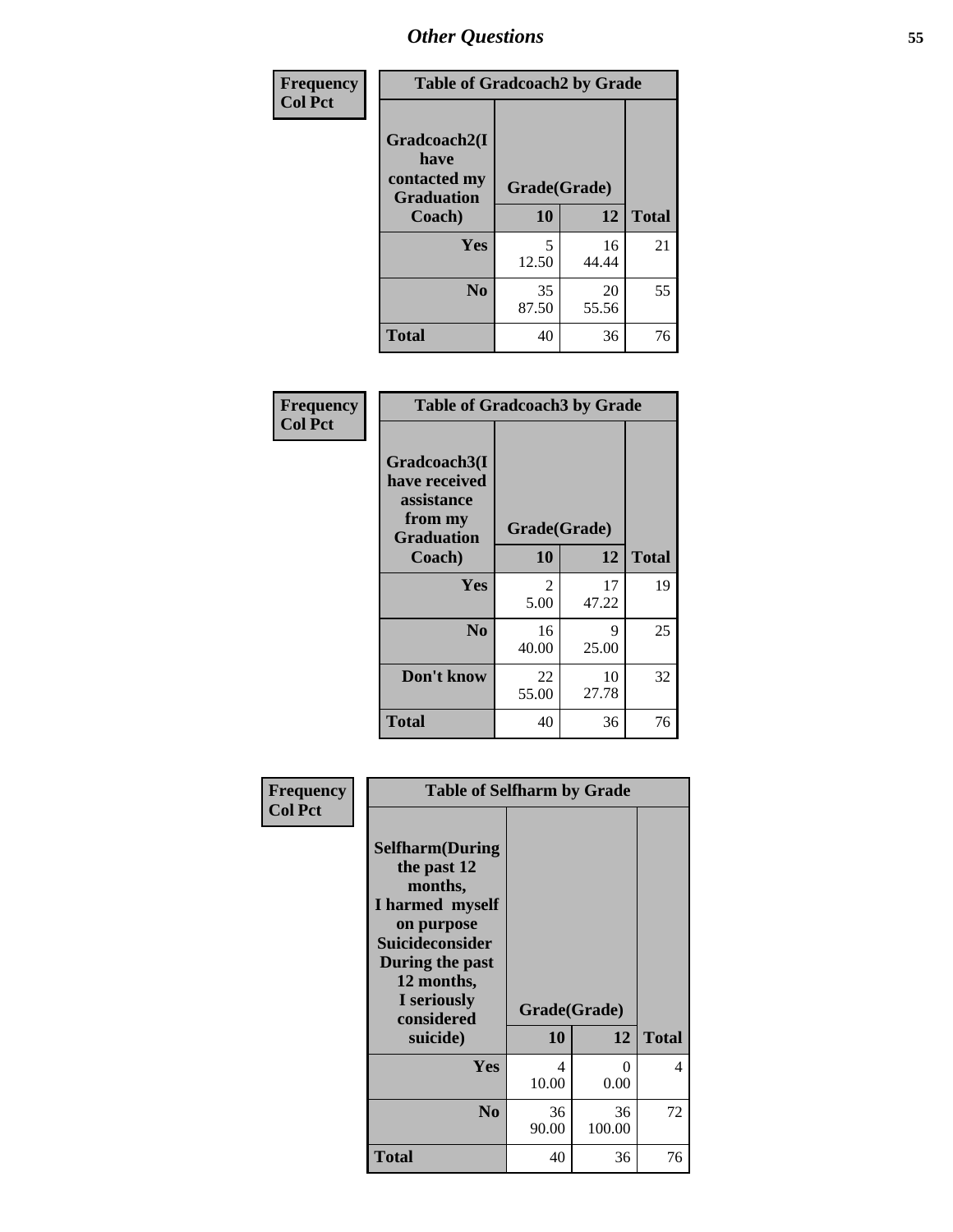| <b>Frequency</b> | <b>Table of Suicideconsider by Grade</b> |              |             |              |
|------------------|------------------------------------------|--------------|-------------|--------------|
| <b>Col Pct</b>   |                                          | Grade(Grade) |             |              |
|                  | Suicideconsider                          | <b>10</b>    | 12          | <b>Total</b> |
|                  | Yes                                      | 2.50         | 5.56        | 3            |
|                  | N <sub>0</sub>                           | 39<br>97.50  | 34<br>94.44 | 73           |
|                  | <b>Total</b>                             | 40           | 36          | 76           |

| Frequency      | <b>Table of Suicideattempt by Grade</b>              |              |             |              |
|----------------|------------------------------------------------------|--------------|-------------|--------------|
| <b>Col Pct</b> | Suicideattempt(I<br>have attempted<br>suicide in the | Grade(Grade) |             |              |
|                | last year)                                           | 10           | 12          | <b>Total</b> |
|                | Yes                                                  | 2.50         | 3<br>8.33   | 4            |
|                | $\bf No$                                             | 39<br>97.50  | 33<br>91.67 | 72           |
|                | <b>Total</b>                                         | 40           | 36          | 76           |

| Frequency      | <b>Table of Instantmessaged by Grade</b>               |              |             |              |
|----------------|--------------------------------------------------------|--------------|-------------|--------------|
| <b>Col Pct</b> | Instantmessaged(I<br>have instant<br>messaged people I | Grade(Grade) |             |              |
|                | do not even know)                                      | 10           | 12          | <b>Total</b> |
|                | Yes                                                    | 11<br>27.50  | 4<br>11.11  | 15           |
|                | N <sub>0</sub>                                         | 29<br>72.50  | 32<br>88.89 | 61           |
|                | <b>Total</b>                                           | 40           | 36          | 76           |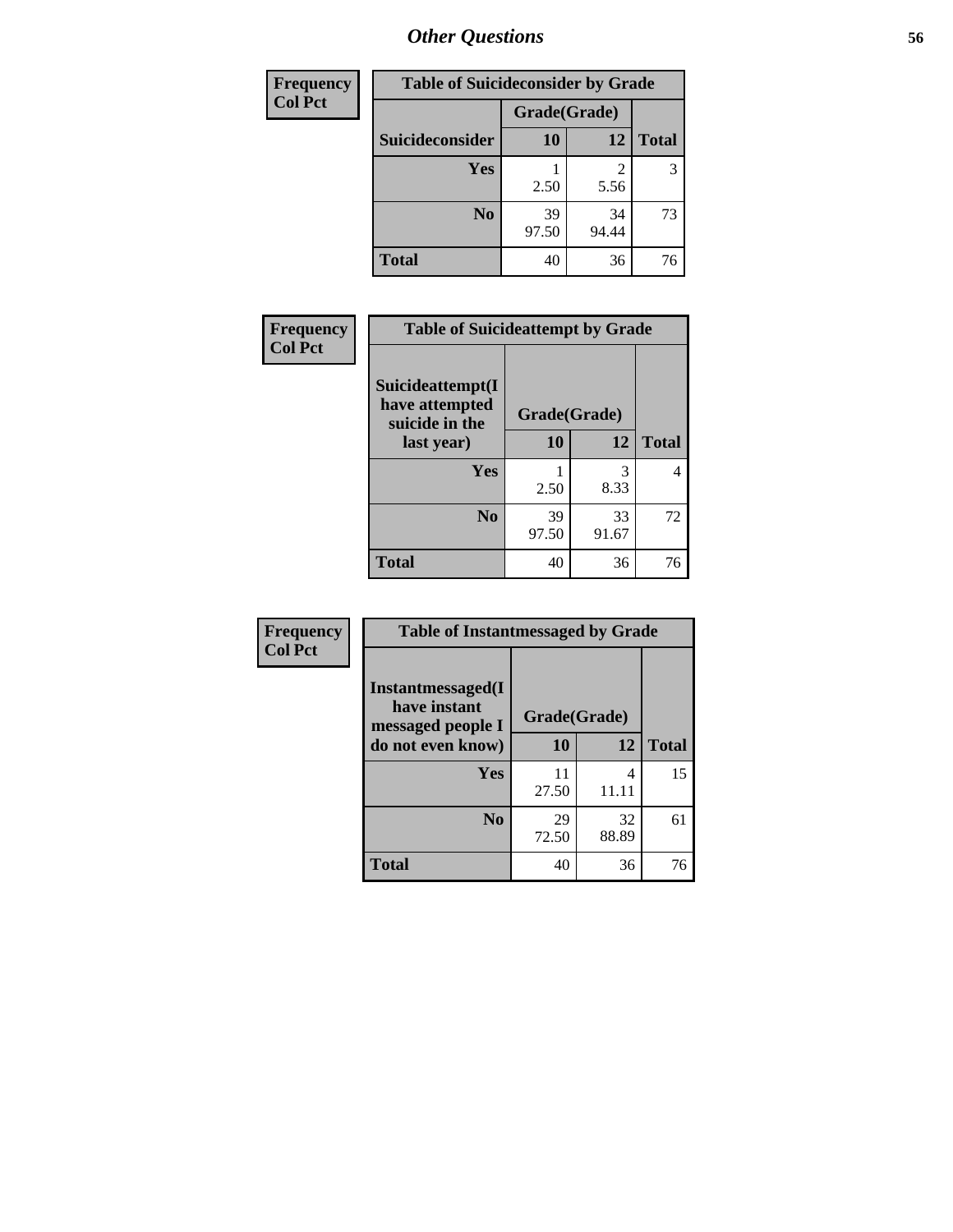| Frequency      | <b>Table of Getsalong by Grade</b>                          |                        |             |              |  |  |  |  |
|----------------|-------------------------------------------------------------|------------------------|-------------|--------------|--|--|--|--|
| <b>Col Pct</b> | <b>Getsalong</b> (I get<br>along with other<br>students and | Grade(Grade)<br>10     | 12          | <b>Total</b> |  |  |  |  |
|                | adults)<br><b>Strongly Agree</b>                            | 21                     | 20          | 41           |  |  |  |  |
|                |                                                             | 52.50                  | 55.56       |              |  |  |  |  |
|                | <b>Somewhat Agree</b>                                       | 16<br>40.00            | 12<br>33.33 | 28           |  |  |  |  |
|                | <b>Somewhat Disagree</b>                                    | $\mathfrak{D}$<br>5.00 | 3<br>8.33   | 5            |  |  |  |  |
|                | <b>Strongly Disagree</b>                                    | 2.50                   | 2.78        | 2            |  |  |  |  |
|                | <b>Total</b>                                                | 40                     | 36          | 76           |  |  |  |  |

| Frequency      | <b>Table of Safehome by Grade</b> |                           |              |                |  |  |  |  |
|----------------|-----------------------------------|---------------------------|--------------|----------------|--|--|--|--|
| <b>Col Pct</b> | Safehome(I feel<br>safe at home)  | Grade(Grade)<br><b>10</b> | <b>Total</b> |                |  |  |  |  |
|                | <b>Strongly Agree</b>             | 26<br>65.00               | 30<br>83.33  | 56             |  |  |  |  |
|                | <b>Somewhat Agree</b>             | 11<br>27.50               | 4<br>11.11   | 15             |  |  |  |  |
|                | <b>Somewhat Disagree</b>          | $\mathfrak{D}$<br>5.00    | 0.00         | $\overline{c}$ |  |  |  |  |
|                | <b>Strongly Disagree</b>          | 2.50                      | 2<br>5.56    | 3              |  |  |  |  |
|                | <b>Total</b>                      | 40                        | 36           | 76             |  |  |  |  |

| Frequency      |                                                                                      | <b>Table of Adulttalk by Grade</b> |             |              |
|----------------|--------------------------------------------------------------------------------------|------------------------------------|-------------|--------------|
| <b>Col Pct</b> | <b>Adulttalk</b> (I<br>know an<br>adult at<br>school that<br>I can talk<br>with if I | Grade(Grade)                       |             |              |
|                | need help)                                                                           | 10                                 | 12          | <b>Total</b> |
|                | <b>Yes</b>                                                                           | 30<br>75.00                        | 24<br>66.67 | 54           |
|                | N <sub>0</sub>                                                                       | 10<br>25.00                        | 12<br>33.33 | 22           |
|                | <b>Total</b>                                                                         | 40                                 | 36          | 76           |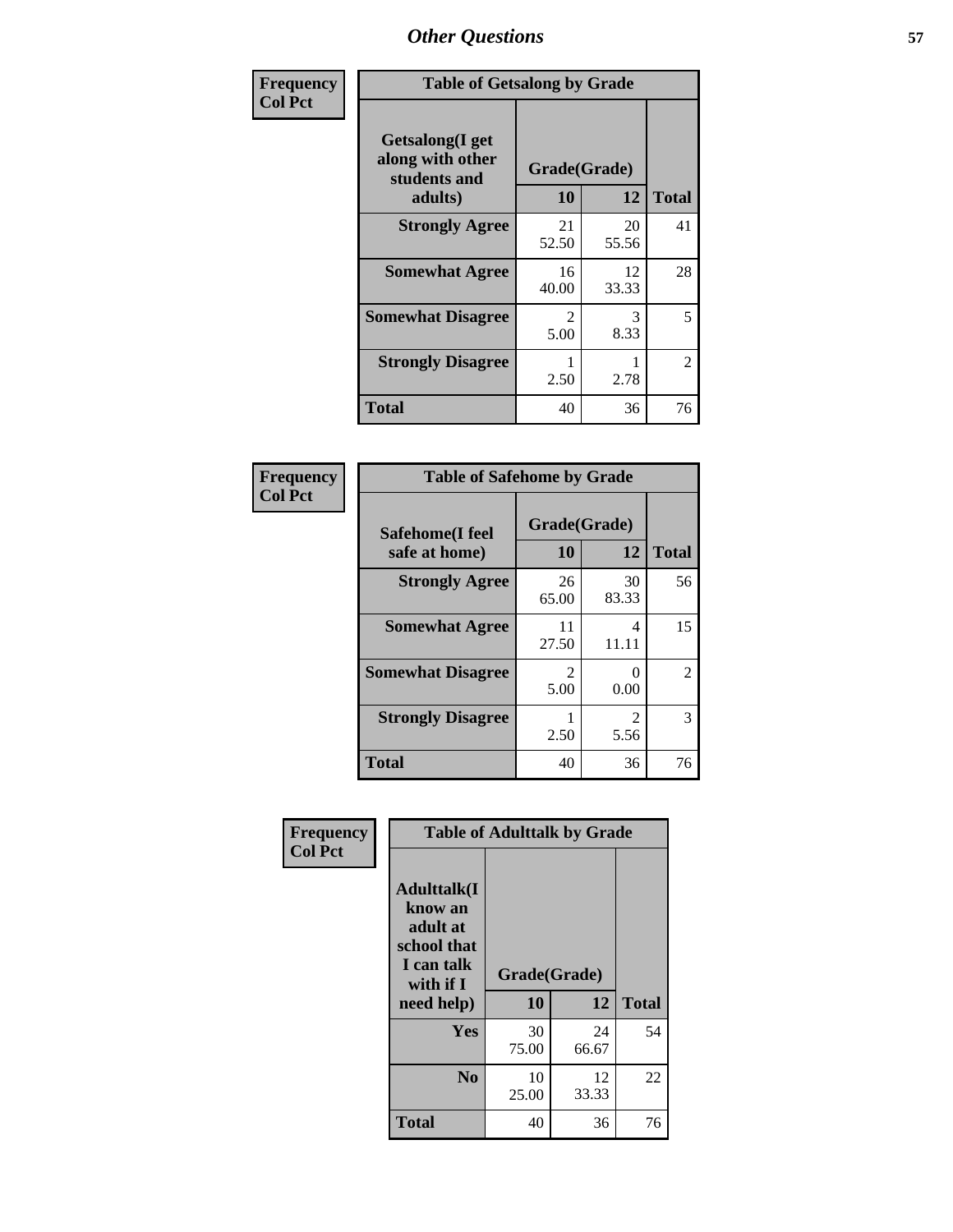**Frequency Row Pct**

r

| <b>Table of Grade by Tvtime</b> |            |                                                                                        |          |             |           |             |              |  |  |  |  |
|---------------------------------|------------|----------------------------------------------------------------------------------------|----------|-------------|-----------|-------------|--------------|--|--|--|--|
|                                 |            | Tvtime(On an average school day,<br>how much unsupervised time do I spend watching TV) |          |             |           |             |              |  |  |  |  |
|                                 |            | <b>Less that</b><br>$2 - 3$<br>$4 - 5$<br>$6+$                                         |          |             |           |             |              |  |  |  |  |
| Grade(Grade)   None             |            | hour/day                                                                               | hour/day | hours/day   | hours/day | hours/day   | <b>Total</b> |  |  |  |  |
| <b>10</b>                       | 7.50       | 12.50                                                                                  | 10.00    | 11<br>27.50 | 10.00     | 13<br>32.50 | 40           |  |  |  |  |
| 12                              | 4<br>11.11 | 2.78                                                                                   | 13.89    | 10<br>27.78 | 22.22     | 22.22       | 36           |  |  |  |  |
| <b>Total</b>                    | ⇁          | 6                                                                                      | Q        | 21          | 12        | 21          | 76           |  |  |  |  |

**Frequency Row Pct**

| <b>Table of Grade by Computertime</b> |             |                                                                                                                               |       |       |           |       |    |  |  |  |  |
|---------------------------------------|-------------|-------------------------------------------------------------------------------------------------------------------------------|-------|-------|-----------|-------|----|--|--|--|--|
|                                       |             | Computertime (On an average school day,<br>how much unsupervised time do I spend on the computer)                             |       |       |           |       |    |  |  |  |  |
| Grade(Grade)                          | None        | <b>Less that</b><br>$2 - 3$<br>$4 - 5$<br>$6+$<br>hour/day<br>hours/day<br>hours/day<br>hour/day<br>hours/day<br><b>Total</b> |       |       |           |       |    |  |  |  |  |
| 10                                    | 17.50       | 10<br>25.00                                                                                                                   | 10.00 | 12.50 | 3<br>7.50 | 27.50 | 40 |  |  |  |  |
| 12                                    | 13<br>36.11 | 4<br>11.11                                                                                                                    | 19.44 | 19.44 | 5.56      | 8.33  | 36 |  |  |  |  |
| <b>Total</b>                          | 20          | 14                                                                                                                            | 11    | 12    |           | 14    | 76 |  |  |  |  |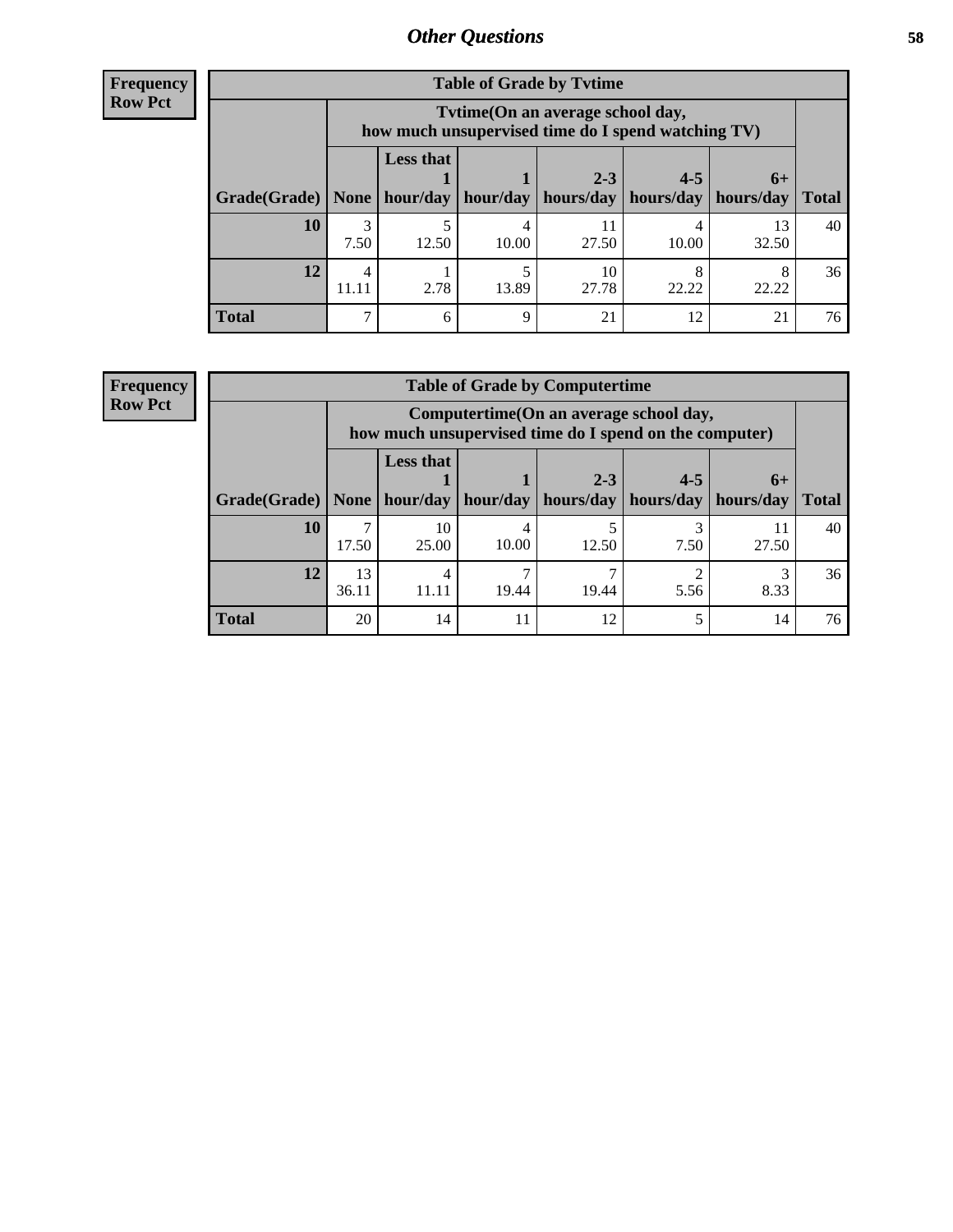## *Questions about Driving Laws* **59** *Driving Questions were asked only of high school students.*

| <b>Frequency</b> |
|------------------|
| <b>Row Pct</b>   |

| <b>Table of Grade by License1</b> |                  |                                                                                                                                           |                |            |               |              |  |  |  |  |  |
|-----------------------------------|------------------|-------------------------------------------------------------------------------------------------------------------------------------------|----------------|------------|---------------|--------------|--|--|--|--|--|
|                                   |                  | License1(During the first 6 months of driving<br>with a provisional license,<br>the only passengers who can ride with the<br>driver are:) |                |            |               |              |  |  |  |  |  |
| <b>Grade</b> (Grade)              | <b>Parent or</b> | Family<br><b>Guardian</b>   Members                                                                                                       | Friends        | Anyone     | Don't<br>Know | <b>Total</b> |  |  |  |  |  |
| 10                                | 13<br>32.50      | 17.50                                                                                                                                     | 2<br>5.00      | 9<br>22.50 | 9<br>22.50    | 40           |  |  |  |  |  |
| 12                                | 14<br>38.89      | 15<br>41.67                                                                                                                               | 0<br>0.00      | 4          | 3<br>8.33     | 36           |  |  |  |  |  |
| <b>Total</b>                      | 27               | 22                                                                                                                                        | $\overline{c}$ | 13         | 12            | 76           |  |  |  |  |  |

| <b>Frequency</b> |                                                                                                          | <b>Table of Grade by License2</b> |                  |                         |                                                      |                      |              |  |  |
|------------------|----------------------------------------------------------------------------------------------------------|-----------------------------------|------------------|-------------------------|------------------------------------------------------|----------------------|--------------|--|--|
| <b>Row Pct</b>   | License2(17 yr old drivers with a<br>provisional driver's license cannot<br>drive between the hours of:) |                                   |                  |                         |                                                      |                      |              |  |  |
|                  | Grade(Grade)                                                                                             | <b>Midnight</b><br>to 6am         | 1am<br>to<br>5am | 1am<br>to<br>6am        | N <sub>0</sub><br>curfew<br>for $17$<br>year<br>olds | Don't<br><b>Know</b> | <b>Total</b> |  |  |
|                  | 10                                                                                                       | 23<br>57.50                       | $\Omega$<br>0.00 | 3<br>7.50               | $\overline{4}$<br>10.00                              | 10<br>25.00          | 40           |  |  |
|                  | 12                                                                                                       | 26<br>72.22                       | 2<br>5.56        | $\overline{4}$<br>11.11 | 2.78                                                 | 3<br>8.33            | 36           |  |  |
|                  | <b>Total</b>                                                                                             | 49                                | $\overline{2}$   | 7                       | 5                                                    | 13                   | 76           |  |  |

| Frequency      |              | <b>Table of Grade by License3</b> |                                                                                        |           |                        |            |               |              |  |
|----------------|--------------|-----------------------------------|----------------------------------------------------------------------------------------|-----------|------------------------|------------|---------------|--------------|--|
| <b>Row Pct</b> |              |                                   | License3(For drivers under the age of 21,<br>what level of alcohol is considered DUI?) |           |                        |            |               |              |  |
|                | Grade(Grade) | Any<br><b>Amount</b>              | 0.02                                                                                   | 0.04      | 0.06                   | 0.08       | Don't<br>know | <b>Total</b> |  |
|                | 10           | 17.50                             | 14<br>35.00                                                                            | 17.50     | $\mathfrak{D}$<br>5.00 | 3<br>7.50  | 17.50         | 40           |  |
|                | 12           | 3<br>8.33                         | 14<br>38.89                                                                            | 3<br>8.33 | 0.00                   | 6<br>16.67 | 10<br>27.78   | 36           |  |
|                | <b>Total</b> | 10                                | 28                                                                                     | 10        | $\overline{2}$         | 9          | 17            | 76           |  |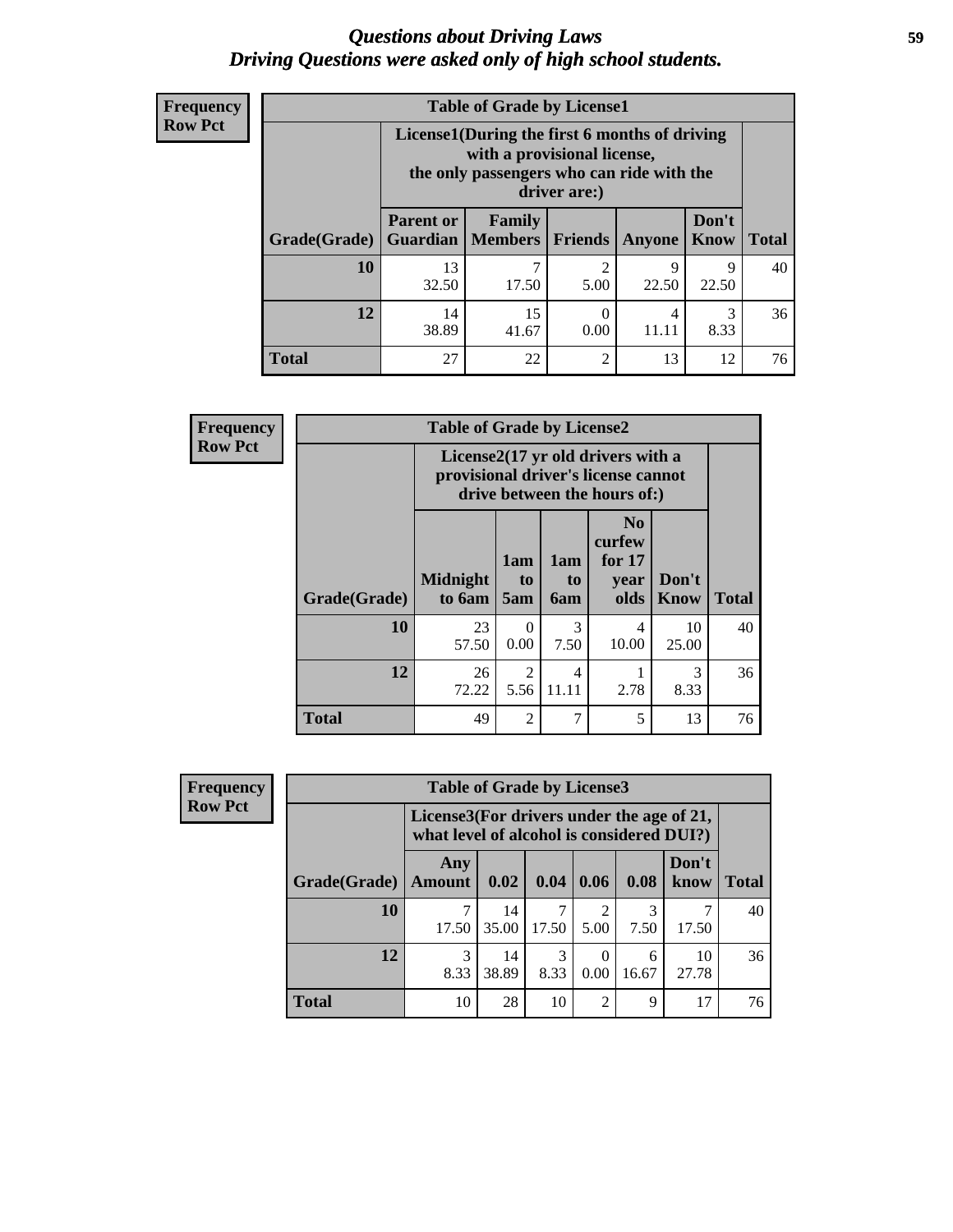## *Questions about Driving Laws* **60** *Driving Questions were asked only of high school students.*

**Frequency Row Pct**

| <b>Table of Grade by License4</b> |                                   |                                                                                                                                                                                                                                                                                |                         |                         |                        |             |    |  |  |  |
|-----------------------------------|-----------------------------------|--------------------------------------------------------------------------------------------------------------------------------------------------------------------------------------------------------------------------------------------------------------------------------|-------------------------|-------------------------|------------------------|-------------|----|--|--|--|
|                                   |                                   | License4(A driver under 21 automatically<br>loses his/her license if caught exceeding the<br>posted speet limit by:)<br>Can't<br>lose<br><b>Depends</b><br>license<br>$15+$<br>$25+$<br>$35+$<br>Don't<br>for<br>on<br><b>Total</b><br>mph<br>mph<br>speeding<br>know<br>judge |                         |                         |                        |             |    |  |  |  |
| Grade(Grade)                      | mph                               |                                                                                                                                                                                                                                                                                |                         |                         |                        |             |    |  |  |  |
| 10                                | 10<br>25.00                       | 7<br>17.50                                                                                                                                                                                                                                                                     | 8<br>20.00              | $\mathfrak{D}$<br>5.00  | $\mathfrak{D}$<br>5.00 | 11<br>27.50 | 40 |  |  |  |
| 12                                | $\overline{\mathcal{A}}$<br>11 11 | 4<br>11.11                                                                                                                                                                                                                                                                     | $\overline{4}$<br>11.11 | $\overline{4}$<br>11.11 | 2<br>5.56              | 18<br>50.00 | 36 |  |  |  |
| <b>Total</b>                      | 14                                | 11                                                                                                                                                                                                                                                                             | 12                      | 6                       | 4                      | 29          | 76 |  |  |  |

| Frequency      | <b>Table of Grade by License5</b> |                                                                                                                                                             |                |               |              |
|----------------|-----------------------------------|-------------------------------------------------------------------------------------------------------------------------------------------------------------|----------------|---------------|--------------|
| <b>Row Pct</b> |                                   | License5(A)<br>Georgia teenager<br>with family<br>connections or a<br>good lawyer can<br>break a teen<br>driving law and<br>keep their<br>driver's license) |                |               |              |
|                | Grade(Grade)                      | Yes                                                                                                                                                         | N <sub>0</sub> | Don't<br>know | <b>Total</b> |
|                | 10                                | 2<br>5.00                                                                                                                                                   | 26<br>65.00    | 12<br>30.00   | 40           |
|                | 12                                | 3<br>8.33                                                                                                                                                   | 20<br>55.56    | 13<br>36.11   | 36           |
|                | Total                             | 5                                                                                                                                                           | 46             | 25            | 76           |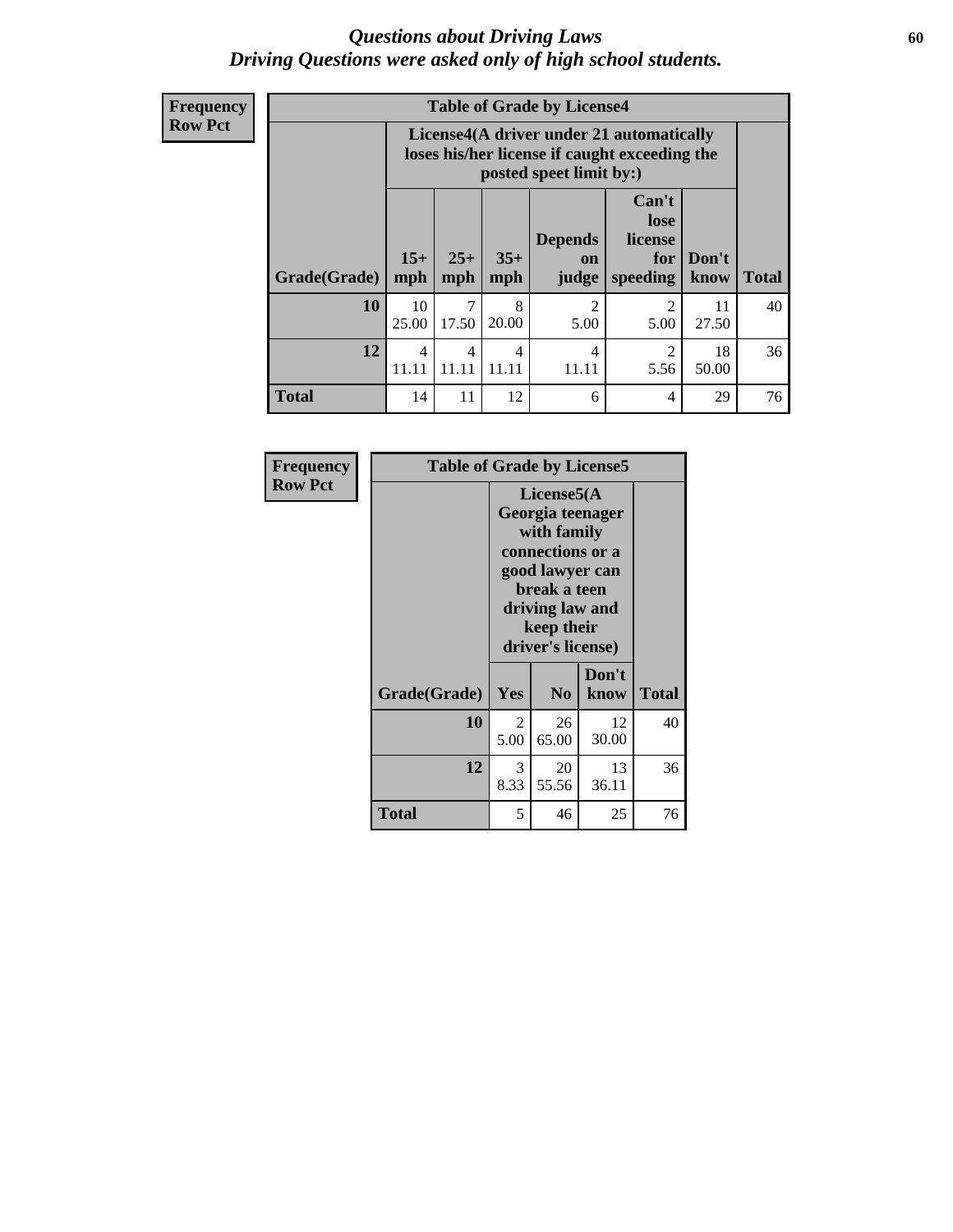## *Questions about Driving Laws* **61** *Driving Questions were asked only of high school students.*

| <b>Frequency</b> | <b>Table of Grade by License6</b> |                                                                                                                                                 |                |                         |              |
|------------------|-----------------------------------|-------------------------------------------------------------------------------------------------------------------------------------------------|----------------|-------------------------|--------------|
| <b>Row Pct</b>   |                                   | License <sub>6</sub> (I know a<br>friend or<br>classmate that<br>broke a teen<br>driving law,<br>but was allowed to<br>keep his/her<br>license) |                |                         |              |
|                  | Grade(Grade)                      | Yes                                                                                                                                             | N <sub>0</sub> | Don't<br>know           | <b>Total</b> |
|                  | 10                                | 8<br>20.00                                                                                                                                      | 20<br>50.00    | 12<br>30.00             | 40           |
|                  | 12                                | 8<br>22.22                                                                                                                                      | 21<br>58.33    | $\overline{7}$<br>19.44 | 36           |
|                  | <b>Total</b>                      | 16                                                                                                                                              | 41             | 19                      | 76           |

| <b>Frequency</b> | <b>Table of Grade by License7</b> |                                                                                               |                                     |                                                   |                        |              |
|------------------|-----------------------------------|-----------------------------------------------------------------------------------------------|-------------------------------------|---------------------------------------------------|------------------------|--------------|
| <b>Row Pct</b>   |                                   | License7(A student under the age of 18 cam loser<br>his/her driving privileges if he or she:) |                                     |                                                   |                        |              |
|                  | Grade(Grade)                      | <b>Have</b><br>more than<br>10<br>unexcused<br>absences<br>per school<br>yr                   | Drop out<br>without  <br>graduating | <b>Bring</b><br>alcohol/drugs/weapon<br>to school | All of<br>the<br>above | <b>Total</b> |
|                  | 10                                | 5<br>12.50                                                                                    | $\mathcal{D}_{\mathcal{L}}$<br>5.00 | 12.50                                             | 28<br>70.00            | 40           |
|                  | 12                                | $\mathfrak{D}$<br>5.56                                                                        | 3<br>8.33                           | q<br>25.00                                        | 22<br>61.11            | 36           |
|                  | <b>Total</b>                      | 7                                                                                             | 5                                   | 14                                                | 50                     | 76           |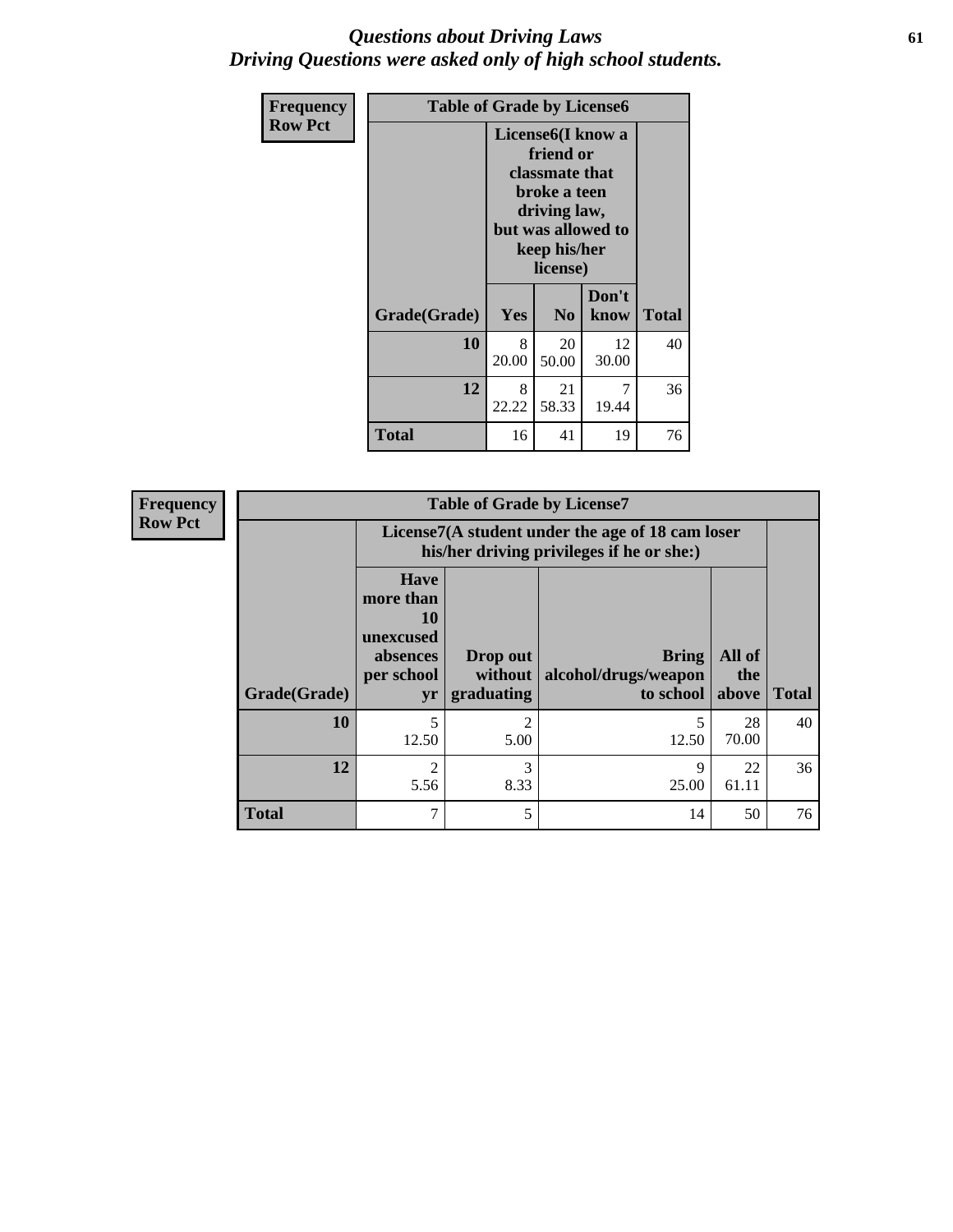# *Select Results by Gender* **62**

| Frequency      | <b>Table of SchoolClimate2 by Gender</b>          |                                 |             |              |  |
|----------------|---------------------------------------------------|---------------------------------|-------------|--------------|--|
| <b>Col Pct</b> | SchoolClimate2(I<br>feel successful at<br>school) | Gender(Gender)<br><b>Female</b> | <b>Male</b> | <b>Total</b> |  |
|                | <b>Strongly Agree</b>                             | 32<br>60.38                     | 11<br>47.83 | 43           |  |
|                | <b>Somewhat Agree</b>                             | 21<br>39.62                     | 10<br>43.48 | 31           |  |
|                | <b>Somewhat Disagree</b>                          | $\mathbf{\Omega}$<br>0.00       | 4.35        |              |  |
|                | <b>Strongly Disagree</b>                          | $\mathbf{0}$<br>0.00            | 4.35        |              |  |
|                | <b>Total</b>                                      | 53                              | 23          | 76           |  |

| <b>Frequency</b> | <b>Table of SchoolClimate6 by Gender</b>                 |                  |                               |              |
|------------------|----------------------------------------------------------|------------------|-------------------------------|--------------|
| <b>Col Pct</b>   | <b>SchoolClimate6(Teachers</b><br>treat me with respect) | <b>Female</b>    | Gender(Gender)<br><b>Male</b> | <b>Total</b> |
|                  | <b>Strongly Agree</b>                                    | 22<br>41.51      | 10<br>43.48                   | 32           |
|                  | <b>Somewhat Agree</b>                                    | 25<br>47.17      | 4<br>17.39                    | 29           |
|                  | <b>Somewhat Disagree</b>                                 | 6<br>11.32       | 3<br>13.04                    | 9            |
|                  | <b>Strongly Disagree</b>                                 | $\Omega$<br>0.00 | 6<br>26.09                    | 6            |
|                  | <b>Total</b>                                             | 53               | 23                            | 76           |

| <b>Frequency</b> | <b>Table of SchoolClimate8 by Gender</b>                                             |               |                                   |              |
|------------------|--------------------------------------------------------------------------------------|---------------|-----------------------------------|--------------|
| <b>Col Pct</b>   | <b>SchoolClimate8(Students</b><br>are frequently<br>recognized for good<br>behavior) | <b>Female</b> | Gender(Gender)<br><b>Male</b>     | <b>Total</b> |
|                  | <b>Strongly Agree</b>                                                                | 26<br>49.06   | 10<br>43.48                       | 36           |
|                  | <b>Somewhat Agree</b>                                                                | 19<br>35.85   | 7<br>30.43                        | 26           |
|                  | <b>Somewhat Disagree</b>                                                             | 4<br>7.55     | $\overline{\mathcal{L}}$<br>21.74 | 9            |
|                  | <b>Strongly Disagree</b>                                                             | 4<br>7.55     | 4.35                              | 5            |
|                  | Total                                                                                | 53            | 23                                | 76           |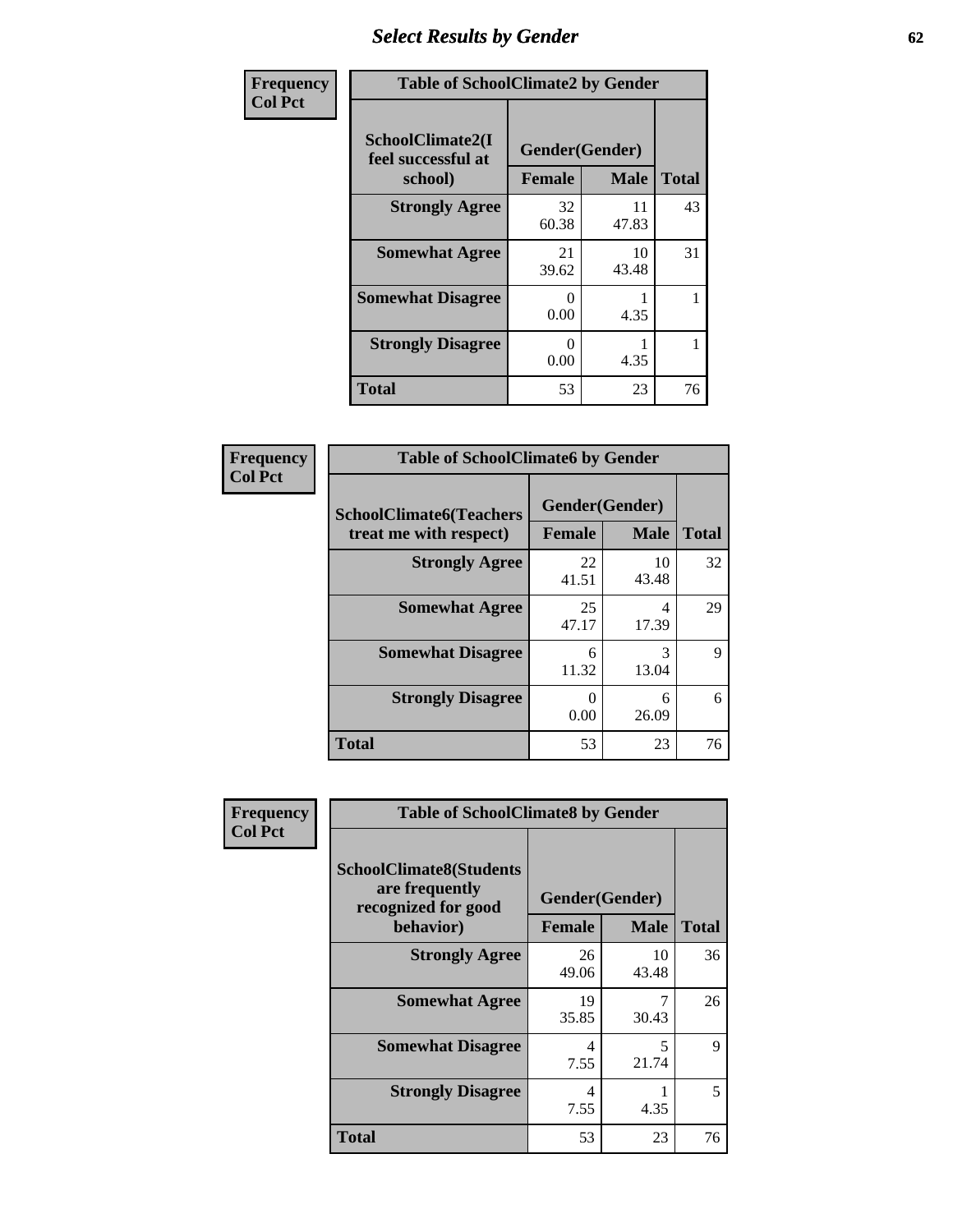# *Select Results by Gender* **63**

| <b>Frequency</b> | <b>Table of Gender by Dropout</b> |                                                                        |                |              |
|------------------|-----------------------------------|------------------------------------------------------------------------|----------------|--------------|
| <b>Row Pct</b>   |                                   | Dropout(I<br>have<br>thought<br>about<br>dropping<br>out of<br>school) |                |              |
|                  | Gender(Gender)                    | Yes                                                                    | N <sub>0</sub> | <b>Total</b> |
|                  | <b>Female</b>                     | 15<br>28.30                                                            | 38<br>71.70    | 53           |
|                  | <b>Male</b>                       | 10<br>43.48                                                            | 13<br>56.52    | 23           |
|                  | <b>Total</b>                      | 25                                                                     | 51             | 76           |

| Frequency      | <b>Table of Gender by Dropoutreason</b> |                                                                        |              |                                 |              |              |
|----------------|-----------------------------------------|------------------------------------------------------------------------|--------------|---------------------------------|--------------|--------------|
| <b>Row Pct</b> |                                         | Dropoutreason (If I dropped out<br>the reason would most likely<br>be) |              |                                 |              |              |
|                | Gender(Gender)                          | Won't<br>Drop<br>out                                                   | <b>Bored</b> | <b>Family</b><br><b>Reasons</b> | <b>Other</b> | <b>Total</b> |
|                | <b>Female</b>                           | 35<br>66.04                                                            | 9<br>16.98   | 1.89                            | 8<br>15.09   | 53           |
|                | <b>Male</b>                             | 11<br>47.83                                                            | ↑<br>8.70    | 4.35                            | 9<br>39.13   | 23           |
|                | <b>Total</b>                            | 46                                                                     | 11           | 2                               | 17           | 76           |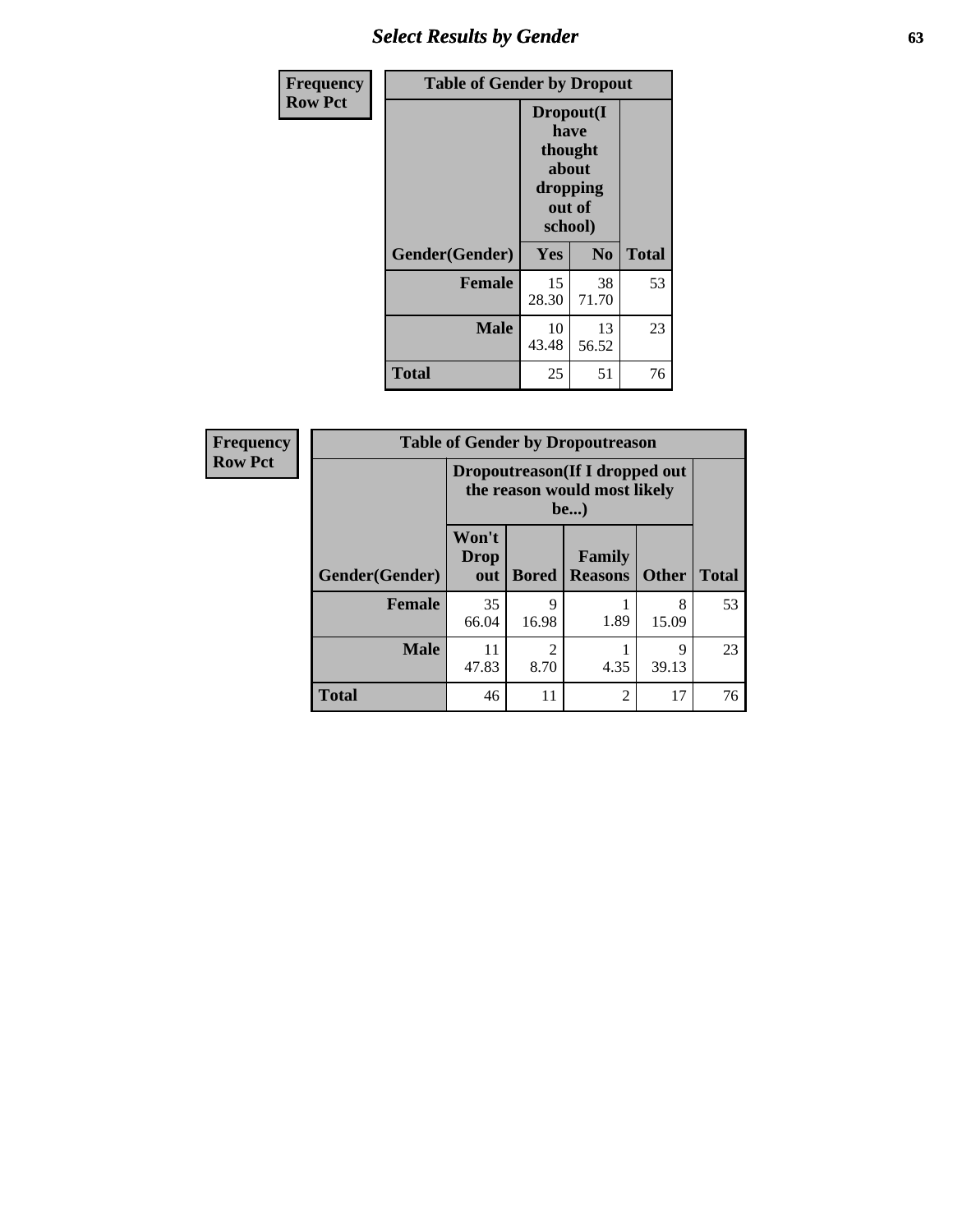*School Safety* **64**

| Frequency      | <b>Table of Gender by Bullied2</b> |                 |                |              |  |
|----------------|------------------------------------|-----------------|----------------|--------------|--|
| <b>Row Pct</b> |                                    | <b>Bullied2</b> |                |              |  |
|                | Gender(Gender)                     | Yes             | N <sub>0</sub> | <b>Total</b> |  |
|                | <b>Female</b>                      | 5<br>9.43       | 48<br>90.57    | 53           |  |
|                | <b>Male</b>                        | 4.35            | 22<br>95.65    | 23           |  |
|                | <b>Total</b>                       | 6               | 70             | 76           |  |

| <b>Frequency</b> | <b>Table of Gender by Bulliedothers2</b> |                       |                |              |
|------------------|------------------------------------------|-----------------------|----------------|--------------|
| <b>Row Pct</b>   |                                          | <b>Bulliedothers2</b> |                |              |
|                  | Gender(Gender)                           | Yes                   | N <sub>0</sub> | <b>Total</b> |
|                  | <b>Female</b>                            | 0.00                  | 53<br>100.00   | 53           |
|                  | <b>Male</b>                              | 8.70                  | 21<br>91.30    | 23           |
|                  | <b>Total</b>                             | 2                     | 74             | 76           |

| Frequency      | <b>Table of Gender by Weaponschool2</b> |                      |              |  |
|----------------|-----------------------------------------|----------------------|--------------|--|
| <b>Row Pct</b> |                                         | <b>Weaponschool2</b> |              |  |
|                | Gender(Gender)                          | N <sub>0</sub>       | <b>Total</b> |  |
|                | <b>Female</b>                           | 53<br>100.00         | 53           |  |
|                | <b>Male</b>                             | 23<br>100.00         | 23           |  |
|                | <b>Total</b>                            | 76                   | 76           |  |

| Frequency      | <b>Table of Gender by Absentunsafe2</b> |               |                |              |
|----------------|-----------------------------------------|---------------|----------------|--------------|
| <b>Row Pct</b> |                                         | Absentunsafe2 |                |              |
|                | Gender(Gender)                          | <b>Yes</b>    | N <sub>0</sub> | <b>Total</b> |
|                | <b>Female</b>                           | 0.00          | 53<br>100.00   | 53           |
|                | <b>Male</b>                             | 4.35          | 22<br>95.65    | 23           |
|                | <b>Total</b>                            |               | 75             | 76           |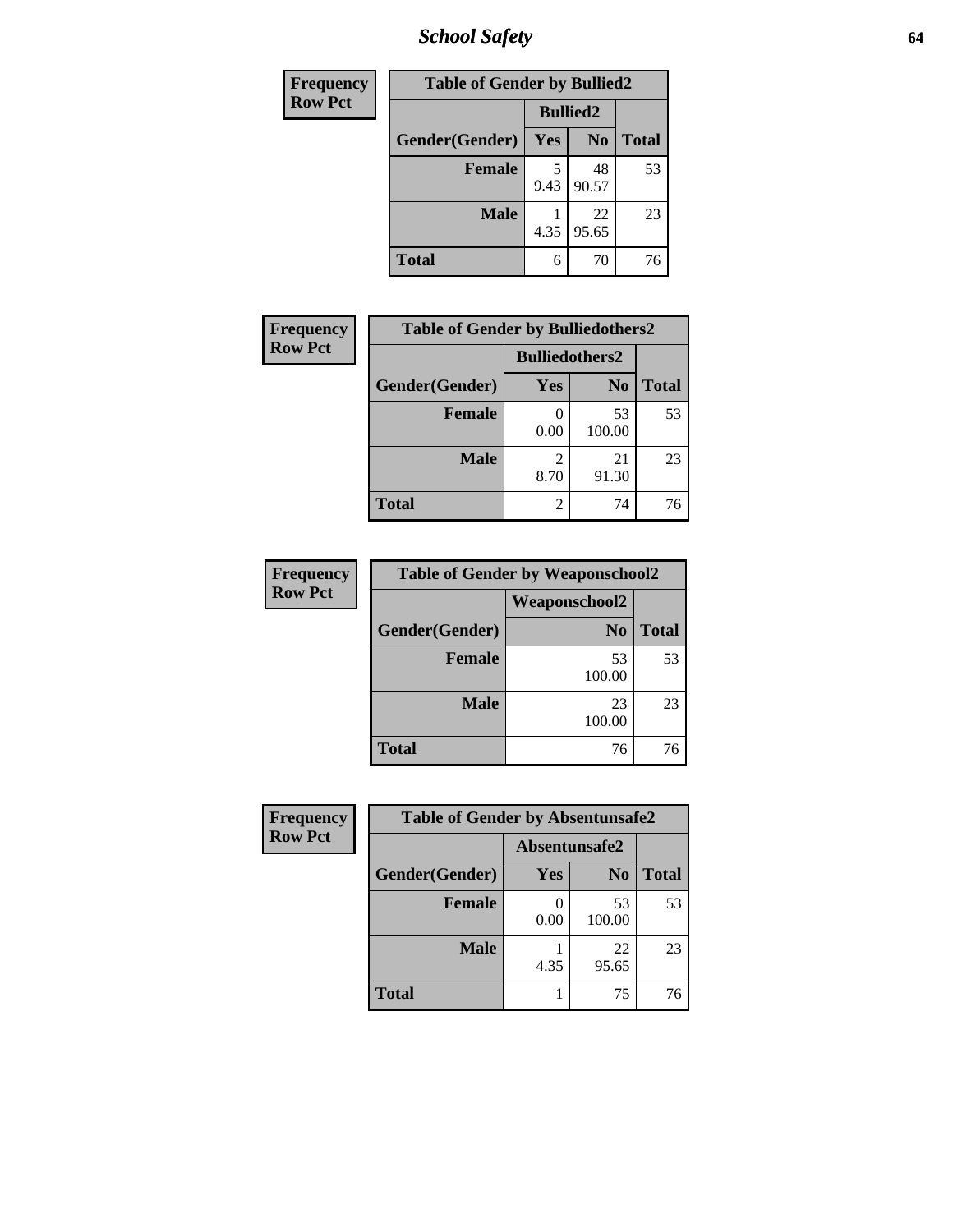*School Safety* **65**

| Frequency      | <b>Table of Gender by Gangself</b> |                                                                                                |                |              |
|----------------|------------------------------------|------------------------------------------------------------------------------------------------|----------------|--------------|
| <b>Row Pct</b> |                                    | Gangself(I<br>have<br>participated<br>in illegal gang<br>activities in<br>the past 30<br>days) |                |              |
|                | Gender(Gender)                     | Yes                                                                                            | N <sub>0</sub> | <b>Total</b> |
|                | <b>Female</b>                      | 0<br>0.00                                                                                      | 53<br>100.00   | 53           |
|                | <b>Male</b>                        | 5<br>21.74                                                                                     | 18<br>78.26    | 23           |
|                | <b>Total</b>                       | 5                                                                                              | 71             | 76           |

| Frequency      | <b>Table of Gender by Gangpeers</b> |                                                                                                                             |                |              |
|----------------|-------------------------------------|-----------------------------------------------------------------------------------------------------------------------------|----------------|--------------|
| <b>Row Pct</b> |                                     | <b>Gangpeers</b> (I<br>have friends<br>who have<br>participated<br>in illegal gang<br>activities in<br>the past 30<br>days) |                |              |
|                | Gender(Gender)                      | Yes                                                                                                                         | N <sub>0</sub> | <b>Total</b> |
|                | <b>Female</b>                       | 7<br>13.21                                                                                                                  | 46<br>86.79    | 53           |
|                | <b>Male</b>                         | 11<br>47.83                                                                                                                 | 12<br>52.17    | 23           |
|                | <b>Total</b>                        | 18                                                                                                                          | 58             | 76           |

| <b>Frequency</b> | <b>Table of Gender by Pickedon2</b> |             |                |              |
|------------------|-------------------------------------|-------------|----------------|--------------|
| <b>Row Pct</b>   |                                     |             | Pickedon2      |              |
|                  | Gender(Gender)                      | Yes         | N <sub>o</sub> | <b>Total</b> |
|                  | <b>Female</b>                       | 15<br>28.30 | 38<br>71.70    | 53           |
|                  | <b>Male</b>                         | 21.74       | 18<br>78.26    | 23           |
|                  | <b>Total</b>                        | 20          | 56             | 76           |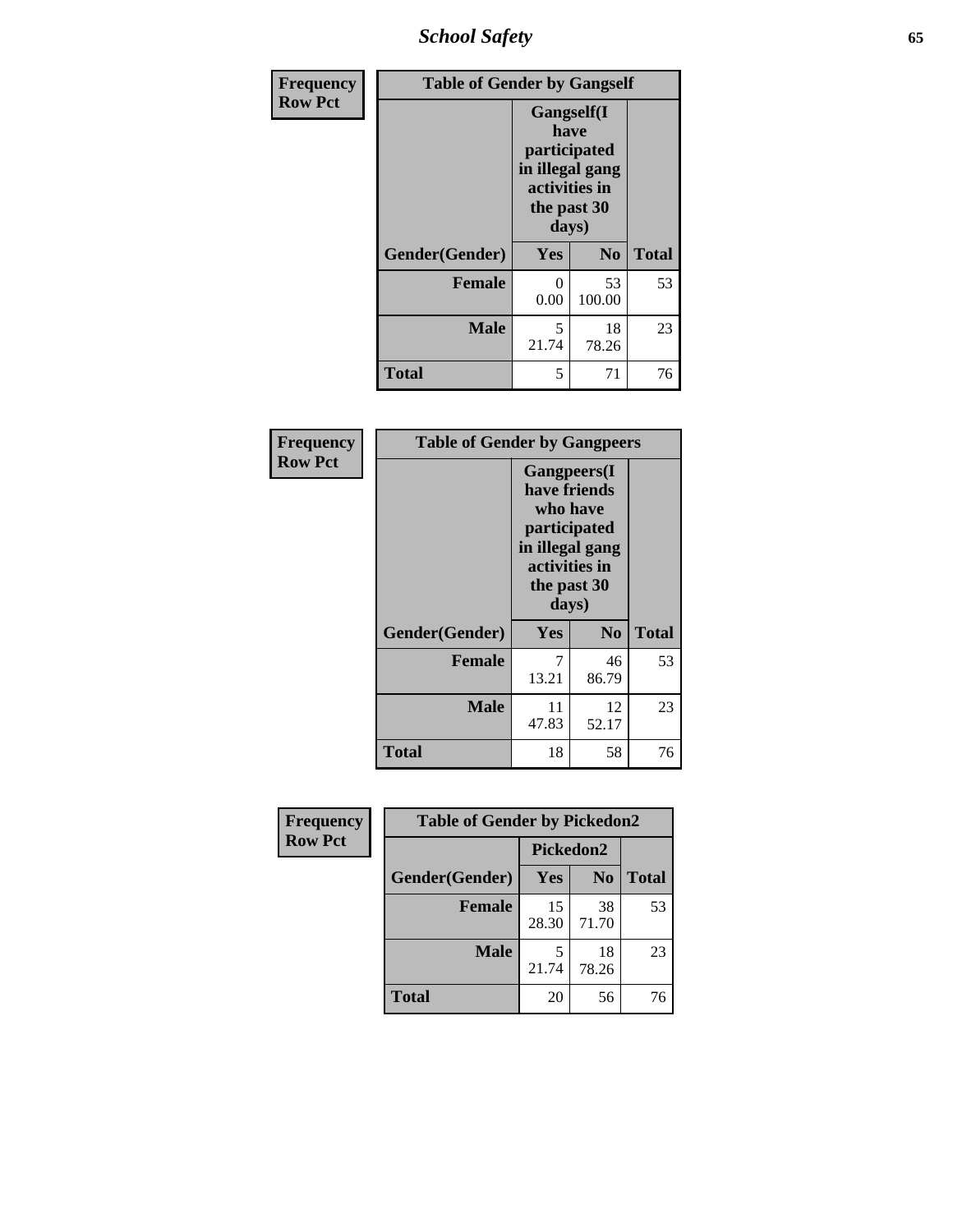*School Safety* **66**

| Frequency      | <b>Table of Gender by Safeschool2</b> |             |                |              |
|----------------|---------------------------------------|-------------|----------------|--------------|
| <b>Row Pct</b> |                                       | Safeschool2 |                |              |
|                | Gender(Gender)                        | <b>Yes</b>  | N <sub>0</sub> | <b>Total</b> |
|                | <b>Female</b>                         | 43<br>81.13 | 10<br>18.87    | 53           |
|                | <b>Male</b>                           | 13<br>56.52 | 10<br>43.48    | 23           |
|                | <b>Total</b>                          | 56          | 20             | 76           |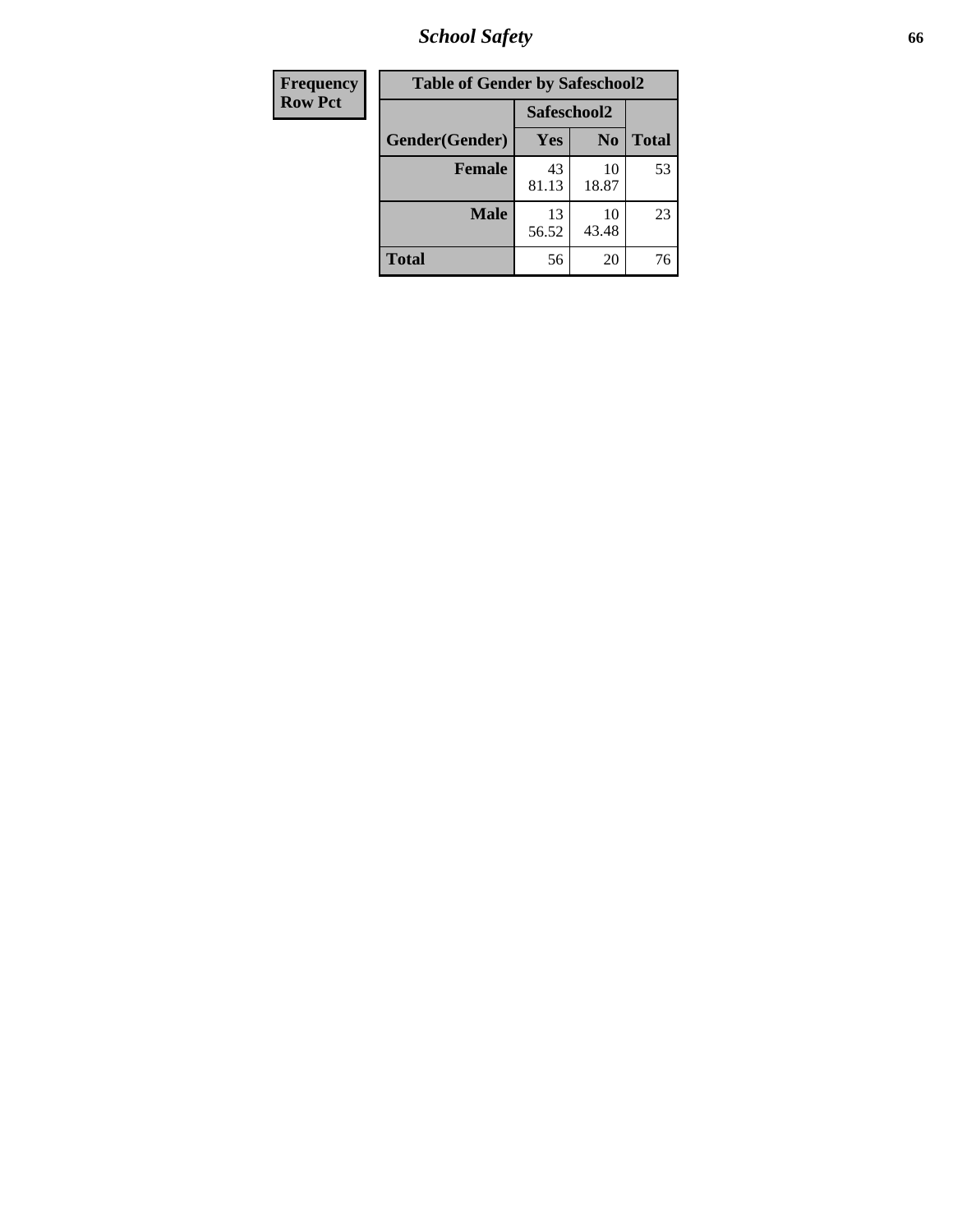# *Incidence of Drug Use* 67

| <b>Frequency</b> | <b>Table of Gender by AlcoholAlt</b> |            |                                          |              |  |
|------------------|--------------------------------------|------------|------------------------------------------|--------------|--|
| <b>Row Pct</b>   |                                      |            | AlcoholAlt(Alcohol<br>use, past 30 days) |              |  |
|                  | Gender(Gender)                       | <b>Yes</b> | N <sub>0</sub>                           | <b>Total</b> |  |
|                  | <b>Female</b>                        | 5<br>9.43  | 48<br>90.57                              | 53           |  |
|                  | <b>Male</b>                          | 4<br>17.39 | 19<br>82.61                              | 23           |  |
|                  | <b>Total</b>                         | Q          | 67                                       | 76           |  |

| Frequency      | <b>Table of Gender by TobaccoAny</b> |                                          |                |              |  |
|----------------|--------------------------------------|------------------------------------------|----------------|--------------|--|
| <b>Row Pct</b> |                                      | TobaccoAny(Tobacco<br>use, past 30 days) |                |              |  |
|                | Gender(Gender)                       | Yes                                      | N <sub>0</sub> | <b>Total</b> |  |
|                | Female                               | 1.89                                     | 52<br>98.11    | 53           |  |
|                | <b>Male</b>                          | 4<br>17.39                               | 19<br>82.61    | 23           |  |
|                | <b>Total</b>                         | 5                                        | 71             | 76           |  |

| <b>Frequency</b> | <b>Table of Gender by MarijuanaAlt</b> |                                              |                |       |
|------------------|----------------------------------------|----------------------------------------------|----------------|-------|
| <b>Row Pct</b>   |                                        | MarijuanaAlt(Marijuana<br>use, past 30 days) |                |       |
|                  | Gender(Gender)                         | Yes                                          | N <sub>0</sub> | Total |
|                  | Female                                 | 2<br>3.77                                    | 51<br>96.23    | 53    |
|                  | <b>Male</b>                            | 5<br>21.74                                   | 18<br>78.26    | 23    |
|                  | <b>Total</b>                           | 7                                            | 69             | 76    |

| <b>Frequency</b> | <b>Table of Gender by OtherDrugAny</b> |                         |                           |              |
|------------------|----------------------------------------|-------------------------|---------------------------|--------------|
| <b>Row Pct</b>   |                                        | drug use, past 30 days) | <b>OtherDrugAny(Other</b> |              |
|                  | Gender(Gender)                         | <b>Yes</b>              | N <sub>0</sub>            | <b>Total</b> |
|                  | <b>Female</b>                          | 0.00                    | 53<br>100.00              | 53           |
|                  | <b>Male</b>                            | 4.35                    | 22<br>95.65               | 23           |
|                  | <b>Total</b>                           |                         | 75                        | 76           |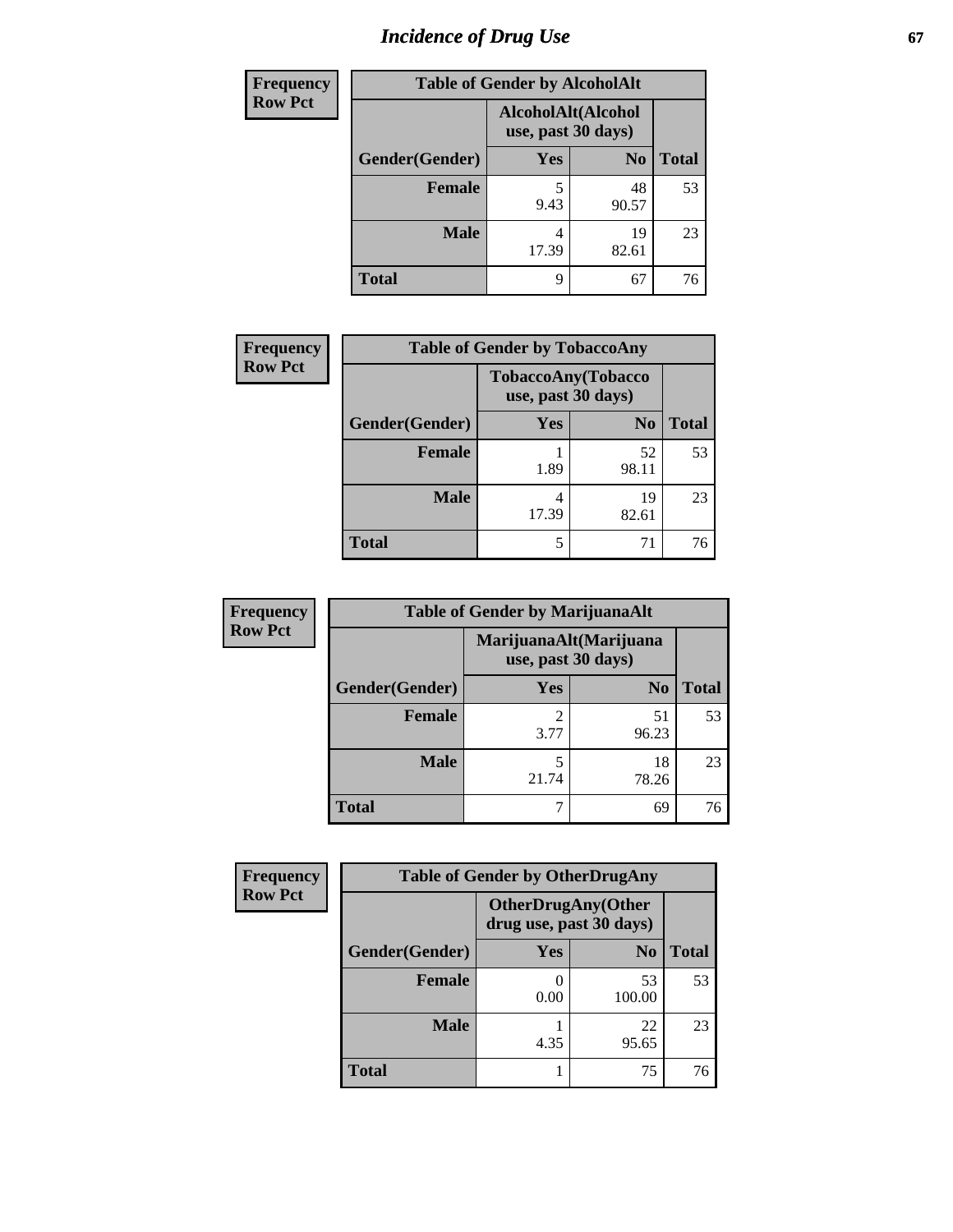## *Average Age at Onset of Use* **68** *Results for "Average Age at Onset of Use" questions exclude students who said they did not use that substance*

### **Gender=Female**

| <b>Variable</b>                 | <b>Label</b>                                                       | <b>Mean</b> |
|---------------------------------|--------------------------------------------------------------------|-------------|
| Alcoholinit2                    | I started using alcohol when I was                                 | 14.60       |
| Cigarettesinit2                 | I started smoking tobacco when I was                               | 14.60       |
| Smokelessinit2                  | I started chewing tobacco when I was                               |             |
| Marijuanainit2                  | I started using marijuana when I was                               | 17.33       |
| Cocaineinit2                    | I started using cocaine when I was                                 |             |
| Inhalantsinit2                  | I started using inhalants when I was                               |             |
| Steroidsinit2                   | I started using steroids when I was                                |             |
| Ecstasyinit2                    | I started using ecstasy when I was                                 |             |
| Methinit2                       | I started using methamphetamines when I was                        |             |
| Hallucinogensinit2              | I started using hallucinogens when I was                           |             |
| Prescription in it <sub>2</sub> | I started using prescription drugs not prescribed to me when I was |             |

### **Gender=Male**

| <b>Variable</b>    | Label                                                              | <b>Mean</b> |
|--------------------|--------------------------------------------------------------------|-------------|
| Alcoholinit2       | I started using alcohol when I was                                 | 12.33       |
| Cigarettesinit2    | I started smoking tobacco when I was                               | 13.00       |
| Smokelessinit2     | I started chewing tobacco when I was                               |             |
| Marijuanainit2     | I started using marijuana when I was                               | 14.29       |
| Cocaineinit2       | I started using cocaine when I was                                 |             |
| Inhalantsinit2     | I started using inhalants when I was                               | 13.00       |
| Steroidsinit2      | I started using steroids when I was                                |             |
| Ecstasyinit2       | I started using ecstasy when I was                                 |             |
| Methinit2          | I started using methamphetamines when I was                        |             |
| Hallucinogensinit2 | I started using hallucinogens when I was                           |             |
| Prescriptioninit2  | I started using prescription drugs not prescribed to me when I was | 11.50       |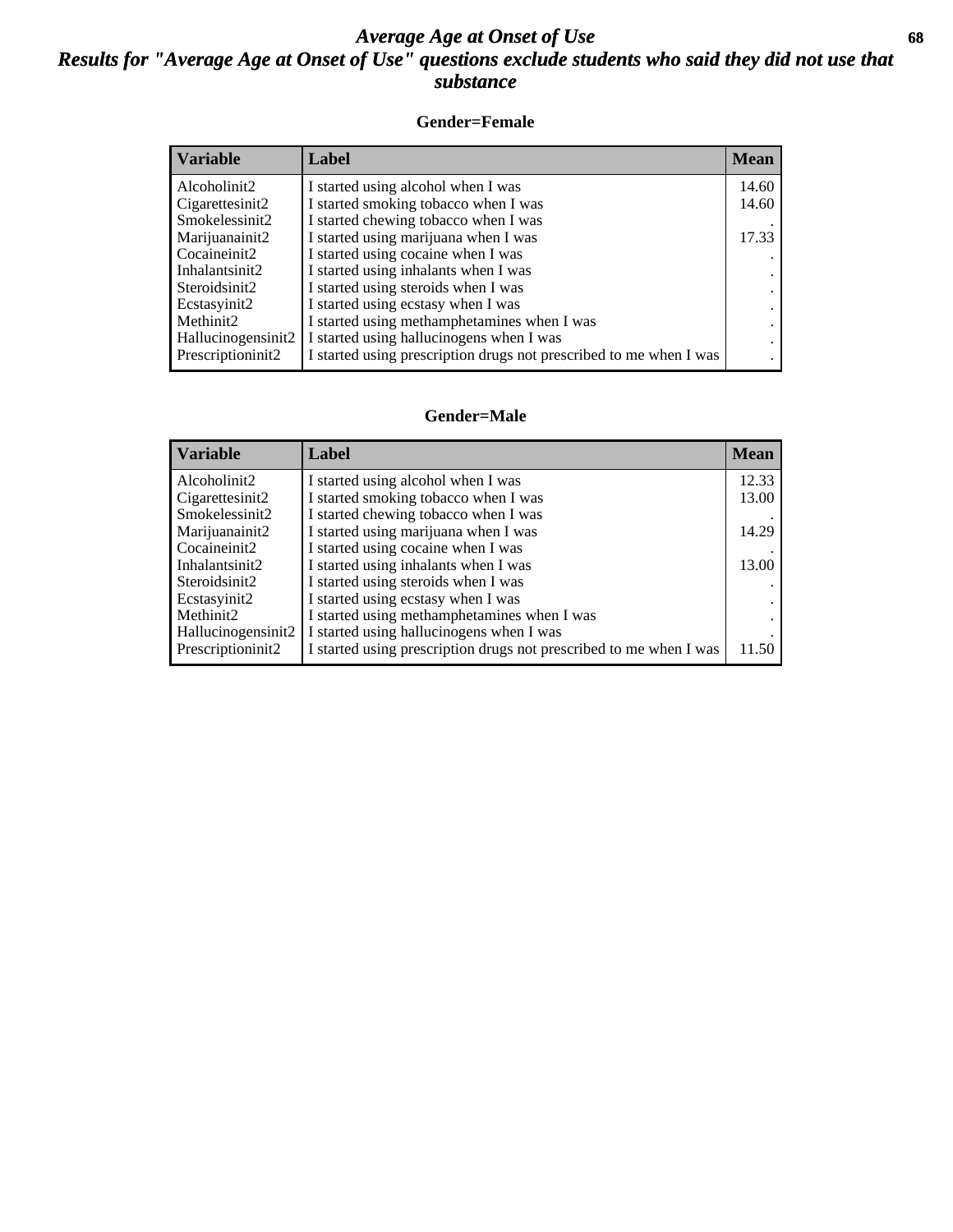# *I Think These Drugs are Harmful* **69**

| <b>Frequency</b> | <b>Table of Gender by Alcoholharmdich</b> |                                                   |                |              |
|------------------|-------------------------------------------|---------------------------------------------------|----------------|--------------|
| <b>Row Pct</b>   |                                           | Alcoholharmdich(I<br>think alcohol is<br>harmful) |                |              |
|                  | Gender(Gender)                            | <b>Yes</b>                                        | N <sub>0</sub> | <b>Total</b> |
|                  | <b>Female</b>                             | 46<br>86.79                                       | 13.21          | 53           |
|                  | <b>Male</b>                               | 17<br>73.91                                       | 6<br>26.09     | 23           |
|                  | <b>Total</b>                              | 63                                                | 13             | 76           |

| Frequency      | <b>Table of Gender by Tobaccoharmdich</b> |                  |                               |              |
|----------------|-------------------------------------------|------------------|-------------------------------|--------------|
| <b>Row Pct</b> |                                           | think tobacco is | Tobaccoharmdich(I<br>harmful) |              |
|                | Gender(Gender)                            | Yes              | N <sub>0</sub>                | <b>Total</b> |
|                | <b>Female</b>                             | 47<br>88.68      | 6<br>11.32                    | 53           |
|                | <b>Male</b>                               | 21<br>91.30      | 2<br>8.70                     | 23           |
|                | <b>Total</b>                              | 68               | 8                             | 76           |

| Frequency      | <b>Table of Gender by Marijuanaharmdich</b> |                                |                     |              |
|----------------|---------------------------------------------|--------------------------------|---------------------|--------------|
| <b>Row Pct</b> |                                             | think marijuana is<br>harmful) | Marijuanaharmdich(I |              |
|                | Gender(Gender)                              | <b>Yes</b>                     | N <sub>0</sub>      | <b>Total</b> |
|                | <b>Female</b>                               | 47<br>88.68                    | 6<br>11.32          | 53           |
|                | <b>Male</b>                                 | 15<br>65.22                    | 8<br>34.78          | 23           |
|                | <b>Total</b>                                | 62                             | 14                  | 76           |

| Frequency      | <b>Table of Gender by Otherdrugharmdich</b> |                                                          |                |              |
|----------------|---------------------------------------------|----------------------------------------------------------|----------------|--------------|
| <b>Row Pct</b> |                                             | Otherdrugharmdich(I<br>think other drugs are<br>harmful) |                |              |
|                | Gender(Gender)                              | <b>Yes</b>                                               | N <sub>0</sub> | <b>Total</b> |
|                | <b>Female</b>                               | 46<br>86.79                                              | ¬<br>13.21     | 53           |
|                | <b>Male</b>                                 | 21<br>91.30                                              | 2<br>8.70      | 23           |
|                | <b>Total</b>                                | 67                                                       | 9              | 76           |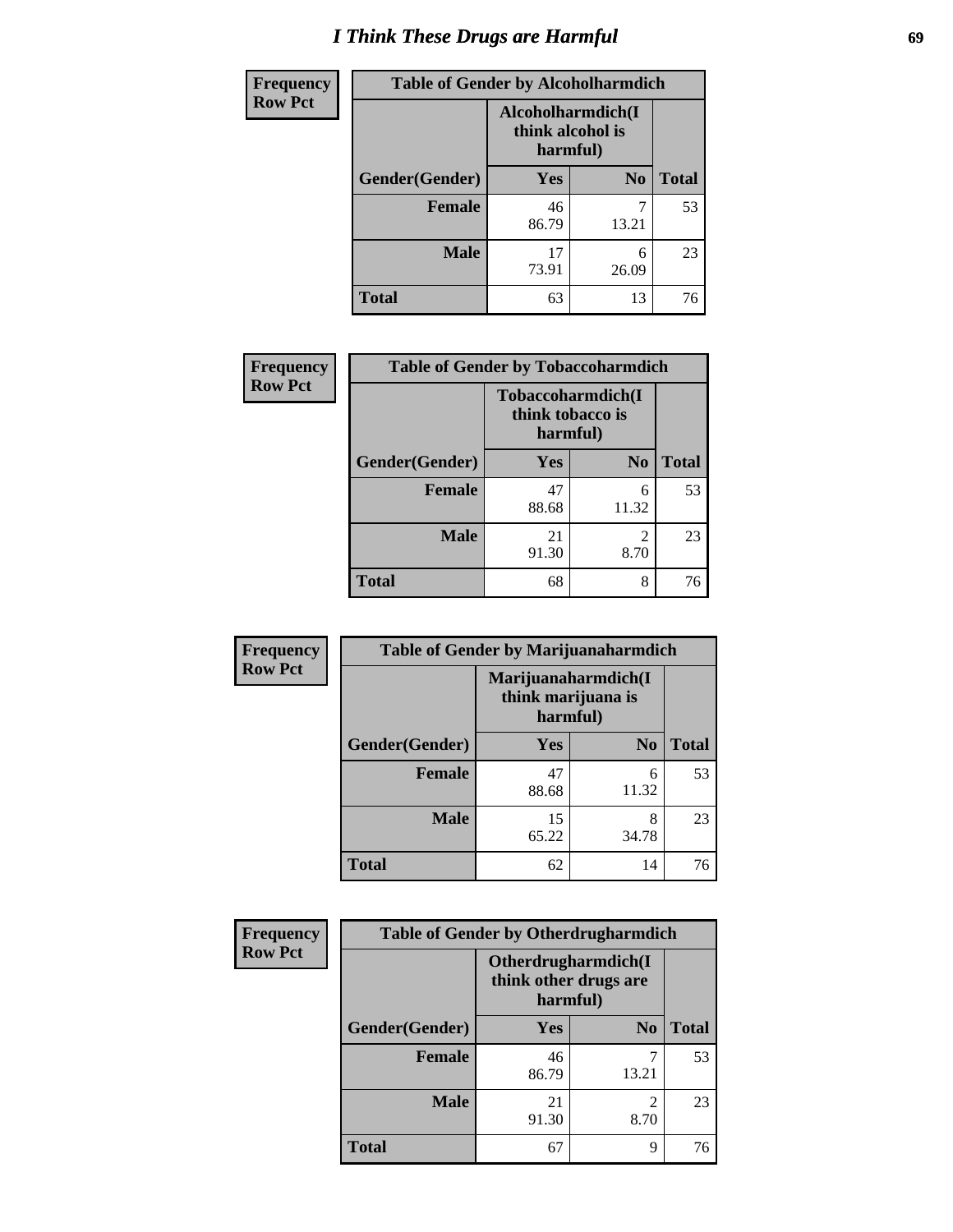| <b>Frequency</b> | <b>Table of Gender by Alcohollocation1</b> |                                                               |             |              |
|------------------|--------------------------------------------|---------------------------------------------------------------|-------------|--------------|
| <b>Row Pct</b>   |                                            | <b>Alcohollocation1(Places</b><br><b>Friends Use Alcohol)</b> |             |              |
|                  | Gender(Gender)                             |                                                               | Do Not Use  | <b>Total</b> |
|                  | <b>Female</b>                              | 21<br>39.62                                                   | 32<br>60.38 | 53           |
|                  | <b>Male</b>                                | 47.83                                                         | 12<br>52.17 | 23           |
|                  | <b>Total</b>                               | 32                                                            | 44          | 76           |

| <b>Frequency</b> | <b>Table of Gender by Alcohollocation2</b> |                                                               |            |              |
|------------------|--------------------------------------------|---------------------------------------------------------------|------------|--------------|
| <b>Row Pct</b>   |                                            | <b>Alcohollocation2(Places</b><br><b>Friends Use Alcohol)</b> |            |              |
|                  | Gender(Gender)                             |                                                               | Home       | <b>Total</b> |
|                  | <b>Female</b>                              | 44<br>83.02                                                   | 9<br>16.98 | 53           |
|                  | <b>Male</b>                                | 18<br>78.26                                                   | 21.74      | 23           |
|                  | <b>Total</b>                               | 62                                                            | 14         | 76           |

| Frequency      | <b>Table of Gender by Alcohollocation3</b> |                                                               |               |              |
|----------------|--------------------------------------------|---------------------------------------------------------------|---------------|--------------|
| <b>Row Pct</b> |                                            | <b>Alcohollocation3(Places</b><br><b>Friends Use Alcohol)</b> |               |              |
|                | Gender(Gender)                             |                                                               | <b>School</b> | <b>Total</b> |
|                | <b>Female</b>                              | 53<br>100.00                                                  | 0.00          | 53           |
|                | <b>Male</b>                                | 22<br>95.65                                                   | 4.35          | 23           |
|                | <b>Total</b>                               | 75                                                            |               | 76           |

| Frequency      | <b>Table of Gender by Alcohollocation4</b> |                                                               |      |              |
|----------------|--------------------------------------------|---------------------------------------------------------------|------|--------------|
| <b>Row Pct</b> |                                            | <b>Alcohollocation4(Places</b><br><b>Friends Use Alcohol)</b> |      |              |
|                | Gender(Gender)                             |                                                               | Car  | <b>Total</b> |
|                | <b>Female</b>                              | 52<br>98.11                                                   | 1.89 | 53           |
|                | <b>Male</b>                                | 22<br>95.65                                                   | 4.35 | 23           |
|                | <b>Total</b>                               | 74                                                            | 2    | 76           |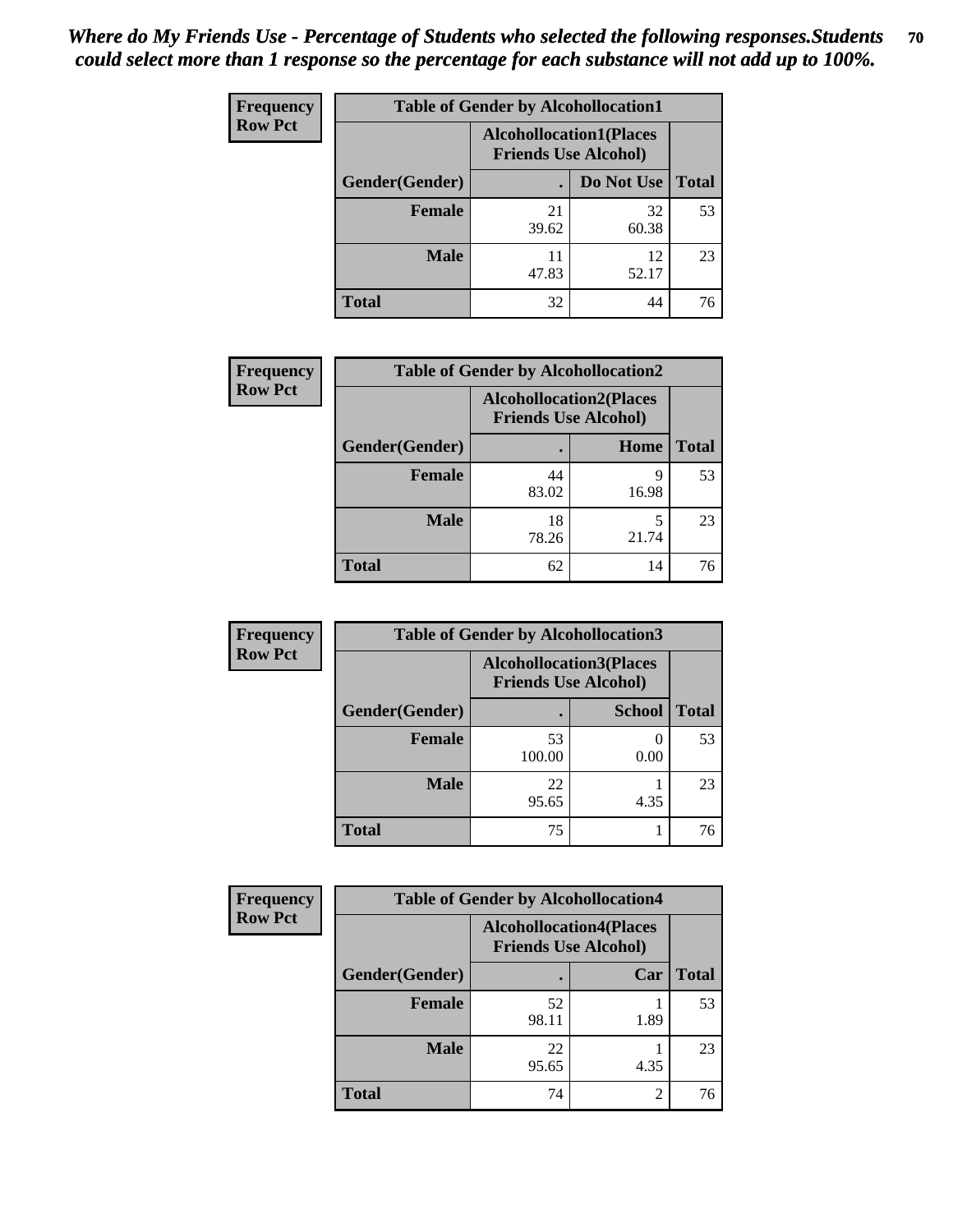| <b>Frequency</b> | <b>Table of Gender by Alcohollocation5</b> |                                                                |                                 |              |
|------------------|--------------------------------------------|----------------------------------------------------------------|---------------------------------|--------------|
| <b>Row Pct</b>   |                                            | <b>Alcohollocation5</b> (Places<br><b>Friends Use Alcohol)</b> |                                 |              |
|                  | Gender(Gender)                             |                                                                | <b>Friend's</b><br><b>House</b> | <b>Total</b> |
|                  | <b>Female</b>                              | 45<br>84.91                                                    | 8<br>15.09                      | 53           |
|                  | <b>Male</b>                                | 16<br>69.57                                                    | 30.43                           | 23           |
|                  | <b>Total</b>                               | 61                                                             | 15                              | 76           |

| <b>Frequency</b> |                | <b>Table of Gender by Alcohollocation6</b>                    |              |              |
|------------------|----------------|---------------------------------------------------------------|--------------|--------------|
| <b>Row Pct</b>   |                | <b>Alcohollocation6(Places</b><br><b>Friends Use Alcohol)</b> |              |              |
|                  | Gender(Gender) |                                                               | <b>Other</b> | <b>Total</b> |
|                  | <b>Female</b>  | 40<br>75.47                                                   | 13<br>24.53  | 53           |
|                  | <b>Male</b>    | 18<br>78.26                                                   | 21.74        | 23           |
|                  | <b>Total</b>   | 58                                                            | 18           | 76           |

| Frequency      | <b>Table of Gender by Tobaccolocation1</b> |                                                               |             |              |  |
|----------------|--------------------------------------------|---------------------------------------------------------------|-------------|--------------|--|
| <b>Row Pct</b> |                                            | <b>Tobaccolocation1(Places</b><br><b>Friends Use Tobacco)</b> |             |              |  |
|                | Gender(Gender)                             |                                                               | Do Not Use  | <b>Total</b> |  |
|                | Female                                     | 11<br>20.75                                                   | 42<br>79.25 | 53           |  |
|                | <b>Male</b>                                | 39.13                                                         | 14<br>60.87 | 23           |  |
|                | <b>Total</b>                               | 20                                                            | 56          | 76           |  |

| <b>Frequency</b> | <b>Table of Gender by Tobaccolocation2</b> |                             |                                |              |
|------------------|--------------------------------------------|-----------------------------|--------------------------------|--------------|
| <b>Row Pct</b>   |                                            | <b>Friends Use Tobacco)</b> | <b>Tobaccolocation2(Places</b> |              |
|                  | Gender(Gender)                             |                             | Home                           | <b>Total</b> |
|                  | Female                                     | 47<br>88.68                 | 6<br>11.32                     | 53           |
|                  | <b>Male</b>                                | 17<br>73.91                 | 6<br>26.09                     | 23           |
|                  | <b>Total</b>                               | 64                          | 12                             | 76           |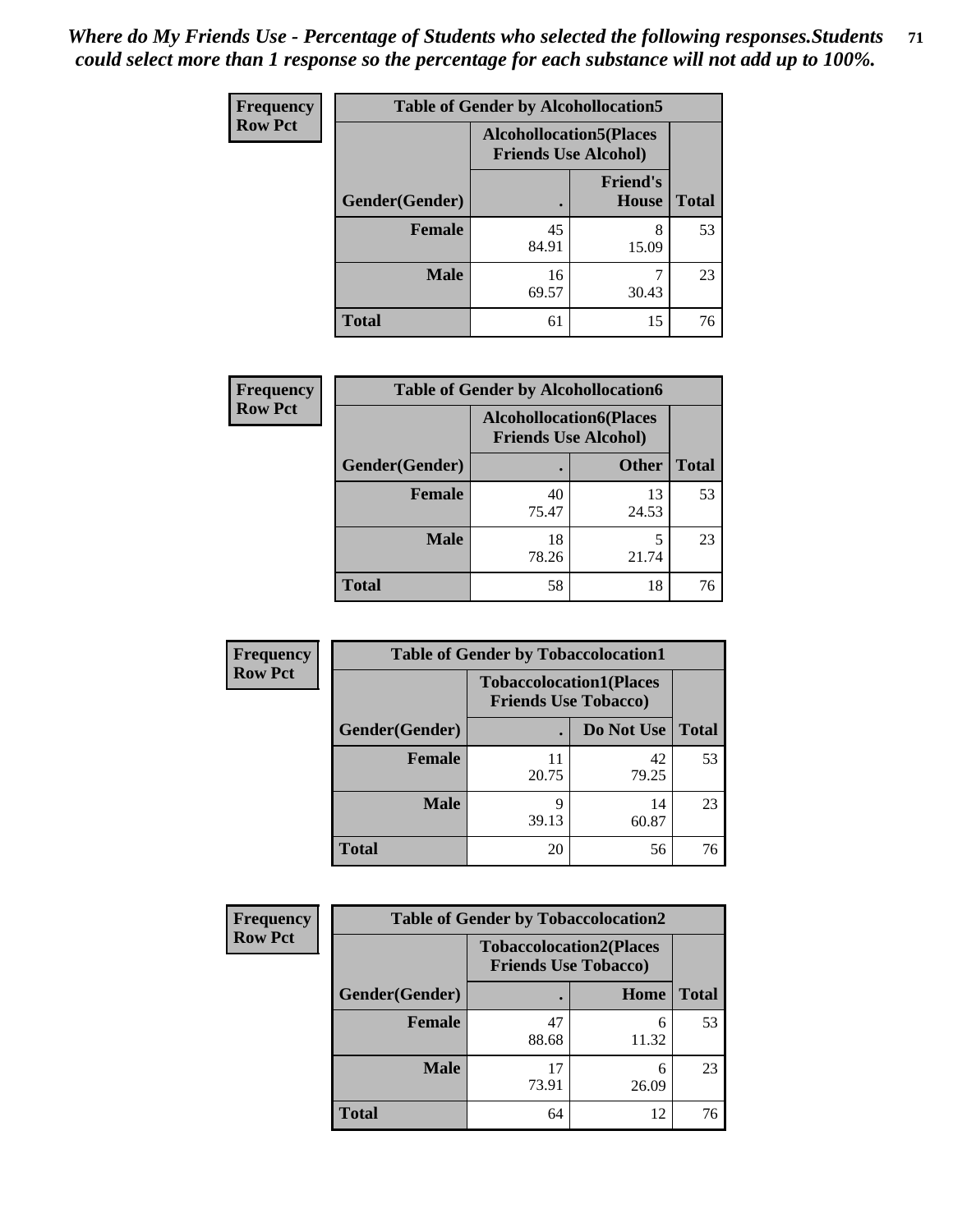| <b>Frequency</b> | <b>Table of Gender by Tobaccolocation3</b> |             |                                                               |              |
|------------------|--------------------------------------------|-------------|---------------------------------------------------------------|--------------|
| <b>Row Pct</b>   |                                            |             | <b>Tobaccolocation3(Places</b><br><b>Friends Use Tobacco)</b> |              |
|                  | Gender(Gender)                             |             | <b>School</b>                                                 | <b>Total</b> |
|                  | <b>Female</b>                              | 51<br>96.23 | 3.77                                                          | 53           |
|                  | <b>Male</b>                                | 21<br>91.30 | 8.70                                                          | 23           |
|                  | <b>Total</b>                               | 72          |                                                               | 76           |

| <b>Frequency</b> | <b>Table of Gender by Tobaccolocation4</b> |                                                               |       |              |
|------------------|--------------------------------------------|---------------------------------------------------------------|-------|--------------|
| <b>Row Pct</b>   |                                            | <b>Tobaccolocation4(Places</b><br><b>Friends Use Tobacco)</b> |       |              |
|                  | Gender(Gender)                             |                                                               | Car   | <b>Total</b> |
|                  | <b>Female</b>                              | 52<br>98.11                                                   | 1.89  | 53           |
|                  | <b>Male</b>                                | 19<br>82.61                                                   | 17.39 | 23           |
|                  | <b>Total</b>                               | 71                                                            | 5     | 76           |

| <b>Frequency</b> | <b>Table of Gender by Tobaccolocation5</b> |                                                               |                                 |              |  |
|------------------|--------------------------------------------|---------------------------------------------------------------|---------------------------------|--------------|--|
| <b>Row Pct</b>   |                                            | <b>Tobaccolocation5(Places</b><br><b>Friends Use Tobacco)</b> |                                 |              |  |
|                  | Gender(Gender)                             |                                                               | <b>Friend's</b><br><b>House</b> | <b>Total</b> |  |
|                  | <b>Female</b>                              | 49<br>92.45                                                   | 4<br>7.55                       | 53           |  |
|                  | <b>Male</b>                                | 17<br>73.91                                                   | 6<br>26.09                      | 23           |  |
|                  | <b>Total</b>                               | 66                                                            | 10                              | 76           |  |

| <b>Frequency</b> | <b>Table of Gender by Tobaccolocation6</b> |                                                               |              |              |  |
|------------------|--------------------------------------------|---------------------------------------------------------------|--------------|--------------|--|
| <b>Row Pct</b>   |                                            | <b>Tobaccolocation6(Places</b><br><b>Friends Use Tobacco)</b> |              |              |  |
|                  | Gender(Gender)                             |                                                               | <b>Other</b> | <b>Total</b> |  |
|                  | Female                                     | 47<br>88.68                                                   | 6<br>11.32   | 53           |  |
|                  | <b>Male</b>                                | 18<br>78.26                                                   | 21.74        | 23           |  |
|                  | <b>Total</b>                               | 65                                                            | 11           | 76           |  |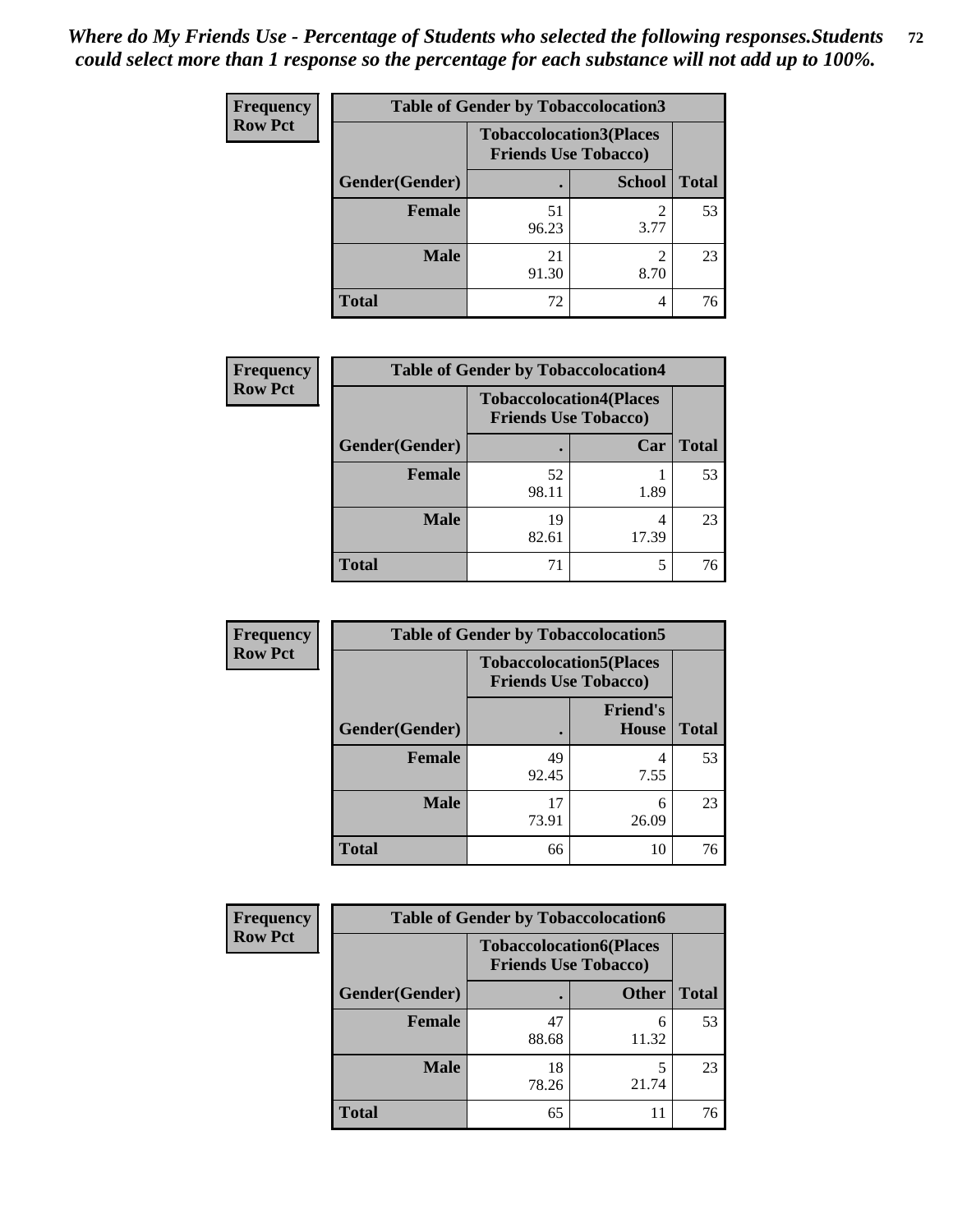| <b>Frequency</b> | <b>Table of Gender by Marijuanalocation1</b> |                                                                    |             |              |
|------------------|----------------------------------------------|--------------------------------------------------------------------|-------------|--------------|
| <b>Row Pct</b>   |                                              | <b>Marijuanalocation1(Places</b><br><b>Friends Use Marijuana</b> ) |             |              |
|                  | Gender(Gender)                               |                                                                    | Do Not Use  | <b>Total</b> |
|                  | <b>Female</b>                                | 15<br>28.30                                                        | 38<br>71.70 | 53           |
|                  | <b>Male</b>                                  | 11<br>47.83                                                        | 12<br>52.17 | 23           |
|                  | <b>Total</b>                                 | 26                                                                 | 50          | 76           |

| <b>Frequency</b> | <b>Table of Gender by Marijuanalocation2</b> |                                                                    |           |       |
|------------------|----------------------------------------------|--------------------------------------------------------------------|-----------|-------|
| <b>Row Pct</b>   |                                              | <b>Marijuanalocation2(Places</b><br><b>Friends Use Marijuana</b> ) |           |       |
|                  | Gender(Gender)                               |                                                                    | Home      | Total |
|                  | <b>Female</b>                                | 49<br>92.45                                                        | 4<br>7.55 | 53    |
|                  | <b>Male</b>                                  | 16<br>69.57                                                        | 30.43     | 23    |
|                  | <b>Total</b>                                 | 65                                                                 | 11        | 76    |

| Frequency      | <b>Table of Gender by Marijuanalocation3</b> |              |                                                                    |              |  |
|----------------|----------------------------------------------|--------------|--------------------------------------------------------------------|--------------|--|
| <b>Row Pct</b> |                                              |              | <b>Marijuanalocation3(Places</b><br><b>Friends Use Marijuana</b> ) |              |  |
|                | Gender(Gender)                               |              | <b>School</b>                                                      | <b>Total</b> |  |
|                | Female                                       | 53<br>100.00 | 0.00                                                               | 53           |  |
|                | <b>Male</b>                                  | 21<br>91.30  | 8.70                                                               | 23           |  |
|                | <b>Total</b>                                 | 74           | $\mathfrak{D}$                                                     | 76           |  |

| <b>Frequency</b> | <b>Table of Gender by Marijuanalocation4</b> |                                |                                  |              |
|------------------|----------------------------------------------|--------------------------------|----------------------------------|--------------|
| <b>Row Pct</b>   |                                              | <b>Friends Use Marijuana</b> ) | <b>Marijuanalocation4(Places</b> |              |
|                  | Gender(Gender)                               |                                | Car                              | <b>Total</b> |
|                  | <b>Female</b>                                | 50<br>94.34                    | 5.66                             | 53           |
|                  | <b>Male</b>                                  | 19<br>82.61                    | 17.39                            | 23           |
|                  | <b>Total</b>                                 | 69                             |                                  | 76           |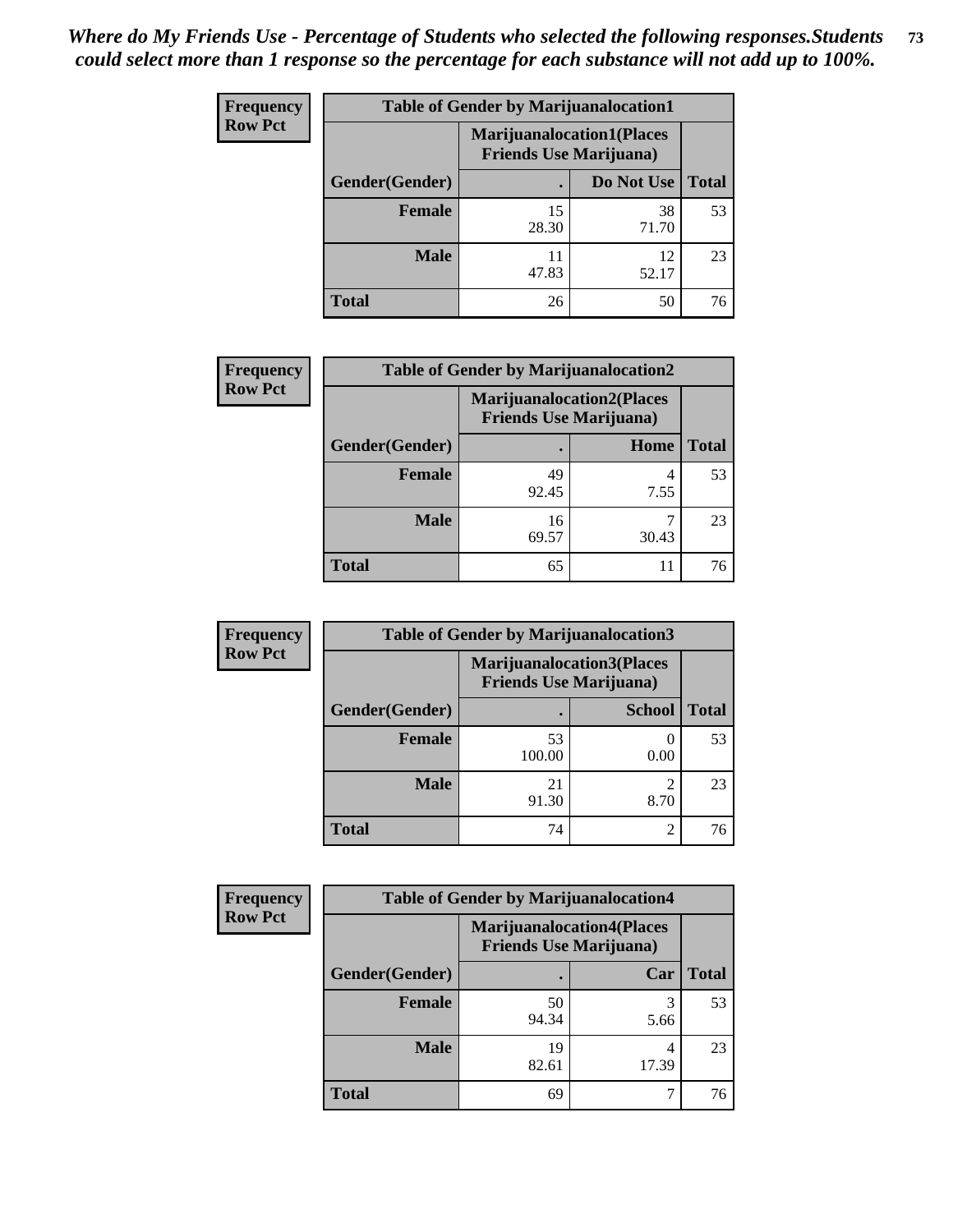| <b>Frequency</b> | <b>Table of Gender by Marijuanalocation5</b> |                                |                                   |              |
|------------------|----------------------------------------------|--------------------------------|-----------------------------------|--------------|
| <b>Row Pct</b>   |                                              | <b>Friends Use Marijuana</b> ) | <b>Marijuanalocation5</b> (Places |              |
|                  | Gender(Gender)                               |                                | <b>Friend's</b><br><b>House</b>   | <b>Total</b> |
|                  | <b>Female</b>                                | 45<br>84.91                    | 8<br>15.09                        | 53           |
|                  | <b>Male</b>                                  | 17<br>73.91                    | 6<br>26.09                        | 23           |
|                  | <b>Total</b>                                 | 62                             | 14                                | 76           |

| <b>Frequency</b> | <b>Table of Gender by Marijuanalocation6</b> |             |                                                                    |              |  |
|------------------|----------------------------------------------|-------------|--------------------------------------------------------------------|--------------|--|
| <b>Row Pct</b>   |                                              |             | <b>Marijuanalocation6(Places</b><br><b>Friends Use Marijuana</b> ) |              |  |
|                  | Gender(Gender)                               |             | <b>Other</b>                                                       | <b>Total</b> |  |
|                  | <b>Female</b>                                | 45<br>84.91 | 8<br>15.09                                                         | 53           |  |
|                  | <b>Male</b>                                  | 19<br>82.61 | 4<br>17.39                                                         | 23           |  |
|                  | <b>Total</b>                                 | 64          | 12                                                                 | 76           |  |

| <b>Frequency</b> | <b>Table of Gender by Otherdruglocation1</b> |                                            |                                  |              |
|------------------|----------------------------------------------|--------------------------------------------|----------------------------------|--------------|
| <b>Row Pct</b>   |                                              | <b>Friends Use Other Illegal</b><br>Drugs) | <b>Otherdruglocation1(Places</b> |              |
|                  | Gender(Gender)                               |                                            | Do Not Use                       | <b>Total</b> |
|                  | Female                                       | 6<br>11.32                                 | 47<br>88.68                      | 53           |
|                  | <b>Male</b>                                  | 6<br>26.09                                 | 17<br>73.91                      | 23           |
|                  | <b>Total</b>                                 | 12                                         | 64                               | 76           |

| <b>Frequency</b> | <b>Table of Gender by Otherdruglocation2</b> |                                                                                |                        |              |
|------------------|----------------------------------------------|--------------------------------------------------------------------------------|------------------------|--------------|
| <b>Row Pct</b>   |                                              | <b>Otherdruglocation2(Places</b><br><b>Friends Use Other Illegal</b><br>Drugs) |                        |              |
|                  | Gender(Gender)                               |                                                                                | Home                   | <b>Total</b> |
|                  | <b>Female</b>                                | 51<br>96.23                                                                    | 2<br>3.77              | 53           |
|                  | <b>Male</b>                                  | 21<br>91.30                                                                    | $\mathfrak{D}$<br>8.70 | 23           |
|                  | <b>Total</b>                                 | 72                                                                             | 4                      | 76           |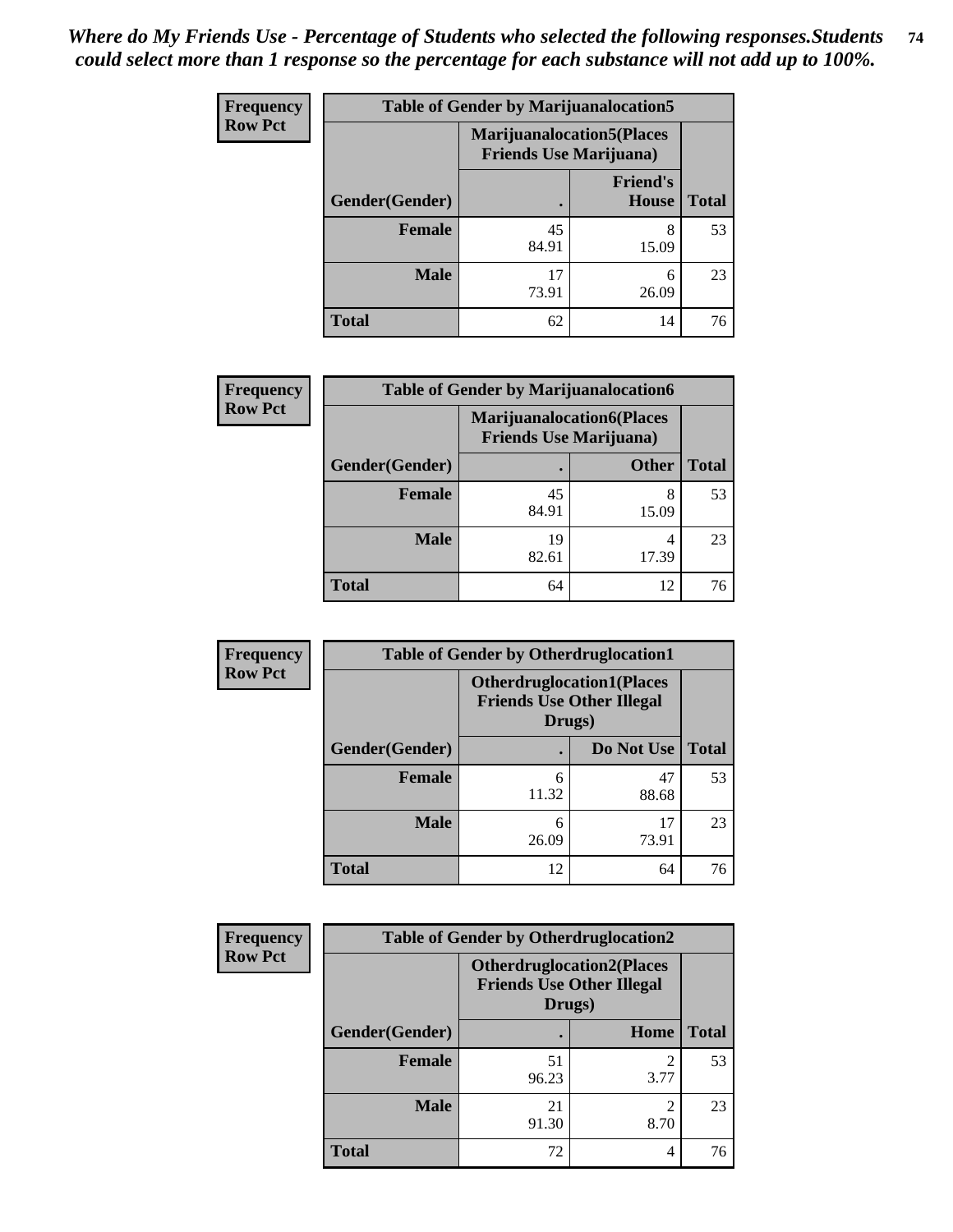| <b>Frequency</b> | <b>Table of Gender by Otherdruglocation3</b> |                                                                                |              |  |
|------------------|----------------------------------------------|--------------------------------------------------------------------------------|--------------|--|
| <b>Row Pct</b>   |                                              | <b>Otherdruglocation3(Places</b><br><b>Friends Use Other Illegal</b><br>Drugs) |              |  |
|                  | Gender(Gender)<br>$\bullet$                  |                                                                                | <b>Total</b> |  |
|                  | Female                                       | 53<br>100.00                                                                   | 53           |  |
|                  | <b>Male</b>                                  | 23<br>100.00                                                                   | 23           |  |
|                  | <b>Total</b>                                 | 76                                                                             | 76           |  |

| Frequency      | <b>Table of Gender by Otherdruglocation4</b> |                                            |                                   |              |
|----------------|----------------------------------------------|--------------------------------------------|-----------------------------------|--------------|
| <b>Row Pct</b> |                                              | <b>Friends Use Other Illegal</b><br>Drugs) | <b>Otherdruglocation4(Places)</b> |              |
|                | Gender(Gender)                               |                                            | Car                               | <b>Total</b> |
|                | <b>Female</b>                                | 52<br>98.11                                | 1.89                              | 53           |
|                | <b>Male</b>                                  | 22<br>95.65                                | 4.35                              | 23           |
|                | Total                                        | 74                                         | $\overline{2}$                    | 76           |

| Frequency      | <b>Table of Gender by Otherdruglocation5</b> |                                                                                |                                 |              |
|----------------|----------------------------------------------|--------------------------------------------------------------------------------|---------------------------------|--------------|
| <b>Row Pct</b> |                                              | <b>Otherdruglocation5(Places</b><br><b>Friends Use Other Illegal</b><br>Drugs) |                                 |              |
|                | Gender(Gender)                               |                                                                                | <b>Friend's</b><br><b>House</b> | <b>Total</b> |
|                | <b>Female</b>                                | 50<br>94.34                                                                    | 3<br>5.66                       | 53           |
|                | <b>Male</b>                                  | 20<br>86.96                                                                    | 13.04                           | 23           |
|                | <b>Total</b>                                 | 70                                                                             | 6                               | 76           |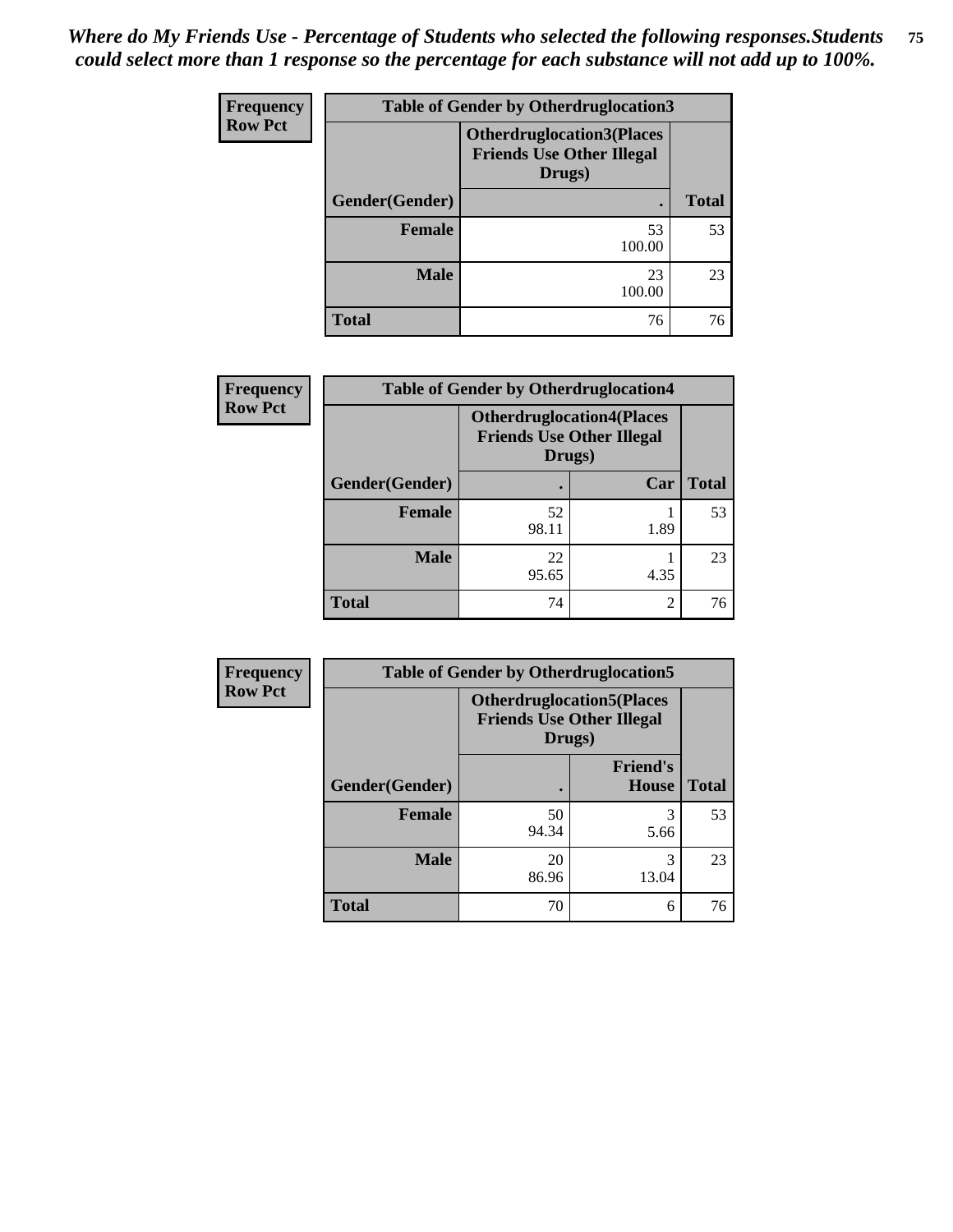| <b>Frequency</b> | <b>Table of Gender by Otherdruglocation6</b> |                                                                                |              |              |
|------------------|----------------------------------------------|--------------------------------------------------------------------------------|--------------|--------------|
| <b>Row Pct</b>   |                                              | <b>Otherdruglocation6(Places</b><br><b>Friends Use Other Illegal</b><br>Drugs) |              |              |
|                  | Gender(Gender)                               |                                                                                | <b>Other</b> | <b>Total</b> |
|                  | Female                                       | 50<br>94.34                                                                    | 5.66         | 53           |
|                  | <b>Male</b>                                  | 20<br>86.96                                                                    | 13.04        | 23           |
|                  | <b>Total</b>                                 | 70                                                                             | 6            | 76           |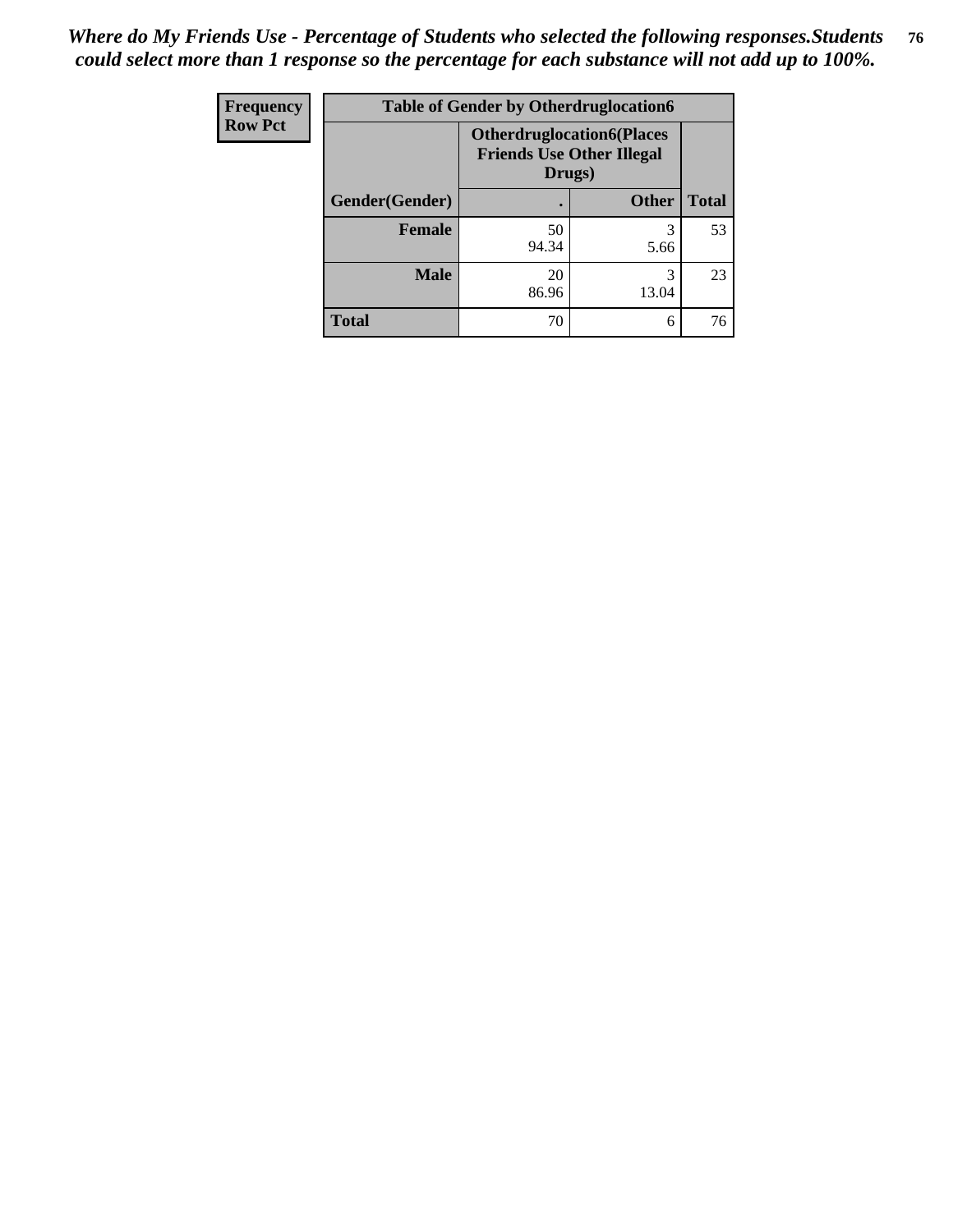| <b>Frequency</b> | <b>Table of Gender by Alcoholtime1</b> |                                                          |                      |              |
|------------------|----------------------------------------|----------------------------------------------------------|----------------------|--------------|
| <b>Row Pct</b>   |                                        | <b>Alcoholtime1(Times</b><br><b>Friends Use Alcohol)</b> |                      |              |
|                  | Gender(Gender)                         | $\bullet$                                                | Do Not<br><b>Use</b> | <b>Total</b> |
|                  | <b>Female</b>                          | 20<br>37.74                                              | 33<br>62.26          | 53           |
|                  | <b>Male</b>                            | 14<br>60.87                                              | 9<br>39.13           | 23           |
|                  | <b>Total</b>                           | 34                                                       | 42                   | 76           |

| <b>Frequency</b> | <b>Table of Gender by Alcoholtime2</b> |                                                          |                            |              |
|------------------|----------------------------------------|----------------------------------------------------------|----------------------------|--------------|
| <b>Row Pct</b>   |                                        | <b>Alcoholtime2(Times</b><br><b>Friends Use Alcohol)</b> |                            |              |
|                  | Gender(Gender)                         |                                                          | <b>On Way</b><br>to School | <b>Total</b> |
|                  | <b>Female</b>                          | 52<br>98.11                                              | 1.89                       | 53           |
|                  | <b>Male</b>                            | 21<br>91.30                                              | $\mathfrak{D}$<br>8.70     | 23           |
|                  | <b>Total</b>                           | 73                                                       | 3                          | 76           |

| <b>Frequency</b> | <b>Table of Gender by Alcoholtime3</b> |                                                          |                                |              |
|------------------|----------------------------------------|----------------------------------------------------------|--------------------------------|--------------|
| <b>Row Pct</b>   |                                        | <b>Alcoholtime3(Times</b><br><b>Friends Use Alcohol)</b> |                                |              |
|                  | Gender(Gender)                         |                                                          | <b>During</b><br><b>School</b> | <b>Total</b> |
|                  | <b>Female</b>                          | 52<br>98.11                                              | 1.89                           | 53           |
|                  | <b>Male</b>                            | 22<br>95.65                                              | 4.35                           | 23           |
|                  | <b>Total</b>                           | 74                                                       | 2                              | 76           |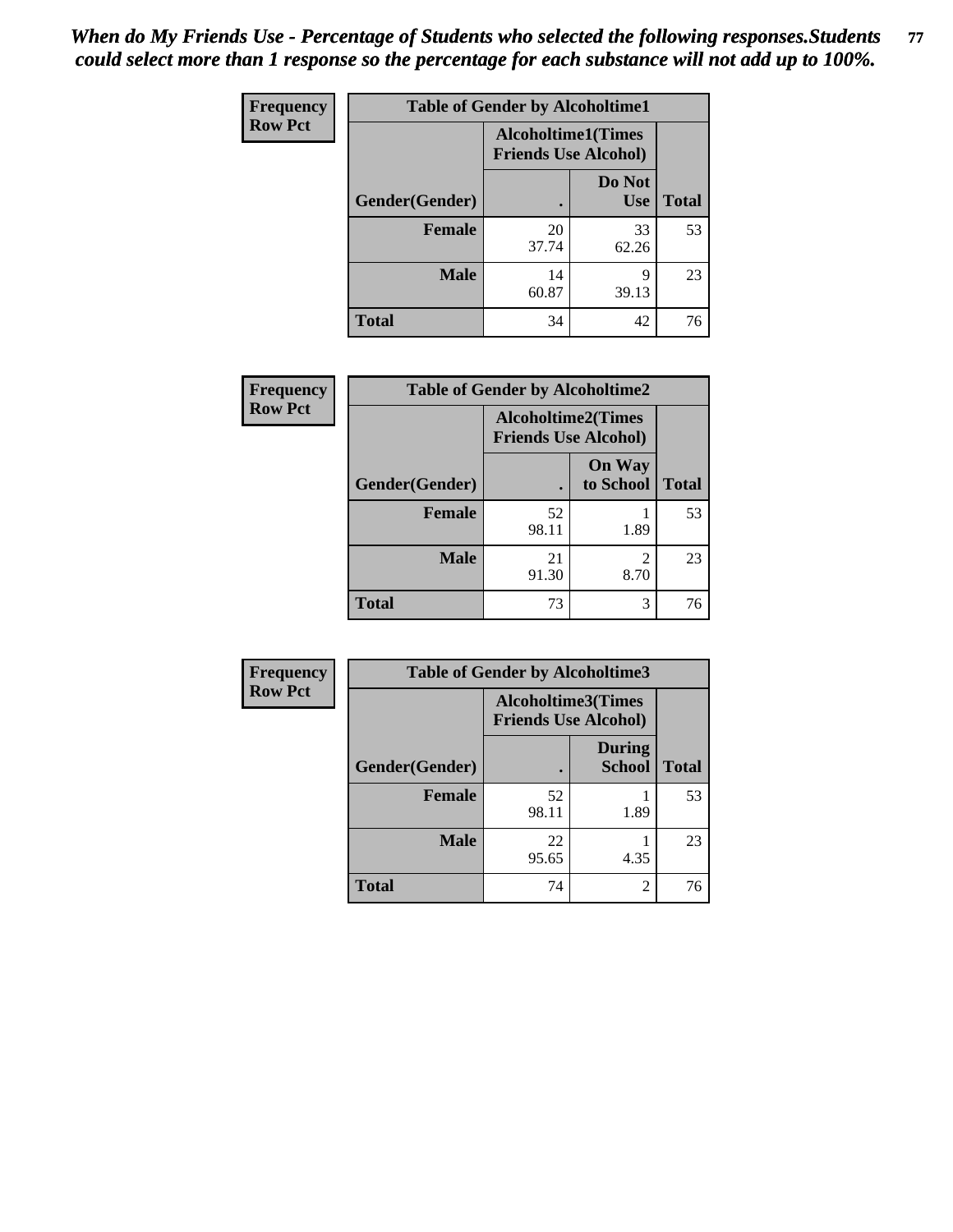*When do My Friends Use - Percentage of Students who selected the following responses.Students could select more than 1 response so the percentage for each substance will not add up to 100%.* **78**

| <b>Frequency</b> | <b>Table of Gender by Alcoholtime4</b> |                                                          |                                                |              |  |
|------------------|----------------------------------------|----------------------------------------------------------|------------------------------------------------|--------------|--|
| <b>Row Pct</b>   |                                        | <b>Alcoholtime4(Times</b><br><b>Friends Use Alcohol)</b> |                                                |              |  |
|                  | Gender(Gender)                         |                                                          | <b>On Way</b><br>Home<br>From<br><b>School</b> | <b>Total</b> |  |
|                  | <b>Female</b>                          | 50<br>94.34                                              | 3<br>5.66                                      | 53           |  |
|                  | <b>Male</b>                            | 23<br>100.00                                             | 0<br>0.00                                      | 23           |  |
|                  | <b>Total</b>                           | 73                                                       | 3                                              | 76           |  |

| <b>Frequency</b> |                | <b>Table of Gender by Alcoholtime5</b>                    |                   |              |
|------------------|----------------|-----------------------------------------------------------|-------------------|--------------|
| <b>Row Pct</b>   |                | <b>Alcoholtime5</b> (Times<br><b>Friends Use Alcohol)</b> |                   |              |
|                  | Gender(Gender) |                                                           | <b>Weeknights</b> | <b>Total</b> |
|                  | <b>Female</b>  | 48<br>90.57                                               | 5<br>9.43         | 53           |
|                  | <b>Male</b>    | 18<br>78.26                                               | 5<br>21.74        | 23           |
|                  | <b>Total</b>   | 66                                                        | 10                | 76           |

| <b>Frequency</b> | <b>Table of Gender by Alcoholtime6</b> |             |                                                          |              |
|------------------|----------------------------------------|-------------|----------------------------------------------------------|--------------|
| <b>Row Pct</b>   |                                        |             | <b>Alcoholtime6(Times</b><br><b>Friends Use Alcohol)</b> |              |
|                  | Gender(Gender)                         |             | Weekends                                                 | <b>Total</b> |
|                  | Female                                 | 33<br>62.26 | 20<br>37.74                                              | 53           |
|                  | <b>Male</b>                            | 11<br>47.83 | 12<br>52.17                                              | 23           |
|                  | <b>Total</b>                           | 44          | 32                                                       | 76           |

| <b>Frequency</b> | <b>Table of Gender by Tobaccotime1</b> |                                                          |                      |              |
|------------------|----------------------------------------|----------------------------------------------------------|----------------------|--------------|
| <b>Row Pct</b>   |                                        | <b>Tobaccotime1(Times</b><br><b>Friends Use Tobacco)</b> |                      |              |
|                  | Gender(Gender)                         |                                                          | Do Not<br><b>Use</b> | <b>Total</b> |
|                  | <b>Female</b>                          | 10<br>18.87                                              | 43<br>81.13          | 53           |
|                  | <b>Male</b>                            | 47.83                                                    | 12<br>52.17          | 23           |
|                  | <b>Total</b>                           | 21                                                       | 55                   | 76           |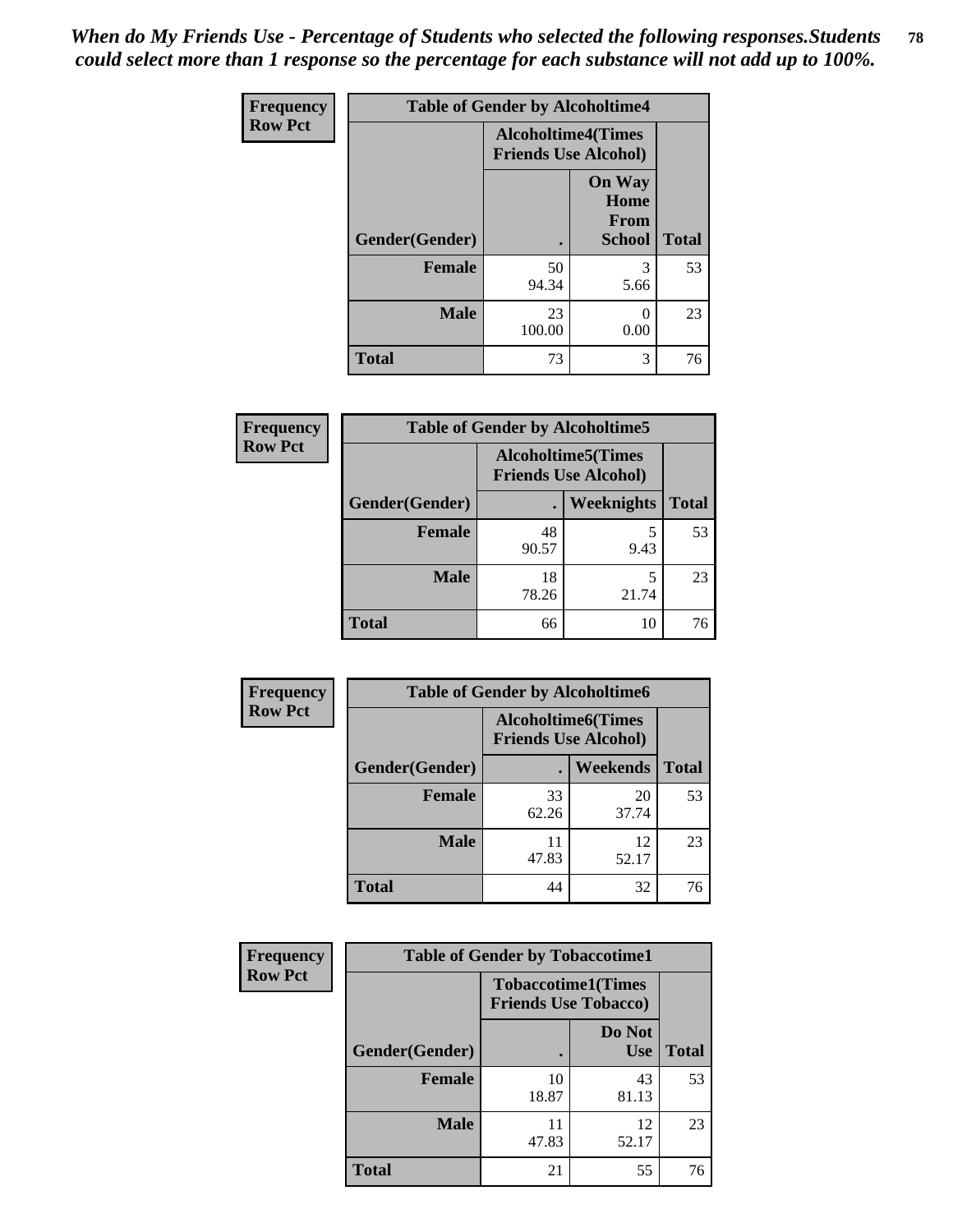*When do My Friends Use - Percentage of Students who selected the following responses.Students could select more than 1 response so the percentage for each substance will not add up to 100%.* **79**

| Frequency      | <b>Table of Gender by Tobaccotime2</b> |                                                          |                            |              |
|----------------|----------------------------------------|----------------------------------------------------------|----------------------------|--------------|
| <b>Row Pct</b> |                                        | <b>Tobaccotime2(Times</b><br><b>Friends Use Tobacco)</b> |                            |              |
|                | Gender(Gender)                         | $\bullet$                                                | <b>On Way</b><br>to School | <b>Total</b> |
|                | Female                                 | 52<br>98.11                                              | 1.89                       | 53           |
|                | <b>Male</b>                            | 22<br>95.65                                              | 4.35                       | 23           |
|                | <b>Total</b>                           | 74                                                       | 2                          | 76           |

| Frequency      | <b>Table of Gender by Tobaccotime3</b> |                                                          |                                |              |
|----------------|----------------------------------------|----------------------------------------------------------|--------------------------------|--------------|
| <b>Row Pct</b> |                                        | <b>Tobaccotime3(Times</b><br><b>Friends Use Tobacco)</b> |                                |              |
|                | Gender(Gender)                         |                                                          | <b>During</b><br><b>School</b> | <b>Total</b> |
|                | Female                                 | 52<br>98.11                                              | 1.89                           | 53           |
|                | <b>Male</b>                            | 21<br>91.30                                              | $\mathfrak{D}$<br>8.70         | 23           |
|                | <b>Total</b>                           | 73                                                       | 3                              | 76           |

| <b>Frequency</b> | <b>Table of Gender by Tobaccotime4</b> |                                                          |                                                |              |
|------------------|----------------------------------------|----------------------------------------------------------|------------------------------------------------|--------------|
| <b>Row Pct</b>   |                                        | <b>Tobaccotime4(Times</b><br><b>Friends Use Tobacco)</b> |                                                |              |
|                  | Gender(Gender)                         |                                                          | <b>On Way</b><br>Home<br>From<br><b>School</b> | <b>Total</b> |
|                  | Female                                 | 50<br>94.34                                              | 3<br>5.66                                      | 53           |
|                  | <b>Male</b>                            | 23<br>100.00                                             | 0<br>0.00                                      | 23           |
|                  | <b>Total</b>                           | 73                                                       | 3                                              | 76           |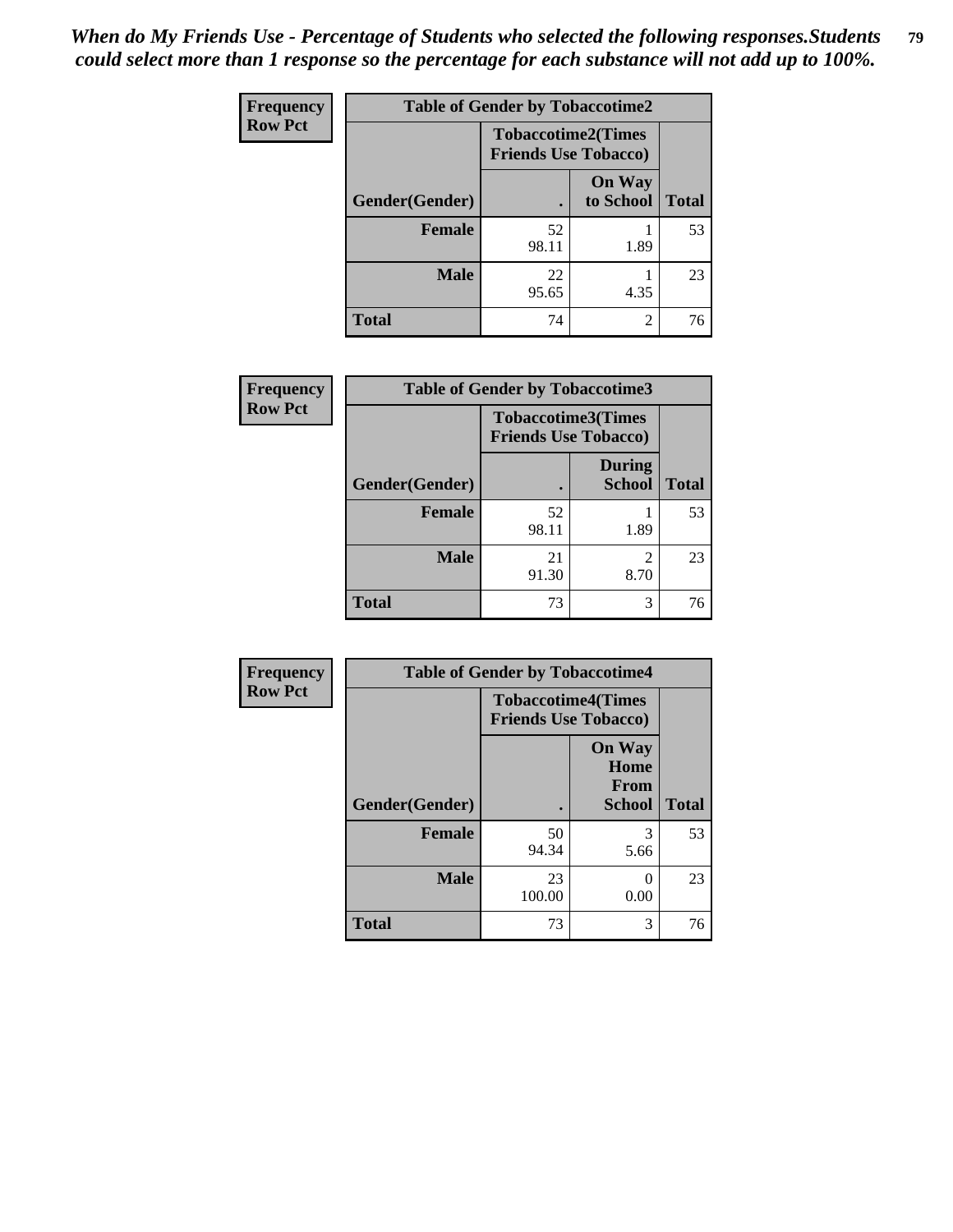| <b>Frequency</b> |                | <b>Table of Gender by Tobaccotime5</b> |                                                           |              |
|------------------|----------------|----------------------------------------|-----------------------------------------------------------|--------------|
| <b>Row Pct</b>   |                |                                        | <b>Tobaccotime5</b> (Times<br><b>Friends Use Tobacco)</b> |              |
|                  | Gender(Gender) |                                        | Weeknights                                                | <b>Total</b> |
|                  | Female         | 49<br>92.45                            | 4<br>7.55                                                 | 53           |
|                  | <b>Male</b>    | 17<br>73.91                            | 6<br>26.09                                                | 23           |
|                  | Total          | 66                                     | 10                                                        | 76           |

| <b>Frequency</b> |                | <b>Table of Gender by Tobaccotime6</b>                   |                 |              |
|------------------|----------------|----------------------------------------------------------|-----------------|--------------|
| <b>Row Pct</b>   |                | <b>Tobaccotime6(Times</b><br><b>Friends Use Tobacco)</b> |                 |              |
|                  | Gender(Gender) |                                                          | <b>Weekends</b> | <b>Total</b> |
|                  | Female         | 44<br>83.02                                              | 9<br>16.98      | 53           |
|                  | <b>Male</b>    | 14<br>60.87                                              | 9<br>39.13      | 23           |
|                  | <b>Total</b>   | 58                                                       | 18              | 76           |

| <b>Frequency</b> | <b>Table of Gender by Marijuanatime1</b> |                                |                             |              |
|------------------|------------------------------------------|--------------------------------|-----------------------------|--------------|
| <b>Row Pct</b>   |                                          | <b>Friends Use Marijuana</b> ) | <b>Marijuanatime1(Times</b> |              |
|                  | Gender(Gender)                           |                                | Do Not Use                  | <b>Total</b> |
|                  | <b>Female</b>                            | 14<br>26.42                    | 39<br>73.58                 | 53           |
|                  | <b>Male</b>                              | 12<br>52.17                    | 11<br>47.83                 | 23           |
|                  | <b>Total</b>                             | 26                             | 50                          | 76           |

| <b>Frequency</b> | <b>Table of Gender by Marijuanatime2</b> |                                                               |                            |              |
|------------------|------------------------------------------|---------------------------------------------------------------|----------------------------|--------------|
| <b>Row Pct</b>   |                                          | <b>Marijuanatime2(Times</b><br><b>Friends Use Marijuana</b> ) |                            |              |
|                  | Gender(Gender)                           |                                                               | On Way to<br><b>School</b> | <b>Total</b> |
|                  | Female                                   | 52<br>98.11                                                   | 1.89                       | 53           |
|                  | <b>Male</b>                              | 20<br>86.96                                                   | 3<br>13.04                 | 23           |
|                  | <b>Total</b>                             | 72                                                            | 4                          | 76           |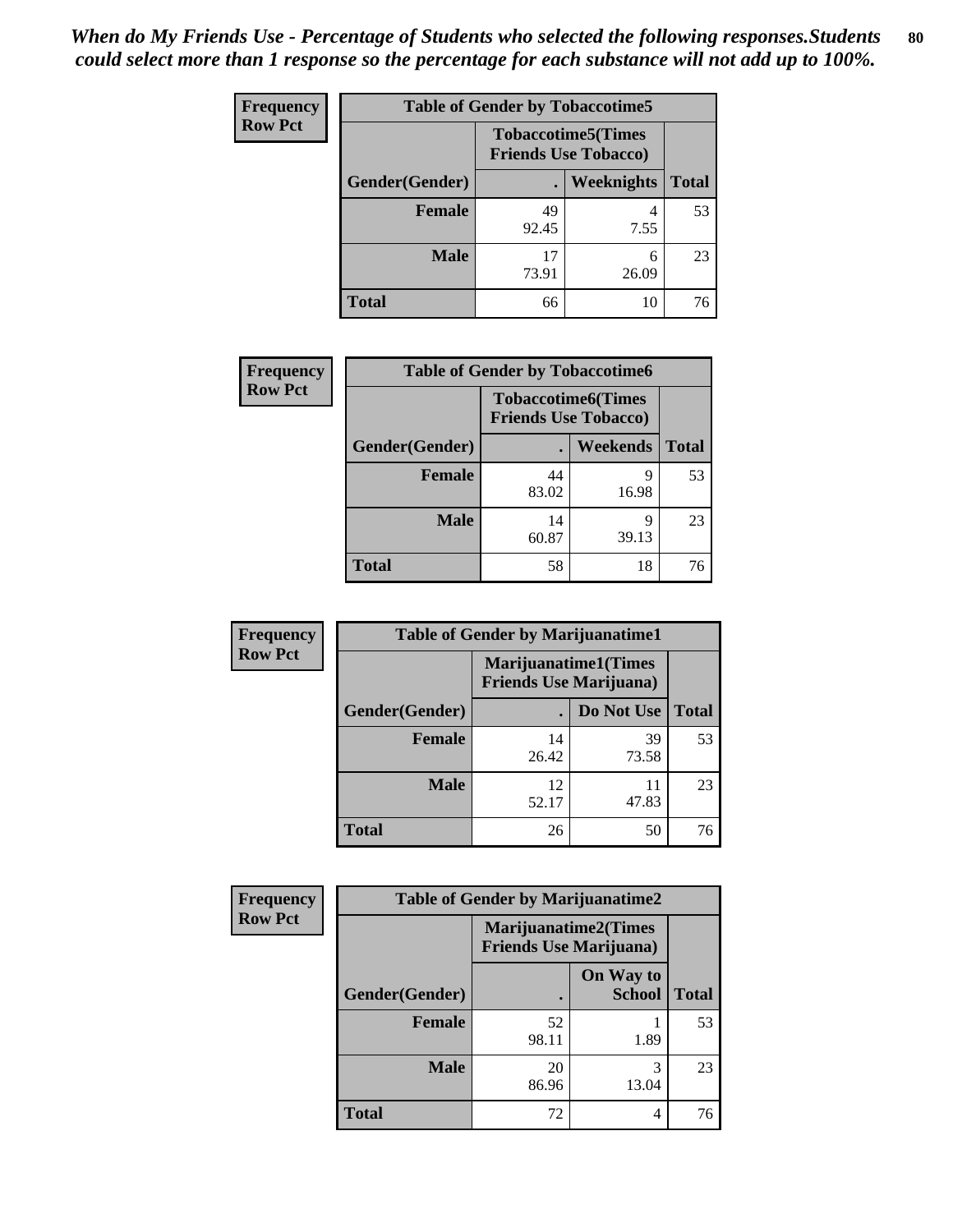*When do My Friends Use - Percentage of Students who selected the following responses.Students could select more than 1 response so the percentage for each substance will not add up to 100%.* **81**

| <b>Frequency</b> | <b>Table of Gender by Marijuanatime3</b> |                                                        |                                |              |
|------------------|------------------------------------------|--------------------------------------------------------|--------------------------------|--------------|
| <b>Row Pct</b>   |                                          | Marijuanatime3(Times<br><b>Friends Use Marijuana</b> ) |                                |              |
|                  | Gender(Gender)                           |                                                        | <b>During</b><br><b>School</b> | <b>Total</b> |
|                  | Female                                   | 52<br>98.11                                            | 1.89                           | 53           |
|                  | <b>Male</b>                              | 20<br>86.96                                            | 3<br>13.04                     | 23           |
|                  | <b>Total</b>                             | 72                                                     | 4                              | 76           |

| Frequency      | <b>Table of Gender by Marijuanatime4</b> |                                                               |                                                |              |
|----------------|------------------------------------------|---------------------------------------------------------------|------------------------------------------------|--------------|
| <b>Row Pct</b> |                                          | <b>Marijuanatime4(Times</b><br><b>Friends Use Marijuana</b> ) |                                                |              |
|                | Gender(Gender)                           |                                                               | <b>On Way</b><br>Home<br>From<br><b>School</b> | <b>Total</b> |
|                | <b>Female</b>                            | 52<br>98.11                                                   | 1.89                                           | 53           |
|                | <b>Male</b>                              | 22<br>95.65                                                   | 4.35                                           | 23           |
|                | <b>Total</b>                             | 74                                                            | $\overline{2}$                                 | 76           |

| Frequency      | <b>Table of Gender by Marijuanatime5</b> |                |                                                                |              |
|----------------|------------------------------------------|----------------|----------------------------------------------------------------|--------------|
| <b>Row Pct</b> |                                          |                | <b>Marijuanatime5</b> (Times<br><b>Friends Use Marijuana</b> ) |              |
|                | Gender(Gender)                           | $\blacksquare$ | Weeknights                                                     | <b>Total</b> |
|                | <b>Female</b>                            | 47<br>88.68    | 6<br>11.32                                                     | 53           |
|                | <b>Male</b>                              | 16<br>69.57    | 30.43                                                          | 23           |
|                | <b>Total</b>                             | 63             | 13                                                             | 76           |

| <b>Frequency</b> | <b>Table of Gender by Marijuanatime6</b> |                                                               |             |              |
|------------------|------------------------------------------|---------------------------------------------------------------|-------------|--------------|
| <b>Row Pct</b>   |                                          | <b>Marijuanatime6(Times</b><br><b>Friends Use Marijuana</b> ) |             |              |
|                  | Gender(Gender)                           |                                                               | Weekends    | <b>Total</b> |
|                  | <b>Female</b>                            | 38<br>71.70                                                   | 15<br>28.30 | 53           |
|                  | <b>Male</b>                              | 13<br>56.52                                                   | 10<br>43.48 | 23           |
|                  | <b>Total</b>                             | 51                                                            | 25          | 76           |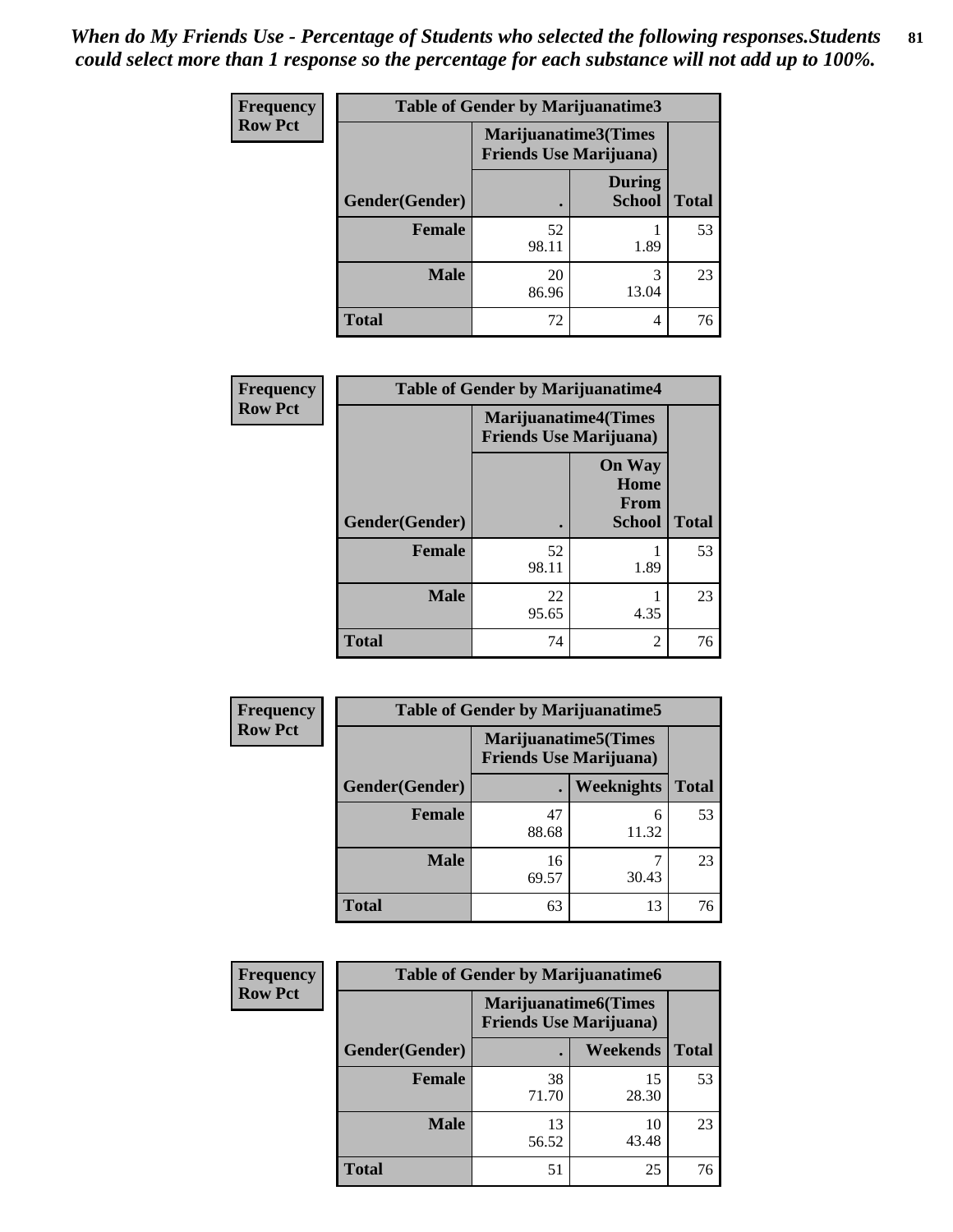| <b>Frequency</b> | <b>Table of Gender by Otherdrugtime1</b> |                                                                                    |                    |    |
|------------------|------------------------------------------|------------------------------------------------------------------------------------|--------------------|----|
| <b>Row Pct</b>   |                                          | <b>Otherdrugtime1</b> (Times<br><b>Friends Use Other</b><br><b>Illegal Drugs</b> ) |                    |    |
|                  | Gender(Gender)                           |                                                                                    | Do Not Use   Total |    |
|                  | <b>Female</b>                            | 4                                                                                  | 49                 | 53 |
|                  |                                          | 7.55                                                                               | 92.45              |    |
|                  | Male                                     | 6                                                                                  | 17                 | 23 |
|                  |                                          | 26.09                                                                              | 73.91              |    |
|                  | <b>Total</b>                             | 10                                                                                 | 66                 | 76 |

| Frequency      | <b>Table of Gender by Otherdrugtime2</b> |                                                                                  |                            |              |
|----------------|------------------------------------------|----------------------------------------------------------------------------------|----------------------------|--------------|
| <b>Row Pct</b> |                                          | <b>Otherdrugtime2(Times</b><br><b>Friends Use Other</b><br><b>Illegal Drugs)</b> |                            |              |
|                | Gender(Gender)                           |                                                                                  | On Way to<br><b>School</b> | <b>Total</b> |
|                | <b>Female</b>                            | 52<br>98.11                                                                      | 1.89                       | 53           |
|                | <b>Male</b>                              | 22<br>95.65                                                                      | 4.35                       | 23           |
|                | <b>Total</b>                             | 74                                                                               | 2                          | 76           |

| <b>Frequency</b> | Table of Gender by Otherdrugtime3 |                                                                            |                                |              |
|------------------|-----------------------------------|----------------------------------------------------------------------------|--------------------------------|--------------|
| <b>Row Pct</b>   |                                   | Otherdrugtime3(Times<br><b>Friends Use Other</b><br><b>Illegal Drugs</b> ) |                                |              |
|                  | Gender(Gender)                    | $\bullet$                                                                  | <b>During</b><br><b>School</b> | <b>Total</b> |
|                  | <b>Female</b>                     | 52<br>98.11                                                                | 1.89                           | 53           |
|                  | <b>Male</b>                       | 23<br>100.00                                                               | 0<br>0.00                      | 23           |
|                  | <b>Total</b>                      | 75                                                                         |                                | 76           |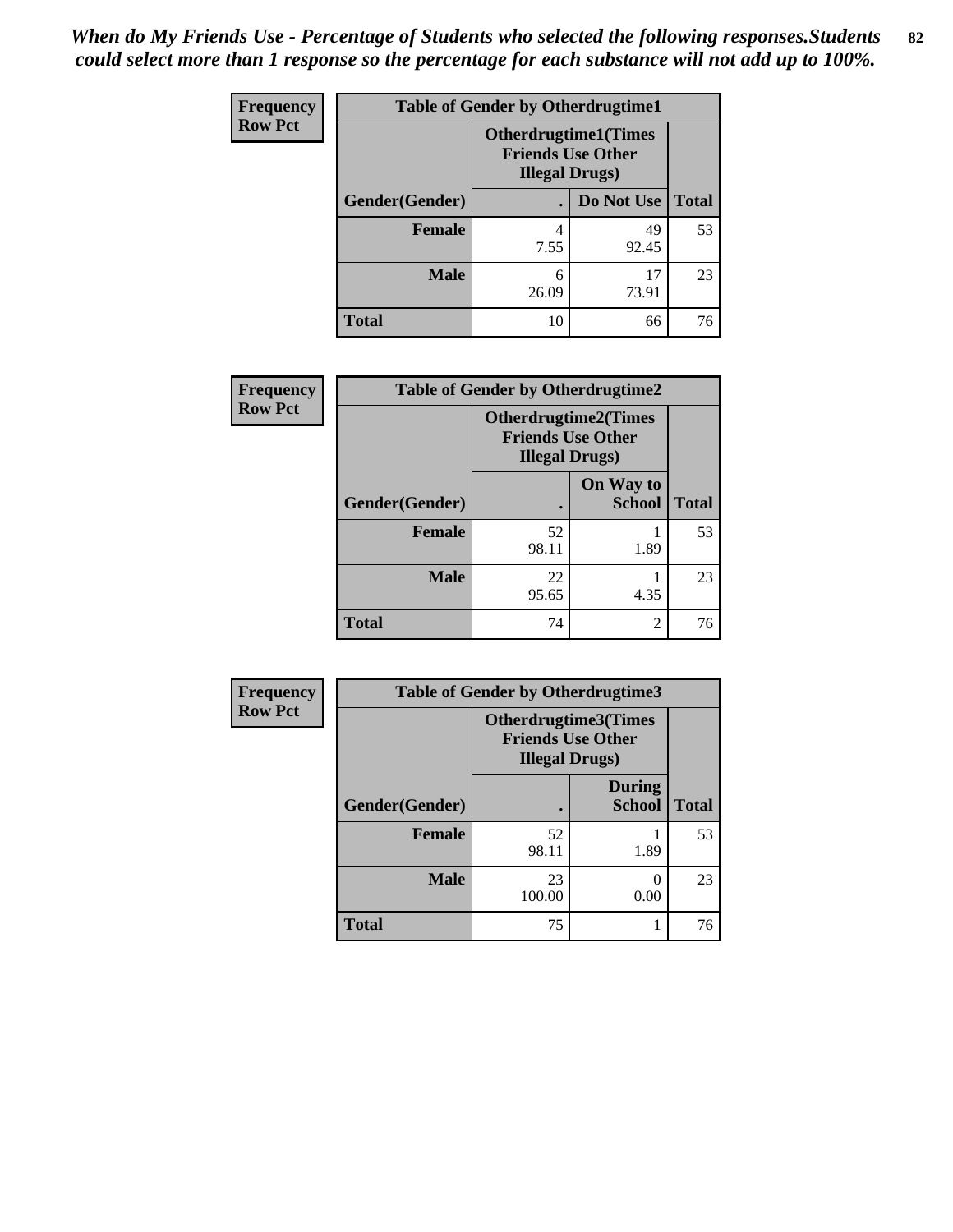*When do My Friends Use - Percentage of Students who selected the following responses.Students could select more than 1 response so the percentage for each substance will not add up to 100%.* **83**

| Frequency      | <b>Table of Gender by Otherdrugtime4</b> |                                                    |                                                |              |
|----------------|------------------------------------------|----------------------------------------------------|------------------------------------------------|--------------|
| <b>Row Pct</b> |                                          | <b>Friends Use Other</b><br><b>Illegal Drugs</b> ) | <b>Otherdrugtime4(Times</b>                    |              |
|                | Gender(Gender)                           |                                                    | <b>On Way</b><br>Home<br>From<br><b>School</b> | <b>Total</b> |
|                | <b>Female</b>                            | 52<br>98.11                                        | 1.89                                           | 53           |
|                | <b>Male</b>                              | 23<br>100.00                                       | 0<br>0.00                                      | 23           |
|                | <b>Total</b>                             | 75                                                 |                                                | 76           |

| Frequency      | <b>Table of Gender by Otherdrugtime5</b> |                                                                                    |                   |              |
|----------------|------------------------------------------|------------------------------------------------------------------------------------|-------------------|--------------|
| <b>Row Pct</b> |                                          | <b>Otherdrugtime5</b> (Times<br><b>Friends Use Other</b><br><b>Illegal Drugs</b> ) |                   |              |
|                | Gender(Gender)                           |                                                                                    | <b>Weeknights</b> | <b>Total</b> |
|                | <b>Female</b>                            | 50<br>94.34                                                                        | 5.66              | 53           |
|                | <b>Male</b>                              | 19<br>82.61                                                                        | 4<br>17.39        | 23           |
|                | <b>Total</b>                             | 69                                                                                 |                   | 76           |

| <b>Frequency</b> | <b>Table of Gender by Otherdrugtime6</b> |                                                                                   |            |              |
|------------------|------------------------------------------|-----------------------------------------------------------------------------------|------------|--------------|
| <b>Row Pct</b>   |                                          | <b>Otherdrugtime6(Times</b><br><b>Friends Use Other</b><br><b>Illegal Drugs</b> ) |            |              |
|                  | Gender(Gender)                           |                                                                                   | Weekends   | <b>Total</b> |
|                  | <b>Female</b>                            | 50<br>94.34                                                                       | 3<br>5.66  | 53           |
|                  | Male                                     | 18<br>78.26                                                                       | 5<br>21.74 | 23           |
|                  | <b>Total</b>                             | 68                                                                                | 8          | 76           |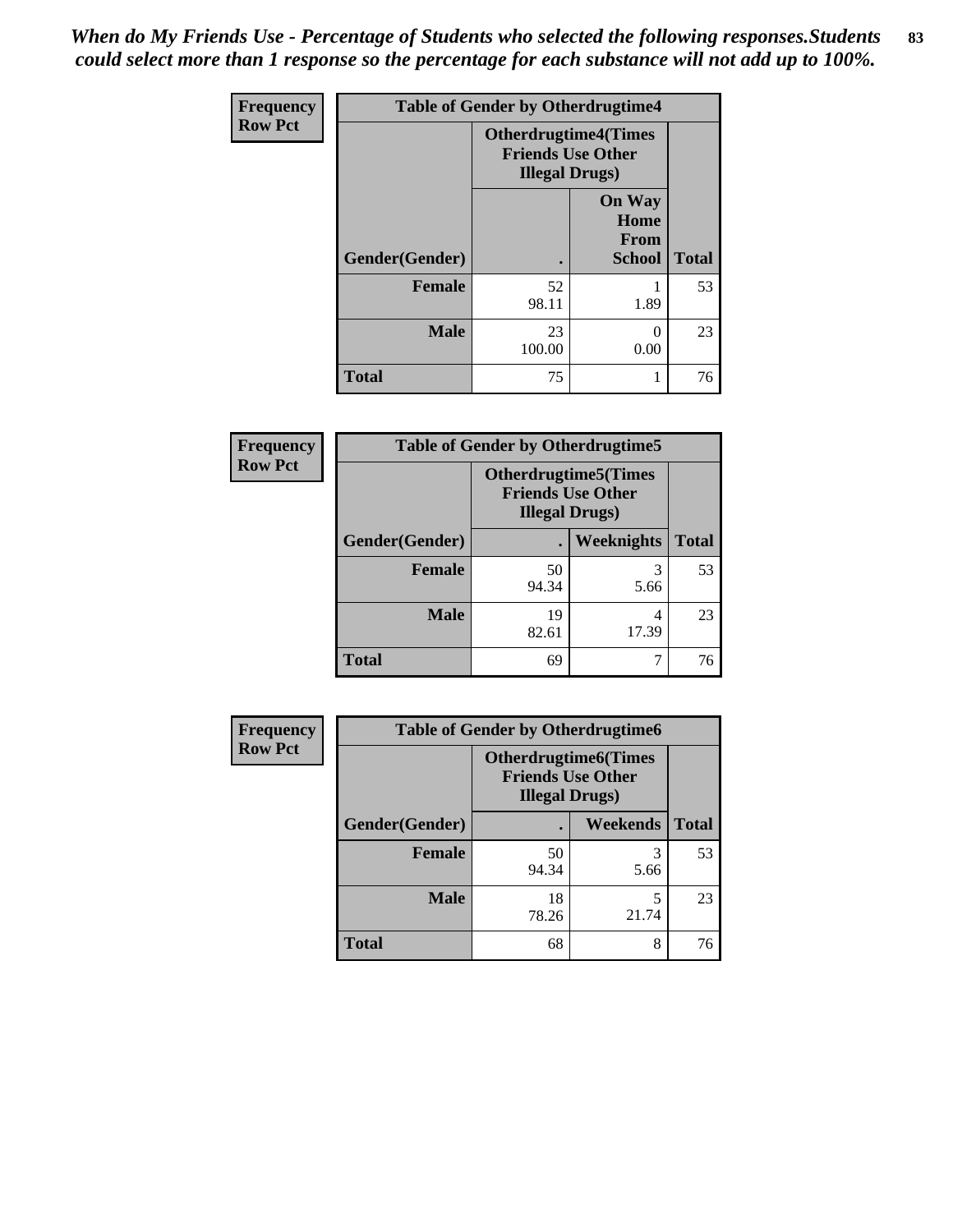## *Other Questions* **84**

| <b>Frequency</b> | <b>Table of Gender by Educationalcohol</b> |                                                                                                                                       |                |              |
|------------------|--------------------------------------------|---------------------------------------------------------------------------------------------------------------------------------------|----------------|--------------|
| <b>Row Pct</b>   |                                            | <b>Educationalcohol</b> (I<br>have been taught<br>about alcohol,<br>tobacco,<br>and other drugs<br>within the last year<br>at school) |                |              |
|                  | Gender(Gender)                             | <b>Yes</b>                                                                                                                            | N <sub>0</sub> | <b>Total</b> |
|                  | <b>Female</b>                              | 36<br>67.92                                                                                                                           | 17<br>32.08    | 53           |
|                  | <b>Male</b>                                | 14<br>60.87                                                                                                                           | 9<br>39.13     | 23           |
|                  | <b>Total</b>                               | 50                                                                                                                                    | 26             | 76           |

| Frequency      | <b>Table of Gender by Rodedrinking</b> |                                                                                                                     |             |              |  |
|----------------|----------------------------------------|---------------------------------------------------------------------------------------------------------------------|-------------|--------------|--|
| <b>Row Pct</b> |                                        | Rodedrinking(In<br>the past 30 days I<br>have ridden in a<br>car with a driver<br>who had been<br>drinking alcohol) |             |              |  |
|                | Gender(Gender)                         | Yes                                                                                                                 | $\bf N_0$   | <b>Total</b> |  |
|                | <b>Female</b>                          | 5<br>9.43                                                                                                           | 48<br>90.57 | 53           |  |
|                | <b>Male</b>                            | 30.43                                                                                                               | 16<br>69.57 | 23           |  |
|                | <b>Total</b>                           | 12                                                                                                                  | 64          | 76           |  |

| Frequency      | <b>Table of Gender by Drugsschool</b> |                                                                                                                                     |                |              |  |
|----------------|---------------------------------------|-------------------------------------------------------------------------------------------------------------------------------------|----------------|--------------|--|
| <b>Row Pct</b> |                                       | <b>Drugsschool</b> (During<br>the past 12 months,<br>I have been offered,<br>sold,<br>or given illegal drugs<br>on school property) |                |              |  |
|                | Gender(Gender)                        | Yes                                                                                                                                 | N <sub>0</sub> | <b>Total</b> |  |
|                | <b>Female</b>                         | $\mathfrak{D}$<br>3.77                                                                                                              | 51<br>96.23    | 53           |  |
|                | <b>Male</b>                           | $\overline{c}$<br>8.70                                                                                                              | 21<br>91.30    | 23           |  |
|                | <b>Total</b>                          | 4                                                                                                                                   | 72             | 76           |  |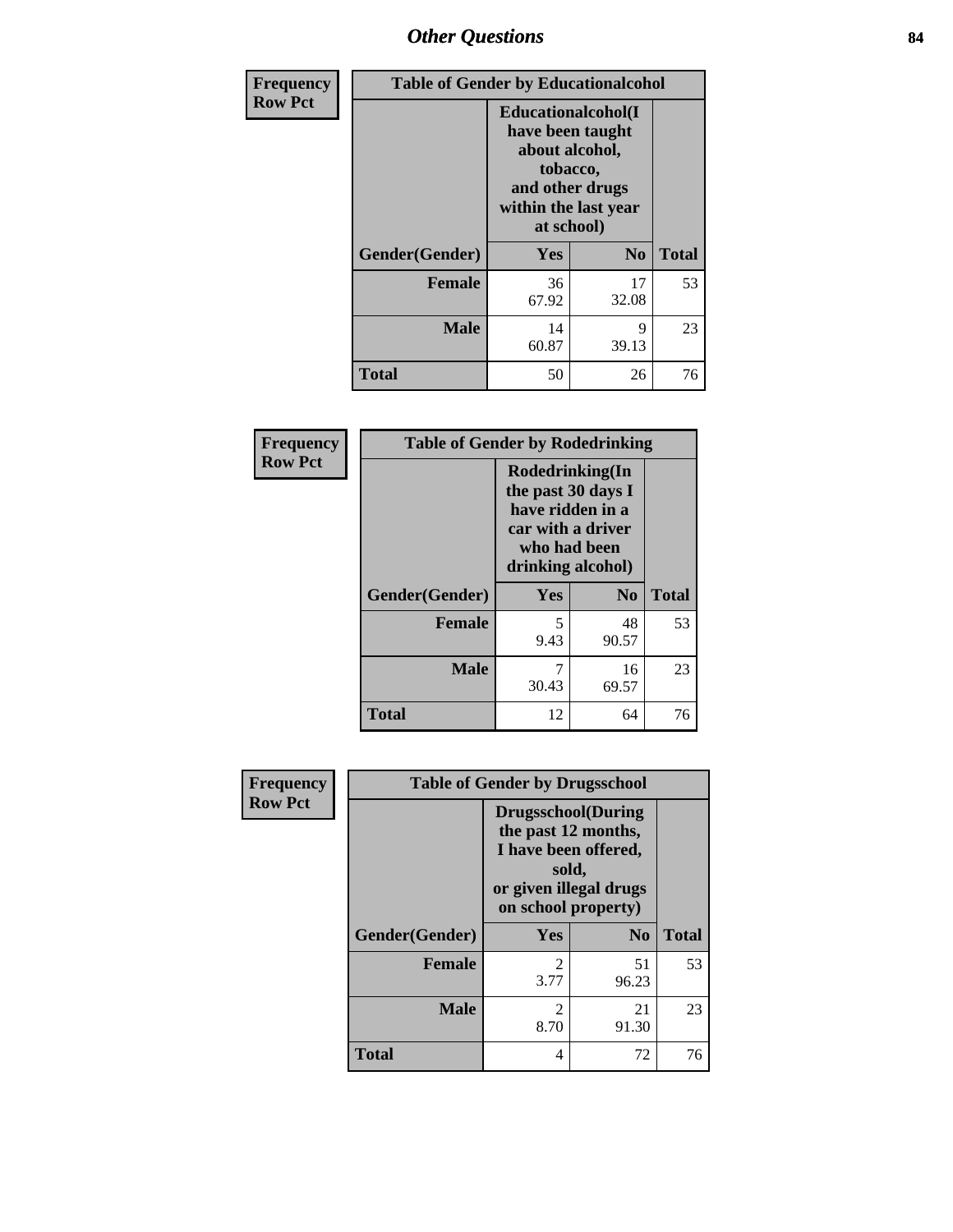*Other Questions* **85**

| Frequency      | <b>Table of Gender by Bingedrinking</b> |                                                                                                                            |                |                   |                        |                   |              |
|----------------|-----------------------------------------|----------------------------------------------------------------------------------------------------------------------------|----------------|-------------------|------------------------|-------------------|--------------|
| <b>Row Pct</b> |                                         | <b>Bingedrinking(I have drunk</b><br>five or more drinks of alcohol<br>at one sitting during the last<br>$30 \text{ days}$ |                |                   |                        |                   |              |
|                | Gender(Gender)                          | $\mathbf{0}$<br><b>Days</b>                                                                                                | 1 or<br>days   | 3 to<br>5<br>days | 10<br>to<br>19<br>days | All<br>30<br>days | <b>Total</b> |
|                | <b>Female</b>                           | 48<br>90.57                                                                                                                | 2<br>3.77      | 1.89              | 1.89                   | 1.89              | 53           |
|                | <b>Male</b>                             | 22<br>95.65                                                                                                                | 0<br>0.00      | $\Omega$<br>0.00  | 4.35                   | ∩<br>0.00         | 23           |
|                | <b>Total</b>                            | 70                                                                                                                         | $\overline{c}$ |                   | $\overline{2}$         |                   | 76           |

| Frequency      | <b>Table of Gender by Educationaids</b> |                                                                                                 |                |              |  |
|----------------|-----------------------------------------|-------------------------------------------------------------------------------------------------|----------------|--------------|--|
| <b>Row Pct</b> |                                         | <b>Educationaids</b> (I<br>have been taught<br>about HIV/AIDS<br>at school in the<br>past year) |                |              |  |
|                | Gender(Gender)                          | Yes                                                                                             | N <sub>0</sub> | <b>Total</b> |  |
|                | <b>Female</b>                           | 38<br>71.70                                                                                     | 15<br>28.30    | 53           |  |
|                | <b>Male</b>                             | 14<br>60.87                                                                                     | 9<br>39.13     | 23           |  |
|                | <b>Total</b>                            | 52                                                                                              | 24             | 76           |  |

| Frequency      | <b>Table of Gender by Suicideconsider</b> |                 |                |              |
|----------------|-------------------------------------------|-----------------|----------------|--------------|
| <b>Row Pct</b> |                                           | Suicideconsider |                |              |
|                | Gender(Gender)                            | Yes             | N <sub>0</sub> | <b>Total</b> |
|                | <b>Female</b>                             | 5.66            | 50<br>94.34    | 53           |
|                | <b>Male</b>                               | 0.00            | 23<br>100.00   | 23           |
|                | <b>Total</b>                              | 3               | 73             | 76           |